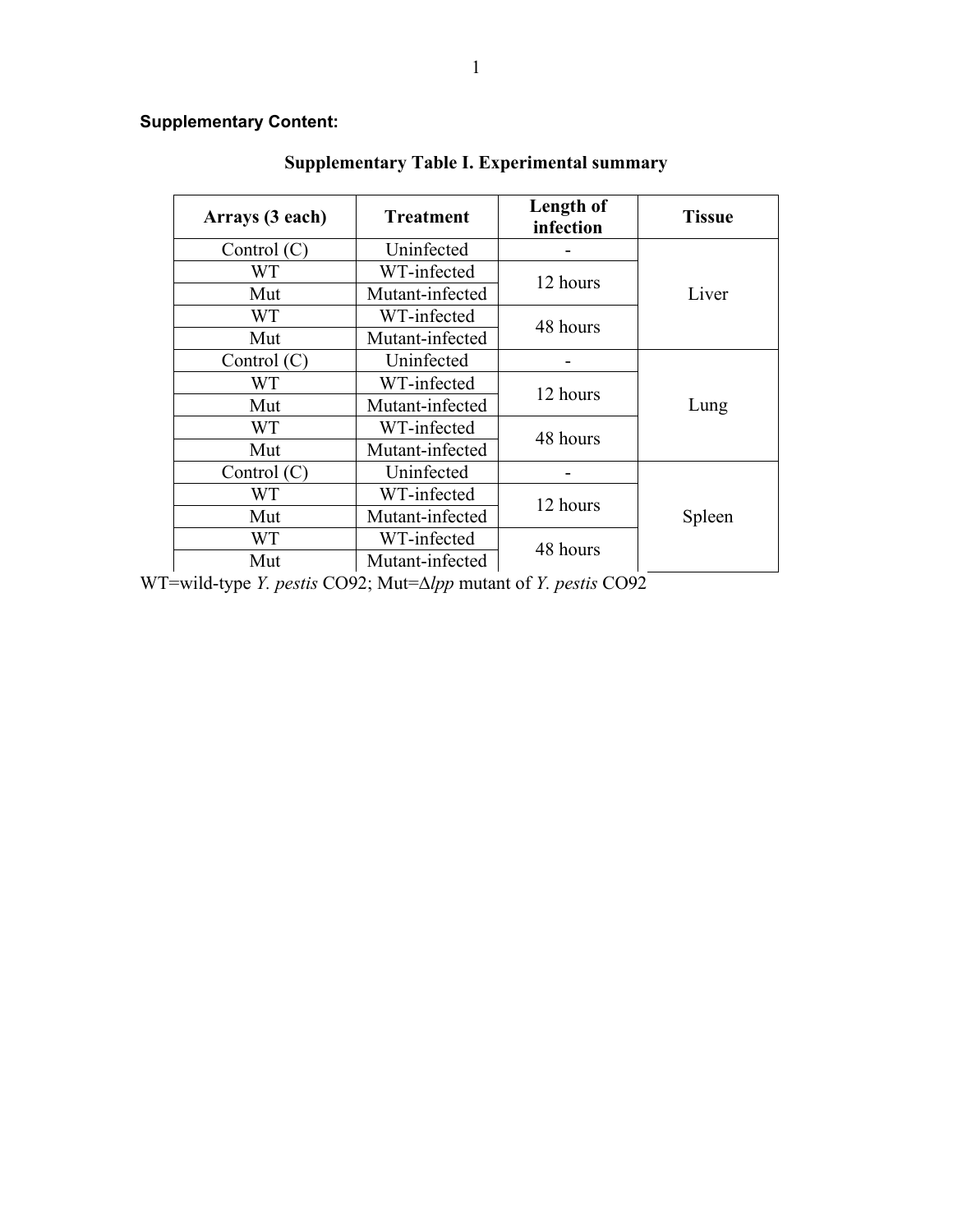Supplementary Table II. Genes statistically differentially expressed in the livers, lungs and spleens of mice infected with WT Y. pestis CO92, compared to uninfected mice

| <b>GenBank</b><br>ID | <b>Gene Name</b>                                                                                             |                 |        |                              | Control vs WT Y. pestis CO92 |                 |        |
|----------------------|--------------------------------------------------------------------------------------------------------------|-----------------|--------|------------------------------|------------------------------|-----------------|--------|
|                      |                                                                                                              |                 | Liver  |                              | Lung                         |                 | Spleen |
|                      |                                                                                                              | 12 <sub>h</sub> | 48 h   | 12 <sub>h</sub>              | 48 h                         | 12 <sub>h</sub> | 48 h   |
|                      |                                                                                                              |                 |        |                              | <b>FC</b>                    |                 |        |
| BE952632             | 2-4-dienoyl-Coenzyme A reductase 2,<br>peroxisomal (decr2)                                                   |                 | $-2.5$ |                              |                              |                 |        |
| BC018470             | 2'-5' oligoadenylate synthetase 1A (Oas1a)                                                                   |                 |        |                              | 2.4                          |                 |        |
| AB067534             | 2'-5' oligoadenylate synthetase 3 (Oas3)                                                                     |                 |        |                              | $\overline{2}$               |                 |        |
| BQ033138             | 2'-5' oligoadenylate synthetase-like 2 (Oasl2)                                                               |                 | 5.1    |                              |                              |                 | 5.2    |
| AK007603             | 3-hydroxybutyrate dehydrogenase, type 2<br>(Bdh2)                                                            |                 | $-2.7$ |                              |                              |                 |        |
| AV213379             | 3-oxoacid CoA transferase 1 (Oxct1)                                                                          |                 | 3.5    |                              |                              |                 |        |
| BC010837             | 4-nitrophenylphosphatase domain and non-<br>neuronal SNAP25-like protein homolog 1<br>(ipsnap1)              |                 | $-2.5$ |                              |                              |                 |        |
| NM_133232            | 6-phosphofructo-2-kinase/fructose-2,6-<br>biphosphatase 3 (Pfkfb3)                                           |                 | 16.1   |                              | 3.5                          |                 |        |
| BG064671             | A disintegrin-like and metalloprotease<br>(reprolysin type) with thrombospondin type 1<br>motif, 4 (ADAMTS4) |                 | 2.4    |                              | 2.6                          |                 |        |
| NM_031185            | A kinase (PRKA) anchor protein (gravin) 12<br>(Akap12)                                                       |                 | 6.8    |                              |                              |                 |        |
| AI649048             | A kinase (PRKA) anchor protein 2 (Akap2)                                                                     |                 | 6.4    |                              |                              |                 |        |
| BB317588             | AarF domain containing kinase 5 (Adck5)                                                                      |                 | $-2.4$ |                              |                              |                 |        |
| AV009478             | Abhydrolase domain containing 14A<br>(Abhd14a)                                                               |                 | $-2.1$ |                              |                              |                 |        |
| NM_025341            | Abhydrolase domain containing 6 (Abhd6)                                                                      |                 | $-2.5$ |                              |                              |                 |        |
| NM_130864            | Acetyl-Coenzyme A acyltransferase 1A<br>(Acaa1a)                                                             |                 | $-2.8$ | $\overline{a}$               |                              |                 |        |
| BC019882             | Acetyl-Coenzyme A acyltransferase 1B<br>(Acaa1b)                                                             |                 | $-3.9$ | $\overline{\phantom{0}}$     |                              |                 |        |
| BB183525             | Acid phosphatase-like 2 (Acpl2)                                                                              |                 | $-3.4$ |                              |                              |                 |        |
| AF022957             | Acidic (leucine-rich) nuclear phosphoprotein<br>32 family, member A (Anp32a)                                 |                 | $-2.3$ |                              |                              |                 |        |
| NM 007392            | Actin, alpha 2, smooth muscle, aorta (Acta2)                                                                 |                 | 2      |                              |                              |                 |        |
| NM 013798            | Actin, gamma, cytoplasmic 1 (Actg1)                                                                          |                 | 2.2    |                              |                              |                 |        |
| BC003232             | Actinin, alpha 1 (Actn1)                                                                                     |                 | 2.2    | $\blacksquare$               |                              |                 |        |
| BC019946             | Activating transcription factor 3 (Atf3)                                                                     |                 | 3.2    |                              | 2.5                          |                 |        |
| BQ043509             | Activin A receptor, type 1B (Acvr1b)                                                                         |                 | 2.3    |                              |                              |                 |        |
| BC014291             | Activin A receptor, type II-like 1 (Acvrl1)                                                                  |                 | 2.9    | $\overline{\phantom{a}}$     |                              |                 |        |
| BC006692             | Acyl-CoA synthetase long-chain family<br>member 1 (Acsl1)                                                    |                 | $-2.8$ | $\qquad \qquad \blacksquare$ |                              |                 |        |
| AB078618             | Acyl-CoA thioesterase 12 (Acot12)                                                                            |                 | $-3.2$ |                              |                              |                 |        |
| NM 134246            | Acyl-CoA thioesterase 3 (Acot3)                                                                              |                 | $-3$   |                              |                              |                 |        |
| AA571017             | Acyl-CoA thioesterase 4 (Acot4)                                                                              |                 | $-2.5$ |                              |                              |                 |        |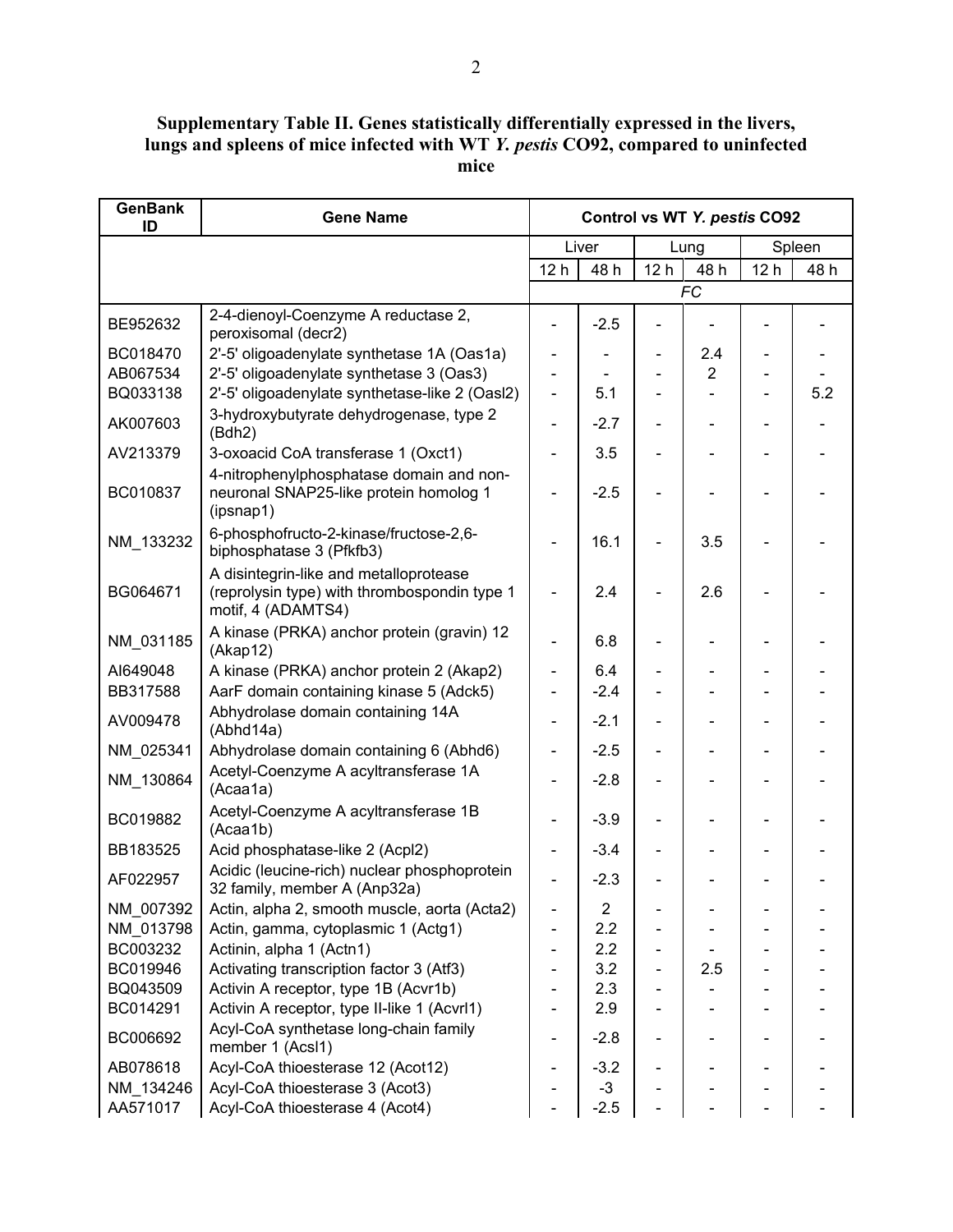| NM_022816 | Acyl-CoA thioesterase 9 (Acot9)                                                    |                              | 2.6            |                |     |  |
|-----------|------------------------------------------------------------------------------------|------------------------------|----------------|----------------|-----|--|
| BI790311  | Acyl-Coenzyme A binding domain containing<br>3 (Acbd3)                             |                              | 2.1            |                |     |  |
| BG068664  | Acyltransferase like 2 (Aytl2)                                                     | $\blacksquare$               | 2.4            | $\blacksquare$ |     |  |
| BB185861  | Adaptor-related protein complex 1, sigma 2<br>subunit (Ap1s2)                      |                              | 2.6            |                |     |  |
| BB746807  | Adenylate cyclase 7 (Adcy7)                                                        | Ξ.                           | $\overline{2}$ |                |     |  |
| BI653265  | ADP-ribosylation factor 4 (Arf4)                                                   |                              | 2.1            |                |     |  |
| BG067878  | ADP-ribosylation factor GTPase activating<br>protein 3 (Arfgap3)                   |                              | 2.2            |                |     |  |
| AU043075  | ADP-ribosylation factor interacting protein 2<br>(Arfip2)                          |                              | 2.1            |                |     |  |
| NM_024191 | ADP-ribosylation factor-like 2 binding protein<br>(Arl2bp)                         |                              | 2.1            |                |     |  |
| AV328143  | ADP-ribosylation factor-like 4A (Arl4a)                                            | $-2.1$                       |                |                |     |  |
| BB391602  | Adrenergic receptor kinase, beta 2 (Adrbk2)                                        | $\qquad \qquad \blacksquare$ | $\overline{2}$ |                |     |  |
| AV083350  | Adrenergic receptor, beta 2 (Adrb2)                                                | ÷,                           | 10             |                |     |  |
| NM_009627 | Adrenomedullin (Adm)                                                               | ÷,                           | 5.5            |                | 2.1 |  |
| BB532535  | Advanced glycosylation end product-specific<br>receptor (Ager)                     | -                            | 27.4           |                |     |  |
| BG064927  | AE binding protein 2 (Aebp2)                                                       |                              | $\overline{2}$ |                |     |  |
| BC026681  | Afamin (Afm)                                                                       | ÷,                           | $-2.3$         |                |     |  |
| BE570050  | AHNAK nucleoprotein (desmoyokin) (Ahnak)                                           | $\blacksquare$               | 7.4            |                |     |  |
| NM_016702 | Alanine-glyoxylate aminotransferase (Agxt)                                         | $\blacksquare$               | $-2.4$         |                |     |  |
| AK005060  | Alanine-glyoxylate aminotransferase 2-like 1<br>(Agxt211)                          |                              | $-12.2$        |                |     |  |
| BC020001  | Aldehyde dehydrogenase 1 family, member<br>B1 (Aldh1b1)                            | -                            | $-3.8$         |                |     |  |
| BB251523  | Aldehyde dehydrogenase 18 family, member<br>A1 (Aldh18a1)                          |                              | 3.7            |                |     |  |
| NM_007436 | Aldehyde dehydrogenase family 3, subfamily<br>A1 (Aldh3a1)                         |                              |                | 3.2            |     |  |
| BQ175320  | Aldhehyde dehydrogenase family 5,<br>subfamily A1 (Aldh5a1)                        |                              | $-3$           |                |     |  |
| AV021656  | Aldo-keto reductase family 1, member B7<br>(Akr1b7)                                | 2.1                          |                |                |     |  |
| NM_054080 | Aldo-keto reductase family 1, member C20<br>(Akr1c20)                              |                              | $-3.5$         |                |     |  |
| BC018333  | Aldo-keto reductase family 1, member D1<br>(Akr1d1)                                |                              | -5             |                |     |  |
| NM 025337 | Aldo-keto reductase family 7, member A5<br>(aflatoxin aldehyde reductase) (Akr7a5) |                              | -2             |                |     |  |
| BG065457  | Aldolase 1, A isoform (Aldoa)                                                      |                              | 5.8            |                |     |  |
| BI903628  | AlkB, alkylation repair homolog 7 (Alkbh7)                                         |                              | $-2.2$         |                |     |  |
| BB185854  | alpha-2-macroglobulin /// hypothetical protein<br>LOC677369                        |                              | 21.5           |                |     |  |
| NM_008537 | Alpha-methylacyl-CoA racemase (Amacr)                                              |                              | $-2.4$         |                |     |  |
| NM_013792 | Alpha-N-acetylglucosaminidase (Sanfilippo<br>disease IIIB) (Naglu)                 |                              | $-2.2$         |                |     |  |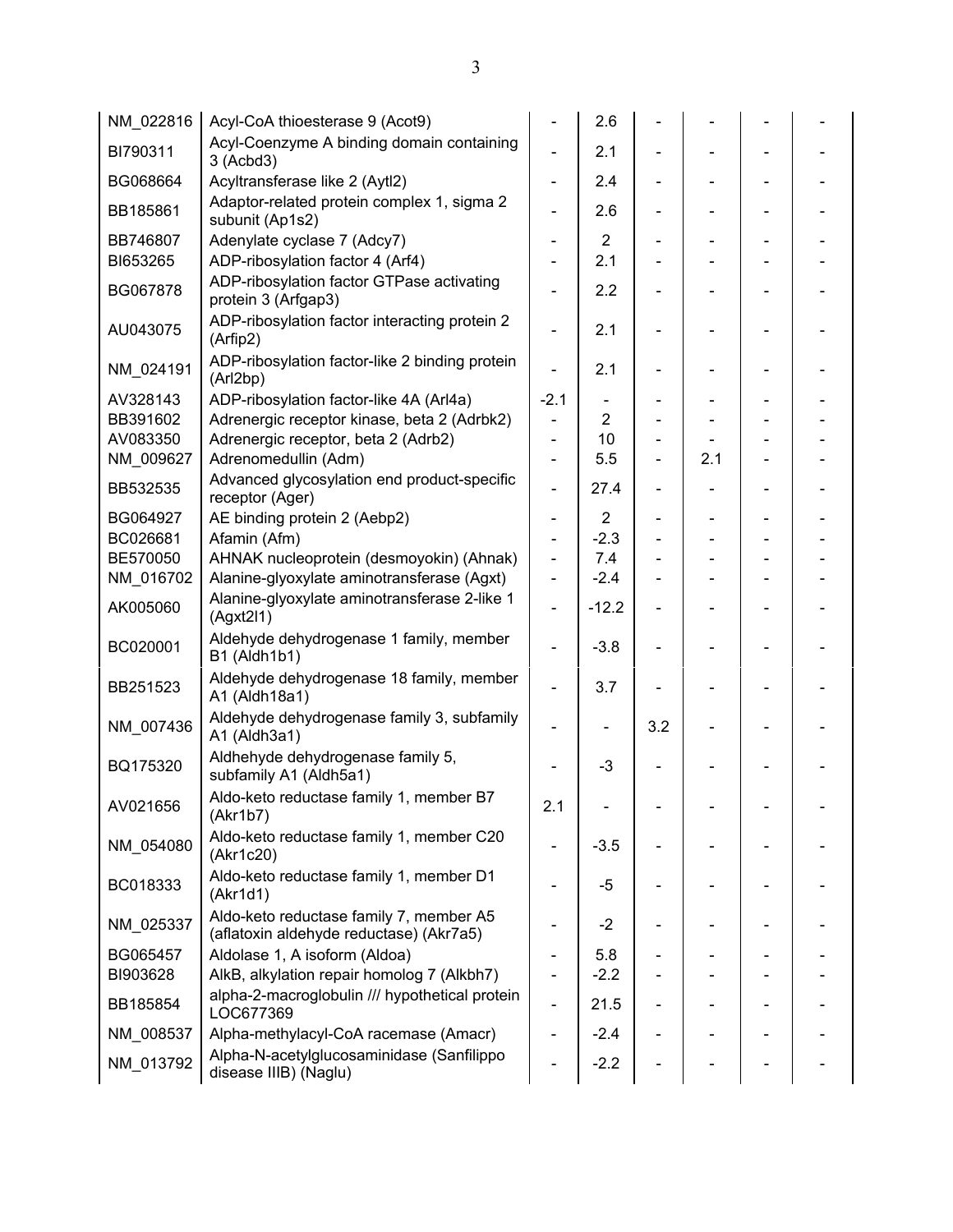| BB797326  | Amidohydrolase domain containing 1<br>(Amdhd1)                       | $-2.7$                       |                |                |                |     |  |
|-----------|----------------------------------------------------------------------|------------------------------|----------------|----------------|----------------|-----|--|
| NM 025371 | Aminoacylase 1 (Acy1)                                                | $\overline{\phantom{0}}$     | $-2.7$         |                |                |     |  |
| BC018236  | Aminolevulinate, delta-, dehydratase (Alad)                          |                              | $-2.4$         |                |                |     |  |
| BC022110  | Aminolevulinic acid synthase 1 (Alas1)                               | 3.4                          |                |                |                |     |  |
| D85596    | AMP deaminase 3 (Ampd3)                                              |                              | 6.4            |                |                |     |  |
| NM_007446 | Amylase 1, salivary (Amy1)                                           | Ξ.                           |                |                |                | 3.3 |  |
| BB006088  | Amylo-1,6-glucosidase, 4-alpha-<br>glucanotransferase (Agl)          | $\overline{\phantom{0}}$     | $-2$           |                |                |     |  |
| BC005490  | Amyloid beta (A4) precursor protein (App)                            |                              | $\overline{2}$ |                |                |     |  |
| AB053307  | Amyotrophic lateral sclerosis 2 (juvenile)<br>homolog (Als2)         | $\overline{\phantom{0}}$     | $-2$           |                |                |     |  |
| BF322051  | Anaphase promoting complex subunit 10<br>(Anapc10)                   |                              | $\overline{2}$ |                |                |     |  |
| BC019491  | Angiopoietin-like 3 (Angptl3)                                        | $\qquad \qquad \blacksquare$ | $-2.4$         |                |                |     |  |
| NM 020581 | Angiopoietin-like 4 (Angptl4)                                        | -                            |                |                | 3.9            |     |  |
| BC025904  | Angiopoietin-like 6 (Angptl6)                                        | -                            | $-2.1$         |                |                |     |  |
| M55333    | Angiotensin I converting enzyme (peptidyl-<br>dipeptidase A) 1 (Ace) | -                            | 4.2            |                |                |     |  |
| BB483357  | Angiotensin receptor-like 1 (Agtrl1)                                 | ÷,                           |                | $\blacksquare$ | $-2.4$         |     |  |
| BB621938  | Ankyrin repeat and BTB (POZ) domain<br>containing 2 (Abtb2)          |                              | $-3$           |                |                |     |  |
| AK003441  | Ankyrin repeat and KH domain containing 1<br>(Ankhd1)                |                              | 3              |                |                |     |  |
| AK009959  | Ankyrin repeat domain 1 (cardiac muscle)<br>(Ankrd1)                 |                              | 3              |                |                |     |  |
| NM 133971 | Ankyrin repeat domain 10 (Ankrd10)                                   | -                            |                |                |                | 2.2 |  |
| BQ032773  | Ankyrin repeat domain 15 (Ankrd15)                                   | ÷,                           | $-2.3$         |                |                |     |  |
| AK017778  | Ankyrin repeat domain 24 (Ankrd24)                                   | $\overline{\phantom{0}}$     | $-2.1$         |                |                |     |  |
| AV256780  | Ankyrin repeat domain 44 (Ankrd44)                                   |                              | 2.3            |                |                |     |  |
| BM119297  | Ankyrin repeat domain 57 (Ankrd57)                                   |                              | 3.5            |                |                |     |  |
| NM 010730 | Annexin A1 (Anxa1)                                                   |                              | 5.5            |                |                |     |  |
| NM_007585 | Annexin A2 (Anxa2)                                                   |                              | 3.6            |                |                |     |  |
| AW702161  | Annexin A3 (Anxa3)                                                   |                              | 6.6            |                |                |     |  |
| D63423    | Annexin A5 (Anxa5)                                                   |                              | 2.3            |                |                |     |  |
| AF378762  | Anthrax toxin receptor 1 (Antxr1)                                    |                              | 3.1            |                |                |     |  |
| AK018646  | Apolipoprotein L3 (Apol3)                                            |                              | $-6.3$         |                |                |     |  |
| BB449248  | Apoptosis inhibitor 5 (Api5)                                         |                              | 2.8            |                |                |     |  |
| BB229969  | Aquaporin 11 (Aqp11)                                                 |                              | $-3$           |                |                |     |  |
| BC024105  | Aquaporin 9 (Aqp9)                                                   |                              | $-2.2$         |                |                |     |  |
| BC026209  | Arachidonate 5-lipoxygenase activating<br>protein (Alox5ap)          | ÷,                           | 2.6            |                |                |     |  |
| AK014338  | Arginine-rich, mutated in early stage tumors<br>(Armet)              | $\overline{a}$               | $\overline{2}$ |                |                |     |  |
| AK004598  | Armadillo repeat containing, X-linked 3<br>(Armcx3)                  |                              | 2.6            |                |                |     |  |
| BE865094  | Armadillo repeat containing, X-linked 4<br>(Armcx4)                  |                              | 2.6            |                |                |     |  |
| AW542672  | Arrestin domain containing 2 (Arrdc2)                                |                              |                |                | $\overline{c}$ |     |  |
| BG072824  | Arrestin domain containing 3 (Arrdc3)                                | $-3$                         |                |                |                |     |  |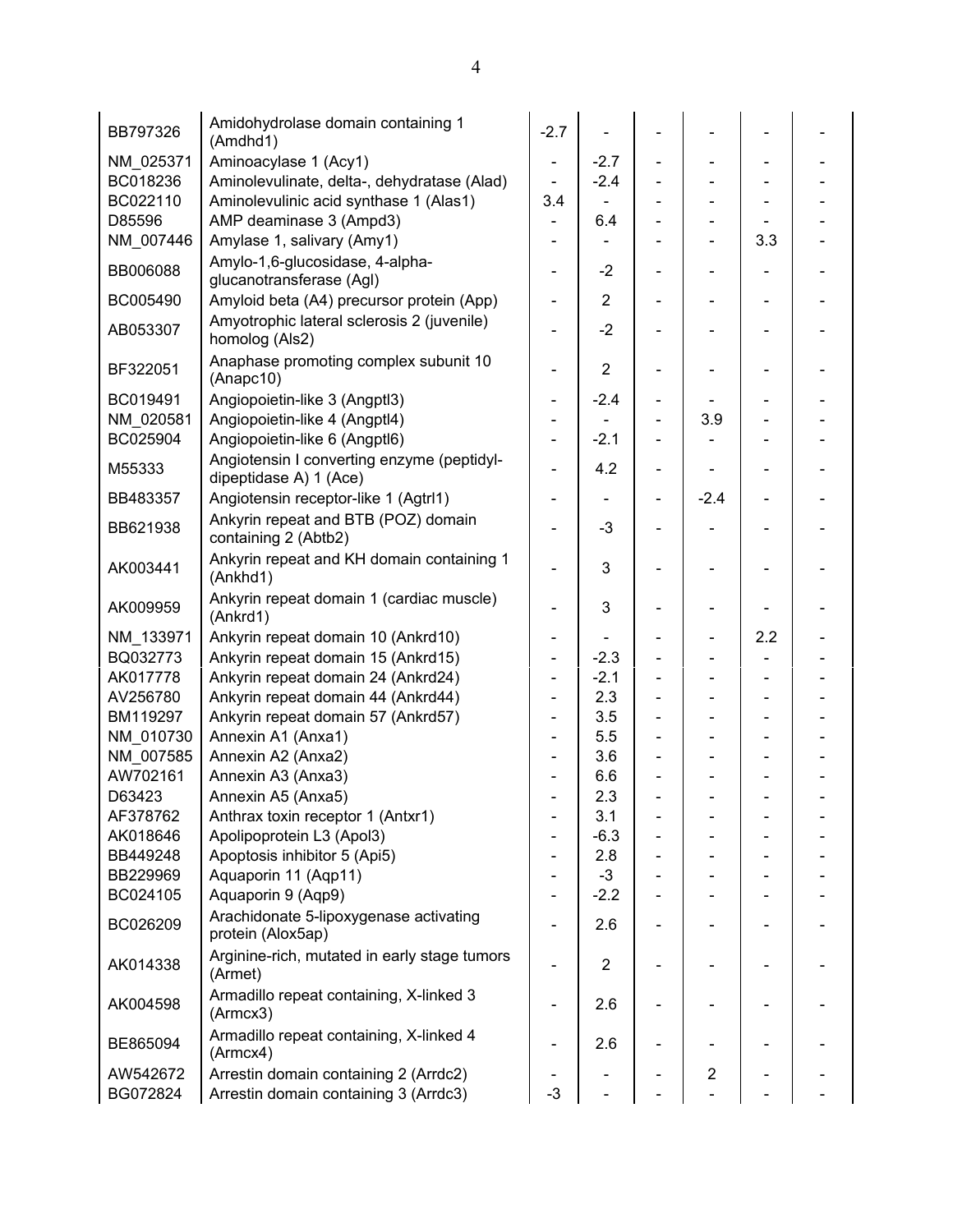| BC011080  | Aryl hydrocarbon receptor nuclear<br>translocator-like (Arntl)                       | $-2.1$                       |                         |     |                          |  |
|-----------|--------------------------------------------------------------------------------------|------------------------------|-------------------------|-----|--------------------------|--|
| AK004030  | Arylformamidase (Afmid)                                                              | $\overline{\phantom{a}}$     | $-3.7$                  |     |                          |  |
| AV212753  | Asparagine synthetase (Asns)                                                         |                              | 5.1                     |     |                          |  |
| AK013880  | Asparaginyl-tRNA synthetase (Nars)                                                   |                              | $\overline{2}$          |     |                          |  |
| NM_027857 | Aspartoacylase (aminoacylase) 3 (Acy3)                                               | $\blacksquare$               | $-4.6$                  |     |                          |  |
| BC027152  | AT rich interactive domain 5A (Mrf1 like)<br>(Arid5a)                                |                              | 2.7                     |     |                          |  |
| BB303874  | ATPase, aminophospholipid transporter<br>(APLT), class I, type 8A, member 1 (Atp8a1) | $\overline{\phantom{a}}$     | $\overline{4}$          |     |                          |  |
| BB016769  | ATPase, Class V, type 10D (Atp10d)                                                   | $\qquad \qquad \blacksquare$ | 3.5                     |     |                          |  |
| AV378604  | ATPase, class VI, type 11A (Atp11a)                                                  | $\blacksquare$               | 8.2                     |     |                          |  |
| BM237637  | Atpase, class VI, type 11C (Atp11c)                                                  |                              |                         |     | 2.1                      |  |
| BG072708  | ATPase, Cu++ transporting, alpha<br>polypeptide (Atp7a)                              |                              | 2.5                     |     |                          |  |
| BB144704  | ATP-binding cassette, sub-family A (ABC1),<br>member 1 (Abca1)                       |                              | 2.2                     |     |                          |  |
| BC026496  | ATP-binding cassette, sub-family A (ABC1),<br>member 8a (Abca8)                      |                              | $-4.8$                  |     |                          |  |
| NM 008830 | ATP-binding cassette, sub-family B<br>(MDR/TAP), member 4 (Abcb4)                    | $\overline{\phantom{a}}$     | $-2$                    |     | $\overline{\phantom{0}}$ |  |
| NM_023732 | ATP-binding cassette, sub-family B<br>(MDR/TAP), member 6 (Abcb6)                    |                              | $-2.9$                  |     |                          |  |
| NM_018795 | ATP-binding cassette, sub-family C<br>(CFTR/MRP), member 6 (Abcc6)                   |                              | $-4.3$                  |     |                          |  |
| AW456685  | ATP-binding cassette, sub-family D (ALD),<br>member 2 (Abcd2)                        |                              | $-2.6$                  |     |                          |  |
| NM_031884 | ATP-binding cassette, sub-family G<br>(WHITE), member 5 (Abcg5)                      |                              | $-4.2$                  |     | $\overline{a}$           |  |
| AF324495  | ATP-binding cassette, sub-family G<br>(WHITE), member 8 (Abcg8)                      |                              | $-2.6$                  |     |                          |  |
| AV323441  | Avian musculoaponeurotic fibrosarcoma (v-<br>maf) AS42 oncogene homolog (Maf)        |                              |                         |     | 2.1                      |  |
| NM_009046 | Avian reticuloendotheliosis viral (v-rel)<br>oncogene related B (Relb)               |                              | 3.7                     |     |                          |  |
| BG070296  | AXIN1 up-regulated 1 (Axud1)                                                         |                              | $\overline{\mathbf{c}}$ | 3.2 |                          |  |
| NM_007465 | Baculoviral IAP repeat-containing 2 (Birc2)                                          |                              | 2.7                     |     |                          |  |
| NM_007464 | Baculoviral IAP repeat-containing 3 (Birc3)                                          | $\overline{\phantom{a}}$     | 2.4                     |     |                          |  |
| BC004826  | Basal cell adhesion molecule (Bcam)                                                  |                              | 3.2                     |     |                          |  |
| BC011486  | Basic helix-loop-helix domain containing,<br>class B, 8 (Bhlhb8)                     |                              | 3.2                     |     |                          |  |
| AK016990  | Basic leucine zipper transcription factor,<br>ATF-like 2 (Batf2)                     |                              | 2.7                     | 4.5 |                          |  |
| BI697337  | Basic, immunoglobulin-like variable motif<br>containing (Bivm)                       |                              | $-2$                    |     |                          |  |
| AF100339  | B-cell leukemia/lymphoma 10 (Bcl10)                                                  |                              | $\overline{2}$          |     |                          |  |
| L16462    | B-cell leukemia/lymphoma 2 related protein<br>A1a (Bcl2a1a)                          |                              | 5.4                     |     |                          |  |
| NM 033601 | B-cell leukemia/lymphoma 3 (Bcl3)                                                    |                              | 3.1                     | 3.3 |                          |  |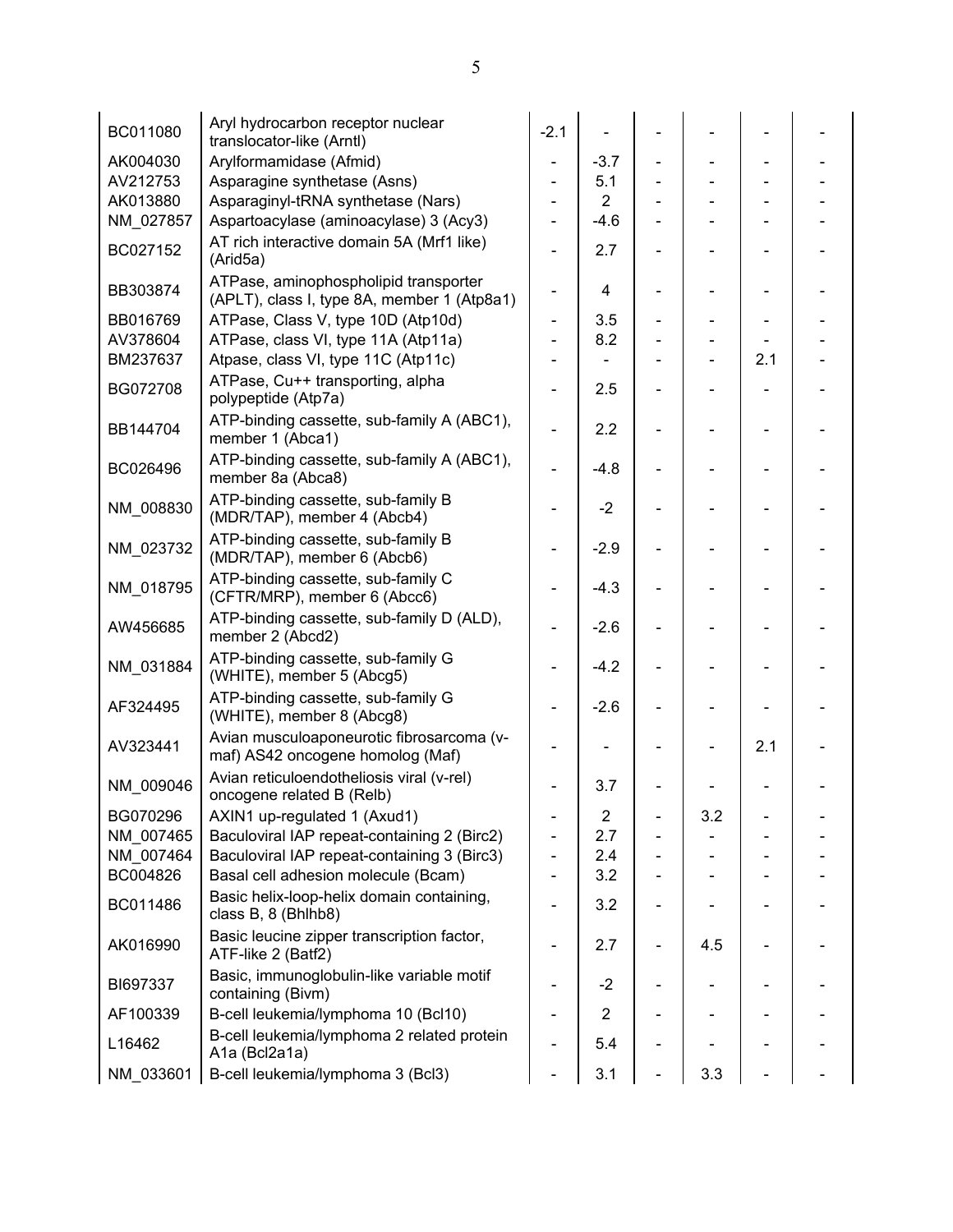| NM_007570 | B-cell translocation gene 2, anti-proliferative<br>(Btg2)                       |                              | 3.5            |                |     |                          |  |
|-----------|---------------------------------------------------------------------------------|------------------------------|----------------|----------------|-----|--------------------------|--|
| NM 009770 | B-cell translocation gene 3 (Btg3)                                              |                              | 6.4            |                |     |                          |  |
| AW489168  | Bcl-2 binding component 3 (Bbc3)                                                |                              | $-2.7$         |                |     |                          |  |
| BB212341  | Bcl2 modifying factor (Bmf)                                                     | $-2.4$                       |                |                |     |                          |  |
| NM_007546 | Bcl2-interacting kille (Bik)                                                    | $-2.1$                       | $-3.2$         |                |     |                          |  |
| BG075800  | Beta galactoside alpha 2,6 sialyltransferase<br>1 (St3gal1)                     | $\overline{\phantom{0}}$     | 2.3            | $\blacksquare$ |     | -                        |  |
| NM_133217 | Beta-carotene 9', 10'-dioxygenase 2 (Bcdo2)                                     | ÷,                           | $-2.7$         | $\blacksquare$ |     |                          |  |
| BM217996  | Bicaudal C homolog 1 (Bicc1)                                                    | ÷,                           | 2.3            |                |     |                          |  |
| AK014221  | BMP-binding endothelial regulator (Bmper)                                       | L,                           | 3.4            |                |     |                          |  |
| AI647987  | Bone marrow stromal cell antigen 1 (Bst1)                                       |                              | 3.6            |                |     |                          |  |
| AW546137  | Bone morphogenic protein receptor, type II<br>(serine/threonine kinase) (Bmpr2) |                              | 2.5            |                |     |                          |  |
| AK011545  | Brain abundant, membrane attached signal<br>protein 1 (Basp1)                   |                              | 5              |                |     |                          |  |
| NM_009052 | Brain expressed gene 1 (Bex1)                                                   | -                            | $\overline{2}$ |                |     |                          |  |
| AF390178  | Brain-specific angiogenesis inhibitor 1-<br>associated protein 2 (Baiap2)       |                              | $-2.1$         |                |     |                          |  |
| BB363154  | Bri3 binding protein (Bri3bp)                                                   | $\qquad \qquad \blacksquare$ | $-2$           |                |     |                          |  |
| AV357135  | Bromodomain adjacent to zinc finger domain                                      | L.                           | 3.2            |                |     |                          |  |
|           | 1A (Baz1a)                                                                      |                              |                |                |     |                          |  |
| BB380312  | Bromodomain PHD finger transcription factor<br>(Bptf)                           | $\qquad \qquad \blacksquare$ |                | $\blacksquare$ |     | 2.5                      |  |
| AV324314  | BTB and CNC homology 1 (Bach1)                                                  | ÷,                           | 2.2            |                |     |                          |  |
| NM 009866 | Cadherin 11 (Cdh11)                                                             |                              | 5.6            |                |     |                          |  |
| NM 009868 | Cadherin 5 (Cdh5)                                                               |                              | 3.6            |                |     |                          |  |
| AF209905  | Calcitonin receptor-like (Calcr1)                                               |                              | 3              |                |     |                          |  |
| BG071931  | Calcium/calmodulin-dependent protein<br>kinase ID (Camk1d)                      | $-2.2$                       | $-2.8$         |                |     |                          |  |
| BG862223  | Calcium/calmodulin-dependent protein<br>kinase II, beta (Camk2b)                | $\qquad \qquad$              | 8.8            | $\blacksquare$ | 3.5 | $\overline{\phantom{0}}$ |  |
| BI663014  | Calponin 2 (Cnn2)                                                               |                              | $\overline{2}$ |                |     |                          |  |
| NM_023160 | Camello-like 1 (Cml1)                                                           |                              | $-5.2$         |                |     |                          |  |
| BB230757  | cAMP responsive element binding protein 3-<br>like 2 (Creb3l2)                  |                              | $\mathbf 2$    |                |     |                          |  |
| AK007209  | Capping protein (actin filament) muscle Z-<br>line, beta (Capzb)                | $\overline{\phantom{0}}$     | 2.1            |                |     |                          |  |
| NM_007599 | Capping protein (actin filament), gelsolin-like<br>(Capg)                       | ÷,                           | 2.5            | $\blacksquare$ |     |                          |  |
| NM_011797 | Carbonic anhydrase 14 (Car14)                                                   | $\overline{\phantom{0}}$     | $-3.3$         |                |     |                          |  |
| BB213876  | Carbonic anhydrase 3 (Car3)                                                     |                              | $-2.3$         |                |     |                          |  |
| NM_007607 | Carbonic anhydrase 4 (Car4)                                                     |                              | 7.1            |                |     |                          |  |
| NM_007608 | Carbonic anhydrase 5a, mitochondrial<br>(Car5a)                                 |                              | $-4.1$         |                |     |                          |  |
| BC010758  | Carbonyl reductase 2 (Cbr2)                                                     |                              | 30.9           |                |     |                          |  |
| BC022148  | Carboxylesterase 5 (Ces5)                                                       |                              | $-2.3$         |                |     |                          |  |
| AW550842  | Carboxypeptidase D (Cpd)                                                        |                              | $\overline{2}$ |                |     |                          |  |
| BC010197  | Carboxypeptidase E (Cpe)                                                        |                              | 2.7            |                |     |                          |  |
| AK017670  | Carboxypeptidase M (Cpm)                                                        |                              | 3.9            |                |     |                          |  |
| BF020441  | Caseinolytic protease X (Clpx)                                                  | $-2.4$                       |                |                |     |                          |  |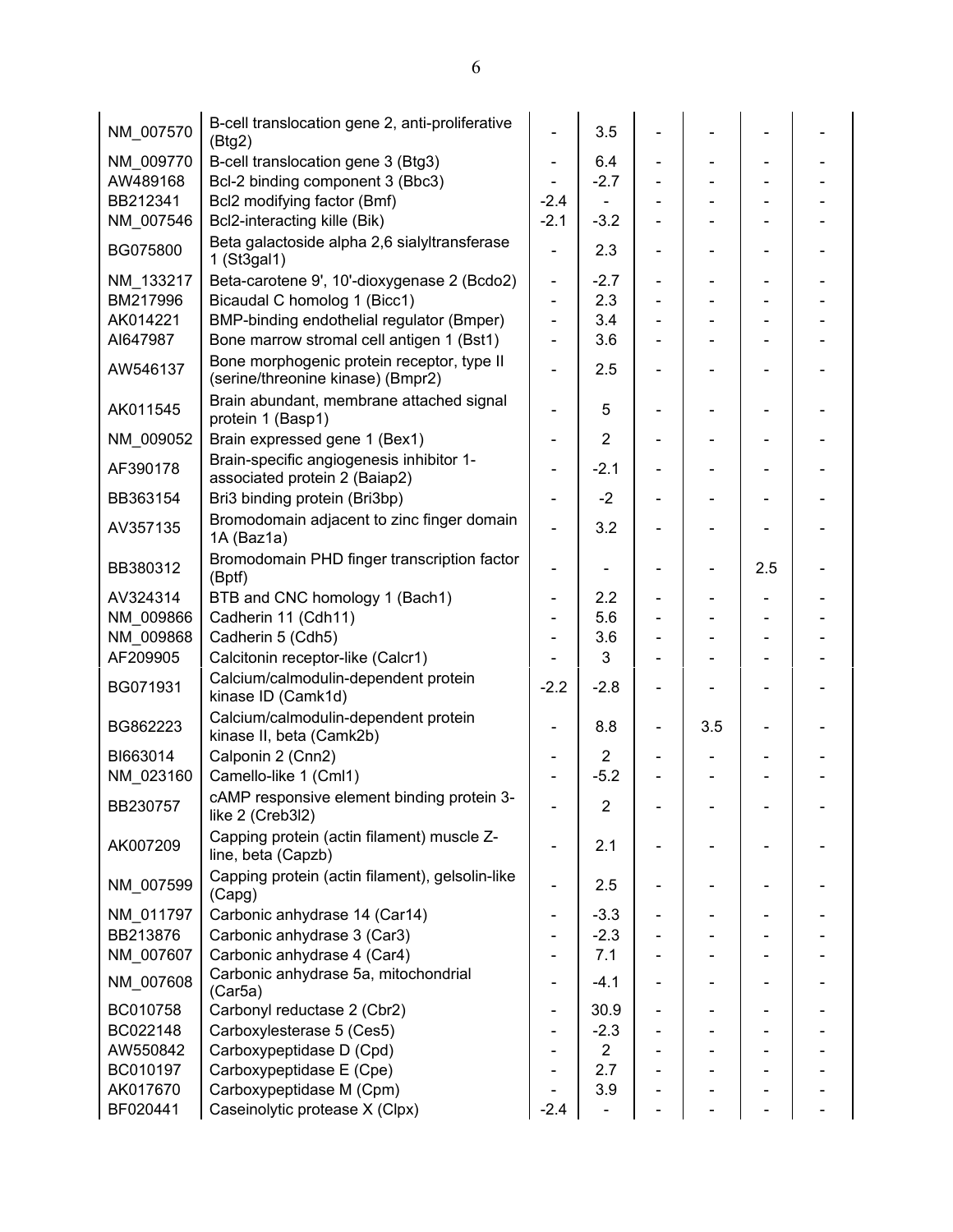| BC008152  | Caspase 1 (Casp1)                                                                                                   |                              | $\overline{2}$ |                          |                          |                          |     |
|-----------|---------------------------------------------------------------------------------------------------------------------|------------------------------|----------------|--------------------------|--------------------------|--------------------------|-----|
| NM_009808 | Caspase 12 (Casp12)                                                                                                 |                              | 3.2            |                          |                          |                          |     |
| NM_007609 | Caspase 4, apoptosis-related cysteine<br>peptidase (Casp4)                                                          | $\overline{\phantom{0}}$     | $\overline{7}$ | $\blacksquare$           | $\overline{\phantom{0}}$ |                          |     |
| NM 011997 | Caspase 8 associated protein 2 (Casp8ap2)                                                                           | $\overline{\phantom{0}}$     | $\overline{2}$ |                          |                          |                          |     |
| BM247599  | Catalase (Cat)                                                                                                      | ÷,                           | $-2.7$         |                          |                          |                          |     |
| NM 021281 | Cathepsin S (Ctss)                                                                                                  | ÷,                           | 2.1            |                          |                          |                          |     |
| NM 007674 | Caudal type homeo box 4 (Cdx4)                                                                                      | ÷,                           | $-2.3$         |                          |                          |                          |     |
| NM 016900 | Caveolin 2 (Cav2)                                                                                                   |                              | 6.1            |                          |                          |                          |     |
| AB029929  | Caveolin, caveolae protein 1 (Cav1)                                                                                 |                              | 10.4           |                          |                          |                          |     |
| AB012278  | CCAAT/enhancer binding protein (C/EBP),<br>beta (Cebpb)                                                             | $\overline{\phantom{0}}$     | 4.4            | $\overline{\phantom{a}}$ |                          |                          |     |
| BB831146  | CCAAT/enhancer binding protein (C/EBP),<br>delta (Cebpd)                                                            | ÷,                           | 18.1           | $\overline{\phantom{a}}$ | 9.2                      |                          |     |
| AF199491  | CCR4 carbon catabolite repression 4-like<br>(Ccrn4I)                                                                | 14                           | 3.9            | $\blacksquare$           |                          |                          |     |
| NM 009841 | CD14 antigen (Cd14)                                                                                                 | $\overline{\phantom{0}}$     | 30.9           | $\overline{\phantom{a}}$ | 4.3                      | $\overline{\phantom{a}}$ | 2.3 |
| BC027283  | CD177 antigen (Cd177)                                                                                               |                              | 2.5            |                          | 5.5                      |                          |     |
| AF004023  | Cd200 antigen (Cd200)                                                                                               |                              | 5.7            |                          |                          |                          |     |
| BB560574  | CD24a antigen (Cd24a)                                                                                               |                              | 12.8           |                          |                          |                          |     |
| NM_021893 | CD274 antigen (Cd274)                                                                                               |                              | 7.9            |                          | 6.9                      |                          |     |
| NM_133654 | CD34 antigen (Cd34)                                                                                                 |                              | 3.7            |                          |                          |                          |     |
| AI385482  | CD40 antigen (Cd40)                                                                                                 |                              | 2.6            | $\blacksquare$           |                          |                          |     |
| AW146109  | CD44 antigen (Cd44)                                                                                                 |                              | 5.4            |                          |                          |                          |     |
| NM_013706 | CD52 antigen (Cd52)                                                                                                 |                              | 2.4            |                          |                          |                          |     |
| NM 007651 | CD53 antigen (Cd53)                                                                                                 |                              | 3.1            |                          |                          |                          |     |
| NM 010016 | CD55 antigen (Cd55)                                                                                                 | $\qquad \qquad \blacksquare$ | 2.2            |                          |                          |                          |     |
| AK017979  | CD69 antigen (Cd69)                                                                                                 |                              | 2.7            |                          | $\overline{\phantom{0}}$ | 2.5                      |     |
| BC003476  | CD74 antigen (invariant polypeptide of major<br>histocompatibility complex, class II antigen-<br>associated) (Cd74) | -                            | 2.6            |                          |                          |                          |     |
| NM_009856 | CD83 antigen (Cd83)                                                                                                 | $\qquad \qquad \blacksquare$ | 3.1            | $\overline{\phantom{a}}$ |                          |                          |     |
| NM 007657 | CD9 antigen (Cd9)                                                                                                   |                              | 2.8            |                          |                          |                          |     |
| BB039247  | CD93 antigen (Cd93)                                                                                                 |                              | 4.4            |                          |                          |                          |     |
| BB224362  | CDC14 cell division cycle 14 homolog B<br>(Cdc14b)                                                                  |                              | $-2.1$         |                          |                          |                          |     |
| NM 025415 | CDC28 protein kinase regulatory subunit 2<br>(Cks2)                                                                 |                              | $-2.8$         |                          |                          |                          |     |
| AV081797  | cDNA (similar to apolipoprotein L, 3,<br>predicted)                                                                 |                              |                |                          |                          | $\overline{2}$           |     |
| NM 009894 | Cell death-inducing DNA fragmentation<br>factor, alpha subunit-like effector B (Cideb)                              |                              | $-2.1$         |                          |                          |                          |     |
| BE688580  | Centaurin, gamma 2 (Centg2)                                                                                         |                              | 3.2            |                          |                          |                          |     |
| BB667247  | Centrosomal protein 170 (Cep170)                                                                                    |                              | 2.5            |                          |                          |                          |     |
| NM 007672 | Cerebellar degeneration-related 2 (Cdr2)                                                                            |                              | 2.7            |                          |                          |                          |     |
| BB009037  | Ceruloplasmin (Cp)                                                                                                  |                              | 6.6            |                          |                          |                          | 4.7 |
| NM_010216 | c-fos induced growth factor (figf)                                                                                  |                              | 2.7            |                          |                          |                          |     |
| BC025169  | ChaC, cation transport regulator-like 1<br>(Chac1)                                                                  |                              | 2.5            |                          |                          |                          |     |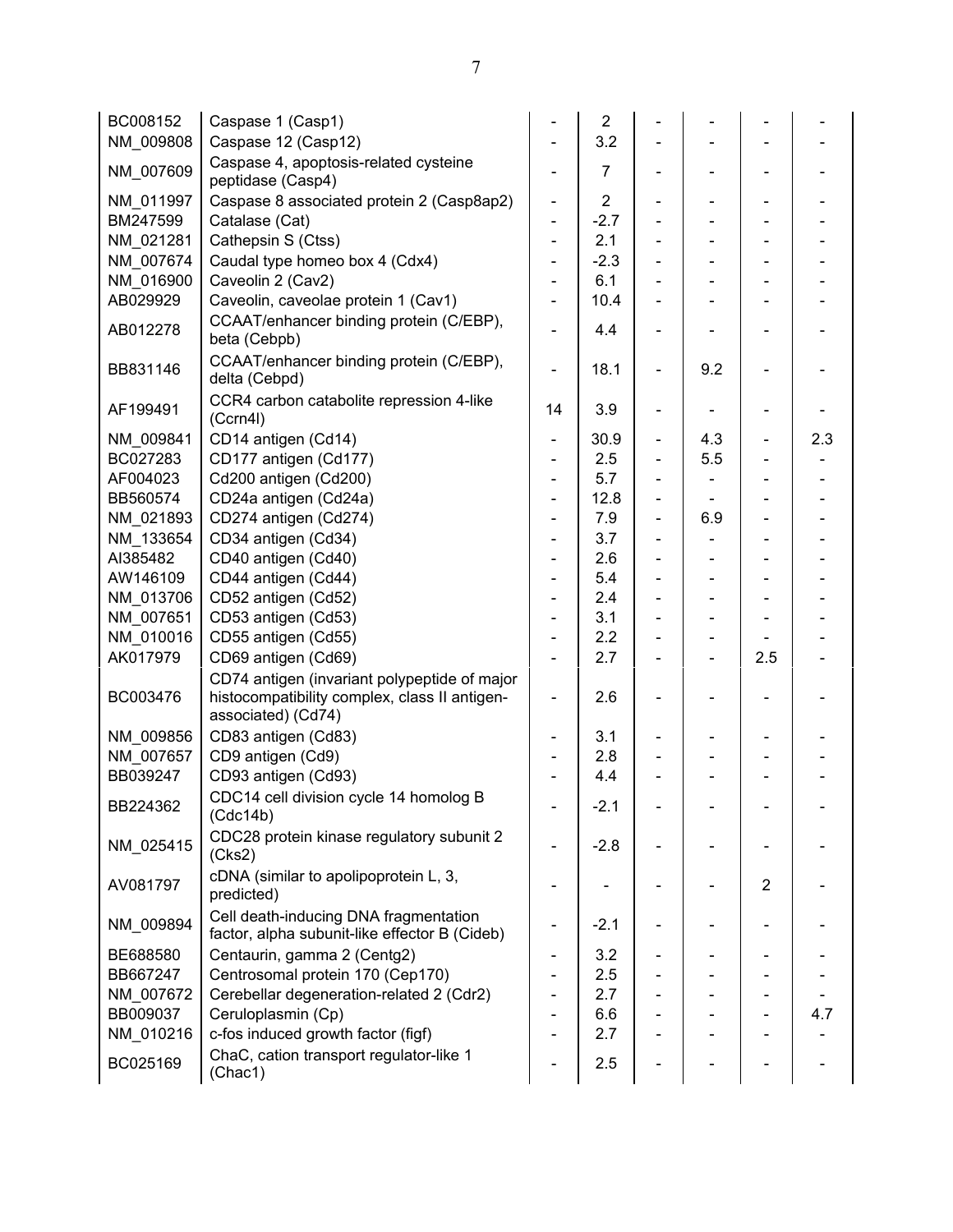| AK014605  | Chaperone, ABC1 activity of bc1 complex<br>like (Cabc1)                | $-2.4$                       | $-5.4$                   |                          |                          |                              |      |
|-----------|------------------------------------------------------------------------|------------------------------|--------------------------|--------------------------|--------------------------|------------------------------|------|
| U50712    | Chemokine (C-C motif) ligand 12 (Ccl12)                                | $\overline{\phantom{0}}$     | 2.7                      | $\overline{\phantom{0}}$ | 3.3                      | $\overline{\phantom{a}}$     | 3.8  |
| NM_011888 | Chemokine (C-C motif) ligand 19 (Ccl19)                                | $\overline{\phantom{0}}$     | 3.4                      | $\overline{\phantom{0}}$ | $\overline{2}$           |                              |      |
| AF065933  | Chemokine (C-C motif) ligand 2 (Ccl2)                                  |                              | 9.2                      |                          | 3.4                      | $\overline{\phantom{a}}$     |      |
| AF099052  | Chemokine (C-C motif) ligand 20 (Ccl20)                                | ÷,                           | $\blacksquare$           | 2.4                      |                          | $\overline{\phantom{a}}$     |      |
| NM_011337 | Chemokine (C-C motif) ligand 3 (Ccl3)                                  | ÷,                           | 6.5                      |                          | 4.1                      |                              |      |
| AF128218  | Chemokine (C-C motif) ligand 4 (Ccl4)                                  | $\overline{\phantom{0}}$     | 2.2                      | $\overline{\phantom{0}}$ |                          | $\blacksquare$               |      |
| BC002073  | Chemokine (C-C motif) ligand 6 (Ccl6)                                  | $\overline{\phantom{0}}$     | 4.2                      |                          |                          |                              |      |
| AF128196  | Chemokine (C-C motif) ligand 9 (Ccl9)                                  | ÷,                           |                          | 2.8                      |                          | $\overline{\phantom{a}}$     |      |
| AV231648  | Chemokine (C-C motif) receptor 1 (Ccr1)                                | $\overline{\phantom{0}}$     | 6.3                      |                          | 2.9                      |                              |      |
|           | Chemokine (C-C motif) receptor-like 2                                  |                              |                          |                          |                          |                              |      |
| AJ318863  | (Ccr12)                                                                | $\overline{\phantom{0}}$     | 5.3                      |                          | 2.6                      | $\overline{\phantom{a}}$     |      |
| NM_008176 | Chemokine (C-X-C motif) ligand 1 (Cxcl1)                               | ÷,                           | 23.1                     | 6.4                      | 17.5                     | $\overline{\phantom{a}}$     | 14.6 |
| BB554288  | Chemokine (C-X-C motif) ligand 1 (Cxcl1)                               | $\overline{\phantom{0}}$     | 7                        |                          | 3.6                      | $\frac{1}{2}$                |      |
| NM 021274 | Chemokine (C-X-C motif) ligand 10 (Cxcl10)                             | $\overline{\phantom{0}}$     | 30.5                     | $\overline{\phantom{0}}$ | 20                       | $\overline{\phantom{a}}$     | 6    |
| NM 019494 | Chemokine (C-X-C motif) ligand 11 (Cxcl11)                             | $\blacksquare$               | $\overline{2}$           | $\overline{\phantom{0}}$ | 10.9                     | $\overline{\phantom{a}}$     |      |
| AF030636  | Chemokine (C-X-C motif) ligand 13 (Cxcl13)                             | $\blacksquare$               | 17.1                     | $\overline{\phantom{0}}$ |                          | $\overline{\phantom{a}}$     | 2.3  |
| AF252873  | Chemokine (C-X-C motif) ligand 14 (Cxcl14)                             | $\overline{\phantom{0}}$     | 2.7                      | $\overline{\phantom{0}}$ |                          | $\overline{\phantom{a}}$     |      |
| NM 011339 | Chemokine (C-X-C motif) ligand 15 (Cxcl15)                             | $\overline{\phantom{0}}$     | 60.9                     |                          |                          | $\qquad \qquad \blacksquare$ |      |
| BC019961  | Chemokine (C-X-C motif) ligand 16 (Cxcl16)                             | ÷,                           | $\overline{2}$           |                          |                          | $\blacksquare$               |      |
| NM 009140 | Chemokine (C-X-C motif) ligand 2 (Cxcl2)                               | ÷,                           | 53.7                     | 7.7                      | 18.2                     | $\overline{\phantom{a}}$     |      |
| NM 009141 | Chemokine (C-X-C motif) ligand 5 (Cxcl5)                               | $\overline{\phantom{0}}$     | 8.8                      | 14.6                     | 9.3                      | $\blacksquare$               | 5.3  |
| NM 008599 | Chemokine (C-X-C motif) ligand 9 (Cxcl9)                               | ÷,                           | 11.8                     |                          | 11.8                     |                              |      |
| D87747    | Chemokine (C-X-C motif) receptor 4(Cxcr4)                              | $\blacksquare$               | $\overline{\phantom{a}}$ | -                        |                          | 2.2                          |      |
| BC015254  | Chemokine (C-X-C motif) receptor 7 (Cxcl7)                             | $\blacksquare$               | 7.6                      | $\overline{\phantom{0}}$ |                          |                              |      |
| AW228687  | Chemokine-like receptor 1 (Cmklr1)                                     | $\overline{\phantom{0}}$     | 2.3                      | $\blacksquare$           |                          | $\overline{\phantom{0}}$     |      |
| BC005611  | Chitinase 3-like 1 (Chi3l1)                                            | ÷,                           | 11.8                     | $\overline{\phantom{0}}$ |                          |                              |      |
| NM 009892 | Chitinase 3-like 3 (Chi3l3)                                            | $\overline{\phantom{0}}$     | 51.8                     | $\blacksquare$           | $\overline{\phantom{a}}$ | $\frac{1}{2}$                |      |
| BC011134  | Chitinase, acidic (Chia)                                               |                              | 4.1                      | -                        |                          |                              |      |
| AF108501  | Chloride channel calcium activated 1 (Clca1)                           | $\overline{\phantom{0}}$     | 2.7                      | $\blacksquare$           | 5.2                      | $\overline{\phantom{0}}$     |      |
| AK009020  | Chloride intracellular channel 3 (Clic3)                               | ÷,                           | 3.6                      | $\overline{\phantom{0}}$ |                          |                              |      |
| BB814844  | Chloride intracellular channel 4<br>(mitochondrial) (Clic4)            | $\qquad \qquad \blacksquare$ | 2.8                      | -                        |                          | $\qquad \qquad \blacksquare$ |      |
| BB236747  | Chloride intracellular channel 5 (Clic5)                               |                              | 12.1                     |                          |                          |                              |      |
| BQ176424  | Chloride intracellular channel 6 (Clic6)                               |                              | $\overline{2}$           |                          |                          |                              |      |
| BC020534  | Cholecystokinin A receptor (Cckar)                                     |                              | 4.1                      |                          |                          |                              |      |
| NM_009890 | Cholesterol 25-hydroxylase (Ch25h)                                     | $\qquad \qquad \blacksquare$ | 5.4                      | 2.7                      | 4                        |                              |      |
| BC023112  | Chondroitin sulfate GalNAcT-2 (Galnact2)                               | $\overline{\phantom{0}}$     | 2.5                      |                          |                          |                              |      |
| BI693188  | Chromobox homolog 2 (Cbx2)                                             |                              | $-2$                     |                          |                          |                              |      |
| AF042158  | Class II transactivator (C2ta)                                         |                              |                          |                          | 2.3                      |                              |      |
| BC021770  | Claudin 10 (Cldn10)                                                    |                              | 2                        | -                        |                          |                              |      |
|           | Claudin 5 (Cldn5)                                                      |                              |                          |                          |                          |                              |      |
| NM_013805 |                                                                        |                              | 2.6<br>3                 | -                        |                          |                              |      |
| BC008104  | Claudin 7 (Cldn7)                                                      |                              |                          |                          |                          |                              |      |
| NM_019815 | Claudin 8 (Cldn8)                                                      |                              | 8.9                      |                          |                          |                              |      |
| AF349453  | Claudin 8 (Cldn8)                                                      |                              | 8.1                      |                          |                          |                              |      |
| BB736632  | CLP1, cleavage and polyadenylation factor I<br>subunit, homolog (Clp1) |                              | 2.7                      |                          |                          |                              |      |
| BQ173958  | Coagulation factor II (thrombin) receptor<br>(F2r)                     |                              | 2.9                      |                          |                          |                              |      |
| BC024886  | Coagulation factor III (F3)                                            |                              | 2.8                      |                          |                          |                              |      |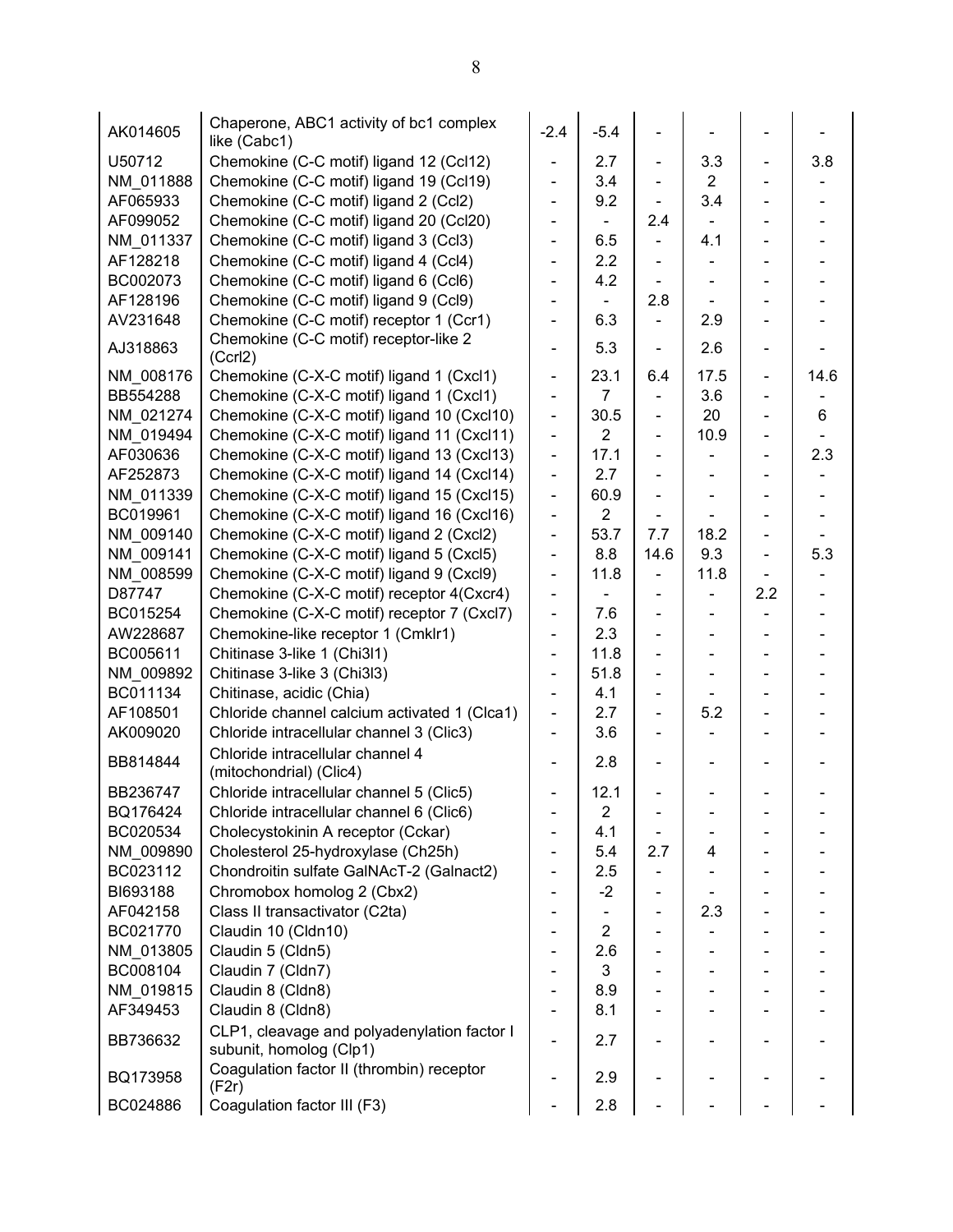| NM 007972 | Coagulation factor X (F10)                                                                          |                |                          |                          | 2.5                          |                          |                |
|-----------|-----------------------------------------------------------------------------------------------------|----------------|--------------------------|--------------------------|------------------------------|--------------------------|----------------|
| NM 028784 | Coagulation factor XIII, A1 subunit (F13a1)                                                         |                | 4.7                      |                          |                              |                          |                |
| BE653037  | Coatomer protein complex, subunit gamma<br>2, antisense 2 (Copg2as2)                                |                |                          | $\overline{\phantom{a}}$ | $-2.5$                       | $\overline{\phantom{0}}$ |                |
| AK006551  | Coenzyme Q10 homolog B (Coq10b)                                                                     | $\overline{2}$ |                          |                          |                              |                          |                |
| AV108872  | Coiled-coil domain containing 117 (Ccdc117)                                                         | $\overline{a}$ | 2.5                      |                          |                              |                          |                |
| AW060797  | Coiled-coil domain containing 85A (Ccdc85a)                                                         |                | 3.5                      |                          |                              |                          |                |
|           | Colony stimulating factor 2 receptor, alpha,                                                        |                |                          |                          |                              |                          |                |
| BM941868  | low-affinity (granulocyte-macrophage)<br>(Csf2ra)                                                   |                | 2.8                      |                          |                              |                          |                |
| BB769628  | Colony stimulating factor 2 receptor, beta 1,<br>low-affinity (granulocyte-macrophage)<br>(Csf2rb1) |                | 5                        |                          |                              |                          | 2.4            |
| NM_007781 | Colony stimulating factor 2 receptor, beta 2,<br>low-affinity (granulocyte-macrophage)<br>(Csf2rb2) |                | 3.5                      |                          |                              |                          |                |
| NM 009971 | Colony stimulating factor 3 (granulocyte)<br>(Csf3)                                                 |                | 3.8                      |                          | 2.1                          |                          |                |
| NM 009777 | Complement component 1, q subcomponent,<br>beta polypeptide (C1qb)                                  |                |                          |                          | 2.4                          |                          |                |
| NM 008198 | Complement factor B (Cfb)                                                                           |                |                          | $\blacksquare$           | 2.5                          |                          |                |
| NM 010217 | Connective tissue growth factor (Ctgf)                                                              | 3.3            | 7.3                      |                          |                              |                          |                |
| AW548480  | Copine VIII (Cpne8)                                                                                 |                | 5.9                      |                          |                              |                          |                |
| BC002136  | Coronin, actin binding protein 1A (Coro1a)                                                          |                | 3.5                      |                          |                              |                          |                |
| AV016515  | Crystallin, alpha B (Cryab)                                                                         |                | 3.9                      |                          | $\overline{\phantom{0}}$     |                          |                |
| NM 021352 | Crystallin, beta B3 (Crybb3)                                                                        |                | 6.8                      |                          |                              |                          |                |
| NM 030004 | Crystallin, lambda 1 (Cryl1)                                                                        |                | $-3$                     |                          |                              |                          |                |
| BG072903  | C-terminal binding protein 2 (Ctbp2)                                                                |                | 2.8                      |                          |                              |                          |                |
| BB231897  | CTTNBP2 N-terminal like (Cttnbp2nl)                                                                 |                | 2.4                      | $\overline{\phantom{a}}$ | $\qquad \qquad \blacksquare$ |                          | $\overline{2}$ |
|           | C-type lectin domain family 1, member a                                                             |                |                          |                          |                              |                          |                |
| BB035924  | (Clec1a)                                                                                            |                | 2.7                      | $\overline{\phantom{a}}$ |                              |                          |                |
| NM_010819 | C-type lectin domain family 4, member d<br>(Clec4d)                                                 |                | 3.9                      | $\overline{\phantom{a}}$ | 3.6                          |                          |                |
| NM_019948 | C-type lectin domain family 4, member e<br>(Clec4e)                                                 |                | 2.5                      |                          | 2.3                          |                          | 3.8            |
| AF240358  | C-type lectin domain family 4, member n<br>(Clec4n)                                                 |                | 5                        |                          |                              |                          |                |
| NM_020008 | C-type lectin domain family 7, member a<br>(Celc7a)                                                 |                | 3.2                      |                          |                              |                          |                |
| BB129488  | Cut-like 2 (Cutl2)                                                                                  | $-2.2$         |                          |                          |                              |                          |                |
| BB666837  | CWF19-like 1, cell cycle control (Cwf19l1)                                                          |                | $-2$                     |                          |                              |                          |                |
| AK015150  | CXXC finger 5 (Cxxc5)                                                                               |                | $-2.1$                   |                          |                              |                          |                |
|           | Cyclin D binding myb-like transcription factor                                                      |                |                          |                          |                              |                          |                |
| BB357590  | $1$ (Dmtf1)                                                                                         |                |                          |                          |                              | 2.7                      |                |
| BE685667  | Cyclin D3 (Ccnd3)                                                                                   |                |                          |                          |                              | 3.9                      |                |
| AK007630  | Cyclin-dependent kinase inhibitor 1A (P21)<br>(Cdkn1a)                                              |                | 8.2                      | 2.3                      | 5.2                          |                          |                |
| BC026595  | Cystathionine beta-synthase (Cbs)                                                                   | $-2.3$         |                          |                          |                              |                          |                |
| BF124540  | Cysteine and glycine-rich protein 1 (Csrp1)                                                         |                | 2.6                      |                          |                              |                          |                |
| AK008165  | Cysteine conjugate-beta lyase 1 (Ccbl1)                                                             |                | $-2.1$                   |                          |                              |                          |                |
| BB533736  | Cysteine rich protein 61 (Cyr61)                                                                    |                | $\overline{\phantom{0}}$ | $-3.8$                   | -8                           |                          |                |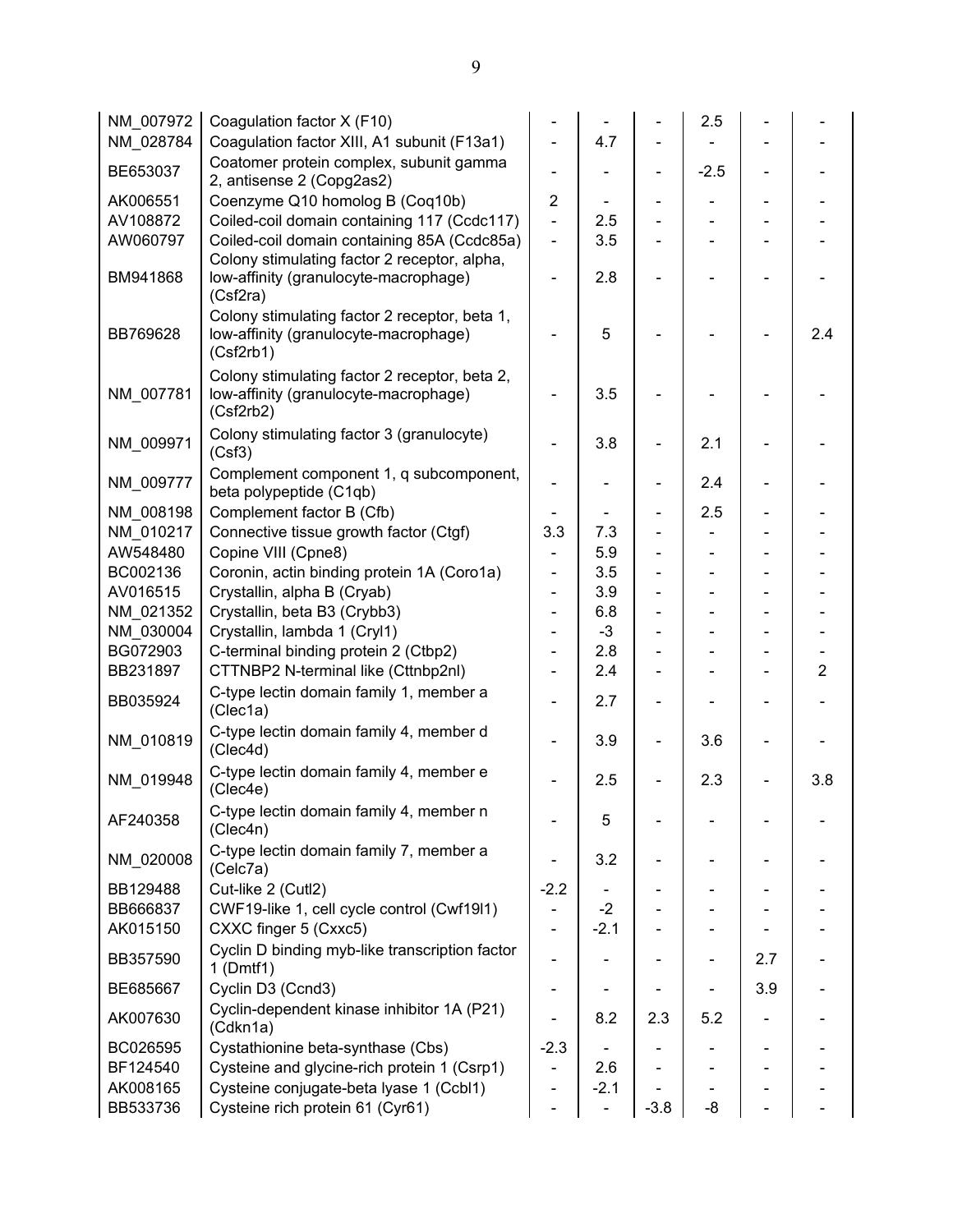| AK018666  | Cysteine rich transmembrane BMP regulator<br>1 (chordin like) (Crim1)  |                              | 2.1     |                |                              |     |
|-----------|------------------------------------------------------------------------|------------------------------|---------|----------------|------------------------------|-----|
| BB558800  | Cysteine-rich secretory protein LCCL domain<br>containing 2 (Crispld2) |                              | 3.5     |                |                              |     |
| NM_016748 | Cytidine 5'-triphosphate synthase (Ctps)                               | ÷,                           | 3.1     | $\blacksquare$ | 2.2                          |     |
| AK008793  | Cytidine deaminase (Cda)                                               |                              | $-2.8$  |                |                              |     |
| AK018713  | Cytochrome b-245, alpha polypeptide (Cyba)                             | $\qquad \qquad \blacksquare$ | 3.2     |                | $\qquad \qquad \blacksquare$ |     |
| AV373944  | Cytochrome b-245, beta polypeptide (Cybb)                              | $\blacksquare$               | 3.9     | $\blacksquare$ | $\qquad \qquad \blacksquare$ |     |
| BC006732  | Cytochrome b-561 (Cyb561)                                              |                              | 10.4    | $\blacksquare$ |                              |     |
| NM_009998 | Cytochrome P450, 2b10, phenobarbitol<br>inducible, type b (Cyp2b10)    | 3.1                          |         | -              |                              |     |
| NM_009992 | Cytochrome P450, family 1, subfamily a,<br>polypeptide 1 (Cyp1a1)      |                              |         |                | $-2.3$                       |     |
| BI251808  | Cytochrome P450, family 1, subfamily b,<br>polypeptide 1 (Cyp1b1)      |                              |         |                |                              | 2.2 |
| NM_007809 | Cytochrome P450, family 17, subfamily a,<br>polypeptide 1 (Cyp17a1)    | 2.3                          |         |                |                              |     |
| NM_007812 | Cytochrome P450, family 2, subfamily a,<br>polypeptide 4 (Cyp2a4)      |                              | $-3.3$  |                |                              |     |
| NM_007813 | Cytochrome P450, family 2, subfamily b,<br>polypeptide 13 (Cyp2b13)    |                              | $-11.1$ |                |                              |     |
| AF047725  | Cytochrome P450, family 2, subfamily c,<br>polypeptide 38 (Cyp2c38)    |                              | $-2.3$  |                |                              |     |
| BC025819  | Cytochrome P450, family 2, subfamily c,<br>polypeptide 44 (Cyp2c44)    |                              | $-2.7$  |                |                              |     |
| AI256046  | Cytochrome P450, family 2, subfamily c,<br>polypeptide 50 (Cyp2c50)    |                              | $-2.9$  |                |                              |     |
| NM_028089 | Cytochrome P450, family 2, subfamily c,<br>polypeptide 55 (Cyp2c55)    | 2.9                          |         |                |                              |     |
| BF683039  | Cytochrome P450, family 2, subfamily d,<br>polypeptide 22 (Cyp2d22)    |                              | $-2.3$  |                |                              |     |
| NM_013809 | Cytochrome P450, family 2, subfamily g,<br>polypeptide 1 (Cyp2g1)      |                              | $-3.3$  |                |                              |     |
| NM_010001 | Cytochrome P450, family 2. subfamily c,<br>polypeptide 37 (Cyp2c37)    |                              | $-3.2$  |                |                              |     |
| NM_007823 | Cytochrome P450, family 4, subfamily b,<br>polypeptide 1 (Cyp4b1)      |                              | 3.2     |                |                              |     |
| BC011228  | Cytochrome P450, family 4, subfamily f,<br>polypeptide 14 (Cyp4f14)    |                              | $-4.5$  |                |                              |     |
| NM_134127 | Cytochrome P450, family 4, subfamily f,<br>polypeptide 15 (Cyp4f15)    |                              | $-5.1$  |                |                              |     |
| NM 007825 | Cytochrome P450, family 7, subfamily b,<br>polypeptide 1 (Cyp7b1)      |                              |         | 2.8            |                              |     |
| BC010973  | Cytochrome P450, family 8, subfamily b,<br>polypeptide 1 (Cyp8b1)      |                              | $-7.6$  |                |                              |     |
| NM_009895 | Cytokine inducible SH2-containing protein<br>(Cish)                    |                              | 2.5     |                |                              |     |
| NM_007796 | Cytotoxic T lymphocyte-associated protein 2<br>alpha (Ctla2a)          |                              | 5.1     |                |                              |     |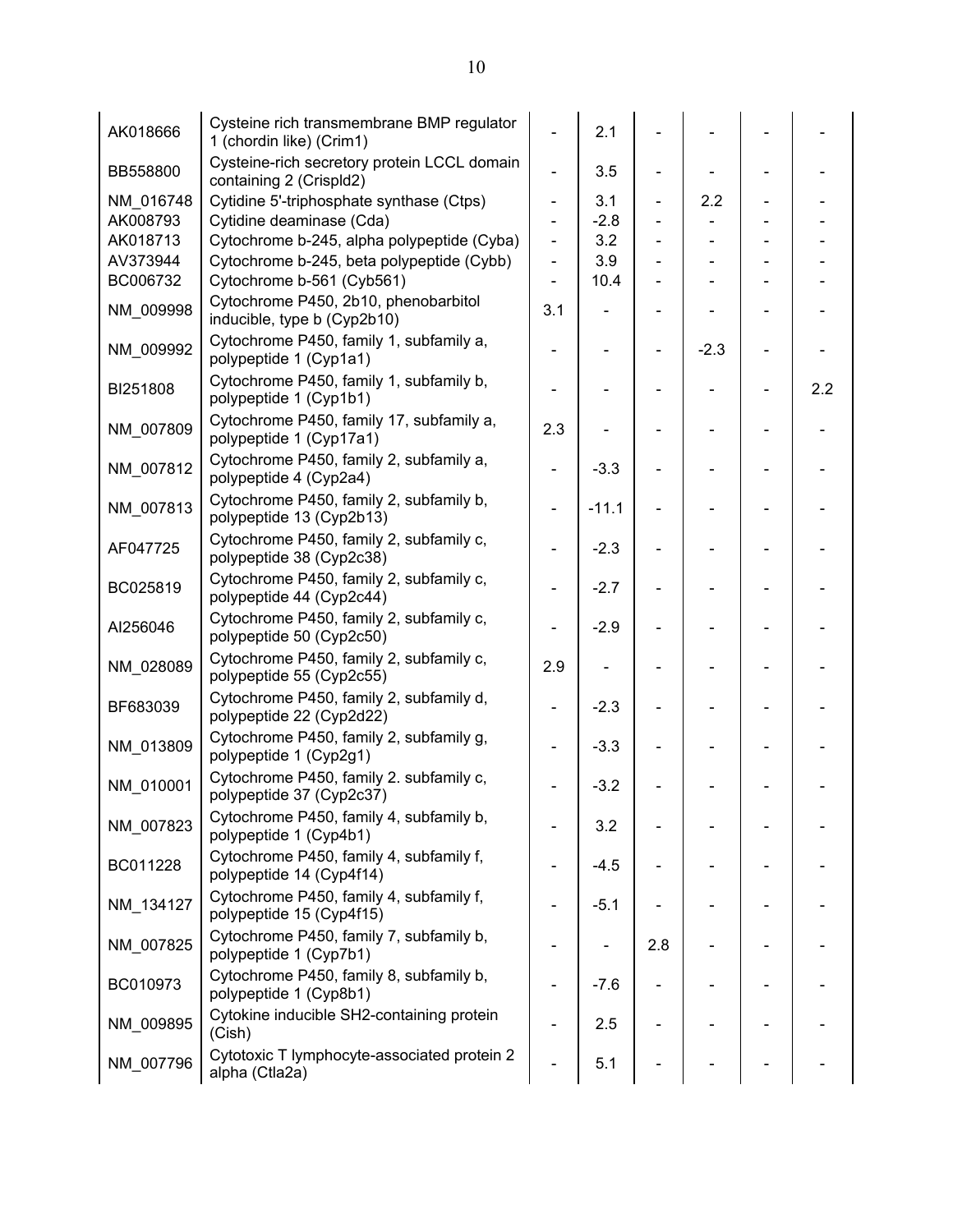| BG064656  | Cytotoxic T lymphocyte-associated protein 2<br>beta (Ctla2b)  |                          | 4.5                          |                          |        |                          |  |
|-----------|---------------------------------------------------------------|--------------------------|------------------------------|--------------------------|--------|--------------------------|--|
| BB550183  | D site albumin promoter binding protein<br>(Dbp)              |                          |                              | $-4.8$                   |        |                          |  |
| AV349520  | D-2-hydroxyglutarate dehydrogenase<br>(D2hgdh)                |                          | $-2.3$                       |                          |        |                          |  |
| AV214253  | DEAD (Asp-Glu-Ala-Asp) box polypeptide 39<br>(Ddx39)          |                          | 2.1                          |                          |        |                          |  |
| BF715043  | Dedicator of cytokinesis 10 (Protein zizimin<br>3) (Dock10)   |                          | 2.5                          |                          |        |                          |  |
| BB045510  | Dedicator of cytokinesis 4 (Dock4)                            |                          |                              | -                        | $-2.2$ |                          |  |
| NM_028785 | Dedicator of cytokinesis 8 (Dock8)                            |                          | $-2.9$                       |                          |        |                          |  |
| NM_011303 | Dehydrogenase/reductase (SDR family)<br>member 3 (Dhrs3)      |                          | $-2.1$                       |                          |        |                          |  |
| AK009385  | Dehydrogenase/reductase (SDR family)<br>member 7 (Dhrs7)      |                          | $-2.1$                       |                          |        | -                        |  |
| BB705351  | Deltex 3-like (Dtx3l)                                         |                          |                              | -                        | 2.3    |                          |  |
| NM 019957 | Deoxyribonuclease II beta (Dnase2b)                           |                          | $-2.2$                       |                          |        |                          |  |
| AK014624  | DEP domain containing 6 (Depdc6)                              |                          | $-2.2$                       | $\overline{\phantom{0}}$ |        |                          |  |
| BI452905  | Dermokine (Dmkn)                                              |                          | 3.8                          | $\overline{\phantom{0}}$ |        |                          |  |
| AB072269  | Desmoglein 2 (Dsg2)                                           |                          | $-2.5$                       |                          |        |                          |  |
| AV297961  | Desmoplakin (Dsp)                                             |                          | $-2.8$                       |                          |        |                          |  |
| AV077160  | Development and differentiation enhancing<br>factor 2 (Ddef2) | $-2.1$                   | $\qquad \qquad \blacksquare$ | ۳                        |        | -                        |  |
| NM_021428 | Dexamethasone-induced transcript (Dexi)                       |                          | $-2.4$                       |                          |        |                          |  |
| BC012247  | Dicarbonyl L-xylulose reductase (Dcxr)                        | $\blacksquare$           | $-2.3$                       |                          |        |                          |  |
| AF021031  | DiGeorge syndrome critical region gene 6<br>(Dgcr6)           | $\blacksquare$           | $-2.6$                       | -                        |        |                          |  |
| AK005050  | Dihydrodiol dehydrogenase (dimeric) (Dhdh)                    | $\blacksquare$           | $-3.4$                       |                          |        |                          |  |
| AW490997  | Dihydropyrimidinase (Dpys)                                    | $\blacksquare$           | $-4.1$                       |                          |        |                          |  |
| BQ174209  | Dihydropyrimidinase-like 2 (Dpysl2)                           | $\blacksquare$           | 2.4                          |                          |        | $\overline{\phantom{0}}$ |  |
| BB770857  | Dimethylarginine dimethylaminohydrolase 1<br>(Ddah1)          |                          | $-2.6$                       |                          |        |                          |  |
| AI647687  | Dipeptidase 1 (renal) (Dpep1)                                 |                          | 3.4                          |                          |        |                          |  |
| BB667346  | Dipeptidylpeptidase 9 (Dpp9)                                  |                          | 2.1                          |                          |        |                          |  |
| BB234940  | Discoidin domain receptor family, member 1<br>(Ddr1)          |                          | 8.6                          |                          |        |                          |  |
| AF241240  | DNA cross-link repair 1A, PSO2 homolog<br>(Dclre1a)           | 2.5                      |                              |                          |        |                          |  |
| AK017926  | DNA-damage-inducible transcript 4 (Ddit4)                     | $\overline{\phantom{0}}$ | 3.1                          | $\overline{\phantom{0}}$ | 3.6    |                          |  |
| BM118858  | DnaJ (Hsp40) homolog, subfamily B,<br>member 6 (Dnajb6)       | $\overline{\phantom{0}}$ | 3.3                          |                          |        |                          |  |
| NM 013760 | DnaJ (Hsp40) homolog, subfamily B,<br>member 9 (Dnajb9)       |                          | $\overline{2}$               |                          |        |                          |  |
| NM 013888 | DnaJ (Hsp40) homolog, subfamily C,<br>member 12 (Dnajc12)     |                          | 3.5                          |                          |        |                          |  |
| AF071068  | Dopa decarboxylase (Ddc)                                      | -                        | $-6.8$                       |                          |        |                          |  |
| BM117900  | Double C2, beta (Doc2b)                                       | Ξ.                       |                              |                          | 2.9    |                          |  |
| BB326709  | Doublecortin and CaM kinase-like 3<br>(Dcamkl3)               |                          | $-2.4$                       |                          |        |                          |  |
| BQ174742  | Downstream neighbor of SON (Donson)                           |                          | 2.2                          |                          |        |                          |  |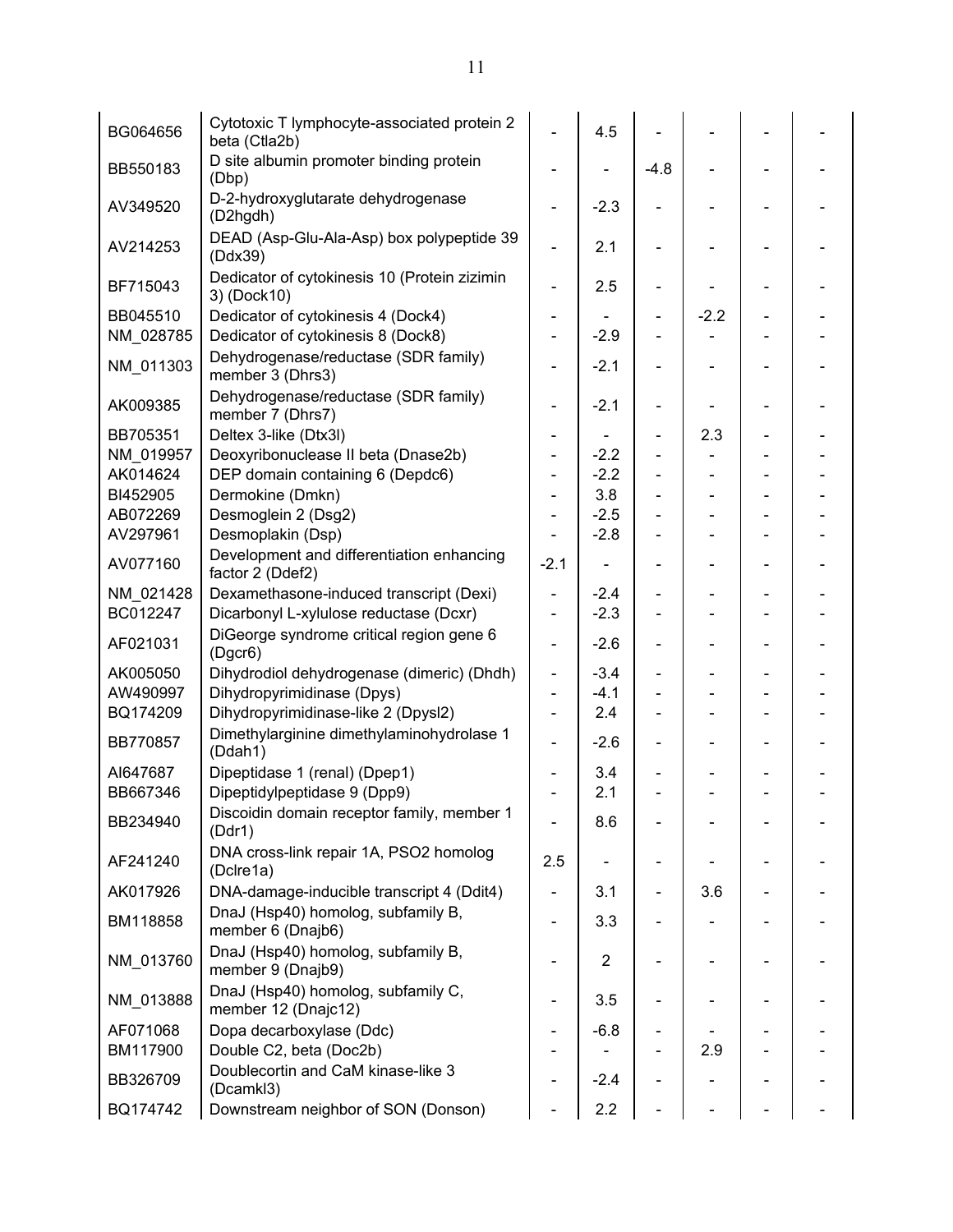| NM_013642 | Dual specificity phosphatase 1 (Dusp1)                                                        |                              |                |                |                          | 2.1 |
|-----------|-----------------------------------------------------------------------------------------------|------------------------------|----------------|----------------|--------------------------|-----|
| AK010883  | Duffy blood group, chemokine receptor<br>(Darc)                                               |                              |                | $\overline{2}$ |                          |     |
| NM 011722 | Dynactin 6 (Dctn6)                                                                            |                              |                |                | 3.1                      |     |
| NM 133796 | Dynein light chain LC8-type 2 (Dynll2)                                                        |                              | $-2.3$         |                |                          |     |
| BB723867  | Dysferlin (Dysf)                                                                              |                              |                |                | 2.1                      |     |
| BB151715  | E26 avian leukemia oncogene 1, 5' domain<br>(Et <sub>51</sub> )                               |                              | $\overline{2}$ |                |                          |     |
| BC005486  | E26 avian leukemia oncogene 2, 3' domain<br>(Ets2)                                            |                              | 4              |                |                          |     |
| NM 007921 | E74-like factor 3 (Eif3)                                                                      |                              | 2.1            |                |                          |     |
| NM 007913 | Early growth response 1 (Egr1)                                                                | $-5.2$                       |                |                |                          |     |
| BM120053  | Ectodermal-neural cortex 1 (Enc1)                                                             |                              | 2.3            |                |                          | 2.2 |
| BI151440  | Ectonucleoside triphosphate<br>diphosphohydrolase 1 (Entpd1)                                  |                              | 2.4            |                |                          |     |
| AV381133  | Ectonucleoside triphosphate<br>diphosphohydrolase 7 (Entpd7)                                  |                              | 2.3            |                |                          |     |
| AK008590  | Ectonucleoside triphosphate<br>diphosphohydrolase 8 (Entpd8)                                  |                              | $-2.3$         |                |                          |     |
| AV280361  | Ectonucleotide<br>pyrophosphatase/phosphodiesterase 4                                         |                              | 2.4            |                |                          |     |
|           | (Enpp4)                                                                                       |                              |                |                |                          |     |
| NM 019397 | EGF-like-domain, multiple 6 (Egfl6)                                                           |                              | 4.3            |                |                          |     |
| BC022961  | EGL nine homolog 3 (Egln3)                                                                    |                              | $-2.4$         |                |                          |     |
| AV222756  | EH-domain containing 2 /// similar to EH-<br>domain containing 2 (Ehd2)                       |                              | 2.2            |                |                          |     |
| NM_133838 | EH-domain containing 4 (Ehd4)                                                                 | $\qquad \qquad \blacksquare$ | 3.7            |                |                          |     |
| BC011218  | Elastase 1, pancreatic (Ela1)                                                                 |                              | $-3.9$         |                |                          |     |
| BB811788  | Elastin microfibril interfacer 2 (Emilin2)                                                    |                              | 2.7            |                |                          |     |
| NM_021292 | Ellis van Creveld gene homolog (Evc)                                                          | Ξ.                           | $-2.5$         |                | $\overline{\phantom{0}}$ |     |
| NM 019423 | Elongation of very long chain fatty acids<br>(FEN1/Elo2, SUR4/Elo3, yeast)-like 2<br>(ElovI2) | $\overline{\phantom{0}}$     | $-2.2$         |                |                          |     |
| BG064842  | Embigin (Emb)                                                                                 |                              | 3.2            |                |                          |     |
| BQ044016  | Enabled homolog (Enah)                                                                        |                              | 3.2            |                |                          |     |
| AK013765  | Endothelial cell growth factor 1 (platelet-<br>derived) (Ecgf1)                               | $-2.5$                       | $-2.6$         |                |                          |     |
| AF361882  | Endothelial cell-specific adhesion molecule<br>(Esam1)                                        |                              | 2.3            |                |                          |     |
| BC020038  | Endothelial cell-specific molecule 1 (Esm1)                                                   | $\overline{\phantom{0}}$     |                | $-3.3$         |                          |     |
| U81983    | Endothelial PAS domain protein 1 (Epas1)                                                      |                              | 2.8            |                |                          |     |
| BC008277  | Endothelin receptor type A (Ednra)                                                            |                              | 2.4            |                |                          |     |
| NM_023737 | Enoyl-Coenzyme A, hydratase/3-hydroxyacyl<br>Coenzyme A dehydrogenase (Ehhadh)                | $\overline{\phantom{0}}$     | $-2.6$         |                |                          |     |
| AF306665  | Eosinophil-associated, ribonuclease A<br>family, member 2 (Ear2)                              |                              | 17.3           |                |                          |     |
| NM_017388 | Eosinophil-associated, ribonuclease A<br>family, member 3 (Ear3)                              |                              | 25.6           |                |                          |     |
| D38146    | Ephrin A1 (Efna1)                                                                             | $-2.1$                       |                |                |                          |     |
| U03425    | Epidermal growth factor receptor (Egfr)                                                       |                              | 5.1            |                |                          |     |
| U25633    | Epithelial membrane protein 1 (Emp1)                                                          |                              | 7.9            |                |                          |     |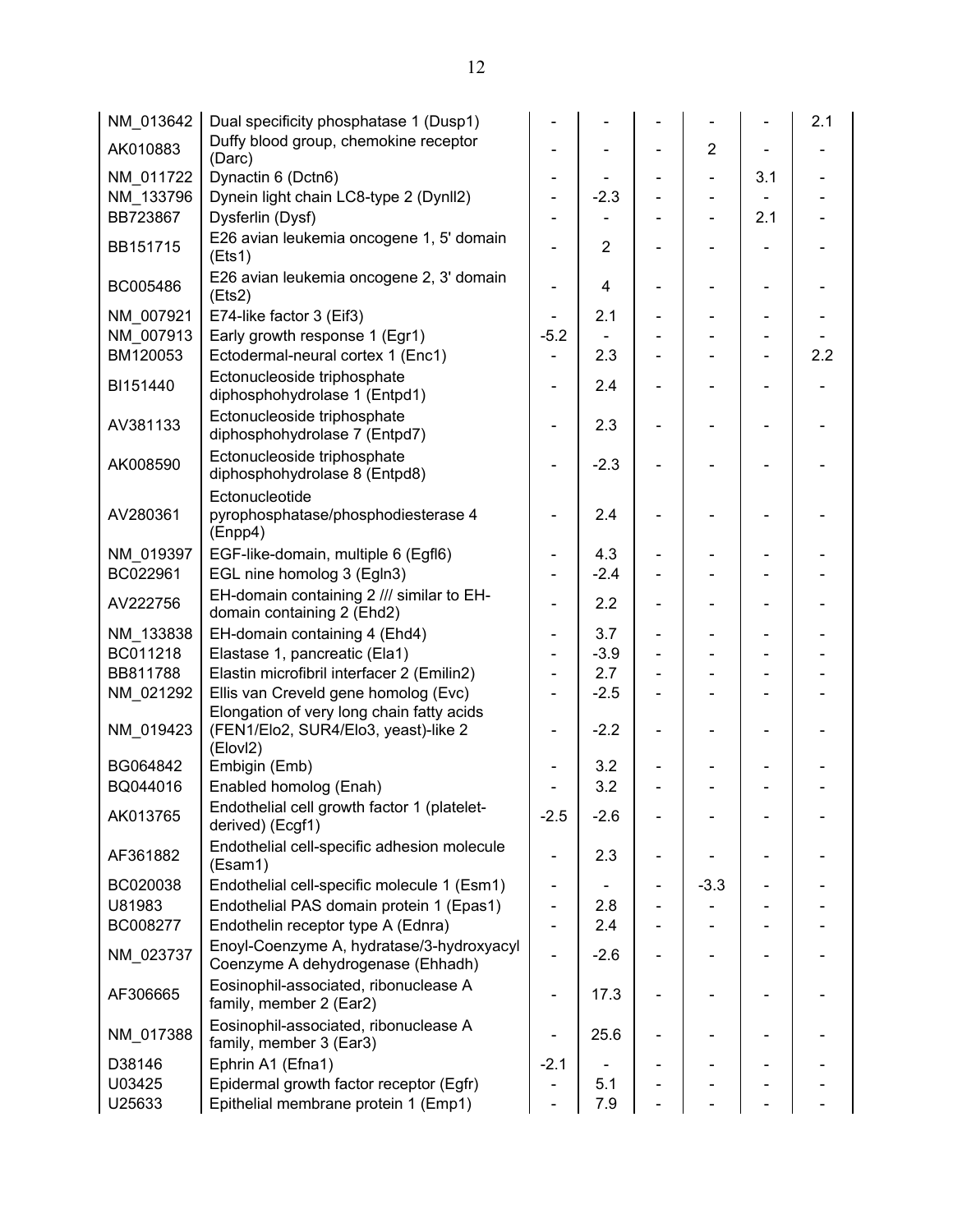| $-2.1$<br>BC015076<br>Epithelial V-like antigen 1 (Eva1)<br>ERBB receptor feedback inhibitor 1 (Errfi1)<br>2.8<br>2.2<br>3.9<br>NM_133753<br>÷,<br>$\blacksquare$<br>2.4<br>BM234652<br>ERO1-like (Ero1l)<br>$-2.6$<br>NM 133660<br>Esterase 22 (Es22)<br>$\blacksquare$<br>$\overline{\phantom{a}}$<br>$\qquad \qquad \blacksquare$<br>Ethylmalonic encephalopathy 1 (Ethe1)<br>BC010592<br>$-5.1$<br>$\overline{\phantom{0}}$<br>$\overline{\phantom{0}}$<br>Ets homologous factor (Ehf)<br>BC006789<br>2.2<br>÷,<br>2.1<br>BI456953<br>Ets variant gene 3 (Etv3)<br>Eukaryotic translation initiation factor 1A<br>2.3<br>BM200591<br>÷,<br>(Eif1a)<br>Extra cellular link domain-containing 1<br>3.8<br>AV124537<br>(Xlkd1)<br>Far upstream element (FUSE) binding<br>$\overline{2}$<br>BG070740<br>$\qquad \qquad \blacksquare$<br>protein 1 (Fubp1)<br>Fas (TNF receptor superfamily member)<br>NM_007987<br>$\overline{2}$<br>2.1<br>÷,<br>$\overline{\phantom{a}}$<br>(Fas)<br>BB189927<br>Fatty acid amide hydrolase (Faah)<br>$-2.6$<br>$\overline{\phantom{0}}$<br>÷,<br>Fatty acid binding protein 4, adipocyte<br>BC002148<br>2.1<br>$\overline{\phantom{0}}$<br>$\overline{\phantom{0}}$<br>$\overline{\phantom{a}}$<br>(Fabp4)<br>$-3$<br>NM 019699<br>Fatty acid desaturase 2 (Fadds2)<br>$\overline{\phantom{0}}$<br>AV026617<br>FBJ osteosarcoma oncogene (Fos)<br>3.5<br>$-2$<br>BG076338<br>F-box protein 21 (Fbxo21)<br>2.1<br>AK006369<br>F-box protein 30 (Fbxo30)<br>$\blacksquare$<br>F-box protein 31 (Fbxo31)<br>NM_133765<br>2.7<br>$\blacksquare$<br>Fc fragment of IgG, low affinity IIIa, receptor<br>BC027310<br>2.1<br>$\blacksquare$<br>(Fcgr3a)<br>Fc receptor, IgE, high affinity I, gamma<br>NM_010185<br>2.3<br>$\overline{\phantom{0}}$<br>$\blacksquare$<br>-<br>$\overline{\phantom{a}}$<br>polypeptide (Fcer1g)<br>NM 010188<br>Fc receptor, IgG, Iow affinity III (Fcgr3)<br>2.1<br>÷,<br>$\overline{\phantom{0}}$ | 5.6 |
|---------------------------------------------------------------------------------------------------------------------------------------------------------------------------------------------------------------------------------------------------------------------------------------------------------------------------------------------------------------------------------------------------------------------------------------------------------------------------------------------------------------------------------------------------------------------------------------------------------------------------------------------------------------------------------------------------------------------------------------------------------------------------------------------------------------------------------------------------------------------------------------------------------------------------------------------------------------------------------------------------------------------------------------------------------------------------------------------------------------------------------------------------------------------------------------------------------------------------------------------------------------------------------------------------------------------------------------------------------------------------------------------------------------------------------------------------------------------------------------------------------------------------------------------------------------------------------------------------------------------------------------------------------------------------------------------------------------------------------------------------------------------------------------------------------------------------------------------------------------------------------------------------------------------------------------------------------------|-----|
|                                                                                                                                                                                                                                                                                                                                                                                                                                                                                                                                                                                                                                                                                                                                                                                                                                                                                                                                                                                                                                                                                                                                                                                                                                                                                                                                                                                                                                                                                                                                                                                                                                                                                                                                                                                                                                                                                                                                                               |     |
|                                                                                                                                                                                                                                                                                                                                                                                                                                                                                                                                                                                                                                                                                                                                                                                                                                                                                                                                                                                                                                                                                                                                                                                                                                                                                                                                                                                                                                                                                                                                                                                                                                                                                                                                                                                                                                                                                                                                                               |     |
|                                                                                                                                                                                                                                                                                                                                                                                                                                                                                                                                                                                                                                                                                                                                                                                                                                                                                                                                                                                                                                                                                                                                                                                                                                                                                                                                                                                                                                                                                                                                                                                                                                                                                                                                                                                                                                                                                                                                                               |     |
|                                                                                                                                                                                                                                                                                                                                                                                                                                                                                                                                                                                                                                                                                                                                                                                                                                                                                                                                                                                                                                                                                                                                                                                                                                                                                                                                                                                                                                                                                                                                                                                                                                                                                                                                                                                                                                                                                                                                                               |     |
|                                                                                                                                                                                                                                                                                                                                                                                                                                                                                                                                                                                                                                                                                                                                                                                                                                                                                                                                                                                                                                                                                                                                                                                                                                                                                                                                                                                                                                                                                                                                                                                                                                                                                                                                                                                                                                                                                                                                                               |     |
|                                                                                                                                                                                                                                                                                                                                                                                                                                                                                                                                                                                                                                                                                                                                                                                                                                                                                                                                                                                                                                                                                                                                                                                                                                                                                                                                                                                                                                                                                                                                                                                                                                                                                                                                                                                                                                                                                                                                                               |     |
|                                                                                                                                                                                                                                                                                                                                                                                                                                                                                                                                                                                                                                                                                                                                                                                                                                                                                                                                                                                                                                                                                                                                                                                                                                                                                                                                                                                                                                                                                                                                                                                                                                                                                                                                                                                                                                                                                                                                                               |     |
|                                                                                                                                                                                                                                                                                                                                                                                                                                                                                                                                                                                                                                                                                                                                                                                                                                                                                                                                                                                                                                                                                                                                                                                                                                                                                                                                                                                                                                                                                                                                                                                                                                                                                                                                                                                                                                                                                                                                                               |     |
|                                                                                                                                                                                                                                                                                                                                                                                                                                                                                                                                                                                                                                                                                                                                                                                                                                                                                                                                                                                                                                                                                                                                                                                                                                                                                                                                                                                                                                                                                                                                                                                                                                                                                                                                                                                                                                                                                                                                                               |     |
|                                                                                                                                                                                                                                                                                                                                                                                                                                                                                                                                                                                                                                                                                                                                                                                                                                                                                                                                                                                                                                                                                                                                                                                                                                                                                                                                                                                                                                                                                                                                                                                                                                                                                                                                                                                                                                                                                                                                                               |     |
|                                                                                                                                                                                                                                                                                                                                                                                                                                                                                                                                                                                                                                                                                                                                                                                                                                                                                                                                                                                                                                                                                                                                                                                                                                                                                                                                                                                                                                                                                                                                                                                                                                                                                                                                                                                                                                                                                                                                                               |     |
|                                                                                                                                                                                                                                                                                                                                                                                                                                                                                                                                                                                                                                                                                                                                                                                                                                                                                                                                                                                                                                                                                                                                                                                                                                                                                                                                                                                                                                                                                                                                                                                                                                                                                                                                                                                                                                                                                                                                                               |     |
|                                                                                                                                                                                                                                                                                                                                                                                                                                                                                                                                                                                                                                                                                                                                                                                                                                                                                                                                                                                                                                                                                                                                                                                                                                                                                                                                                                                                                                                                                                                                                                                                                                                                                                                                                                                                                                                                                                                                                               |     |
|                                                                                                                                                                                                                                                                                                                                                                                                                                                                                                                                                                                                                                                                                                                                                                                                                                                                                                                                                                                                                                                                                                                                                                                                                                                                                                                                                                                                                                                                                                                                                                                                                                                                                                                                                                                                                                                                                                                                                               |     |
|                                                                                                                                                                                                                                                                                                                                                                                                                                                                                                                                                                                                                                                                                                                                                                                                                                                                                                                                                                                                                                                                                                                                                                                                                                                                                                                                                                                                                                                                                                                                                                                                                                                                                                                                                                                                                                                                                                                                                               | 2.1 |
|                                                                                                                                                                                                                                                                                                                                                                                                                                                                                                                                                                                                                                                                                                                                                                                                                                                                                                                                                                                                                                                                                                                                                                                                                                                                                                                                                                                                                                                                                                                                                                                                                                                                                                                                                                                                                                                                                                                                                               |     |
|                                                                                                                                                                                                                                                                                                                                                                                                                                                                                                                                                                                                                                                                                                                                                                                                                                                                                                                                                                                                                                                                                                                                                                                                                                                                                                                                                                                                                                                                                                                                                                                                                                                                                                                                                                                                                                                                                                                                                               |     |
|                                                                                                                                                                                                                                                                                                                                                                                                                                                                                                                                                                                                                                                                                                                                                                                                                                                                                                                                                                                                                                                                                                                                                                                                                                                                                                                                                                                                                                                                                                                                                                                                                                                                                                                                                                                                                                                                                                                                                               |     |
|                                                                                                                                                                                                                                                                                                                                                                                                                                                                                                                                                                                                                                                                                                                                                                                                                                                                                                                                                                                                                                                                                                                                                                                                                                                                                                                                                                                                                                                                                                                                                                                                                                                                                                                                                                                                                                                                                                                                                               | 3.1 |
|                                                                                                                                                                                                                                                                                                                                                                                                                                                                                                                                                                                                                                                                                                                                                                                                                                                                                                                                                                                                                                                                                                                                                                                                                                                                                                                                                                                                                                                                                                                                                                                                                                                                                                                                                                                                                                                                                                                                                               |     |
|                                                                                                                                                                                                                                                                                                                                                                                                                                                                                                                                                                                                                                                                                                                                                                                                                                                                                                                                                                                                                                                                                                                                                                                                                                                                                                                                                                                                                                                                                                                                                                                                                                                                                                                                                                                                                                                                                                                                                               |     |
| Fibrillin 1 (Fbn1)<br>2.6<br>NM 007993                                                                                                                                                                                                                                                                                                                                                                                                                                                                                                                                                                                                                                                                                                                                                                                                                                                                                                                                                                                                                                                                                                                                                                                                                                                                                                                                                                                                                                                                                                                                                                                                                                                                                                                                                                                                                                                                                                                        |     |
| BC021946<br>Fibrinogen-like protein 1 (FgI1)<br>2.6<br>$\blacksquare$                                                                                                                                                                                                                                                                                                                                                                                                                                                                                                                                                                                                                                                                                                                                                                                                                                                                                                                                                                                                                                                                                                                                                                                                                                                                                                                                                                                                                                                                                                                                                                                                                                                                                                                                                                                                                                                                                         |     |
| 3.1<br>BF136544<br>Fibrinogen-like protein 2 (Fgl2)                                                                                                                                                                                                                                                                                                                                                                                                                                                                                                                                                                                                                                                                                                                                                                                                                                                                                                                                                                                                                                                                                                                                                                                                                                                                                                                                                                                                                                                                                                                                                                                                                                                                                                                                                                                                                                                                                                           |     |
| Fibronectin 1 (Fn1)<br>$-2$<br>BM234360                                                                                                                                                                                                                                                                                                                                                                                                                                                                                                                                                                                                                                                                                                                                                                                                                                                                                                                                                                                                                                                                                                                                                                                                                                                                                                                                                                                                                                                                                                                                                                                                                                                                                                                                                                                                                                                                                                                       |     |
| Fibronectin type III domain containing 3B<br>BG064539<br>2.6<br>(Fndc3b)                                                                                                                                                                                                                                                                                                                                                                                                                                                                                                                                                                                                                                                                                                                                                                                                                                                                                                                                                                                                                                                                                                                                                                                                                                                                                                                                                                                                                                                                                                                                                                                                                                                                                                                                                                                                                                                                                      |     |
| Fibronectin type III domain containing 4<br>AK013203<br>$-2$<br>(Endc4)                                                                                                                                                                                                                                                                                                                                                                                                                                                                                                                                                                                                                                                                                                                                                                                                                                                                                                                                                                                                                                                                                                                                                                                                                                                                                                                                                                                                                                                                                                                                                                                                                                                                                                                                                                                                                                                                                       |     |
| Filamin binding LIM protein 1 (Fblim1)<br>BG070068<br>2.3                                                                                                                                                                                                                                                                                                                                                                                                                                                                                                                                                                                                                                                                                                                                                                                                                                                                                                                                                                                                                                                                                                                                                                                                                                                                                                                                                                                                                                                                                                                                                                                                                                                                                                                                                                                                                                                                                                     |     |
| FK506 binding protein 11 (Fkbp11)<br>3<br>NM 024169                                                                                                                                                                                                                                                                                                                                                                                                                                                                                                                                                                                                                                                                                                                                                                                                                                                                                                                                                                                                                                                                                                                                                                                                                                                                                                                                                                                                                                                                                                                                                                                                                                                                                                                                                                                                                                                                                                           |     |
| FK506 binding protein 14 (Fkbp14)<br>BB027759<br>2.2                                                                                                                                                                                                                                                                                                                                                                                                                                                                                                                                                                                                                                                                                                                                                                                                                                                                                                                                                                                                                                                                                                                                                                                                                                                                                                                                                                                                                                                                                                                                                                                                                                                                                                                                                                                                                                                                                                          |     |
| FK506 binding protein 4 (Fkbp4)<br>BB456860<br>$-2.7$<br>$\overline{\phantom{0}}$                                                                                                                                                                                                                                                                                                                                                                                                                                                                                                                                                                                                                                                                                                                                                                                                                                                                                                                                                                                                                                                                                                                                                                                                                                                                                                                                                                                                                                                                                                                                                                                                                                                                                                                                                                                                                                                                             |     |
| FK506 binding protein 5 (Fkbp5)<br>2.4<br>$\overline{2}$<br>U16959<br>8.1                                                                                                                                                                                                                                                                                                                                                                                                                                                                                                                                                                                                                                                                                                                                                                                                                                                                                                                                                                                                                                                                                                                                                                                                                                                                                                                                                                                                                                                                                                                                                                                                                                                                                                                                                                                                                                                                                     | 2.4 |
| NM_008030<br>Flavin containing monooxygenase 3 (Fmo3)<br>$-7.9$                                                                                                                                                                                                                                                                                                                                                                                                                                                                                                                                                                                                                                                                                                                                                                                                                                                                                                                                                                                                                                                                                                                                                                                                                                                                                                                                                                                                                                                                                                                                                                                                                                                                                                                                                                                                                                                                                               |     |
| $\overline{2}$<br>NM_008027<br>Flotillin 1 (Flot1)                                                                                                                                                                                                                                                                                                                                                                                                                                                                                                                                                                                                                                                                                                                                                                                                                                                                                                                                                                                                                                                                                                                                                                                                                                                                                                                                                                                                                                                                                                                                                                                                                                                                                                                                                                                                                                                                                                            |     |
| 3<br>BI452727<br>Follistatin-like 1 (Fstl1)                                                                                                                                                                                                                                                                                                                                                                                                                                                                                                                                                                                                                                                                                                                                                                                                                                                                                                                                                                                                                                                                                                                                                                                                                                                                                                                                                                                                                                                                                                                                                                                                                                                                                                                                                                                                                                                                                                                   |     |
| Forkhead box F1a (Foxf1a)<br>BB437522<br>2.4                                                                                                                                                                                                                                                                                                                                                                                                                                                                                                                                                                                                                                                                                                                                                                                                                                                                                                                                                                                                                                                                                                                                                                                                                                                                                                                                                                                                                                                                                                                                                                                                                                                                                                                                                                                                                                                                                                                  |     |
| Forkhead box O3a (Foxo3a)<br>$\overline{2}$<br>BB364488                                                                                                                                                                                                                                                                                                                                                                                                                                                                                                                                                                                                                                                                                                                                                                                                                                                                                                                                                                                                                                                                                                                                                                                                                                                                                                                                                                                                                                                                                                                                                                                                                                                                                                                                                                                                                                                                                                       |     |
| Formiminotransferase cyclodeaminase<br>NM_080845<br>$-2.1$<br>(Ftcd)                                                                                                                                                                                                                                                                                                                                                                                                                                                                                                                                                                                                                                                                                                                                                                                                                                                                                                                                                                                                                                                                                                                                                                                                                                                                                                                                                                                                                                                                                                                                                                                                                                                                                                                                                                                                                                                                                          |     |
| AK017338<br>Formin-like 2 (Fmnl2)<br>2.9                                                                                                                                                                                                                                                                                                                                                                                                                                                                                                                                                                                                                                                                                                                                                                                                                                                                                                                                                                                                                                                                                                                                                                                                                                                                                                                                                                                                                                                                                                                                                                                                                                                                                                                                                                                                                                                                                                                      |     |
| NM_013521<br>Formyl peptide receptor 1 (Fpr1)<br>2.8                                                                                                                                                                                                                                                                                                                                                                                                                                                                                                                                                                                                                                                                                                                                                                                                                                                                                                                                                                                                                                                                                                                                                                                                                                                                                                                                                                                                                                                                                                                                                                                                                                                                                                                                                                                                                                                                                                          |     |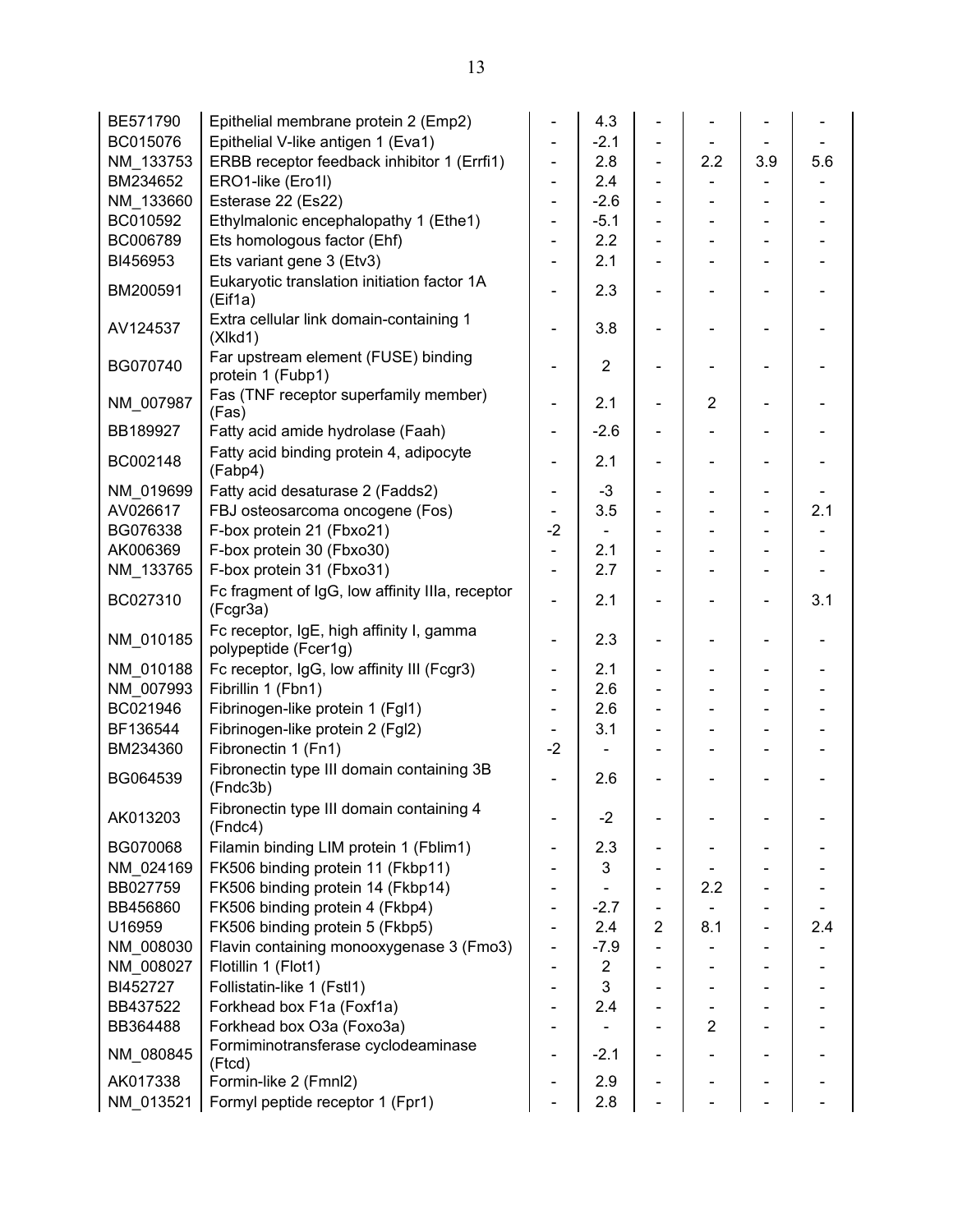| NM_008039 | Formyl peptide receptor, related sequence 2<br>(Fpr-rs2)               |                              | 8.4    |      |      |  |
|-----------|------------------------------------------------------------------------|------------------------------|--------|------|------|--|
| BM245170  | Fos-like antigen 2 /// similar to fos-like<br>antigen 2 (Fosl2)        | $\blacksquare$               | 4.8    |      |      |  |
| AV345166  | Frizzled homolog 8 (Fzd8)                                              | $\overline{\phantom{a}}$     | $-2.7$ |      |      |  |
| NM_022014 | Fructosamine 3 kinase (Fn3k)                                           | $\overline{\phantom{a}}$     | $-3.2$ |      |      |  |
| BC026949  | Fumarylacetoacetate hydrolase domain<br>containing 1 (Fahd1)           | $\qquad \qquad \blacksquare$ | $-2.7$ |      |      |  |
| BB527078  | Furry homolog (Fry)                                                    | $\overline{\phantom{a}}$     | 2.5    |      |      |  |
| NM 030701 | G protein-coupled receptor 109A (Gpr109a)                              | $\blacksquare$               | 4      |      |      |  |
| AW547876  | G protein-coupled receptor 116 (Gpr116)                                | $\blacksquare$               | 4      |      |      |  |
| BB726971  | G protein-coupled receptor 137B (Gpr137b)                              | $\blacksquare$               | 2.7    |      |      |  |
| BC018381  | G protein-coupled receptor 177 (Gpr177)                                | $\blacksquare$               | 2.6    |      |      |  |
| BC019379  | G protein-coupled receptor kinase 5 (Gprk5)                            | $\blacksquare$               | 2.4    |      |      |  |
| BG064659  | G protein-coupled receptor, family C, group<br>5, member A (Gprc5a)    | $\overline{a}$               | 4.8    |      |      |  |
| BC008228  | G protein-coupled receptor, family C, group<br>5, member C (Gprc5c)    | ÷                            | $-2.3$ |      |      |  |
| NM 008059 | G0/G1 switch gene 2 (G0s2)                                             | $\blacksquare$               | $-3.4$ |      |      |  |
| AV307219  | Galactose mutarotase (Galm)                                            |                              | $-3.2$ |      |      |  |
|           | Gamma-aminobutyric acid (GABA(A))                                      |                              |        |      |      |  |
| AF180518  | receptor-associated protein-like 1<br>(Gabarapl1)                      |                              | $-2.5$ |      |      |  |
| NM_010268 | Ganglioside-induced differentiation-<br>associated-protein 10 (Gdap10) |                              | 4.3    |      | 2.5  |  |
| M63801    | Gap junction membrane channel protein<br>alpha 1 (Gja1)                |                              | 7.2    |      |      |  |
| AF216832  | Gap junction membrane channel protein<br>alpha 4 (Gja4)                | $\overline{\phantom{a}}$     | 2.7    |      |      |  |
| AV224521  | Gelsolin (Gsn)                                                         | $\overline{\phantom{a}}$     | 24     |      |      |  |
| BB829808  | Gene model 1960 (Gm1960)                                               | $\overline{\phantom{a}}$     | 28.9   | 35.3 | 15.9 |  |
| BB053232  | Gene model 944, (Gm944)                                                |                              | 2.2    |      |      |  |
| BG075741  | General transcription factor II A, 2 (Gtf2a2)                          |                              | 2.5    |      |      |  |
| BC016637  | General transcription factor IIB (Gtf2b)                               |                              | 2.1    |      |      |  |
| AV251087  | GLE1 RNA export mediator-like (Gle1l)                                  | $\overline{\phantom{a}}$     | 2.2    |      |      |  |
| BC025083  | GLI pathogenesis-related 1 (glioma) (Glipr1)                           |                              | 2.1    |      |      |  |
| BM208214  | GLI pathogenesis-related 2 (Glipr2)                                    |                              | 2.3    |      |      |  |
| NM_022024 | Glia maturation factor, gamma (Gmfg)                                   | $\overline{\phantom{a}}$     | 2.1    |      |      |  |
| BC011139  | Glucokinase (Gck)                                                      |                              | $-2.4$ |      |      |  |
| BC012412  | Glucokinase regulatory protein (Gckr)                                  |                              | $-2.9$ |      |      |  |
| NM_011937 | Glucosamine-6-phosphate deaminase 1<br>(Gnpda1)                        | $\qquad \qquad \blacksquare$ | $-2.1$ |      |      |  |
| NM_008105 | Glucosaminyl (N-acetyl) transferase 2, I-<br>branching enzyme (Gcnt2)  | $\qquad \qquad \blacksquare$ | 2.7    |      |      |  |
| NM_008061 | Glucose-6-phosphatase, catalytic (G6pc)                                | $\overline{\phantom{a}}$     | $-8.5$ |      |      |  |
| AA792094  | Glutamate oxaloacetate transaminase 1,<br>soluble (Got1)               |                              | $-2.7$ |      |      |  |
| BC019374  | Glutamate-cysteine ligase, catalytic subunit<br>(Gclc)                 |                              | $-2.3$ |      |      |  |
| NM_008129 | Glutamate-cysteine ligase, modifier subunit<br>(Gclm)                  |                              |        | 2.2  |      |  |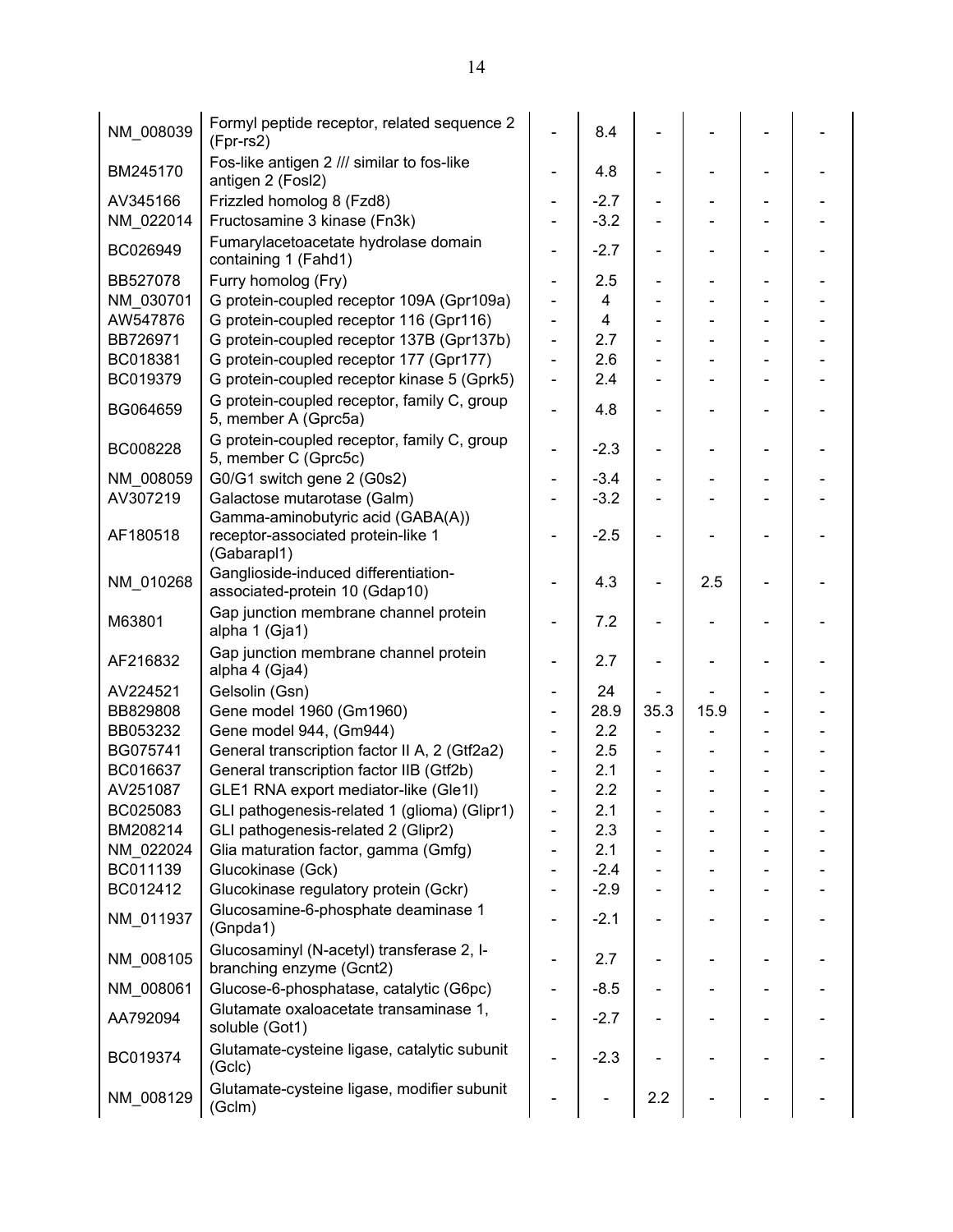| AK008086  | Glutamic pyruvic transaminase 1, soluble<br>(Gpt1)                                                                  |                              | $-2.9$         |     |     |     |
|-----------|---------------------------------------------------------------------------------------------------------------------|------------------------------|----------------|-----|-----|-----|
| BE373308  | Glutaminase (Gls)                                                                                                   | ÷                            | 3.7            |     |     |     |
| AI195532  | Glutaminase 2 (liver, mitochondrial) (Gls2)                                                                         |                              | $-2.9$         |     |     |     |
| AF334736  | Glutamine fructose-6-phosphate<br>transaminase 1 (Gfpt1)                                                            | $\overline{\phantom{a}}$     | 2.1            |     |     |     |
| NM 008161 | Glutathione peroxidase 3 (Gpx3)                                                                                     | ÷,                           | 12.4           |     |     |     |
| NM_010362 | Glutathione S-transferase omega 1 (Gsto1)                                                                           | ÷,                           | $-2.1$         |     |     |     |
| NM 008182 | Glutathione S-transferase, alpha 2 (Yc2)<br>(Gsta2)                                                                 | $\blacksquare$               |                | 3.6 |     |     |
| AI172943  | Glutathione S-transferase, alpha 3 (Gsta3)                                                                          | ÷,                           | $-3.8$         |     |     |     |
| NM 010357 | Glutathione S-transferase, alpha 4 (Gsta4)                                                                          | ÷,                           | $-2.1$         |     |     |     |
| AF464943  | Glutathione S-transferase, mu 4 (Gstm4)                                                                             | $\blacksquare$               | $-3.7$         |     |     |     |
| NM_026672 | Glutathione S-transferase, mu 7 (Gstm7)                                                                             | $\blacksquare$               | $-2.4$         |     |     |     |
| NM 008149 | Glycerol-3-phosphate acyltransferase,<br>mitochondrial (Gpam)                                                       | ÷,                           | $-2.3$         |     |     |     |
| BC019391  | Glycerol-3-phosphate dehydrogenase 1<br>(soluble) (Gpd1)                                                            | $\blacksquare$               | $-3.1$         |     |     |     |
| BB727537  | Glycerol-3-phosphate dehydrogenase 1-like<br>(Gpd1I)                                                                | $\qquad \qquad \blacksquare$ | $-2.4$         |     |     |     |
| BC021322  | Glycogen synthase 2 (Gys2)                                                                                          | $\overline{2}$               | $-3.2$         |     |     |     |
| NM_013755 | Glycogenin Ggyg)                                                                                                    |                              | 2.4            |     |     |     |
| U05264    | Glycoprotein 49 A (Gp49a); also called<br>leukocyte immunoglobulin-like receptor,<br>subfamily B, member 4 (Lilrb4) |                              | 5              |     |     | 2.9 |
| AF297615  | Glycoprotein galactosyltransferase alpha 1, 3<br>(Ggta1)                                                            | $\overline{\phantom{0}}$     | 2.6            |     |     |     |
| BF449735  | Glycoprotein m6a (Gpm6a)                                                                                            | -                            | 3              |     |     |     |
| AK016567  | Glycoprotein m6b (Gpm6b)                                                                                            | $\qquad \qquad \blacksquare$ | 6.7            |     |     |     |
| NM_008156 | Glycosylphosphatidylinositol specific<br>phospholipase D1 (Gpld1)                                                   | $\overline{\phantom{0}}$     | $-2.6$         |     |     |     |
| BC004651  | GM2 ganglioside activator protein (Gm2a)                                                                            | $\overline{\phantom{0}}$     | $-2$           |     |     |     |
| D78270    | Golgi autoantigen, golgin subfamily a, 3<br>(Golga3)                                                                |                              | $\overline{2}$ |     |     |     |
| BC021450  | Grancalcin (Gca)                                                                                                    |                              | $\overline{2}$ |     |     |     |
| AI323528  | Growth arrest and DNA-damage-inducible 45<br>beta (Gadd45b)                                                         |                              | 4.4            |     | 2.1 |     |
| AK007410  | Growth arrest and DNA-damage-inducible 45<br>gamma (Gadd45g)                                                        | $\overline{\phantom{0}}$     | 8.3            |     |     |     |
| BB550400  | Growth arrest specific 1 (Gas1)                                                                                     |                              | $-3.9$         |     |     |     |
| BI650268  | Growth arrest specific 5 (Gas5)                                                                                     |                              | 2.9            |     |     |     |
| NM 019521 | Growth arrest specific 6 (Gas6)                                                                                     |                              | 2.4            |     |     |     |
| AW049055  | Growth factor receptor bound protein 2-<br>associated protein 2 (Gab2)                                              |                              | 2.9            |     |     |     |
| NM 010346 | Growth factor receptor bound protein 7<br>(Grb7)                                                                    | $\qquad \qquad \blacksquare$ | $-3.2$         |     |     |     |
| NM 010284 | Growth hormone receptor (Ghr)                                                                                       | $\overline{\phantom{0}}$     | $-2.1$         |     |     |     |
| U10551    | GTP binding protein (gene overexpressed in<br>skeletal muscle) (Gem)                                                |                              | 2.9            |     |     |     |
| BC005577  | GTPase, IMAP family member 4 (Gimap4)                                                                               |                              | 2.1            |     |     |     |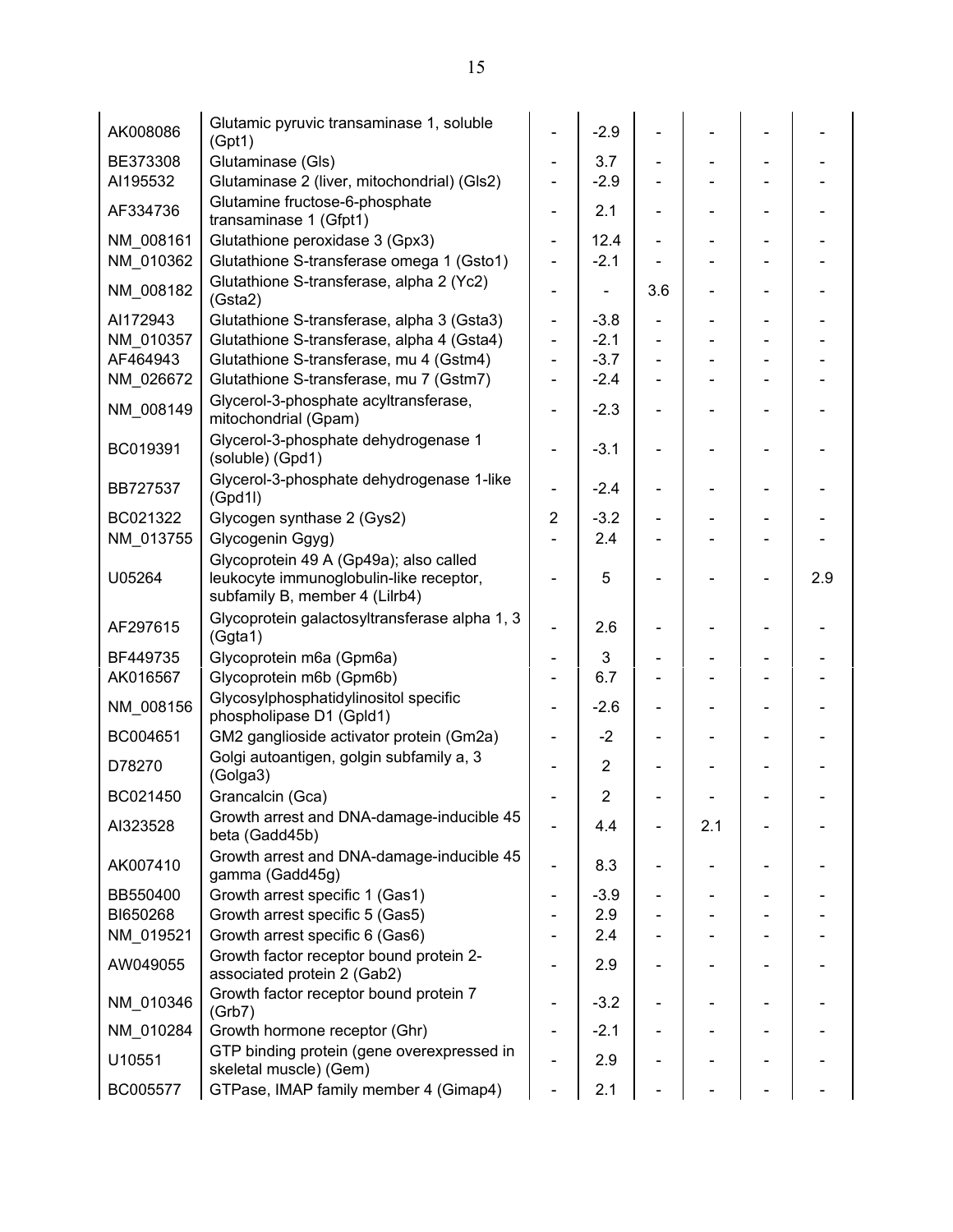| BM243571  | GTPase, very large interferon inducible 1<br>(Gvin1)                                   |                              | 12.6           |                          |     |                          |     |
|-----------|----------------------------------------------------------------------------------------|------------------------------|----------------|--------------------------|-----|--------------------------|-----|
| AF015887  | Guanidinoacetate methyltransferase (Gamt)                                              | $\blacksquare$               | $-4$           |                          |     |                          |     |
| AV021455  | Guanine nucleotide binding protein (G<br>protein), gamma 2 subunit (Gng2)              | $\overline{\phantom{0}}$     | 2.2            |                          |     |                          |     |
| BC022793  | Guanine nucleotide binding protein, alpha<br>inhibiting 1 (Gnai1)                      |                              | 2.2            |                          |     |                          |     |
| BM199850  | Guanine nucleotide binding protein-like 2<br>(nucleolar) (Gnl2)                        |                              | 2.4            |                          |     |                          |     |
| BF021177  | Guanine nucleotide binding protein-like 3<br>(nucleolar) (Gnl3)                        |                              | 2.2            |                          |     |                          |     |
| BC010229  | Guanylate binding protein 6 (Gbp6)                                                     |                              | $\overline{4}$ | $\overline{\phantom{0}}$ | 4.3 |                          | 3   |
| BE197524  | Guanylate nucleotide binding protein 2<br>(Gbp2)                                       |                              | 22.4           |                          | 4.6 | $\overline{\phantom{a}}$ | 5.5 |
| NM_018734 | Guanylate nucleotide binding protein 3<br>(Gbp3)                                       | $\qquad \qquad \blacksquare$ | 11.1           | $\overline{a}$           | 4.2 | $\blacksquare$           | 2.7 |
| BC019856  | Gulonolactone (L-) oxidase (Gulo)                                                      | $\overline{\phantom{0}}$     | $-2.8$         |                          |     |                          |     |
| AI326893  | Hairy and enhancer of split 6 (Hes6)                                                   | Ξ.                           | $-2.3$         |                          |     |                          |     |
| AF247040  | Hairy and enhancer of split 6 (Hes6)                                                   | Ξ.                           | $-2.3$         |                          |     |                          |     |
| BC003491  | Haloacid dehalogenase-like hydrolase<br>domain containing 3 (Hdhd3)                    |                              | $-3.1$         |                          |     |                          |     |
| U03561    | Heat shock protein 1 (Hspb1)                                                           |                              | 3.6            |                          |     | $\overline{\phantom{a}}$ |     |
| AW763765  | Heat shock protein 1A (Hspa1a)                                                         |                              |                | 2.9                      |     |                          |     |
| M12573    | Heat shock protein 1B (Hspa1b)                                                         |                              |                |                          |     | 2.2                      |     |
| AK015214  | Hect domain and RLD 5 (Herc5)                                                          |                              | 4.1            |                          |     |                          |     |
| BI251153  | Helicase with zinc finger domain (Helz)                                                |                              |                |                          |     | 2.1                      |     |
| NM_008225 | Hematopoietic cell specific Lyn substrate 1<br>(Hcls1)                                 |                              | 2.2            |                          |     |                          |     |
| AK009239  | HemK methyltransferase family member 1<br>(Hemk1)                                      |                              | $-2.2$         |                          |     |                          |     |
| AK009636  | Hemochromatosis type 2 (juvenile) (Hfe2)                                               |                              | $-5.3$         |                          |     |                          |     |
| BC011246  | Hemopexin (Hpxn)                                                                       |                              |                | 5.4                      | 2.3 |                          |     |
| NM 010407 | Hemopoietic cell kinase (Hck)                                                          |                              | 4              |                          |     |                          |     |
| AV378394  | Hepatoma-derived growth factor, related<br>protein 3 (Hdgfrp3)                         |                              | 2.4            |                          |     |                          |     |
| BB713410  | Hexokinase 1 (Hk1)                                                                     |                              | 2.4            |                          |     |                          |     |
| X67668    | High mobility group box 2 (Hmgb2)                                                      |                              | $\overline{2}$ |                          |     |                          |     |
| AW555814  | Histidine acid phosphatase domain<br>containing 1 (Hisppd1)                            |                              | 2.1            |                          |     |                          |     |
| L07645    | Histidine ammonia Iyase (Hal)                                                          |                              | $-2.6$         |                          |     |                          |     |
| BG072171  | Histidine decarboxylase (Hdc)                                                          |                              | 7.9            |                          |     |                          |     |
| M15848    | Histocompatibility 2, class II antigen A, beta<br>1 (H <sub>2</sub> -Ab <sub>1</sub> ) |                              | 2.6            |                          |     |                          |     |
| NM_010382 | Histocompatibility 2, class II antigen E beta<br>$(H2-Eb1)$                            |                              | 3.1            |                          |     |                          |     |
| NM 010386 | Histocompatibility 2, class II, locus Dma (H2-<br>Dma)                                 |                              | 2.5            |                          |     |                          |     |
| NM_010388 | Histocompatibility 2, class II, locus Mb1 (H2-<br>DMb1)                                |                              | 2.2            |                          |     |                          |     |
| M33151    | Histocompatibility 2, D region locus 1 (H2-<br>D <sub>1</sub> )                        |                              | 2.3            |                          |     |                          |     |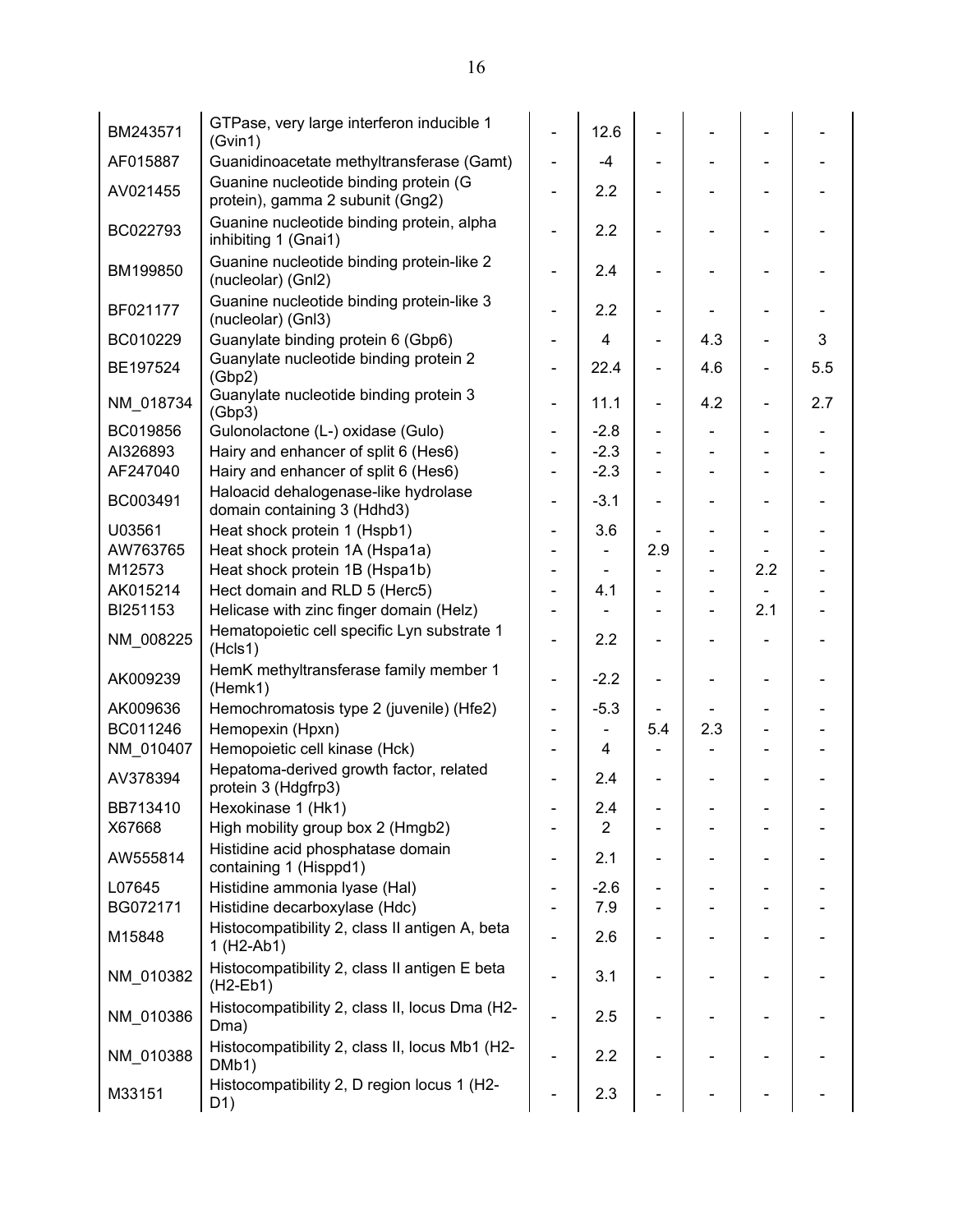| BC018402  | Histocompatibility 2, K1, K region (H2-K1)                                                                     |                              | 3      |                |                |        |      |
|-----------|----------------------------------------------------------------------------------------------------------------|------------------------------|--------|----------------|----------------|--------|------|
| BC010602  | Histocompatibility 2, Q region locus 1 (H2-<br>Q <sub>1</sub>                                                  | $\overline{\phantom{0}}$     | 2.7    |                |                |        |      |
| AV127319  | Histone cluster 2, H2be (Hist2h2be)                                                                            | ÷,                           | $-2.4$ | $\blacksquare$ |                |        |      |
| BB183559  | Histone deacetylase 11 (Hdac11)                                                                                | $\overline{\phantom{0}}$     | $-2.5$ |                |                |        |      |
| BB130716  | HIV-1 Rev binding protein (Hrb)                                                                                | ÷,                           | 2.2    |                |                |        |      |
| BB243375  | HIV-1 Rev binding protein-like (Hrbl)                                                                          |                              | $-2.2$ |                |                |        |      |
| BC024546  | Homeobox only domain (Hod)                                                                                     | $\qquad \qquad \blacksquare$ | 2.8    |                |                |        |      |
| AB017136  | Homer homolog 2 (Homer2)                                                                                       |                              | $-2.8$ |                |                |        |      |
| NM_022331 | Homocysteine-inducible, endoplasmic<br>reticulum stress-inducible, ubiquitin-like<br>domain member 1 (Herpud1) |                              | 2.2    |                |                |        |      |
| AK002584  | Homogentisate 1, 2-dioxygenase (Hgd)                                                                           |                              | -4     |                |                |        |      |
| BF580567  | Host cell factor C1 regulator 1 (XPO1-<br>dependent) (Hcfc1r1)                                                 | Ξ.                           | $-2$   |                |                |        |      |
| NM_010437 | Human immunodeficiency virus type I<br>enhancer binding protein 2 (Hivep2)                                     |                              | 2.9    |                |                |        |      |
| BB164127  | Human immunodeficiency virus type I<br>enhancer binding protein 3 (Hivep3)                                     |                              | 5.5    |                |                |        |      |
| AF079222  | Hyaluronan mediated motility receptor<br>(RHAMM) (Hmmr)                                                        |                              |        |                |                | $-2.1$ |      |
| BC026757  | Hydroxy-delta-5-steroid dehydrogenase, 3<br>beta- and steroid delta-isomerase 2<br>(Hsd3b2)                    |                              | $-4.9$ |                |                |        |      |
| M77015    | Hydroxy-delta-5-steroid dehydrogenase, 3<br>beta- and steroid delta-isomerase 3<br>(Hsd3b3)                    |                              | $-3.9$ |                |                |        |      |
| BC024619  | Hydroxypyruvate isomerase homolog (Hyi)                                                                        | ÷,                           | $-2.3$ |                |                |        |      |
| BB546344  | Hydroxysteroid (17-beta) dehydrogenase 11<br>(Hsd17b11)                                                        |                              | $-2$   |                |                |        |      |
| BC012682  | Hydroxysteroid (17-beta) dehydrogenase 2<br>(Hsd17b2)                                                          |                              | $-2$   |                |                |        |      |
| X95580    | Hypoxia inducible factor 1, alpha subunit<br>(Hif1a)                                                           |                              | 2.5    |                |                |        |      |
| AK015966  | IBR domain containing 3 (Ibrdc3)                                                                               |                              | 2.2    |                | $\overline{2}$ |        |      |
| AK009564  | IKAROS family zinc finger 5 (Ikzf5)                                                                            |                              | 2.5    |                |                |        |      |
| NM_133662 | Immediate early response 3 (ler3)                                                                              |                              | 13.1   |                |                |        |      |
| BF147705  | Immediate early response 5 (ler5)                                                                              |                              | 3.5    |                |                |        |      |
| NM_008326 | Immunity-related GTPase family, M (Irgm)                                                                       |                              | 2.8    |                | 4.2            |        |      |
| BC018365  | Immunoglobulin heavy chain 6 (heavy chain<br>of IgM) (Igh-6)                                                   |                              |        |                |                | 51.4   | 31.9 |
| AK008551  | Immunoglobulin lambda chain, variable 1<br>$(Igl-V1)$                                                          |                              |        |                | $-2.2$         |        |      |
| NM_030691 | Immunoglobulin superfamily, member 6<br>(lgsf6)                                                                |                              | 3.1    |                | 2.8            |        |      |
| L38281    | Immunoresponsive gene 1 (Irg1)                                                                                 |                              | 8.7    |                | 10.9           |        |      |
| NM_008324 | Indoleamine-pyrrole 2,3 dioxygenase (Indo)                                                                     |                              | 3.3    |                | 6.4            |        |      |
| BC026393  | Indoleamine-pyrrole 2,3 dioxygenase-like 1<br>(Indol1)                                                         |                              | $-2.3$ |                |                |        |      |
| BB253137  | Inhibin beta-B (Inhbb)                                                                                         |                              | 4.6    |                |                |        |      |
| AK013239  | Inhibitor of DNA binding 2 (Id2)                                                                               | $-3.8$                       |        |                |                | 2.1    | 2.3  |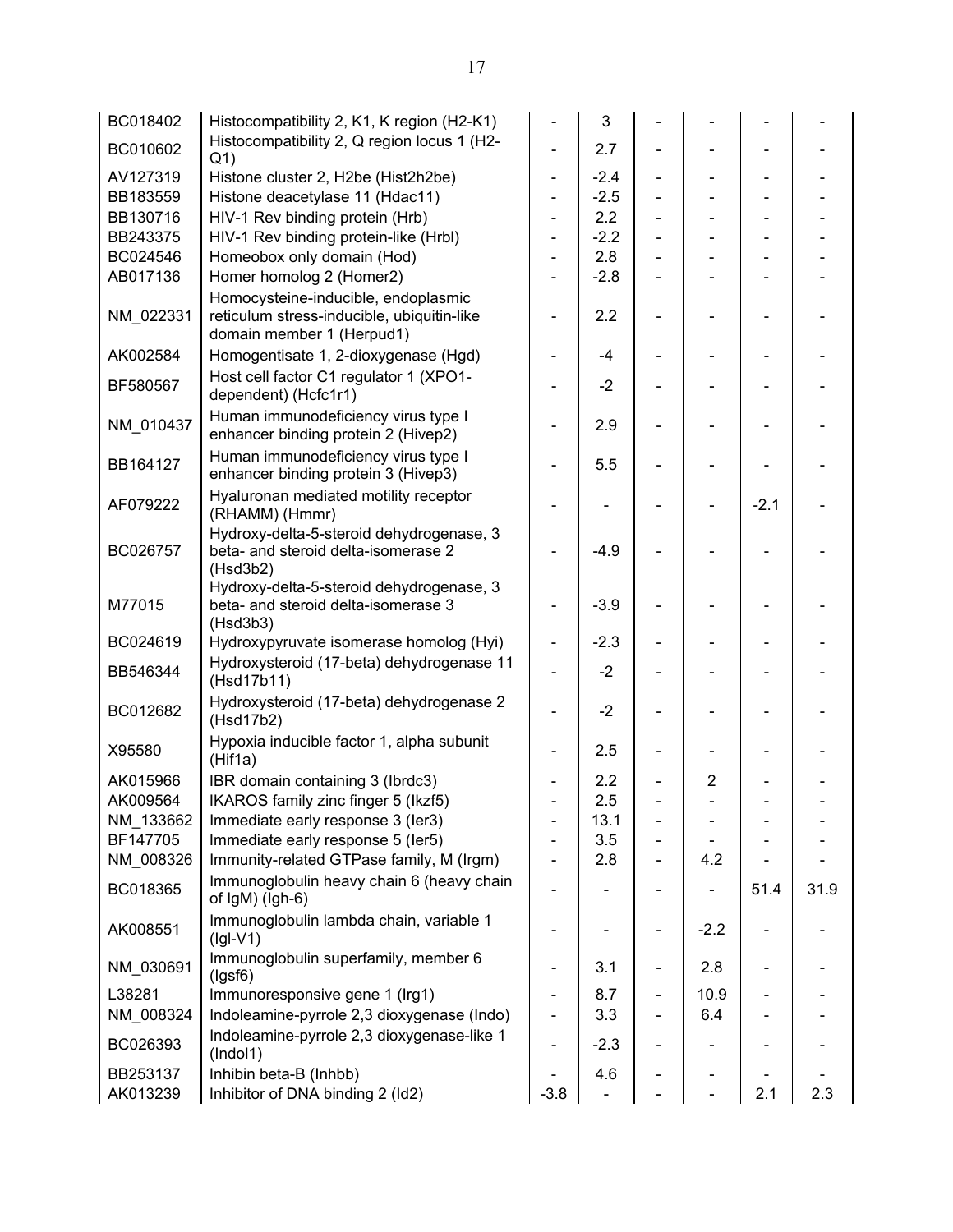| NM_019777 | Inhibitor of kappaB kinase epsilon (Ikbke)                                  |                              | 2.8            |                              |                |                              |     |
|-----------|-----------------------------------------------------------------------------|------------------------------|----------------|------------------------------|----------------|------------------------------|-----|
| BB081797  | Inositol polyphosphate multikinase (Ipmk)                                   |                              | $-2.1$         |                              |                |                              |     |
| BB345784  | Insulin receptor substrate 1 (Irs1)                                         | $\overline{\phantom{0}}$     | $-2.6$         |                              |                |                              |     |
|           | Insulin-like growth factor binding protein 1                                |                              |                |                              |                |                              |     |
| NM_008341 | (lgfbp1)                                                                    |                              | 3.7            |                              |                |                              |     |
| NM_008344 | Insulin-like growth factor binding protein 6<br>(lgfbp6)                    |                              | 3.2            |                              |                |                              |     |
| NM 008340 | Insulin-like growth factor binding protein, acid<br>labile subunit (Igfals) |                              | $-7.4$         |                              |                |                              |     |
| AV251853  | Integrin alpha FG-GAP repeat containing 3<br>(ltfg3)                        |                              | $-2.2$         |                              |                |                              |     |
| NM_021334 | Integrin alpha X (Itgax)                                                    | $\qquad \qquad \blacksquare$ | 2.3            |                              |                |                              |     |
| BB443308  | Integrin beta 1 (fibronectin receptor beta)<br>(ltgb1)                      |                              | 3.8            |                              |                |                              |     |
| NM 008404 | Integrin beta 2 (Itgb2)                                                     |                              | 3.3            | $\overline{\phantom{0}}$     |                |                              |     |
| NM_021359 | Integrin beta 6 (Itgb6)                                                     |                              | 2.2            |                              |                |                              |     |
| AK004893  | Inter alpha-trypsin inhibitor, heavy chain 4<br>(ltih4)                     |                              |                | 2.7                          |                |                              |     |
| BC008626  | Intercellular adhesion molecule (Icam1)                                     | $\overline{\phantom{0}}$     | 12.1           | -                            |                |                              |     |
| NM_010494 | Intercellular adhesion molecule 2 (Icam2)                                   |                              | 2.6            |                              |                |                              |     |
|           | Interferon (alpha and beta) receptor 2                                      |                              |                |                              |                |                              |     |
| BB522265  | $(If nar2)$                                                                 |                              | 2.8            | $\qquad \qquad \blacksquare$ |                |                              |     |
| NM_011940 | Interferon activated gene 202B (Ifi202b)                                    |                              | 7.4            | $\overline{\phantom{0}}$     | 2.9            |                              | 3.5 |
| BC008167  | Interferon activated gene 203 (Ifi203)                                      |                              | 3.5            |                              |                |                              |     |
| K00083    | Interferon gamma (Ifng)                                                     | $\overline{\phantom{0}}$     | 4.2            | $\overline{\phantom{0}}$     | 4.3            | $\overline{\phantom{0}}$     | 5.4 |
| NM_018738 | Interferon gamma induced GTPase (Igtp)                                      | $\qquad \qquad \blacksquare$ | 4              | $\overline{\phantom{0}}$     | 7.8            | $\overline{\phantom{a}}$     | 2.4 |
| NM_008330 | Interferon gamma inducible protein 47 (Ifi47)                               |                              | 6              |                              | 4.2            |                              |     |
| BC027285  | Interferon induced transmembrane protein 1<br>(If itm1)                     |                              | 3.3            |                              | $\overline{2}$ | $\qquad \qquad \blacksquare$ | 3.1 |
| BB193024  | Interferon induced transmembrane protein 6<br>(If itm)                      |                              |                | $\overline{\phantom{0}}$     | 4.4            |                              |     |
| BM239828  | Interferon inducible GTPase 1 (ligp1)                                       |                              | $\overline{2}$ | $\overline{\phantom{0}}$     | 7.3            | $\frac{1}{2}$                | 6.5 |
| NM 019440 | Interferon inducible GTPase 2 (ligp2)                                       |                              | 3.8            | $\qquad \qquad \blacksquare$ | 5.4            | $\blacksquare$               | 2.3 |
| NM 008390 | Interferon regulatory factor 1 (Irf1)                                       |                              | 3.3            | $\overline{\phantom{0}}$     | 3.6            |                              |     |
| NM 016851 | Interferon regulatory factor 6 (Irf6)                                       |                              | $-2.4$         |                              |                |                              |     |
| BG069095  | Interferon regulatory factor 8 (Irf8)                                       |                              | 3.6            |                              |                |                              |     |
| NM 008332 | Interferon-induced protein with<br>tetratricopeptide repeats 2 (Ifit2)      |                              | 3.4            |                              |                |                              |     |
| NM 013562 | Interferon-related developmental regulator 1<br>(Ifrd1)                     |                              | 4.9            |                              |                |                              |     |
| BC022751  | Interferon-stimulated protein (Isg20)                                       |                              | 4.4            |                              |                |                              |     |
| BC003727  | Interleukin 1 alpha (IL1a)                                                  |                              | 3.1            |                              |                |                              |     |
| BC011437  | Interleukin 1 beta (IL-1b)                                                  |                              | 7.2            |                              | 7.1            |                              | 2.5 |
| NM_031167 | Interleukin 1 receptor antagonist (IL1rn)                                   |                              | 8.1            |                              |                |                              |     |
| M57525    | Interleukin 1 receptor antagonist (Ilrn1)                                   |                              | 5.4            |                              | 3.8            |                              |     |
| NM 008362 | Interleukin 1 receptor, type I (IL1r1)                                      |                              | 10.4           |                              |                |                              |     |
| NM_010555 | Interleukin 1 receptor, type II (IL-1r2)                                    |                              | 3.7            | $\qquad \qquad \blacksquare$ | 5.2            | $\overline{\phantom{a}}$     | 4.2 |
| AF128214  | Interleukin 12b (IL12b)                                                     |                              | 2.3            |                              |                |                              |     |
| AK010040  | Interleukin 17 receptor A (IL17ra)                                          |                              | 2.6            |                              |                |                              |     |
| AF110803  | Interleukin 18 binding protein (II18bp)                                     |                              |                |                              | 2.7            |                              |     |
| NM_008365 | Interleukin 18 receptor 1 (IL18r1)                                          |                              | 5.1            |                              |                |                              |     |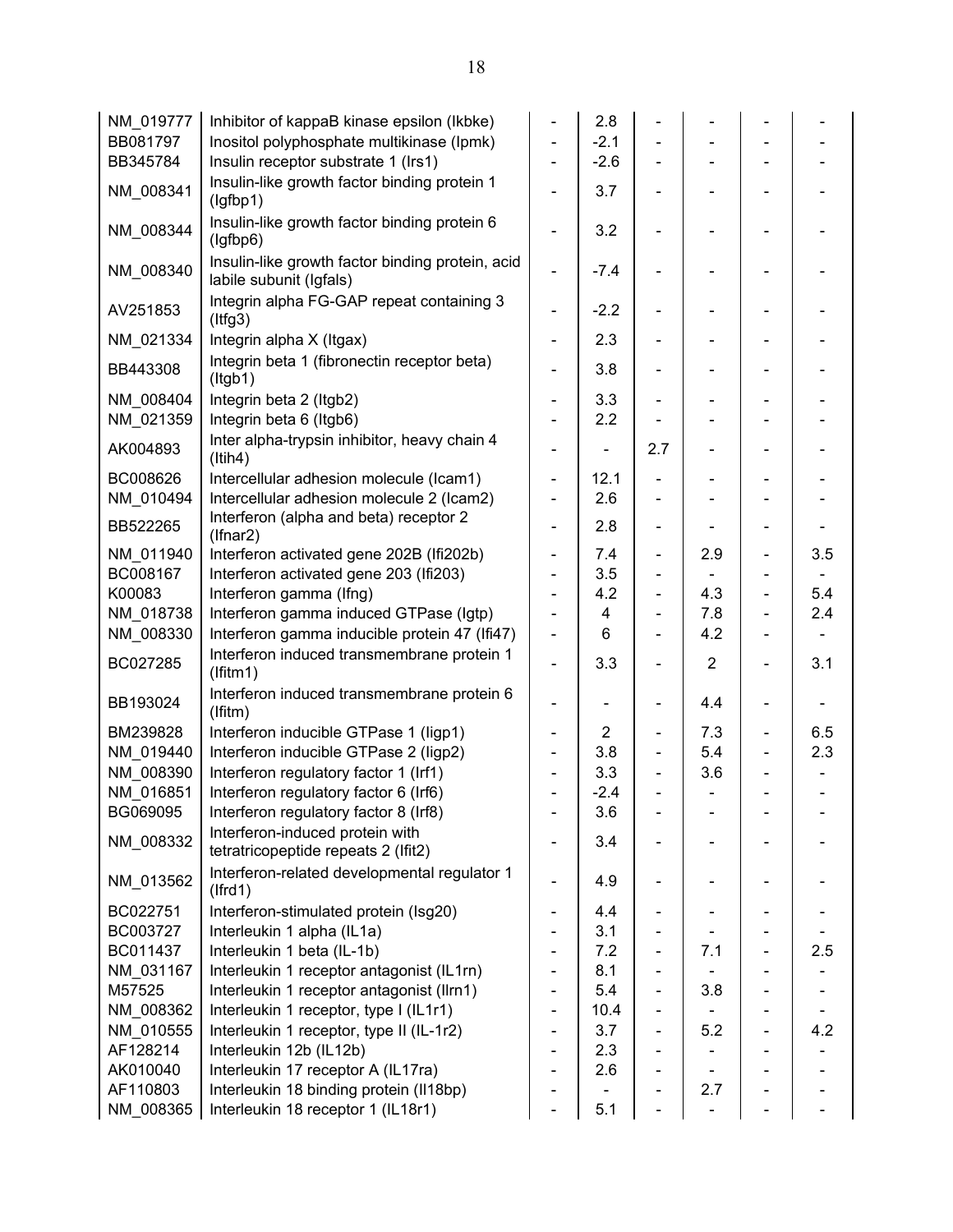| L20048    | Interleukin 2 receptor, gamma chain (IL2rg)                      |                              | 2.9            |     |                              |     |     |
|-----------|------------------------------------------------------------------|------------------------------|----------------|-----|------------------------------|-----|-----|
| NM 133775 | Interleukin 33 (IL33)                                            |                              | 5.8            |     |                              |     |     |
| NM 010557 | Interleukin 4 receptor, alpha (IL4ra)                            | $\qquad \qquad \blacksquare$ | $\overline{2}$ |     |                              |     |     |
| NM_031168 | Interleukin 6 (IL-6)                                             | $\overline{\phantom{0}}$     | 51.6           | 3.8 | 34.3                         |     |     |
| AK017211  | Interleukin 6 signal transducer (IL6st)                          |                              | 2.3            |     |                              |     |     |
| AI573431  | Interleukin 7 receptor (IL7r)                                    |                              |                |     |                              | 2.2 |     |
| NM_009909 | Interleukin 8 receptor beta (ILRB)                               |                              |                |     | 2.9                          |     |     |
| AV228493  | Interleukin-1 receptor-associated kinase 3<br>(Irak3)            |                              | 9              |     |                              |     |     |
| NM_016721 | IQ motif containing GTPase activating<br>protein 1 (Iqgap1)      | $\qquad \qquad \blacksquare$ | 4              |     | $\overline{\phantom{0}}$     |     |     |
| AF165984  | Iroquois related homeobox 1 (Irx1)                               | -                            | $\overline{2}$ |     |                              |     |     |
| NM 008393 | Iroquois related homeobox 3 (Irx3)                               | ÷,                           | 4.2            |     |                              |     |     |
| AV221988  | Isovaleryl coenzyme A dehydrogenase (Ivd)                        | ÷,                           | $-2$           |     |                              |     |     |
| AV293164  | Jumonji domain containing 1C (Jmjdc1)                            | ÷,                           | 2.3            |     | $\qquad \qquad \blacksquare$ |     |     |
| BG228765  | Jumonji domain containing 3 (Jmjd3)                              | ÷,                           |                |     |                              | 2.2 |     |
| NM_010591 | Jun oncogene (Jun)                                               | $\qquad \qquad \blacksquare$ | 9.4            |     |                              |     |     |
| NM 008416 | Jun-B oncogene (Junb)                                            | $\overline{\phantom{0}}$     | 5.1            |     |                              |     |     |
| BC026555  | Kallikrein B, plasma 1 (Klkb1)                                   | $\qquad \qquad \blacksquare$ | $-4.2$         |     |                              |     |     |
| BB469300  | Kelch repeat and BTB (POZ) domain<br>containing 8 (Kbtbd8)       | $\qquad \qquad \blacksquare$ | 2.4            |     |                              |     |     |
| BB428573  | Kelch-like 2, Mayven (Klhl2)                                     |                              | 2.7            |     |                              |     | 2.9 |
| BM124262  | Kelch-like 24 (Klhl24)                                           |                              |                |     |                              | 2.1 |     |
| NM 008469 | Keratin 15 (Krt15)                                               | $\overline{\phantom{0}}$     |                |     | $-2.1$                       |     |     |
| NM_008471 | Keratin 19 (Krt19)                                               | ÷,                           | 2.6            |     |                              |     |     |
| BC010337  | Keratin 7 (Krt7)                                                 |                              | 6.6            |     |                              |     |     |
| NM 028770 | Keratin 80 (Krt80)                                               |                              | 2.2            |     | $\qquad \qquad \blacksquare$ |     |     |
| NM_029550 | Kidney expressed gene 1 (Keg1)                                   |                              | $-6.7$         |     | -                            |     |     |
| BB342219  | Kinesin family member 21A                                        |                              | 2.2            |     |                              |     |     |
| BI328541  | Kinesin family member 5B                                         |                              | $\overline{2}$ |     |                              |     |     |
| BB815530  | Kit ligand                                                       | $\qquad \qquad \blacksquare$ | 3.9            |     |                              |     |     |
| X65997    | Kit oncogene                                                     |                              | 2.6            |     |                              |     |     |
| NM_031180 | Klotho beta                                                      |                              | $-2.6$         |     |                              |     |     |
| BC013486  | Kruppel-like factor 15 (Klf15)                                   |                              |                |     | 2.4                          |     |     |
| NM 008452 | Kruppel-like factor 2 (lung) (Kif21a)                            |                              | 2.8            | -   |                              |     |     |
| BG069413  | Kruppel-like factor 4 (gut) )Kif4)                               |                              | 6.7            |     |                              |     |     |
| BI465857  | Kruppel-like factor 5 (Kif5)                                     |                              | 2.6            |     |                              |     |     |
| AV025472  | Kruppel-like factor 6 (Kif6)                                     |                              | 4.4            |     |                              |     |     |
| BB524597  | Kruppel-like factor 7 (ubiquitous) (Kif7)                        |                              | 2.2            |     |                              |     |     |
| NM 010699 | Lactate dehydrogenase A (Ldha)                                   |                              | $\overline{2}$ |     |                              |     |     |
| AV219418  | Lactate dehydrogenase B (Ldhb)                                   |                              | 2.4            |     |                              |     |     |
| NM 008522 | Lactotransferrin (Ltf)                                           |                              | 3              |     |                              |     |     |
| C77434    | Lanosterol synthase (Lss)                                        | 2.1                          |                |     |                              |     |     |
| AV271979  | Large tumor suppressor 2 (Lats2)                                 |                              |                |     |                              |     |     |
|           |                                                                  |                              | 2.2            |     |                              |     |     |
| X16834    | Lectin, galactose binding, soluble 3 (Lgals3)                    | -                            | 4.4            |     |                              |     |     |
| BC011507  | Lectin, galactose binding, soluble 7 (Lgals7)                    | -                            | 2.4            |     |                              |     |     |
| BE283629  | Leprecan 1 (Lepre1)                                              | $\qquad \qquad \blacksquare$ | 2.1            |     |                              |     |     |
| BM124366  | Leptin receptor (Lepr)                                           |                              |                |     |                              | 2.1 |     |
| BG069059  | Leucine rich repeat (in FLII) interacting<br>protein 1 (Lrrfip1) |                              | 2.3            |     |                              |     |     |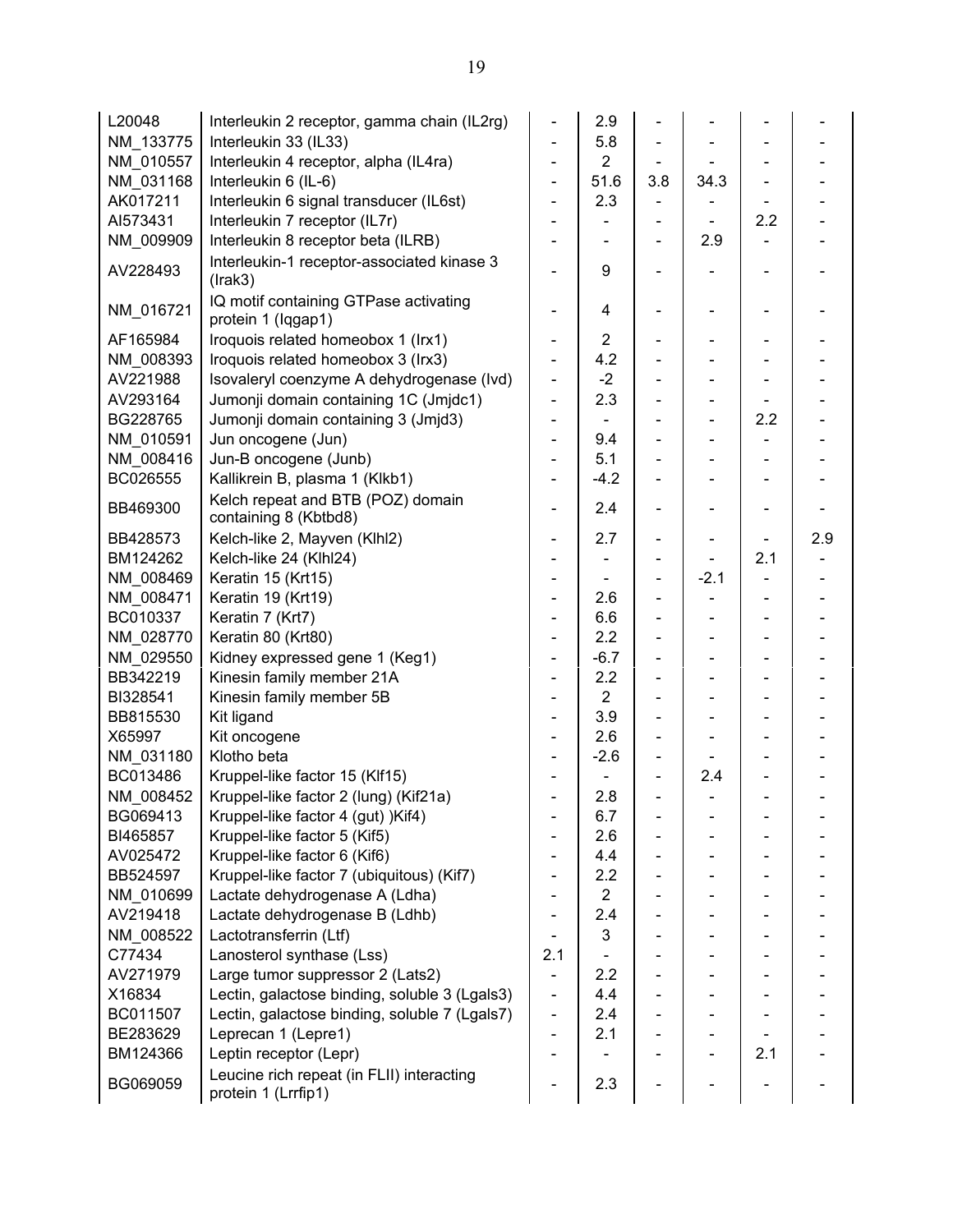| AI413999  | Leucine rich repeat containing 3 (Lrrc3)                                        |                              | $-2.4$         |                              |     |                              |     |
|-----------|---------------------------------------------------------------------------------|------------------------------|----------------|------------------------------|-----|------------------------------|-----|
| AW476171  | Leucine rich repeat containing 59 (Lrrc59)                                      |                              | 2.4            |                              |     |                              |     |
| NM 029796 | Leucine-rich alpha-2-glycoprotein 1 (Lrg1)                                      |                              | 3.2            |                              |     |                              |     |
| AK014938  | Leucine-rich repeat kinase 2 (Lrrk2)                                            |                              | 2.6            |                              |     |                              |     |
| AV359781  | Leucine-rich repeats and transmembrane<br>domains 1 (Lrtm1)                     | $\overline{\phantom{0}}$     | $-3.6$         |                              |     |                              |     |
| NM 010701 | Leukocyte cell derived chemotaxin 1 (Lect1)                                     | $\qquad \qquad \blacksquare$ | $-2.3$         | $\frac{1}{2}$                |     |                              |     |
| NM 010702 | Leukocyte cell-derived chemotaxin 2 (Lect2)                                     | $\qquad \qquad \blacksquare$ | $-3.7$         |                              |     |                              |     |
| BM231903  | LIM domain only 7 (Lmo7)                                                        | $\blacksquare$               | 2.8            | $\blacksquare$               |     |                              |     |
| AV281676  | Lin-7 homolog A (Lin7a)                                                         | ÷                            | $-2.6$         |                              |     |                              |     |
| BC020991  | Lipase, endothelial (Lipg)                                                      |                              |                |                              |     |                              | 3.7 |
| BB367422  | Lipase, member H (Liph)                                                         |                              | 2.7            |                              |     |                              |     |
| AK014526  | Lipin 1 (Lpin1)                                                                 |                              | 2.3            |                              |     |                              |     |
| X14607    | Lipocalin 2 (Lcn2)                                                              | 6.5                          | 67.3           | 5.7                          | 6   |                              |     |
| AV149705  | Lipoma HMGIC fusion partner (Lhfp)                                              | $\overline{\phantom{a}}$     | 2.4            |                              |     |                              |     |
| AW208574  | Lipopolysaccharide binding protein (Lbp)                                        | $\blacksquare$               | 4.2            |                              |     |                              |     |
| AK017272  | Lipoprotein lipase (Lpl)                                                        | $\blacksquare$               | 2.9            |                              |     |                              |     |
| NM_133198 | Liver glycogen phosphorylase (Pygl)                                             | ÷,                           | $-2.2$         |                              |     |                              |     |
| BQ176664  | Longevity assurance homolog 6 (Lass6)                                           | $\qquad \qquad \blacksquare$ | 3.4            |                              |     |                              |     |
| BC004727  | Loss of heterozygosity, 11, chromosomal<br>region 2, gene A homolog (Loh11cr2a) | $\overline{\phantom{0}}$     | 2.2            | $\qquad \qquad \blacksquare$ |     |                              |     |
| AV360881  | LPS-induced TN factor (Litaf)                                                   | $\overline{\phantom{0}}$     | 2.6            |                              |     |                              |     |
| BI662680  | LSM14 homolog A (Lsm14a)                                                        |                              | $\overline{2}$ |                              |     |                              |     |
| AV309996  | Luc7 homolog (S. cerevisiae)-like (Luc7l)                                       | $\overline{\phantom{0}}$     |                |                              |     | $\overline{2}$               |     |
| BG070818  | LUC7-like 2 (Luc7l2)                                                            |                              | 2.2            |                              |     |                              |     |
| BC002070  | Lymphocyte antigen 6 complex, locus A<br>(Ly6a)                                 | $\blacksquare$               | 6              | $\overline{\phantom{a}}$     |     |                              |     |
| NM_010741 | Lymphocyte antigen 6 complex, locus C<br>(Ly6c)                                 | $\blacksquare$               | 13.1           | $\overline{\phantom{a}}$     | 2.7 | $\qquad \qquad \blacksquare$ |     |
| AF232024  | Lymphocyte antigen 6 complex, locus I (Ly6i)                                    | $\blacksquare$               | 2.9            | $\frac{1}{2}$                | 2.6 |                              |     |
| NM 008879 | Lymphocyte cytosolic protein 1 (Lcp1)                                           | $\overline{\phantom{0}}$     | 3              |                              |     |                              |     |
| BC006948  | Lymphocyte cytosolic protein 2 (Lcp2)                                           |                              | 2.8            |                              |     |                              |     |
| BB667084  | LysM, putative peptidoglycan-binding,<br>domain containing 3 (Lysmd3)           |                              | 3.2            |                              |     |                              |     |
| BE987427  | Lysophosphatidylglycerol acyltransferase 1<br>(Lpgat1)                          |                              | 2.7            |                              |     |                              |     |
| AI596237  | Lysosomal acid lipase 1 (Lio1)                                                  |                              | $-2.3$         |                              |     |                              |     |
| AW208566  | Lysozyme (Lyzs)                                                                 |                              | 5.9            |                              |     |                              |     |
| M65143    | Lysyl oxidase (Lox)                                                             |                              | 5.9            |                              | 2.8 |                              |     |
| AF357006  | Lysyl oxidase-like 1 (Loxl1)                                                    |                              | 2.9            | $\overline{\phantom{a}}$     |     |                              |     |
| BG092512  | Macrophage activation 2 like (Mpa2l)                                            |                              | 6.1            | $\overline{\phantom{a}}$     | 7.9 |                              | 5.1 |
| L20315    | Macrophage expressed gene 1 (Mpeg1)                                             |                              | 2.3            |                              |     |                              |     |
| NM 010766 | Macrophage receptor with collagenous<br>structure (Marco)                       |                              | 5.4            |                              |     |                              |     |
| NM_010760 | Mago-nashi homolog, proliferation-<br>associated (Magoh)                        |                              | $\overline{c}$ |                              |     |                              |     |
| AK006096  | Major facilitator superfamily domain<br>containing 2 (Mfsd2)                    | 2.8                          | 2.6            |                              |     |                              |     |
| NM 080638 | Major vault protein (Mvp)                                                       |                              | 2.7            |                              |     |                              |     |
| BG094874  | Male sterility domain containing 2 (MIstd2)                                     |                              | 2.3            |                              |     |                              |     |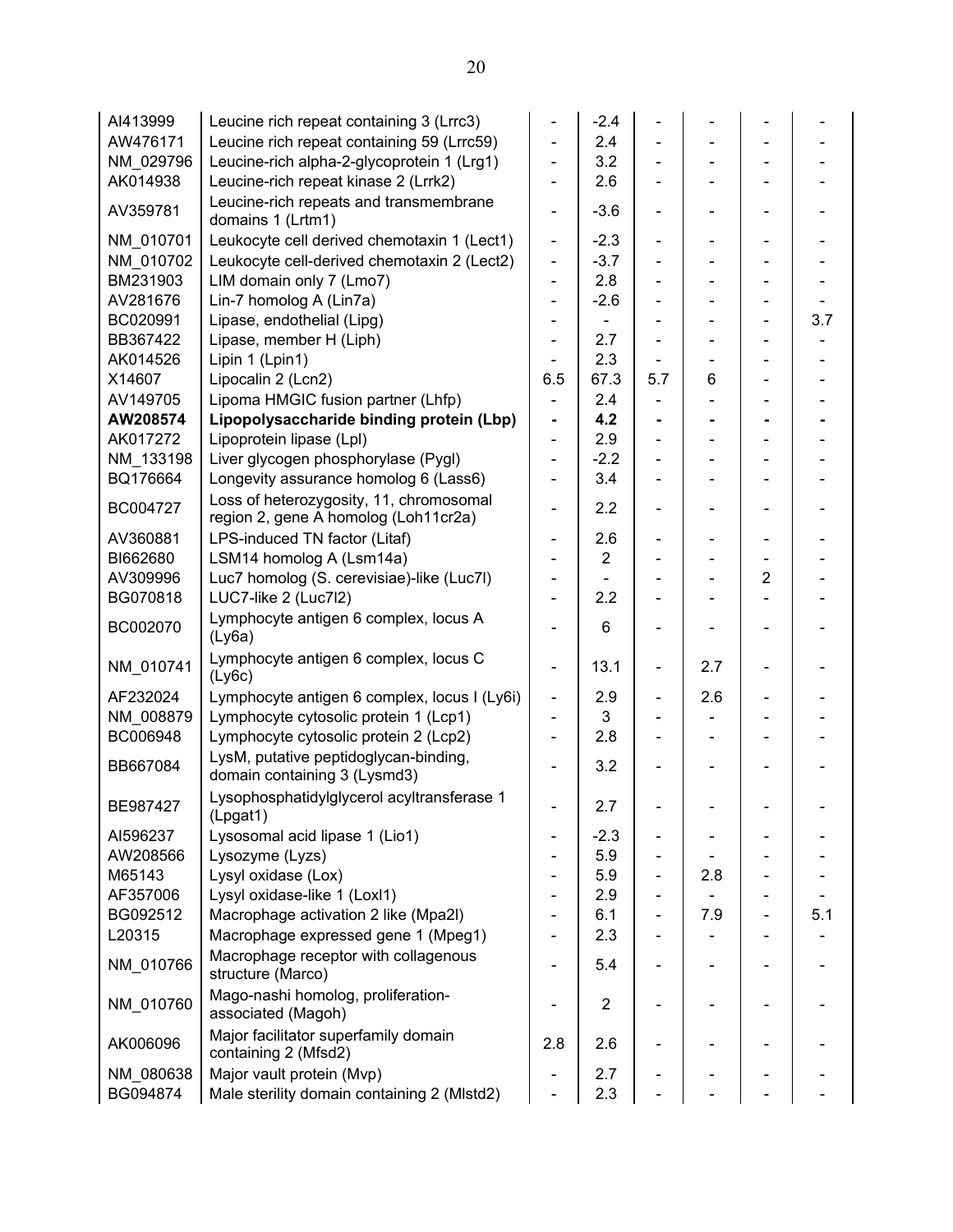| NM 010807 | MARCKS-like 1 (Marcksl1)                                                                                         |                          | 2.2            |     | 2.7  |     |
|-----------|------------------------------------------------------------------------------------------------------------------|--------------------------|----------------|-----|------|-----|
| AY042192  | MAS-related GPR, member A2 (Mrgpra2)                                                                             |                          |                |     | 2.5  |     |
| NM 008597 | Matrix Gla protein (Mgp)                                                                                         |                          | 7.9            |     |      |     |
| AF153199  | Matrix metallopeptidase 19 (Mmp19)                                                                               |                          | $-2.1$         |     |      |     |
| BF147716  | Matrix metallopeptidase 2 (Mmp2)                                                                                 |                          | 2.3            |     |      |     |
| NM 010809 | Matrix metallopeptidase 3 (Mmp3)                                                                                 |                          | 2.5            |     |      |     |
| NM 008611 | Matrix metallopeptidase 8 (Mmp8)                                                                                 |                          | 4.5            |     | 5.6  |     |
| AV228517  | MAX dimerization protein 1 (Mxd1)                                                                                |                          | 3.2            |     | 2.4  |     |
| AV293368  | Mcf.2 transforming sequence-like (Mcf2l)                                                                         |                          | 2.8            |     |      |     |
| NM_019453 | Mediterranean fever (Mefv)                                                                                       |                          | 2.6            |     | 2.6  |     |
| BB795191  | Melanoma antigen (Mela)                                                                                          |                          | 2.8            |     |      |     |
| NM_023061 | Melanoma cell adhesion molecule (Mcam)                                                                           |                          | 2.1            |     |      |     |
| AV298358  | Melanoregulin (Mreg)                                                                                             |                          | $-3$           |     |      |     |
| BB548141  | Membrane targeting (tandem) C2 domain<br>containing 1 (Mtac2d1)                                                  |                          | 2.9            |     |      |     |
| NM_022429 | Membrane-spanning 4-domains, subfamily<br>A, member 4C (Ms4a4c)                                                  |                          | 10             |     |      |     |
| NM 025658 | Membrane-spanning 4-domains, subfamily<br>A, member 4D (Ms4a4d)                                                  |                          |                |     |      | 4.4 |
| NM_027209 | Membrane-spanning 4-domains, subfamily<br>A, member 6B (Ms4a6b)                                                  |                          | 7.5            |     |      |     |
| NM 026835 | Membrane-spanning 4-domains, subfamily<br>A, member 6D (Ms4a6d)                                                  |                          | 5.8            |     |      | 4.5 |
| NM_138670 | Mercaptopyruvate sulfurtransferase (Mpst)                                                                        |                          | $-2.3$         |     |      |     |
| NM_013602 | Metallothionein 1 (Mt1)                                                                                          | $\overline{\phantom{0}}$ | 3              |     | 7.2  |     |
| AA796766  | Metallothionein 2 (Mt2)                                                                                          | $\overline{\phantom{0}}$ | 6.9            | 4.1 | 16.5 |     |
| BB326749  | Metastasis suppressor 1 (Mtss1)                                                                                  |                          | 2.3            |     |      |     |
| BC021619  | Methionine sulfoxide reductase B2 (Msrb2)                                                                        | ÷,                       | $-2$           |     |      |     |
| BB277041  | Methionine sulfoxide reductase B3 (Msrb3)                                                                        | ÷,                       | $\overline{2}$ |     |      |     |
| AK007371  | Methyl-CpG binding domain protein 1 (Mbd1)                                                                       | ÷,                       | 2.3            | 2.7 | 3.4  |     |
| BG076333  | Methylenetetrahydrofolate dehydrogenase<br>(NAD+ dependent), methenyltetrahydrofolate<br>cyclohydrolase (Mthfd2) |                          | 3.8            | 3.1 |      |     |
| NM_138745 | Methylenetetrahydrofolate dehydrogenase<br>(NADP+ dependent),                                                    |                          | $-2.5$         |     |      |     |
|           | methenyltetrahydrofolate cyclohydrolase,<br>formyltetrahydrofolate synthase (Mthfd1)                             |                          |                |     |      |     |
| BG075139  | Methylthioadenosine phosphorylase (Mtap)                                                                         | -                        | $-2.7$         |     |      |     |
| NM_027853 | Methyltransferase like 7B (Mettl7b)                                                                              |                          | $-2.6$         |     |      |     |
| BC004636  | Methyltransferase like 8 (Mettl8)                                                                                |                          | $-2.3$         |     |      |     |
| BC022666  | Microfibrillar-associated protein 4 (Mfap4)                                                                      |                          | 2.9            |     |      |     |
| BC026506  | Microrchidia 3 (Morc3)                                                                                           |                          | 2.4            |     |      |     |
| NM_025569 | Microsomal glutathione S-transferase 3<br>(Mgst3)                                                                |                          | $-2.3$         |     |      |     |
| AF026565  | Midline 1 (Mid1)                                                                                                 |                          | 2.5            |     |      |     |
| BC020137  | MIT, microtubule interacting and transport,<br>domain containing 1 (Mitd1)                                       |                          | $\overline{2}$ |     |      |     |
| NM_053162 | Mitochondrial ribosomal protein L34 (Mrpl34)                                                                     |                          | $-2.1$         |     |      |     |
| NM 007746 | Mitogen activated protein kinase kinase<br>kinase 8 (Map3k8)                                                     |                          | 3.3            |     |      |     |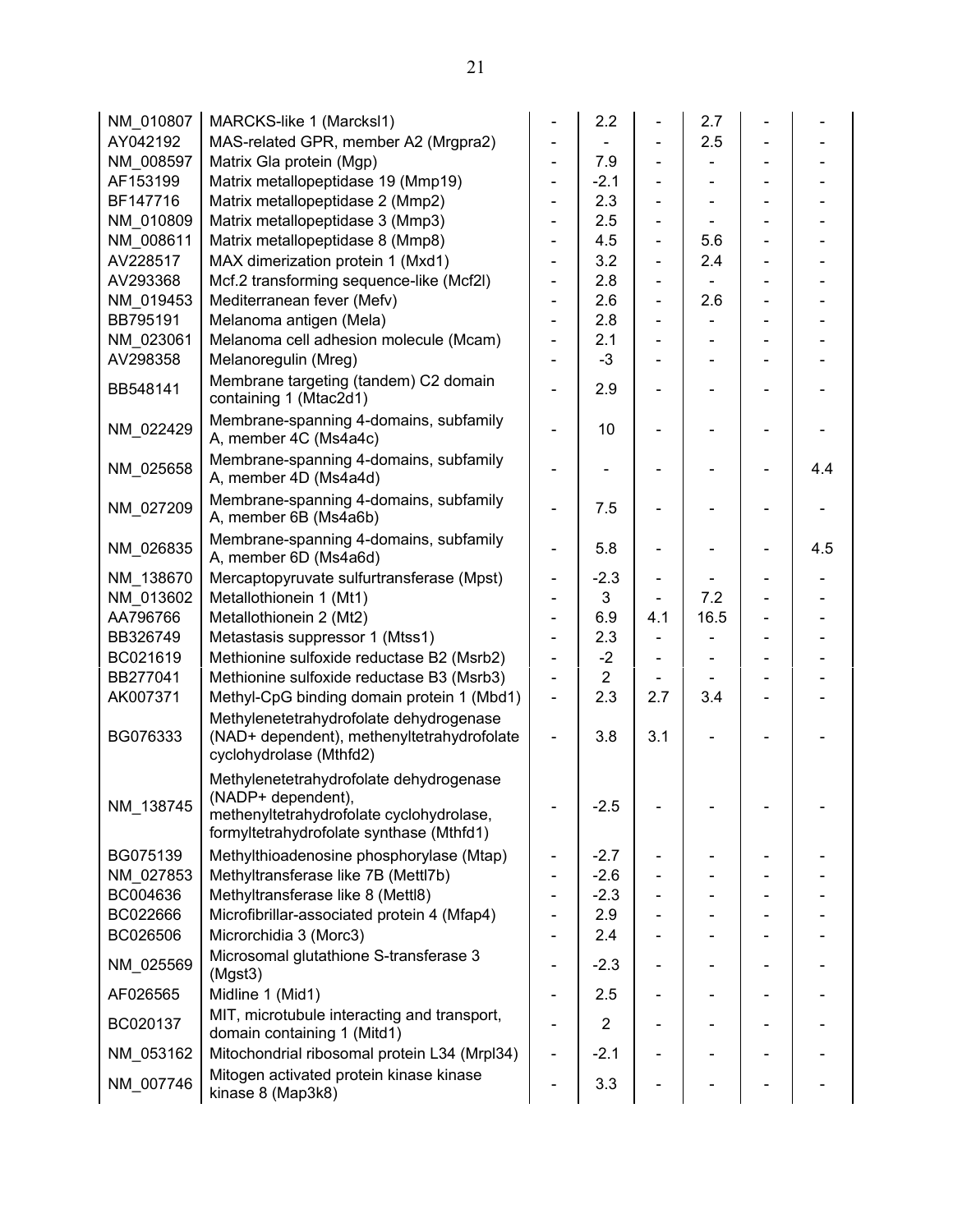| NM_016693 | Mitogen-activated protein kinase kinase<br>kinase 6 (Map3k6)                         |                              |                |                          | 3.5    |                |  |
|-----------|--------------------------------------------------------------------------------------|------------------------------|----------------|--------------------------|--------|----------------|--|
| BG067961  | Mitogen-activated protein kinase kinase<br>kinase kinase 5 (Map4k5)                  |                              | 2.1            |                          |        |                |  |
| BM196656  | MKL (megakaryoblastic<br>leukemia)/myocardin-like 1 (Mkl1)                           |                              | 2.4            |                          |        |                |  |
| AF265663  | MLX interacting protein (Mlxip)                                                      | $\qquad \qquad \blacksquare$ | 2.8            |                          |        |                |  |
| AF245479  | MLX interacting protein-like (Mlxipl)                                                | $\qquad \qquad \blacksquare$ | $-2.7$         |                          |        |                |  |
| BE288498  | MOB1, Mps One Binder kinase activator-like<br>2C (Mobkl2c)                           |                              | $\overline{2}$ |                          |        |                |  |
| NM 010833 | Moesin (Msn)                                                                         | -                            | 3.1            |                          |        |                |  |
| BC021914  | Monocyte to macrophage differentiation-<br>associated (Mmd)                          |                              | $-2.4$         |                          |        |                |  |
| AV269411  | Monocyte to macrophage differentiation-<br>associated 2 (Mmd2)                       |                              | $-3$           |                          |        |                |  |
| BB359043  | MTERF domain containing 3 (Mterf3d)                                                  | $\overline{\phantom{a}}$     | $-2$           |                          |        |                |  |
| NM_013605 | Mucin 1, transmembrane (Muc1)                                                        |                              | 5.1            |                          |        |                |  |
| BB485735  | Mucosa associated lymphoid tissue<br>lymphoma translocation gene 1 (Malt1)           |                              | 2.7            |                          |        |                |  |
| BI649713  | Muscleblind-like 2 (Mbnl2)                                                           | $\qquad \qquad \blacksquare$ | 2.1            | $\overline{\phantom{a}}$ |        |                |  |
| NM_139063 | Muted homolog (Muted)                                                                | $\qquad \qquad \blacksquare$ | $-2.2$         |                          |        |                |  |
| AI642973  | Myc target 1 (Myct1)                                                                 |                              |                |                          | $-2.7$ |                |  |
| NM_010762 | Myelin and lymphocyte protein, T-cell<br>differentiation protein (Mal)               | $\overline{\phantom{0}}$     | 2.5            | $\blacksquare$           |        |                |  |
| BC003839  | Myeloid cell leukemia sequence 1 (Mcl1)                                              | ÷,                           | 2.3            |                          |        |                |  |
| NM_008654 | Myeloid differentiation primary response<br>gene 116 (Myd116)                        |                              | 2.1            |                          |        |                |  |
| BC005591  | Myeloid differentiation primary response<br>gene 88 (Myd88)                          | $\qquad \qquad \blacksquare$ | 3.4            |                          |        |                |  |
| BF021054  | Myeloid/lymphoid or mixed-lineage leukemia<br>5 (MII5)                               |                              |                |                          |        | $\overline{2}$ |  |
| NM_023627 | Myo-inositol 1-phosphate synthase A1<br>(Isyna1)                                     |                              | 4.7            |                          |        |                |  |
| C80049    | Myosin, heavy polypeptide 9, non-muscle<br>(Myh9)                                    |                              | $\overline{2}$ |                          |        |                |  |
| BB454540  | Myristoylated alanine rich protein kinase C<br>substrate (Marcks)                    |                              | 2.4            |                          |        |                |  |
| BI106821  | N-acylsphingosine amidohydrolase (acid<br>ceramidase)-like (Asahl)                   |                              | $\overline{2}$ |                          |        |                |  |
| AF282864  | N-acylsphingosine amidohydrolase 3-like<br>(Asah3I)                                  |                              | 3.7            |                          |        |                |  |
| NM 020282 | NAD(P)H dehydrogenase, quinone 2 (Nqo2)                                              | $\overline{\phantom{0}}$     | $-3.7$         |                          |        |                |  |
| AW105774  | Napsin A aspartic peptidase (Napsa)                                                  |                              | 7.4            |                          |        |                |  |
| BB311061  | Nasal embryonic LHRH factor (Nelf)                                                   | $\qquad \qquad \blacksquare$ | $-2.6$         |                          |        |                |  |
| BM121794  | Nebulette (Nebl)                                                                     |                              | 7.5            |                          |        |                |  |
| AA223007  | Nephronectin (Npnt)                                                                  |                              | 8.1            |                          |        |                |  |
| NM 017464 | Neural precursor cell expressed,<br>developmentally down-regulated gene 9<br>(Nedd9) |                              | 4              |                          |        |                |  |
| BB219343  | Neuregulin 4 (Nrg4)                                                                  |                              | 4.1            |                          |        |                |  |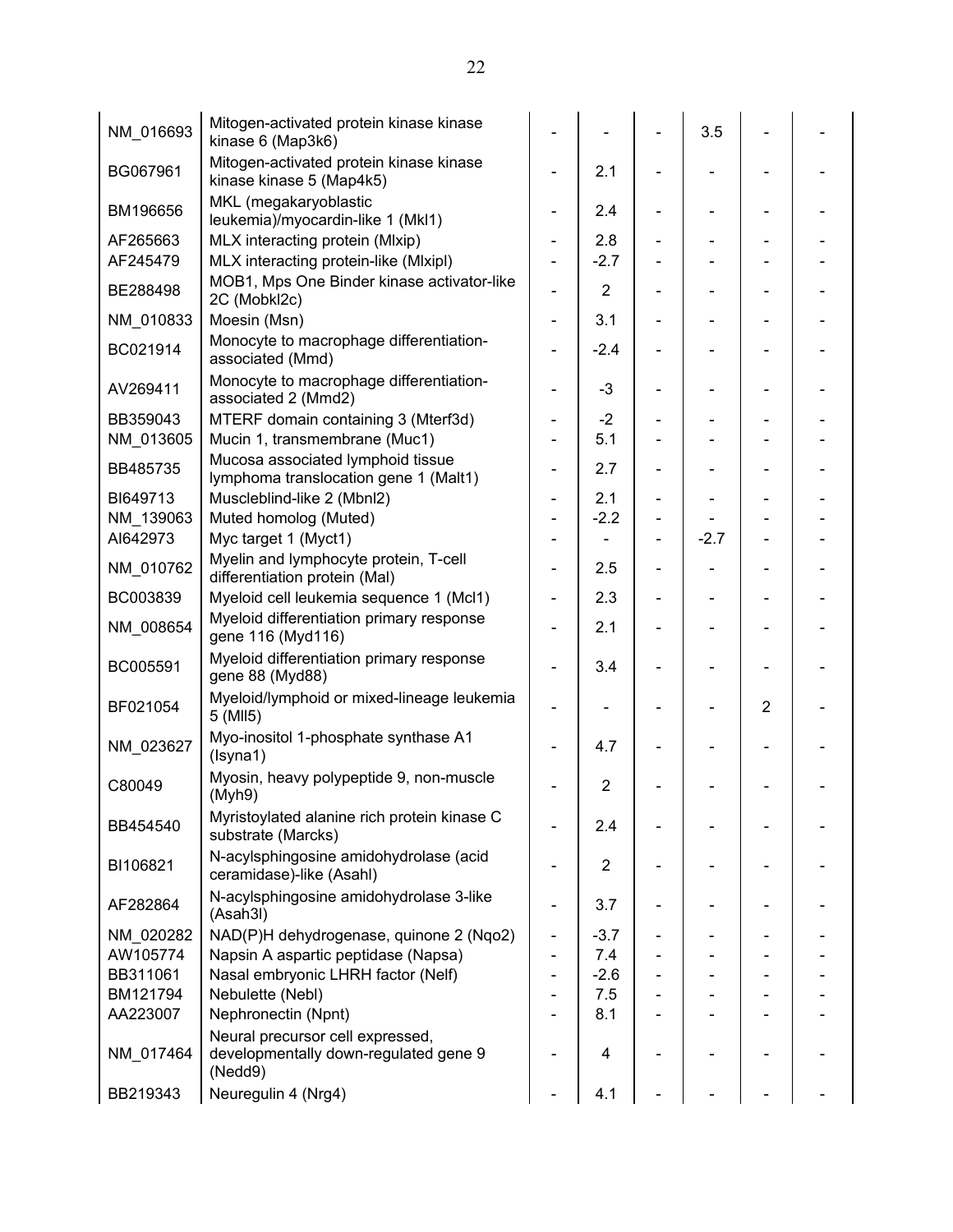| NM 019867 | Neuronal guanine nucleotide exchange<br>factor (Ngef)                                                |                              | $-2.6$         |                          |     |                |   |
|-----------|------------------------------------------------------------------------------------------------------|------------------------------|----------------|--------------------------|-----|----------------|---|
| BG070037  | Neuronal PAS domain protein 2 (Npas2)                                                                | $-2.1$                       |                |                          |     |                |   |
| AI844633  | Neutrophil cytosolic factor 1 (Ncf1)                                                                 | $\blacksquare$               | 3.1            |                          |     |                |   |
| NM 008677 | Neutrophil cytosolic factor 4 (Ncf4)                                                                 |                              | 2.2            |                          |     |                |   |
| NM_008694 | Neutrophilic granule protein (Ngp)                                                                   |                              | 3.9            |                          |     |                |   |
| AV031928  | Nicolin 1 (Nicn1)                                                                                    |                              | $-2.1$         |                          |     |                |   |
| AK006371  | Nicotinamide N-methyltransferase (Nnmt)                                                              | 4.8                          | 10             |                          |     |                |   |
| BB205930  | Nicotinamide nucleotide transhydrogenase<br>(Mnt)                                                    | -                            |                |                          |     | $\overline{2}$ |   |
| X14480    | Nidogen 1 (Nid1)                                                                                     |                              | 2.3            |                          |     |                |   |
| BB528391  | NIMA (never in mitosis gene a)-related<br>expressed kinase 6 (Nek6)                                  |                              | $\overline{2}$ |                          |     |                |   |
| AK014427  | NIPA-like domain containing 1 (Npal1)                                                                | $\overline{\phantom{0}}$     | $-2.5$         |                          |     |                |   |
| AV309418  | N-myc downstream regulated 1 (Ndrg)                                                                  | $-2.1$                       |                |                          |     |                |   |
| NM 010878 | Non-catalytic region of tyrosine kinase<br>adaptor protein 1 (Nck1)                                  |                              | 2.7            |                          |     |                |   |
| NM 010929 | Notch gene homolog 4 (Notch4)                                                                        | Ξ.                           | 2.5            | $\overline{\phantom{a}}$ |     |                |   |
| AK004737  | NUAK family, SNF1-like kinase, 2 (Nuak2)                                                             |                              |                |                          | 2.3 |                |   |
| BB533448  | Nuclear factor I/C (Nfic)                                                                            |                              | $-2$           |                          |     |                |   |
| AW049660  | Nuclear factor I/X (Nfix)                                                                            | $\overline{a}$               | $-2$           |                          |     |                |   |
| BB096843  | Nuclear factor of kappa light chain gene<br>enhancer in B-cells inhibitor, alpha (Nfkbia)            |                              | 4.1            |                          | 2.3 |                |   |
| AF155372  | Nuclear factor of kappa light polypeptide<br>gene enhancer in B-cells 2, p49/p100<br>(Nfkb2)         |                              | 2.3            |                          |     |                |   |
| BB820441  | Nuclear factor of kappa light polypeptide<br>gene enhancer in B-cells inhibitor, epsilon<br>(Nfkbie) |                              | 5.3            |                          |     |                |   |
| AB026551  | Nuclear factor of kappa light polypeptide<br>gene enhancer in B-cells inhibitor, zeta<br>(Nfkbiz)    |                              | 4.3            |                          | 2.1 |                |   |
| AY061760  | Nuclear factor, interleukin 3, regulated (Nfil3)                                                     | -                            |                | 3.4                      | 3   |                | 2 |
| BC003972  | Nuclear import 7 homolog (Nip7)                                                                      |                              | 2.3            |                          |     |                |   |
| NM 019738 | Nuclear protein 1 (Nupr1)                                                                            |                              | 3.6            | 4.8                      |     |                |   |
| BC019540  | Nuclear receptor subfamily 0, group B,<br>member 2 (Nr0b2)                                           |                              | $-5.7$         |                          |     |                |   |
| W13191    | Nuclear receptor subfamily 1, group D,<br>member 1 (Nr1d1)                                           | $-3.7$                       |                |                          |     |                |   |
| NM 011584 | Nuclear receptor subfamily 1, group D,<br>member 2 (Nr1d2)                                           | -                            |                | $-2.8$                   |     |                |   |
| AF009328  | Nuclear receptor subfamily 1, group I,<br>member 3 (Nrli3)                                           | $\qquad \qquad \blacksquare$ | $-4.6$         |                          |     |                |   |
| NM_010150 | Nuclear receptor subfamily 2, group F,<br>member 6 (Nr2f6)                                           | Ξ.                           | $-2$           |                          |     |                |   |
| BB096079  | Nuclear receptor subfamily 3, group C,<br>member 1 (Nr3c1)                                           | -                            |                |                          |     | 2.4            |   |
| NM_016773 | Nucleobindin 2 (Nucb2)                                                                               |                              | 3.3            |                          |     |                |   |
| BB729616  | Nucleolar protein 5 (Nol5)                                                                           |                              | 4              |                          |     |                |   |
| BC026743  | Nucleoporin like 1 (Nupl1)                                                                           |                              | $\overline{2}$ |                          |     |                |   |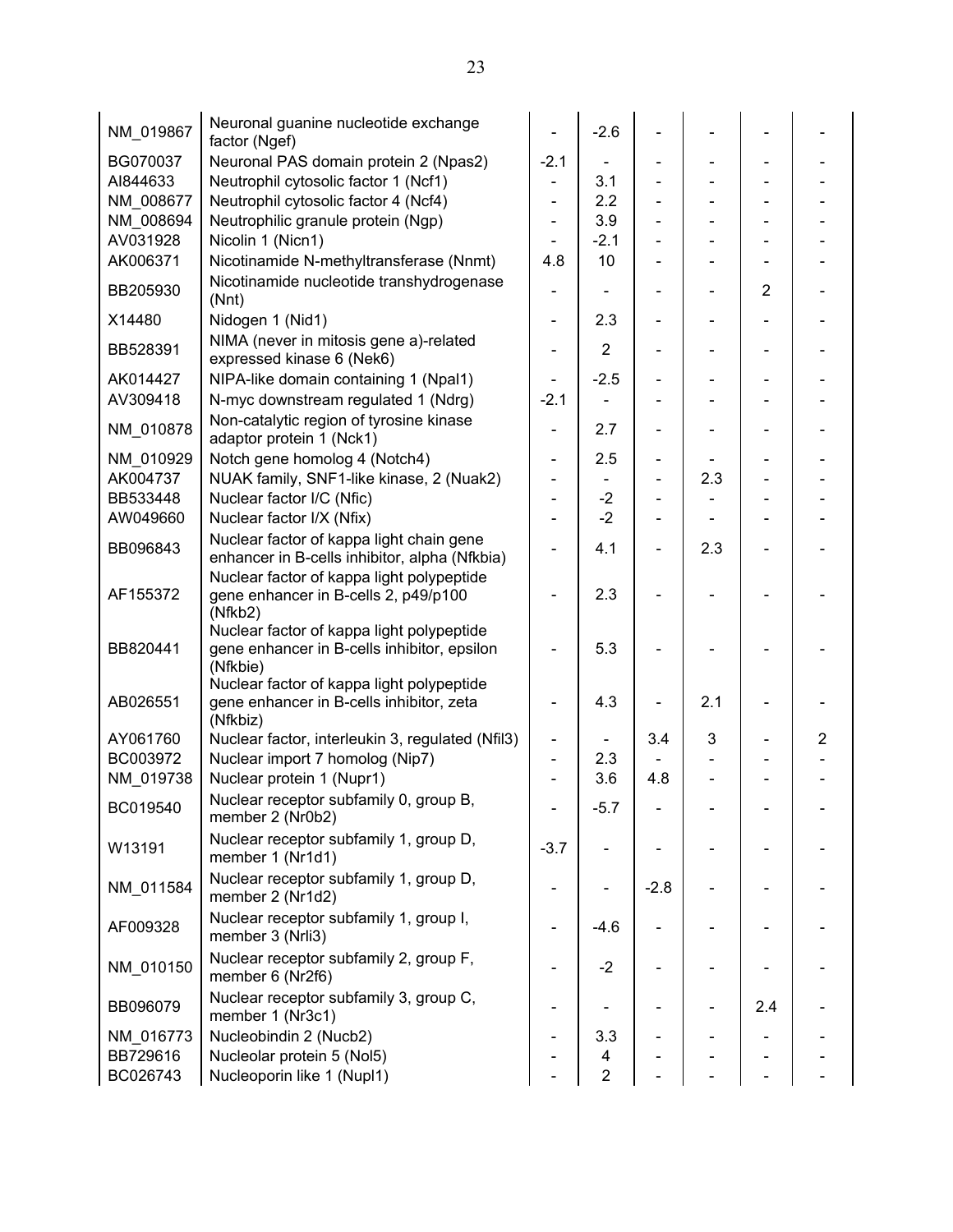| NM 008637 | Nudix (nucleoside diphosphate linked moiety<br>X)-type motif 1 (Nudt1)               |                              | $-2.7$ |                          |                          |     |     |
|-----------|--------------------------------------------------------------------------------------|------------------------------|--------|--------------------------|--------------------------|-----|-----|
| AK008824  | Nudix (nucleoside diphosphate linked moiety<br>X)-type motif 7 (Nudt7)               | $\overline{a}$               | $-2.6$ |                          |                          |     |     |
| NM_025529 | Nudix (nucleoside diphosphate linked moiety<br>X)-type motif 8 (Nudt8)               |                              | $-2$   |                          |                          |     |     |
| AV290148  | Olfactomedin 4 (Olfm4)                                                               | $\overline{\phantom{0}}$     | 3.8    |                          | 7.3                      |     |     |
| AB015978  | Oncostatin M receptor (Osmr)                                                         |                              | 2.9    |                          |                          |     |     |
| NM 008262 | One cut domain, family member 1 (Onecut1)                                            | 2.2                          |        |                          | $\overline{\phantom{0}}$ |     |     |
| NM 011014 | Opioid receptor, sigma 1 (Oprs1)                                                     | $\overline{\phantom{0}}$     | $-2.8$ |                          |                          |     |     |
| BC024893  | Ornithine transcarbamylase (Otc)                                                     | ÷,                           | $-3.2$ |                          |                          |     |     |
| BE628912  | Orosomucoid 1 (Orm1)                                                                 | $\qquad \qquad \blacksquare$ | 2.2    |                          |                          |     |     |
| NM_011016 | Orosomucoid 2 (Orm2)                                                                 |                              | 13.3   | 3.6                      | 3.2                      |     |     |
| BB143568  | Orphan short chain<br>dehydrogenase/reductase (Sdro)                                 |                              | $-2.9$ |                          |                          |     |     |
| BB542051  | Osteoglycin (Ogn)                                                                    |                              | 5      |                          |                          |     |     |
| BC022135  | Oxidative stress induced growth inhibitor 1<br>(Osgin1)                              | $-2.1$                       | $-4.9$ |                          |                          |     |     |
| NM_138648 | Oxidized low density lipoprotein (lectin-like)<br>receptor 1 (Olr1)                  |                              | 3.5    |                          |                          |     |     |
| AK004768  | Oxysterol binding protein-like 3 (Osbpl3)                                            | $\overline{\phantom{0}}$     | 2.1    | $\overline{\phantom{0}}$ |                          |     |     |
| AV058500  | P lysozyme structural (L-zps)                                                        |                              | 7.9    |                          |                          |     |     |
| AA185884  | Paired box gene 5 (Pax5)                                                             |                              |        |                          |                          | 2.2 |     |
| NM 011093 | Paired-Ig-like receptor A1 (Pira1)                                                   |                              | 3.5    |                          |                          |     |     |
| NM 011087 | Paired-Ig-like receptor A2 (Pira2)                                                   |                              | 2.5    |                          |                          |     |     |
| BC013446  | Parathyroid hormone receptor 1 (Pthr1)                                               |                              | $-2.9$ |                          |                          |     |     |
| NM_019999 | Paroxysmal nonkinesiogenic dyskinesia<br>(Pnkd)                                      | $\overline{\phantom{0}}$     | $-3.6$ | $\overline{\phantom{0}}$ | $\overline{a}$           |     |     |
| BC024556  | PDZ and LIM domain 2 (Pdlim2)                                                        | $\overline{\phantom{0}}$     | 3.7    | -                        |                          |     |     |
| AK006269  | PDZ domain containing 1 (Pdzk1)                                                      |                              | $-2.2$ |                          |                          |     |     |
| AV376136  | PDZ domain containing 2 (Pdzd2)                                                      |                              | 4.3    |                          |                          |     |     |
| NM_018884 | PDZ domain containing RING finger 3<br>(Pdzm3)                                       |                              | 3.1    |                          |                          |     |     |
| NM_018832 | PDZ domain containing, X chromosome<br>(Pdzx)                                        |                              | $-2.1$ |                          |                          |     |     |
| NM 008987 | Pentraxin related gene (Ptx3)                                                        |                              | 3.2    |                          | 3.3                      |     |     |
| NM_009402 | Peptidoglycan recognition protein 1 (Pglyrp1)                                        |                              | 5.4    |                          |                          |     |     |
| NM_008908 | Peptidylprolyl isomerase C (Ppic)                                                    |                              | 3.4    |                          |                          |     |     |
| BC011499  | Peptidylprolyl isomerase D (cyclophilin D)<br>(Ppid)                                 |                              | 2.8    |                          |                          |     |     |
| AF022992  | Period homolog 1 (Per1)                                                              | 2.6                          | 2.8    |                          |                          |     |     |
| AF035830  | Period homolog 2 (Per2)                                                              | 4.1                          |        |                          |                          |     |     |
| NM 011067 | Period homolog 3 (Per3)                                                              | 2.5                          |        |                          |                          |     |     |
| NM_008885 | Peripheral myelin protein (Pmp22)                                                    |                              | 6.9    |                          |                          |     |     |
| NM_011068 | Peroxisomal biogenesis factor 11a (Pex11a)                                           | -                            |        |                          |                          |     | 2.5 |
| AF309644  | Peroxisomal membrane protein 2 (Pxmp2)                                               | $\qquad \qquad \blacksquare$ | $-2.4$ |                          |                          |     |     |
| NM_133249 | Peroxisome proliferative activated receptor,<br>gamma, coactivator 1 beta (Ppargc1b) |                              | $-2.2$ |                          |                          |     |     |
| BM199989  | Peroxisome proliferative activated receptor,<br>gamma, coactivator-related 1 (Pprc1) |                              | 3.7    |                          |                          |     |     |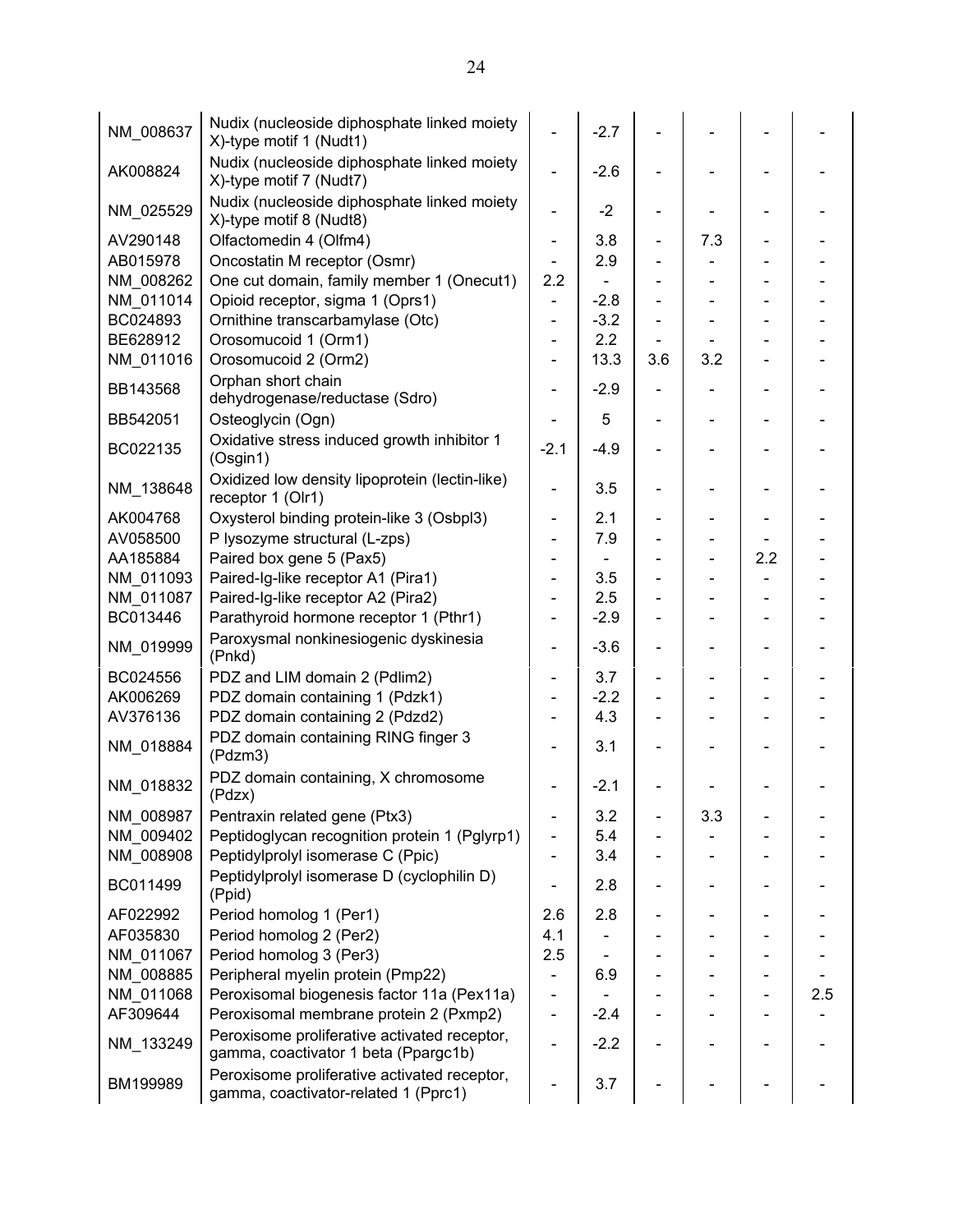| AI327038  | PFTAIRE protein kinase 1 (Pftk1)                                                    |                              | 2.7            |        |        |  |
|-----------|-------------------------------------------------------------------------------------|------------------------------|----------------|--------|--------|--|
| BF715219  | PHD finger protein 20-like 1 (Phf20l1)                                              |                              | 2.6            |        |        |  |
| NM_021451 | Phorbol-12-myristate-13-acetate-induced<br>protein 1 (Pmaip1)                       | $\blacksquare$               | $\overline{7}$ | 2.6    |        |  |
| NM 008903 | Phosphatidic acid phosphatase 2a (Ppap2a)                                           | $\blacksquare$               | 2.1            |        |        |  |
| NM_011083 | Phosphatidylinositol 3-kinase, C2 domain<br>containing, alpha polypeptide (Pik3c2a) |                              | $\overline{2}$ |        |        |  |
| NM 011084 | Phosphatidylinositol 3-kinase, C2 domain<br>containing, gamma polypeptide (Pik3c2g) |                              | $-2.9$         |        |        |  |
| AV340508  | Phosphatidylinositol glycan anchor<br>biosynthesis, class A (Piga)                  |                              | 2.2            |        |        |  |
| AF030178  | Phosphatidylinositol glycan anchor<br>biosynthesis, class Q (Pigq)                  |                              |                |        | $-2.5$ |  |
| AK003713  | Phosphatidylinositol glycan anchor<br>biosynthesis, class Y (Pigy)                  |                              | $-2$           |        |        |  |
| BM246564  | Phosphodiesterase 4B, cAMP specific<br>(Pde4b)                                      |                              | 2.3            |        |        |  |
| BE370618  | Phosphodiesterase 5A, cGMP-specific<br>(Pde5a)                                      |                              | 3.7            |        |        |  |
| NM_008804 | Phosphodiesterase 9A (Pde9a)                                                        |                              | $-2.4$         |        |        |  |
| BB076574  | Phosphofructokinase, platelet (Pfkp)                                                |                              | $\overline{2}$ |        |        |  |
| BI684288  | Phosphoinositide-3-kinase adaptor protein 1<br>(Pik3ap1)                            |                              | 2.5            |        |        |  |
| BM730668  | Phospholipase C, beta 4 (Plcb4)                                                     | $\overline{\phantom{0}}$     | 3.2            |        |        |  |
| BF319989  | Phospholipid scramblase 1 (Plscr1)                                                  |                              | 5.9            |        |        |  |
| BB826296  | Phospholipid scramblase 4 (Plscr4)                                                  |                              |                | $-2.1$ |        |  |
| BB307726  | Phosphorylase kinase alpha 2 (Phka2)                                                |                              | $-2$           |        |        |  |
| BC004827  | Phosphoserine aminotransferase 1 (Psat1)                                            | $\overline{\phantom{0}}$     | 4.3            |        |        |  |
| AF263458  | Placenta-specific 8 (Plac8)                                                         | $\overline{\phantom{0}}$     | 5.5            |        |        |  |
| AV286396  | Plakophilin 4 (Pkp4)                                                                |                              | $-2.1$         |        |        |  |
| NM_008872 | Plasminogen activator, tissue (Plat)                                                |                              | 4.1            |        |        |  |
| X62701    | Plasminogen activator, urokinase receptor<br>(Plaur)                                |                              | 2.3            |        |        |  |
| AW537708  | Platelet derived growth factor receptor, alpha<br>polypeptide (Pdgfra)              |                              | 5.1            |        |        |  |
| BC023427  | Platelet derived growth factor, B polypeptide<br>(Pdgfb)                            | $\overline{\phantom{0}}$     | 2.5            |        |        |  |
| NM 008816 | Platelet/endothelial cell adhesion molecule 1<br>(Pecam1)                           |                              | 3              |        |        |  |
| NM 019971 | Platelet-derived growth factor, C polypeptide<br>(Pdgfc)                            | $-2.4$                       |                |        |        |  |
| AF181829  | Pleckstrin (Plek)                                                                   | $\qquad \qquad \blacksquare$ | 2.5            |        |        |  |
| NM_133244 | Pleckstrin homology domain containing,<br>family K member 1 (Plekhk1)               |                              | 3.1            |        |        |  |
| NM_011182 | Pleckstrin homology, Sec7 and coiled-coil<br>domains 3 (Pscd3)                      |                              | 2.1            |        |        |  |
| BB503614  | Pleckstrin homology, Sec7 and coiled-coil<br>domains, binding protein (Pscdcp)      |                              | 5.3            |        |        |  |
| BB476707  | Plexin C1 (Plxnc1)                                                                  |                              |                |        | 2.4    |  |
| BB559706  | Plexin domain containing 2 (Plxdc2)                                                 |                              | 2.6            |        |        |  |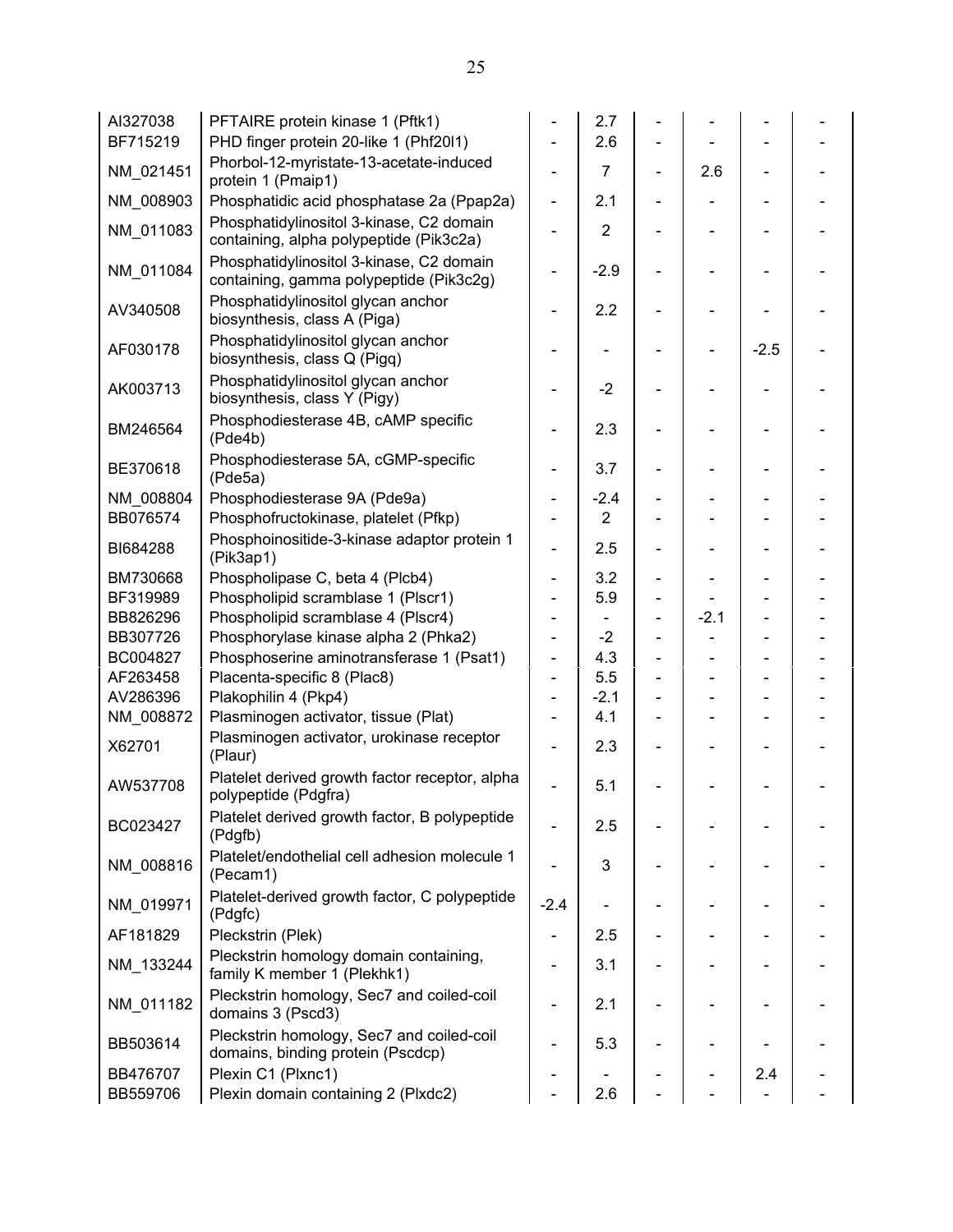| AF290209  | Podocalyxin-like (Pdxl)                                                   |                          | 2.5            |                |        |                          |     |
|-----------|---------------------------------------------------------------------------|--------------------------|----------------|----------------|--------|--------------------------|-----|
| NM 010329 | Podoplanin (Pdpn)                                                         |                          | 5.1            |                |        |                          |     |
| NM 009310 | Poliovirus receptor (Pvr)                                                 |                          | 2.8            |                |        |                          |     |
| BM230222  | Poly (A) polymerase alpha (Papola)                                        | Ξ.                       | $\overline{2}$ |                |        |                          |     |
| BM227980  | Poly (ADP-ribose) polymerase family,<br>member 12 (Parp12)                |                          |                |                |        |                          | 2.9 |
| BC021340  | Poly (ADP-ribose) polymerase family,<br>member 14 (Parp14)                |                          | 3.5            |                | 2.7    |                          |     |
| BC012674  | Polymerase I and transcript release factor<br>(Ptrf)                      |                          | 2.4            |                |        |                          |     |
| BM195033  | Polypyrimidine tract binding protein 2 (Ptbp2)                            | $\overline{\phantom{a}}$ | $\blacksquare$ | $-2.2$         |        |                          |     |
| BC006935  | Potassium channel tetramerisation domain<br>containing 10 (Kctd10)        | -                        | 2.2            |                |        |                          |     |
| AF319542  | Potassium channel, subfamily K, member 5<br>(Kcmk5)                       |                          | $-2.3$         |                |        |                          |     |
| BB533892  | Potassium inwardly-rectifying channel,<br>subfamily J, member 15 (Kcnj15) |                          | 5.3            |                |        |                          |     |
| NM_021342 | Potassium voltage-gated channel, Isk-related<br>subfamily, gene 4 (Kcne4) | -                        | 2.2            |                |        |                          |     |
| BM250850  | Potassium voltage-gated channel, subfamily<br>Q, member 1 (Kcnq1)         | -                        | 2.3            |                |        |                          |     |
| AW061073  | PQ loop repeat containing 1 (Pqlc1)                                       | -                        | $-2.3$         | $\frac{1}{2}$  |        |                          |     |
| AV349236  | PR domain containing 8 (Prdm8)                                            |                          |                |                | $-2.7$ |                          |     |
| AW989410  | Pre-B-cell colony-enhancing factor 1 (Pbef1)                              | 2.2                      | 4.1            | $\blacksquare$ | 2.4    | $\blacksquare$           | 2.5 |
| AF408412  | Premature ovarian failure 1B (Pof1b)                                      | ÷.                       | 2.6            | $\blacksquare$ |        |                          |     |
| BB170718  | Prickle-like 2 (Prickle2)                                                 | -                        |                | $\blacksquare$ | $-2.9$ | $\blacksquare$           |     |
| AF352788  | Procollagen C-endopeptidase enhancer 2<br>(Pcocle2)                       |                          | 3.7            |                |        | $\overline{\phantom{a}}$ |     |
| BC021352  | Procollagen lysine, 2-oxoglutarate 5-<br>dioxygenase 2 (Plod2)            |                          | 4.2            |                |        |                          |     |
| BF158638  | Procollagen, type IV, alpha 1 (Col4a1)                                    | -                        | 3.5            | $\frac{1}{2}$  |        | $\frac{1}{2}$            | 2.1 |
| BC013560  | Procollagen, type IV, alpha 2 (Col4a2)                                    | $\overline{\phantom{a}}$ | 3.7            |                |        |                          |     |
| AV366831  | Procollagen, type IV, alpha 3 (Col4a3)                                    |                          | 3.7            |                |        |                          |     |
| BB530633  | Procollagen, type IV, alpha 4 (Col4a4)                                    | -                        | 3.3            |                |        |                          |     |
| NM 009933 | Procollagen, type VI, alpha 1 (Col6a1)                                    |                          | $\overline{2}$ |                |        |                          |     |
| AK018174  | Progestin and adipoQ receptor family<br>member III (Paqr3)                |                          | 2.1            |                |        |                          |     |
| AK010619  | Prohibitin (Phb)                                                          |                          | $-2$           |                |        |                          |     |
| BE651535  | Prokineticin 1 (Prok1)                                                    | -                        | $-3.5$         |                |        |                          |     |
| NM_015768 | Prokineticin 2 (Prok2)                                                    | -                        |                |                | 2.8    |                          | 2.6 |
| NM 008932 | Prolactin receptor (Prlr)                                                 | -                        | $-2.7$         |                |        |                          |     |
| AK011039  | Proline dehydrogenase (oxidase) 2 (Prodh2)                                | -                        | $-2$           |                |        |                          |     |
| NM_011172 | Proline dehydrogenase (Prodh)                                             | -                        | $-2.4$         |                |        |                          |     |
| BI410130  | Proline-rich nuclear receptor coactivator 1<br>(Prnc1)                    |                          | 2.1            |                |        |                          |     |
| BB241731  | Proprotein convertase subtilisin/kexin type 5<br>(Pcsk5)                  |                          | $\overline{2}$ |                |        |                          |     |
| BB427703  | ProSAPiP1 protein (Prosapip1)                                             |                          | $-2.4$         |                |        |                          |     |
| BC011193  | Prostaglandin E receptor 4 (subtype EP4)<br>(Ptger4)                      |                          | 2.5            |                |        |                          |     |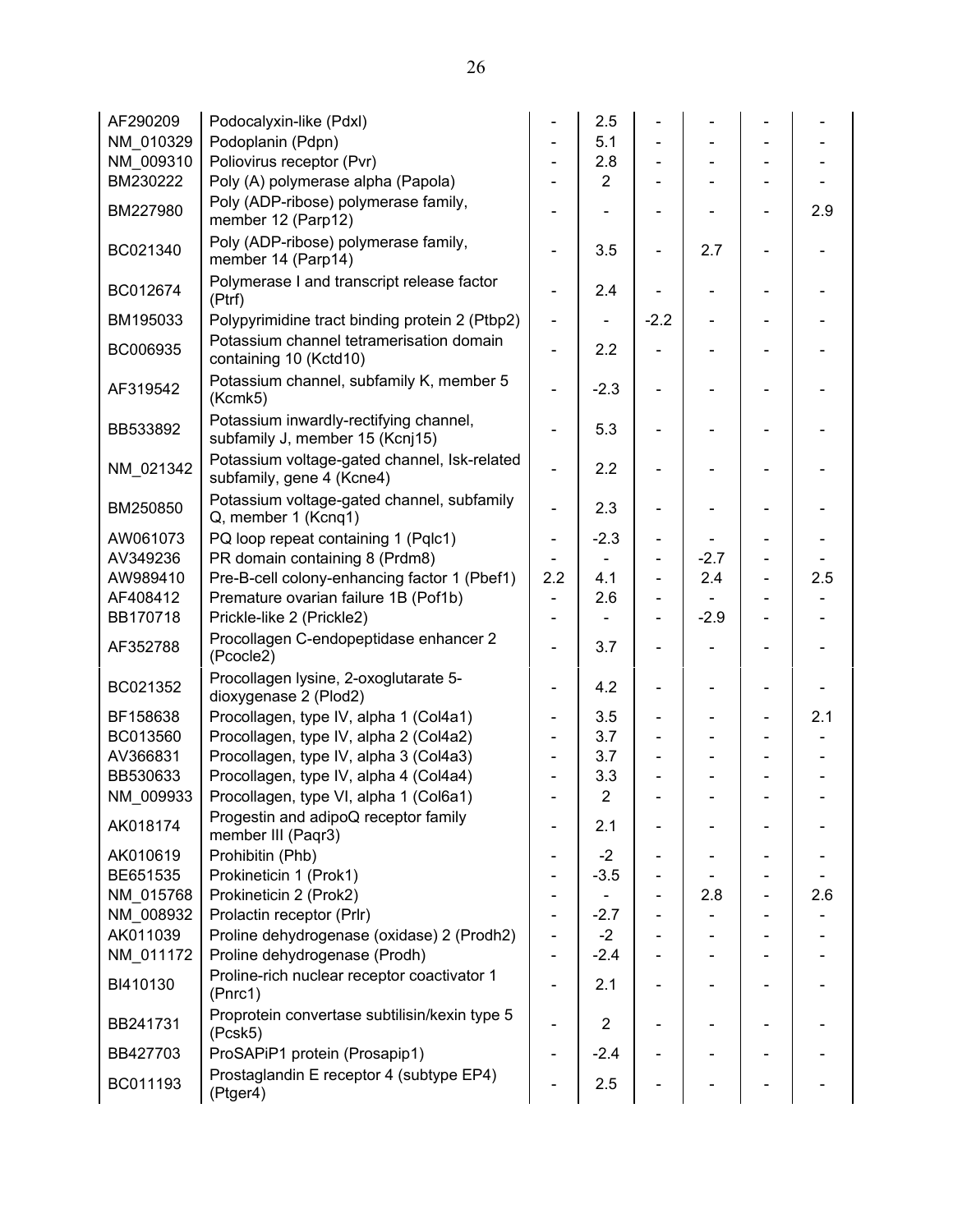| AV253087  | Prostaglandin F2 receptor negative regulator<br>(Ptgfrn)                                               |                              | 3.9            |                          |     |     |
|-----------|--------------------------------------------------------------------------------------------------------|------------------------------|----------------|--------------------------|-----|-----|
| M94967    | Prostaglandin-endoperoxide synthase 2<br>(Ptgs2)                                                       |                              | 20.8           |                          |     |     |
| BB378796  | Protease, serine, 23 (Prss23)                                                                          | Ξ.                           | 4.7            | $\overline{\phantom{a}}$ |     |     |
| NM_011171 | Protein C receptor, endothelial (Procr)                                                                |                              | 2.2            |                          |     |     |
| AF253414  | Protein kinase C, epsilon (Prkce)                                                                      |                              | 2.4            |                          |     |     |
| NM_008856 | Protein kinase C, eta (Prkch)                                                                          |                              | 2.1            |                          |     |     |
| AV047342  | Protein kinase inhibitor beta, cAMP<br>dependent, testis specific (Pkib)                               |                              |                |                          |     | 2.1 |
| BB216074  | Protein kinase, cAMP dependent regulatory,<br>type II beta (Prkar2b)                                   | $\overline{a}$               | 2.4            |                          |     |     |
| BB823350  | Protein kinase, cGMP-dependent, type II<br>(Prkg2)                                                     | -                            | $\overline{2}$ |                          |     |     |
| BC006875  | Protein kinase, X-linked (Prkx)                                                                        | $\blacksquare$               | 2.1            |                          |     |     |
| U89924    | Protein phosphatase 1, regulatory (inhibitor)<br>subunit 3C (Ppp1r3c)                                  |                              | $-2.5$         |                          |     |     |
| AJ271833  | Protein phosphatase 1B, magnesium<br>dependent, beta isoform (Ppm1b)                                   |                              | $-2.1$         |                          |     |     |
| AV290622  | Protein phosphatase 2C, magnesium<br>dependent, catalytic subunit (Ppm2c)                              |                              | 3              |                          |     |     |
| BB467915  | Protein phosphatase 3, catalytic subunit,<br>alpha isoform (Pp3ca)                                     | Ξ.                           |                | $-2$                     |     |     |
| AV331223  | Protein tyrosine phosphatase 4a1 (Ptp4a1)                                                              |                              | 2.7            |                          |     |     |
| BC010191  | Protein tyrosine phosphatase, non-receptor<br>type 1 (Ptpn1)                                           | $\blacksquare$               | 3.1            |                          |     |     |
| AV117227  | Protein tyrosine phosphatase, non-receptor<br>type 12 (Ptpn12)                                         | L,                           | 2.1            |                          |     |     |
| NM_008977 | Protein tyrosine phosphatase, non-receptor<br>type 2 (Ptpn2)                                           | $\qquad \qquad \blacksquare$ | 2.2            |                          |     |     |
| NM_008979 | Protein tyrosine phosphatase, non-receptor<br>type 22 (lymphoid) (Ptpn22)                              |                              |                |                          |     | 2.5 |
| NM_011210 | Protein tyrosine phosphatase, receptor type,<br>C (Ptprc)                                              |                              | 3.4            |                          |     |     |
| NM_011157 | Proteoglycan 1, secretory granule (Prg1)<br>Proteoglycan 4 (megakaryocyte stimulating                  |                              | 6.1            |                          |     |     |
| NM 021400 | factor, articular superficial zone protein)<br>(Prg4)                                                  |                              | 4.4            |                          |     |     |
| AK012816  | Proteolipid protein 2 (Plp2)                                                                           |                              | 3.2            |                          |     |     |
| NM 010724 | Proteosome (prosome, macropain) subunit,<br>beta type 8 (large multifunctional peptidase<br>7) (Psmb8) |                              | $\overline{2}$ |                          |     |     |
| NM_013585 | Proteosome (prosome, macropain) subunit,<br>beta type 9 (large multifunctional peptidase<br>2) (Psmb9) |                              | 2.2            |                          | 3.1 |     |
| AI323550  | Proviral integration site 1 (Pim1)                                                                     |                              | 3              |                          | 2.5 |     |
| BB206220  | Proviral integration site 3 (Pim3)                                                                     |                              | 3.2            |                          | 2.5 |     |
| AK003895  | PRP38 pre-mRNA processing factor 38<br>(yeast) domain containing B (Prpf38b)                           |                              | $\overline{c}$ |                          |     |     |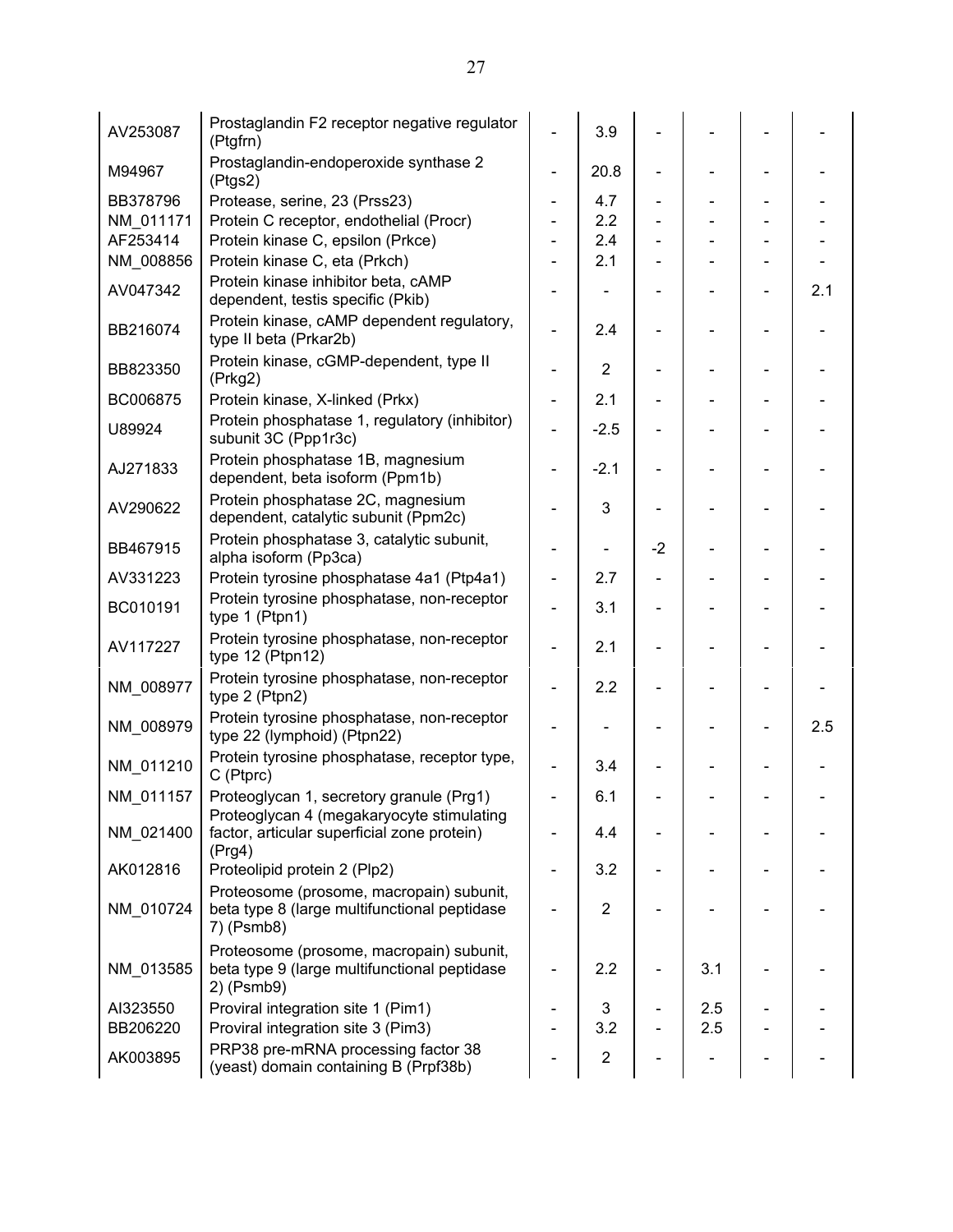| NM_025273              | Pterin 4 alpha carbinolamine<br>dehydratase/dimerization cofactor of<br>hepatocyte nuclear factor 1 alpha (TCF1) 1<br>(Pcbd1) |                              | $-2$           |                          |                |                |     |
|------------------------|-------------------------------------------------------------------------------------------------------------------------------|------------------------------|----------------|--------------------------|----------------|----------------|-----|
| BB314559               | Pumilio 1 (Pum1)                                                                                                              |                              |                |                          |                | 2.3            |     |
| AK020001               | Purinergic receptor P2Y, G-protein coupled<br>10 (P2ry10)                                                                     |                              |                |                          |                | $\overline{2}$ |     |
| BC016131               | PX domain containing serine/threonine<br>kinase (Pvx)                                                                         |                              | $\overline{2}$ |                          |                |                |     |
| AV086243               | Pyruvate dehydrogenase kinase, isoenzyme<br>3 (Pdk3)                                                                          | $\overline{\phantom{0}}$     | 2.7            |                          |                |                |     |
| NM_013743              | Pyruvate dehydrogenase kinase, isoenzyme<br>4 (Pdk4)                                                                          | $\qquad \qquad \blacksquare$ |                |                          |                | 3.1            | 4.1 |
| BB667651               | Pyruvate kinase liver and red blood cell<br>(Pklr)                                                                            | $\qquad \qquad \blacksquare$ | $-2.7$         | $\overline{\phantom{a}}$ |                |                |     |
| NM 011099<br>NM 021881 | Pyruvate kinase, muscle (Pkm2)<br>Quaking (Qk)                                                                                |                              | 3.5<br>2.2     |                          |                |                |     |
| BC017628               | Queuine tRNA-ribosyltransferase domain<br>containing 1 (Qtrtd1)                                                               |                              | 2.5            |                          |                |                |     |
| AK004880               | Quiescin Q6 (Qscn6)                                                                                                           | $\qquad \qquad \blacksquare$ | $\overline{2}$ | $\overline{\phantom{a}}$ |                |                |     |
| AI835553               | Rab interacting lysosomal protein (Rilp)                                                                                      |                              | $-2.7$         |                          |                |                |     |
| AW542340               | RAB18, member RAS oncogene family<br>(Rab18)                                                                                  |                              | $\overline{2}$ |                          |                |                |     |
| BC010248               | RAB43, member RAS oncogene family<br>(Rab43)                                                                                  |                              | $-2.3$         |                          |                |                |     |
| BM214169               | RAB8B, member RAS oncogene family<br>(Rab8b)                                                                                  |                              | 3.6            |                          |                |                |     |
| NM_011233              | RAD17 homolog (Rad17)                                                                                                         |                              | 2.1            |                          |                |                |     |
| BB741897               | Radical S-adenosyl methionine domain<br>containing 2 (Rsad2)                                                                  |                              | 2.4            |                          |                |                |     |
| NM_009058              | Ral guanine nucleotide dissociation<br>stimulator (Ralgds)                                                                    |                              | 2.2            | $\overline{\phantom{a}}$ |                |                |     |
| BM507707               | RAN binding protein 2 (Ranbp2)                                                                                                |                              | 2.4            |                          |                |                |     |
| BB106402               | RAN binding protein 9 (Ranbp9)                                                                                                |                              | 2.2            |                          |                |                |     |
| BM230524               | Rap guanine nucleotide exchange factor<br>(GEF) 5 (Rapgef5)                                                                   |                              | 3.5            |                          |                |                |     |
| AV307311               | Ras association (RalGDS/AF-6) and<br>pleckstrin homology domains 1 (Raph1)                                                    |                              | 2.3            |                          |                |                |     |
| BC018275               | Ras homolog gene family, member B (Rhob)                                                                                      | $\qquad \qquad \blacksquare$ | 5.3            |                          |                |                |     |
| AI503490               | Ras homolog gene family, member C (Rhoc)                                                                                      | $\qquad \qquad \blacksquare$ | 2.1            |                          |                |                |     |
| AF309564               | Ras homolog gene family, member J (Rhoj)                                                                                      | $\overline{\phantom{0}}$     | 2.1            |                          |                |                |     |
| BC028444               | Ras interacting protein 1 (Rasip1)                                                                                            |                              | 2.8            |                          |                |                |     |
| BM246972               | RAS related protein 1b (Rap1b)                                                                                                |                              | 2.2            |                          |                |                |     |
| BB217136               | RAS, dexamethasone-induced 1 (Rasd1)                                                                                          |                              | 2.3            |                          | $\overline{2}$ |                |     |
| BI134758               | RasGEF domain family, member 1A<br>(Rasgef1a)                                                                                 |                              | 2.9            |                          |                |                |     |
| BB003229               | RasGEF domain family, member 1B<br>(Rasgef1b)                                                                                 | $\qquad \qquad$              | 2.4            |                          |                |                |     |
| BF020283               | Rearranged L-myc fusion sequence (RIf)                                                                                        |                              | 2.1            |                          |                |                |     |
| AF146523               | Receptor (calcitonin) activity modifying<br>protein 2 (Ramp2)                                                                 |                              | 2.7            |                          |                |                |     |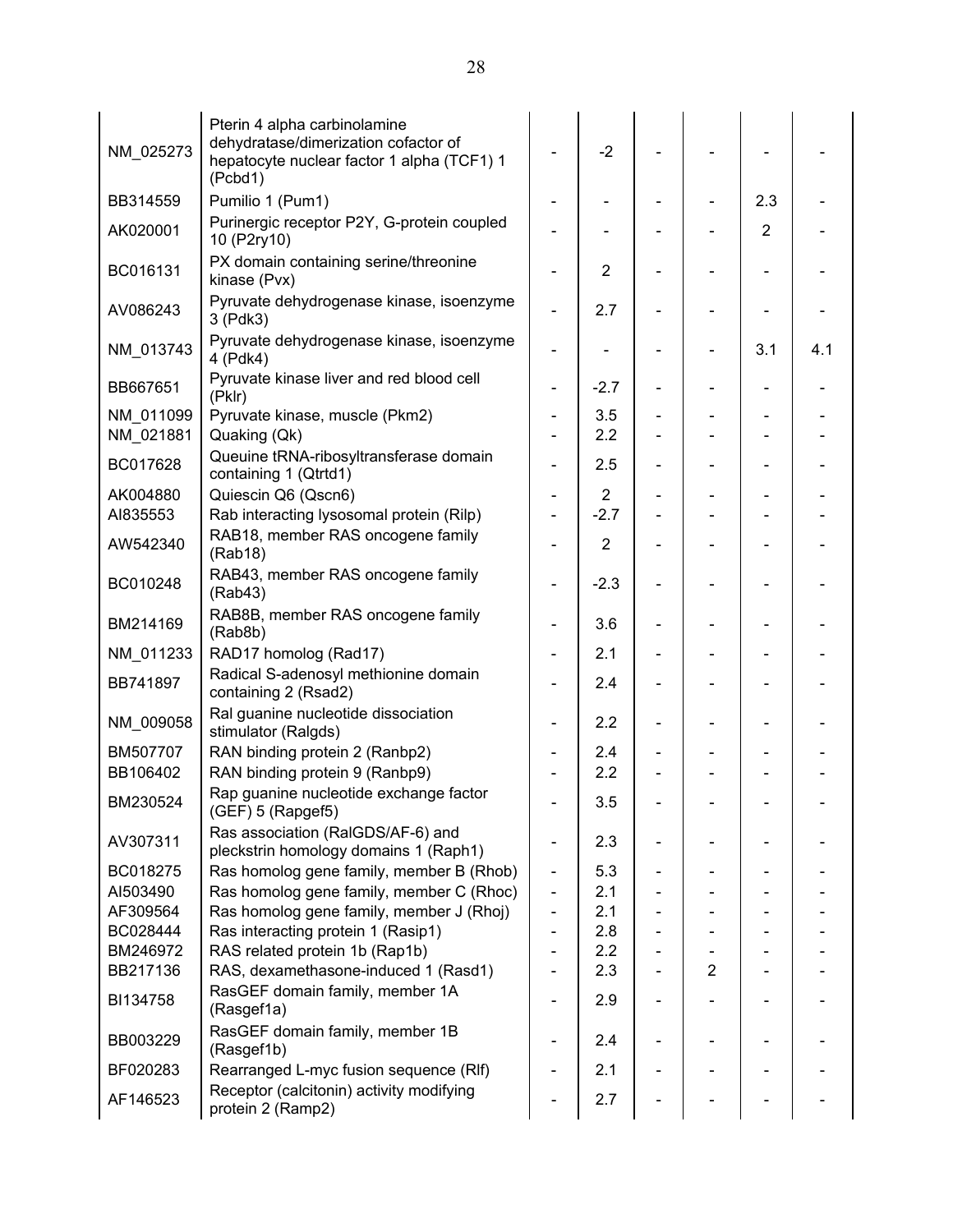| NM_138952 | Receptor (TNFRSF)-interacting serine-<br>threonine kinase 2 (Ripk2)                         |                              | 3.1                     |                              |        |     |     |
|-----------|---------------------------------------------------------------------------------------------|------------------------------|-------------------------|------------------------------|--------|-----|-----|
| AK002562  | Receptor accessory protein 6 (Reep6)                                                        | $\overline{\phantom{0}}$     | $-3.4$                  |                              |        |     |     |
| BC024872  | Receptor transporter protein 4 (Rtp4)                                                       |                              | 2.8                     |                              |        |     | 3.3 |
| AV255458  | Regulatory factor X, 4 (influences HLA class<br>Il expression) (Rfx4)                       | $-2.6$                       | $-3$                    |                              |        |     |     |
| NM 031192 | Renin 1 structural (Ren1)                                                                   | 2.9                          |                         |                              |        |     |     |
| NM_020509 | Resistin like alpha (Retnla)                                                                |                              | 11.2                    |                              |        |     |     |
| BG969810  | Restin (Reed-Steinberg cell-expressed<br>intermediate filament-associated protein)<br>(Rsn) |                              |                         |                              |        | 2.3 |     |
| BE996483  | Reticulon 4 receptor-like 1 (Rtn4rl1)                                                       | $\blacksquare$               | $-3.1$                  |                              |        |     |     |
| U27177    | Retinoblastoma-like 1 (p107) (Rbl1)                                                         |                              | 2.3                     |                              |        |     |     |
| NM 023462 | Retinol binding protein 7, cellular (Rbp7)                                                  | $\blacksquare$               |                         |                              | $-2.2$ |     |     |
| NM 009040 | Retinol dehydrogenase 16 (Rdh16)                                                            | $\overline{\phantom{0}}$     | $-2.9$                  |                              |        |     |     |
| NM 134006 | Retinol dehydrogenase 5 (Rdh5)                                                              | $\blacksquare$               | $-2$                    |                              |        |     |     |
| BE979765  | Retinol dehydrogenase 9 (Rdh9)                                                              | $\blacksquare$               | $-2.8$                  |                              |        |     |     |
| BE852181  | Rho family GTPase 1 (Rnd1)                                                                  |                              | $\overline{4}$          |                              |        |     |     |
| BC012262  | Rho guanine nucleotide exchange factor<br>(GEF) 3 (Arhgef3)                                 | $\overline{\phantom{0}}$     | $\overline{2}$          |                              |        |     |     |
| C76675    | Ribosomal protein S6 (Rps6)                                                                 | $\qquad \qquad \blacksquare$ | 3.7                     | $\qquad \qquad \blacksquare$ |        |     |     |
| W91617    | Ring finger (C3HC4 type) and KH domain<br>containing 1 (Rkhd1)                              | ÷,                           | 2.2                     | $\qquad \qquad \blacksquare$ |        |     |     |
| NM_013916 | Ring finger protein 12 (Rnf12)                                                              |                              | $\overline{2}$          |                              |        |     |     |
| BB667823  | Ring finger protein 125 (Rnf125)                                                            | $-2.3$                       |                         |                              |        |     |     |
| BC004781  | Ring finger protein 43 (Rnf43)                                                              |                              | $-2.4$                  |                              |        |     |     |
| BC021788  | RNA binding protein with multiple splicing 2<br>(Rbpms2)                                    |                              | $-2$                    |                              |        |     |     |
| AV304745  | RRS1 ribosome biogenesis regulator<br>homolog (Rrs1)                                        | $\blacksquare$               | $\overline{2}$          | $\qquad \qquad \blacksquare$ |        |     |     |
| AV228630  | RUN and FYVE domain containing 3 (Rufy3)                                                    | $\qquad \qquad \blacksquare$ | $-2.1$                  |                              |        |     |     |
| NM_009821 | Runt related transcription factor 1 (Runx1)                                                 | $\blacksquare$               | $\overline{2}$          |                              |        |     |     |
| BC021916  | S100 calcium binding protein A11 (calizzarin)<br>(S100a11)                                  | $\overline{\phantom{0}}$     | 8.9                     |                              |        |     |     |
| D00208    | S100 calcium binding protein A4 (S100a4)                                                    | ÷,                           | 3.2                     |                              |        |     |     |
| NM_011313 | S100 calcium binding protein A6 (calcyclin)<br>$($ S100a6 $)$                               |                              | 16.7                    |                              |        |     |     |
| NM_013650 | S100 calcium binding protein A8 (calgranulin<br>A) (S100a8)                                 |                              | 39.9                    | $\overline{\phantom{a}}$     | 4.6    |     |     |
| NM_009114 | S100 calcium binding protein A9 (calgranulin<br>A) (S100a9)                                 |                              | 37.5                    |                              | 5      |     |     |
| BF148012  | SAM domain and HD domain, 1 (Samhd1)                                                        |                              | 3.1                     |                              | 2      |     |     |
| NM_023380 | SAM domain, SH3 domain and nuclear<br>localization signals, 1 (Samsn1)                      |                              | 4.4                     |                              |        |     |     |
| BC005549  | SAR1 gene homolog A (Sar1a)                                                                 |                              | $\overline{\mathbf{c}}$ |                              |        |     |     |
| BI217574  | Sarcosine dehydrogenase (Sardh)                                                             |                              | $-2.9$                  |                              |        |     |     |
| BC016096  | Scavenger receptor class A, member 5<br>(putative) (Scara5)                                 |                              | 3.8                     |                              |        |     |     |
| BB223018  | Schlafen 1 (Slfn1)                                                                          |                              |                         |                              |        |     | 2.1 |
| NM_011408 | Schlafen 2 (Slfn2)                                                                          |                              | 2.2                     |                              | 2.7    |     |     |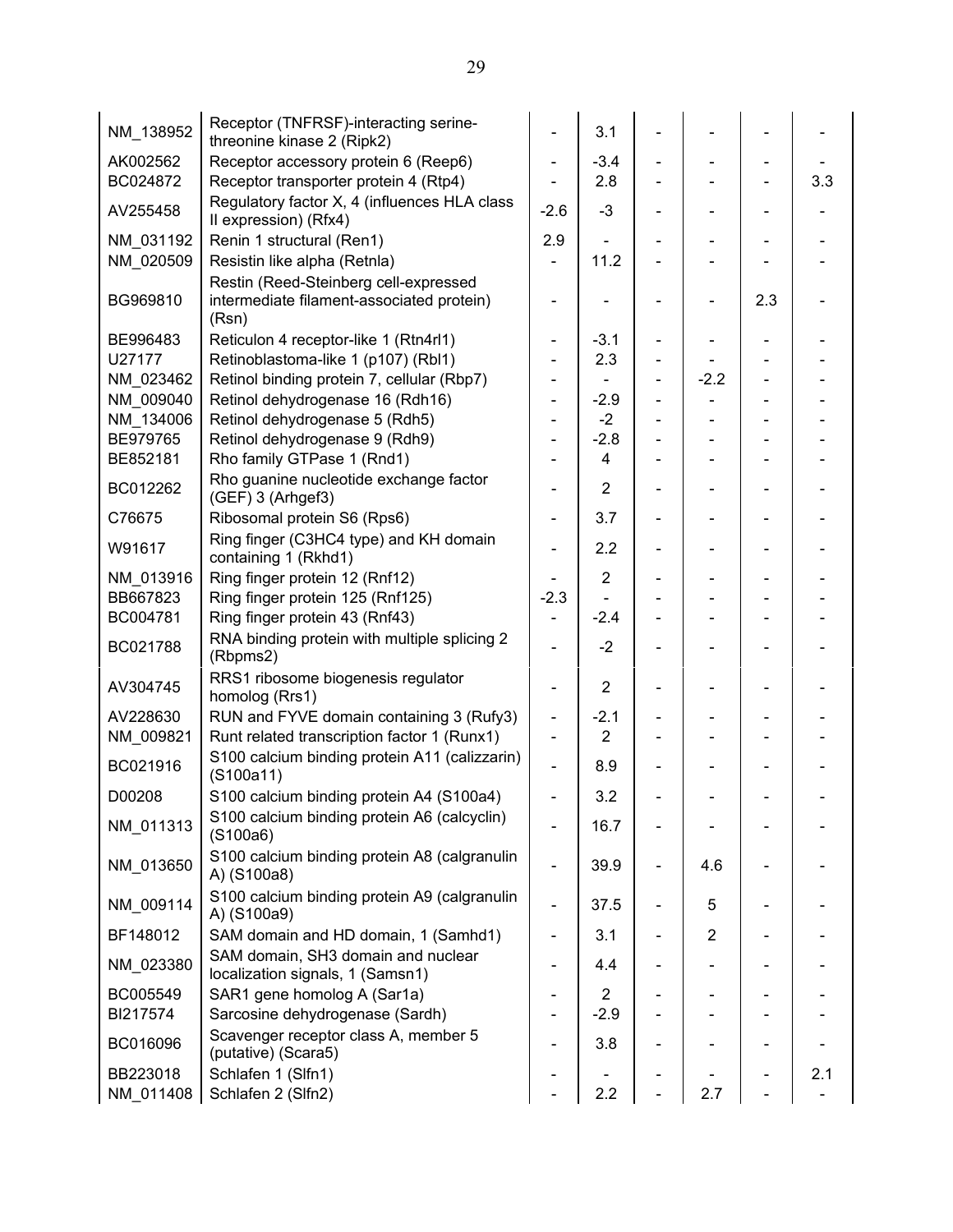| NM_011409 | Schlafen 3 (Slfn3)                                                                                                                                               |                              | 2.8            |        | 3.1  |     |
|-----------|------------------------------------------------------------------------------------------------------------------------------------------------------------------|------------------------------|----------------|--------|------|-----|
| AF099975  | Schlafen 4 (Slfn4)                                                                                                                                               |                              | 23.7           |        | 10.4 | 4.3 |
| BB134615  | Schlafen 5 (Slfn5)                                                                                                                                               |                              | 2.6            |        |      |     |
| NM_022886 | Sciellin (Scel)                                                                                                                                                  |                              | 3.5            |        |      |     |
| BC010238  | Scotin gene (Scotin)                                                                                                                                             |                              | $\overline{2}$ |        |      |     |
| X67702    | Secretoglobin, family 1A, member 1<br>(uteroglobin) (Scgb1a1)                                                                                                    |                              | 115.5          |        |      |     |
| AF274959  | Secretoglobin, family 3A, member 2<br>(Scgb3a2)                                                                                                                  |                              | 21             | $-2.5$ |      |     |
| NM 011414 | Secretory leukocyte peptidase inhibitor (Slpi)                                                                                                                   | ÷,                           | 3.5            | 2.3    |      |     |
| M36005    | Selectin, lymphocyte (Sell)                                                                                                                                      | $\qquad \qquad \blacksquare$ | 2.5            |        |      |     |
| BB224329  | Selectin, platelet (Selp)                                                                                                                                        | $\qquad \qquad \blacksquare$ |                |        |      | 2.7 |
| M72332    | Selectin, platelet (Selp)                                                                                                                                        |                              | 2.2            |        |      |     |
| AW122690  | Selenoprotein K (Selk)                                                                                                                                           |                              | 2.2            |        |      |     |
| AA144045  | Sema domain, immunoglobulin domain (Ig),<br>and GPI membrane anchor, (semaphorin) 7A<br>(Sema7a)                                                                 |                              | 2.7            |        |      |     |
| AF080090  | Sema domain, immunoglobulin domain (Ig),<br>short basic domain, secreted, (semaphorin)<br>3 F (Sema3f)                                                           |                              | 2.4            |        |      |     |
| AK004119  | Sema domain, immunoglobulin domain (Ig),<br>short basic domain, secreted, (semaphorin)<br>3C (Sema3c)                                                            |                              | 7.7            |        |      |     |
| NM_011348 | Sema domain, immunoglobulin domain (Ig),<br>short basic domain, secreted, (semaphorin)<br>3E (Sema3e)                                                            |                              | 3.9            |        |      |     |
| NM_011976 | Sema domain, immunoglobulin domain (Ig),<br>transmembrane domain (TM) and short<br>cytoplasmic domain, (semaphorin) 4G<br>(Sema4g)                               |                              | $-3.7$         |        |      |     |
| AV375653  | Sema domain, seven thrombospondin<br>repeats (type 1 and type 1-like),<br>transmembrane domain (TM) and short<br>cytoplasmic domain, (semaphorin) 5A<br>(Sema5a) |                              | 5.2            |        |      |     |
| NM_009154 | Semaphorin 5A (Sema5a)                                                                                                                                           |                              |                |        | 2.3  |     |
| AK007282  | Seminal vesicle secretion 5 (Svs5)                                                                                                                               |                              | $-3.5$         |        |      |     |
| NM 017380 | Septin 9 (Sept9)                                                                                                                                                 |                              | $-2.1$         |        |      |     |
| BC018416  | Serine (or cysteine) peptidase inhibitor, clade<br>A (alpha-1 antiproteinase, antitrypsin),<br>member 10 (Serpina10)                                             |                              | 2.4            |        |      |     |
| BB222737  | Serine (or cysteine) peptidase inhibitor, clade<br>A (alpha-1 antiproteinase, antitrypsin),<br>member 7 (Serpina7)                                               |                              | 8.4            |        |      |     |
| AK009343  | Serine (or cysteine) peptidase inhibitor, clade<br>A (alpha-1 antiproteinase, antitrypsin),<br>member 9 (Serpina9)                                               |                              | $-2.8$         |        |      |     |
| NM 008458 | Serine (or cysteine) peptidase inhibitor, clade<br>A, member 3C (Serpina3c)                                                                                      |                              | 4              |        | 2.9  |     |
| BC002065  | Serine (or cysteine) peptidase inhibitor, clade<br>A, member 3G (Serpina3g)                                                                                      |                              | 20.9           |        | 11.6 | 3.7 |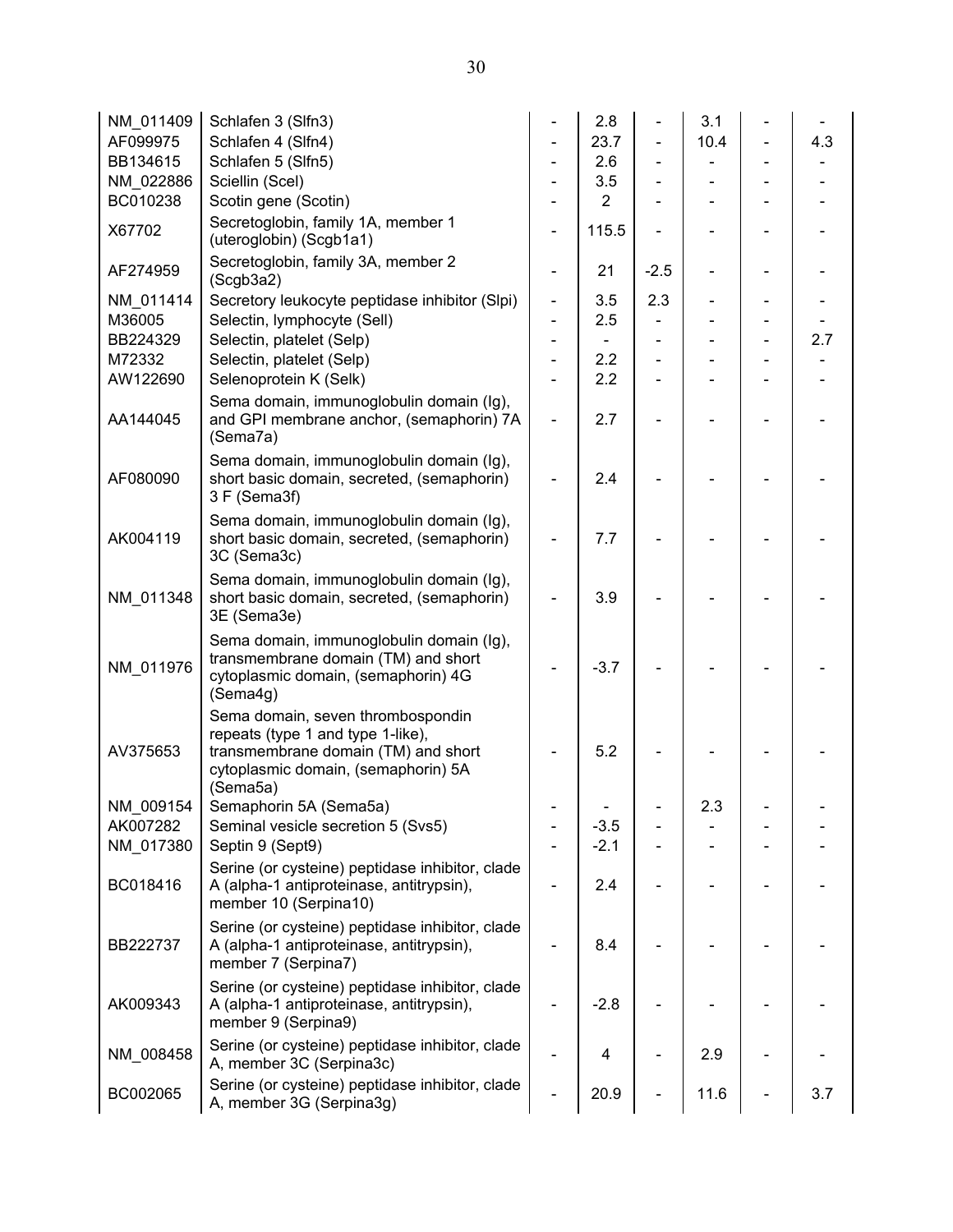| BC011158  | Serine (or cysteine) peptidase inhibitor, clade<br>A, member 3M (Serpina3m) |                              |                |      | 4.2  |     |     |
|-----------|-----------------------------------------------------------------------------|------------------------------|----------------|------|------|-----|-----|
| NM_009252 | Serine (or cysteine) peptidase inhibitor, clade<br>A, member 3N (Serpina3n) | L.                           | 3.6            | 6.4  | 11.9 |     | 4   |
| NM_007618 | Serine (or cysteine) peptidase inhibitor, clade<br>A, member 6 (Serpina6)   |                              | $-6.3$         |      |      |     |     |
| NM_011454 | Serine (or cysteine) peptidase inhibitor, clade<br>B, member 6b (Serpinb6b) | ÷,                           | 9.3            |      |      |     |     |
| NM_009256 | Serine (or cysteine) peptidase inhibitor, clade<br>B, member 9 (Serpinb9)   | ä,                           | 2.1            |      |      |     |     |
| NM_008223 | Serine (or cysteine) peptidase inhibitor, clade<br>D, member 1 (Serpind1)   | $\overline{\phantom{0}}$     | $-2.1$         |      | 4    |     |     |
| NM_009255 | Serine (or cysteine) peptidase inhibitor, clade<br>E, member 2 (Serpine2)   | $\overline{a}$               | 6.5            |      |      |     |     |
| AK012411  | Serine (or cysteine) peptidase inhibitor, clade<br>F, member 1 (Serpinf1)   |                              | $-2$           |      |      |     |     |
| BI220012  | Serine (or cysteine) peptidase inhibitor, clade<br>H, member 1 (Serpinh1)   |                              | 2.5            |      |      |     |     |
| NM_009171 | Serine hydroxymethyl transferase 1 (soluble)<br>(Shmt1)                     |                              | $-2.9$         |      |      |     |     |
| BM222403  | Serine hydroxymethyl transferase 2<br>(mitochondrial) (Shmt2)               | $\qquad \qquad \blacksquare$ | $-2.1$         |      |      |     |     |
| BM239368  | Serine incorporator 3 (Serinc3)                                             | $\qquad \qquad \blacksquare$ | 2.8            |      |      |     |     |
| BC003227  | Serine palmitoyltransferase, long chain base<br>subunit 2 (Sptlc2)          | L,                           | 2.1            |      |      |     |     |
| NM_016907 | Serine protease inhibitor, Kunitz type 1<br>(Spint1)                        | $\overline{\phantom{0}}$     | 2.1            |      |      |     |     |
| BQ173986  | Serine racemase (Srr)                                                       |                              | $-2$           |      |      |     |     |
| AV173139  | Serine/threonine kinase 17b (apoptosis-<br>inducing) (Stk17b)               |                              | 2.2            |      |      |     |     |
| NM_011314 | Serum amyloid A 1 (Saa1)                                                    | 5.2                          | 43             |      | 5.2  |     |     |
| NM_011315 | Serum amyloid A 3 (Saa3)                                                    |                              | 53             | 13.7 | 29.4 |     | 6.7 |
| NM_011316 | Serum amyloid A 4 (Saa4)                                                    |                              | $\overline{2}$ |      |      |     |     |
| NM_011318 | Serum amyloid P-component (Apcs)                                            |                              | 2.7            |      |      |     |     |
| NM_013731 | Serum/glucocorticoid regulated kinase 2<br>(Sgk2)                           |                              | $-4.9$         |      |      |     |     |
| AV016566  | Sestrin 1 (Sesn1)                                                           |                              |                |      |      | 2.4 |     |
| BC023119  | SET and MYND domain containing 2<br>(Smyd2)                                 | $\qquad \qquad \blacksquare$ | $-2.2$         |      |      |     |     |
| NM 021423 | SH3/ankyrin domain gene 3 (Shank3)                                          |                              | $\overline{c}$ |      |      |     |     |
| NM_015756 | Shroom family member 3 (Shroom3)                                            |                              | 2.1            |      |      |     |     |
| BG066686  | Sideroflexin 2 (Sfxn2)                                                      |                              | $-2$           |      |      |     |     |
| BB379739  | Sideroflexin 5 (Sfxn5)                                                      |                              | $-2.3$         |      |      |     |     |
| W08076    | Signal recognition particle 19 (Srp19)                                      |                              | 2.2            |      |      |     |     |
| BC005543  | Signal recognition particle 54 (Srp54)                                      |                              | 2.2            |      |      |     |     |
| NM_009275 | Signal recognition particle receptor, B<br>subunit (Sprb)                   |                              | $\overline{2}$ |      |      |     |     |
| AW214029  | Signal transducer and activator of<br>transcription 1 (Stat1)               |                              | 3.5            |      | 2.7  |     |     |
| AF088862  | Signal transducer and activator of<br>transcription 2 (Stat2)               |                              | 2.3            |      |      |     |     |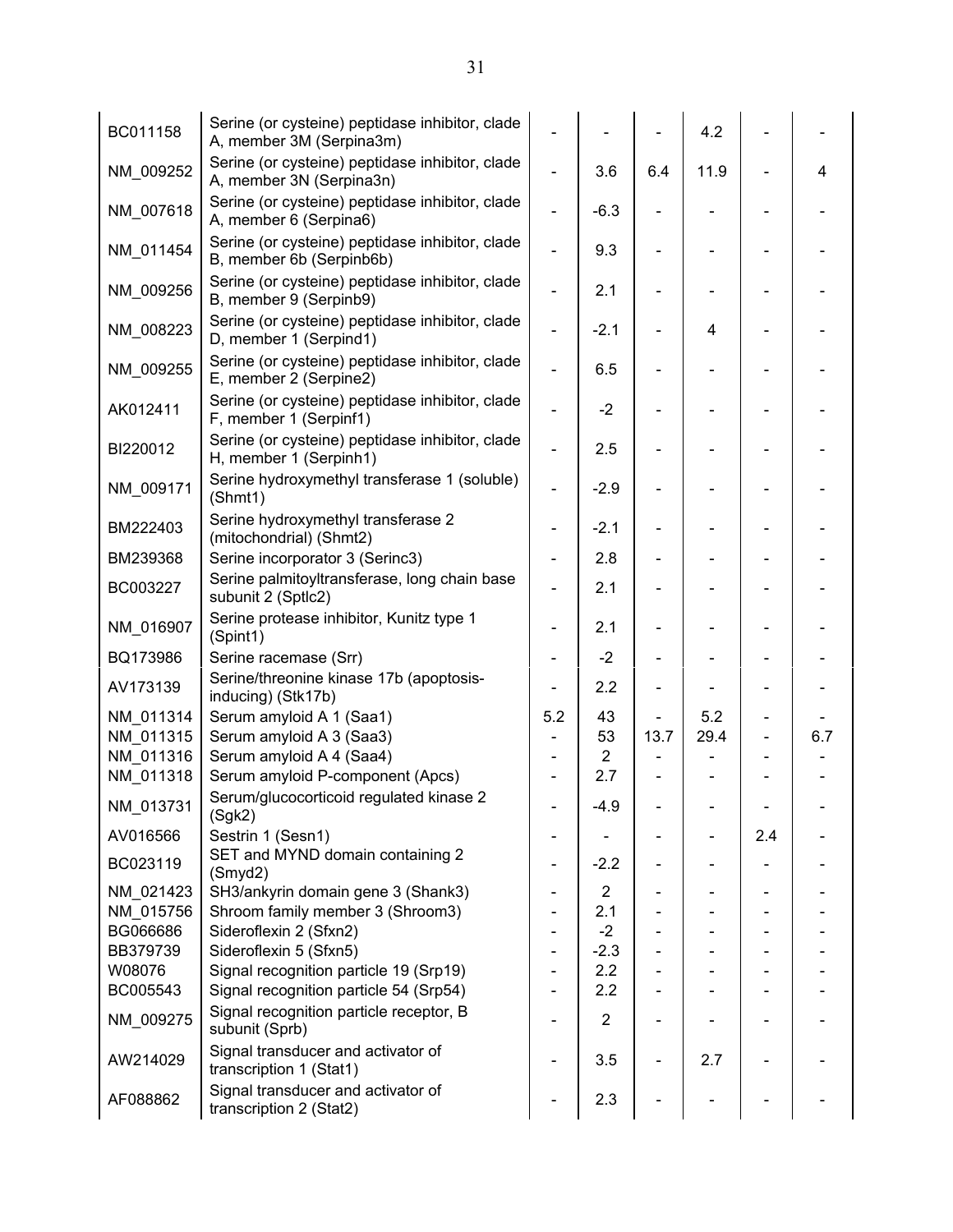| AK004083  | Signal transducer and activator of<br>transcription 3 (Stat3)                           |                              | 2.1            |        |        |        |                |
|-----------|-----------------------------------------------------------------------------------------|------------------------------|----------------|--------|--------|--------|----------------|
| BC024319  | Signal transducer and activator of<br>transcription 5B (Stat5b)                         |                              | $-2.2$         |        |        |        |                |
| AV245241  | similar to EH-domain containing 2 (Ehd2)                                                | $\qquad \qquad \blacksquare$ | $\overline{2}$ |        |        |        |                |
| BI666155  | Similar to guanine nucleotide binding protein-<br>like 2 (nucleolar) (Gnl2)             | $\overline{\phantom{0}}$     | 2.3            |        |        |        |                |
| W91024    | Similar to histone 2a (H2A)                                                             |                              | $\overline{2}$ |        |        |        |                |
| NM_008329 | Similar to Interferon-activatable protein 204<br>$(If -204)$                            | ÷,                           | 4.3            |        |        |        | 3.3            |
| AY052560  | Similar to RNA-binding motif protein 3<br>(Rbm3)                                        |                              | 2.8            |        |        |        |                |
| AI662854  | Similar to SIRP beta 1 isoform 2                                                        |                              |                |        |        |        | $\overline{2}$ |
| BG083485  | Similar to Transcription factor SOX-4                                                   |                              |                |        | $-3.1$ |        |                |
| AF170906  | Single-stranded DNA binding protein 3<br>(Ssbp3)                                        |                              | $-2.1$         |        |        |        |                |
| BC026403  | Sirtuin 7 (silent mating type information<br>regulation 2, homolog) 7 (Sirt7)           |                              | $-2$           |        |        |        |                |
| BB704967  | SLAIN motif family, member 1 (Slain1)                                                   | $\qquad \qquad \blacksquare$ |                |        |        | 2.1    |                |
| BB493265  | Small nucleolar RNA, C/D box 22 (Snord22)                                               | ÷,                           | 2.4            |        |        |        |                |
| BG807990  | Small nucleolar RNA, H/ACA box 65<br>(Snora65)                                          |                              | 2.4            |        |        |        |                |
| AV299469  | Smith-Magenis syndrome chromosome<br>region, candidate 7 homolog (Smcr7)                |                              | $-2.1$         |        |        |        |                |
| NM_011326 | Sodium channel, nonvoltage-gated 1 gamma<br>(Scnn1g)                                    |                              | 2.9            |        |        |        |                |
| BB096886  | Sodium channel, voltage-gated, type III,<br>alpha (Scn3a)                               |                              |                | $-2.7$ | $-2.7$ |        |                |
| BE951842  | Sodium channel, voltage-gated, type III, beta<br>(Scn3b)                                |                              | 3.2            |        |        |        |                |
| BB452990  | Sodium channel, voltage-gated, type VII,<br>alpha (Scn7a)                               |                              | 4              |        | $-2.3$ |        |                |
| NM_009201 | Solute carrier family 1 (neutral amino acid<br>transporter), member 5 (Slc1a5)          |                              | 2.1            |        |        |        |                |
| AV244484  | Solute carrier family 10 (sodium/bile acid<br>cotransporter family), member 6 (Slc10a6) |                              | 4.6            |        | 2.2    |        |                |
| BG069505  | Solute carrier family 12, member 2 (SIc12a2)                                            |                              | 2.1            |        |        |        |                |
| BE979238  | Solute carrier family 13 (sodium-dependent<br>citrate transporter), member 5 (SIc13a5)  | ÷,                           | 3.8            |        |        |        |                |
| NM 023044 | Solute carrier family 15, member 3 (Slc15a3)                                            | $\qquad \qquad \blacksquare$ | 3.3            |        |        |        |                |
| AW105741  | Solute carrier family 16 (monocarboxylic acid<br>transporters), member 2 (Slc16a2)      |                              | $-2.5$         |        |        |        |                |
| BB449198  | Solute carrier family 19 (thiamine<br>transporter), member 2 (Slc19a2)                  |                              | $-4.2$         |        |        |        |                |
| AB008453  | Solute carrier family 2 (facilitated glucose<br>transporter), member 4 (Slc2a4)         |                              |                |        |        | $-2.3$ |                |
| BB148652  | Solute carrier family 2 (facilitated glucose<br>transporter), member 9 (Slc2a9)         |                              | $-2.8$         |        |        |        |                |
| BC026598  | Solute carrier family 22 (organic anion<br>transporter), member 7 (Slc22a7)             |                              | $-2.6$         |        |        |        |                |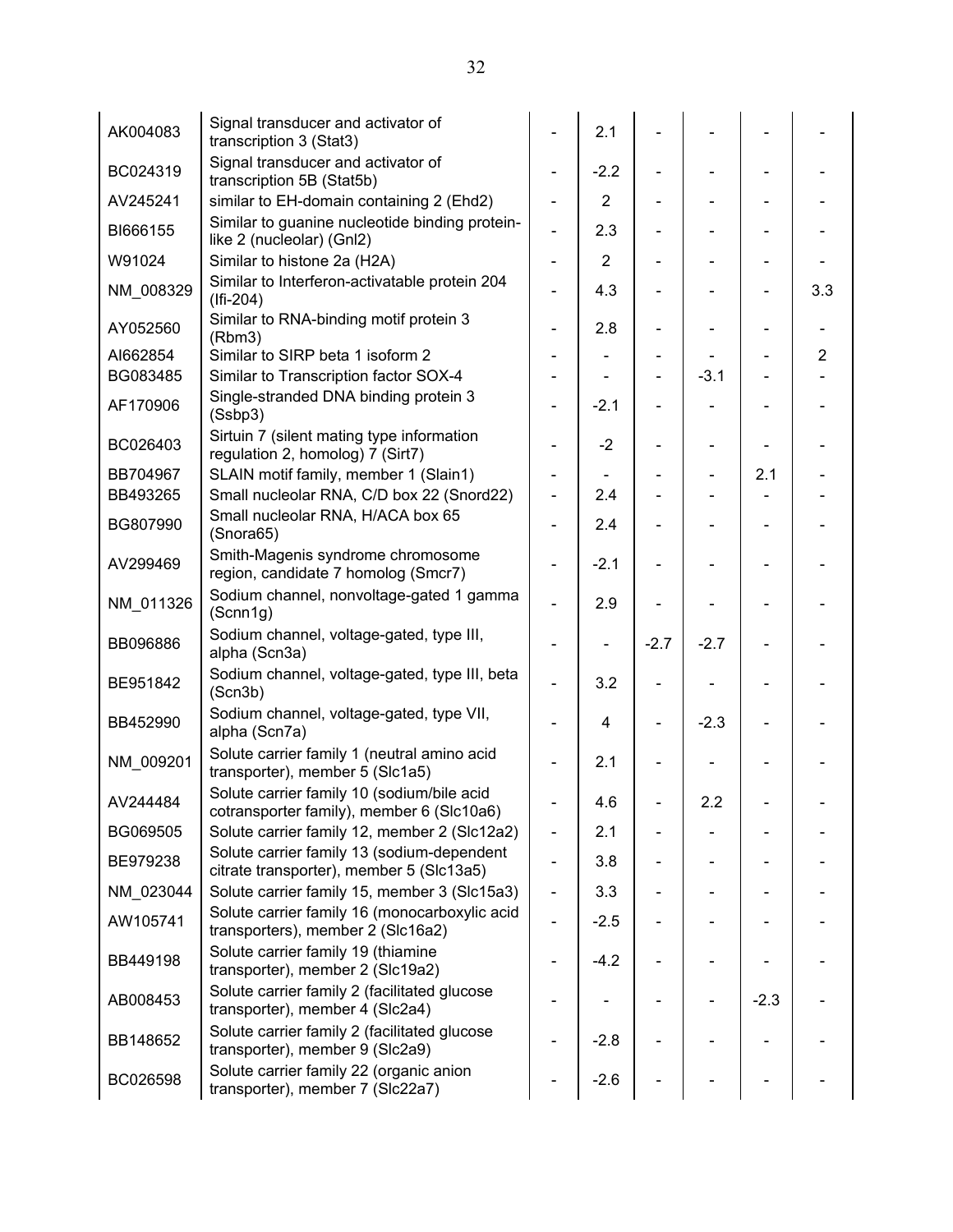| BF577497  | Solute carrier family 22 (organic cation<br>transporter), member 18 (Slc22a18)                              |                              | $-2.1$         |                |     |                          |  |
|-----------|-------------------------------------------------------------------------------------------------------------|------------------------------|----------------|----------------|-----|--------------------------|--|
| NM_008767 | Solute carrier family 22 (organic cation<br>transporter), member 18 (Slc22a18)                              |                              | $-2.2$         |                |     |                          |  |
| AV327862  | Solute carrier family 25 (mitochondrial<br>carrier, adenine nucleotide translocator),<br>member 4 (Slc25a4) |                              | 5.1            |                |     |                          |  |
| BC003222  | Solute carrier family 25 (mitochondrial<br>carrier, dicarboxylate transporter), member<br>10 (Slc25a10)     |                              | $-2.3$         |                |     |                          |  |
| NM 025877 | Solute carrier family 25 (mitochondrial<br>carrier; phosphate carrier), member 23<br>(SIc25a23)             |                              | $-2.9$         |                |     |                          |  |
| BB503267  | Solute carrier family 25, member 36<br>(SIc25a36)                                                           |                              | 2.4            |                |     |                          |  |
| BC025937  | Solute carrier family 25, member 42<br>(Slc25a42)                                                           |                              | $-2.6$         |                |     |                          |  |
| BC022130  | Solute carrier family 26 (sulfate transporter),<br>member 1 (Slc26a1)                                       |                              | $-3.4$         |                |     |                          |  |
| NM 011867 | Solute carrier family 26, member 4 (Slc26a4)                                                                | $\blacksquare$               |                | 2.8            |     |                          |  |
| AF305501  | Solute carrier family 29 (nucleoside<br>transporters), member 1 (Slc29a1)                                   | ÷,                           | $-3.3$         |                |     |                          |  |
| NM_022885 | Solute carrier family 30 (zinc transporter),<br>member 5 (Slc30a5)                                          |                              | 2.2            |                |     |                          |  |
| BB736474  | Solute carrier family 30, member 10<br>(Slc30a10)                                                           | $-2$                         |                |                |     |                          |  |
| NM_011402 | Solute carrier family 34 (sodium phosphate),<br>member 2 (Slc34a2)                                          | $\overline{\phantom{0}}$     | 9              |                |     |                          |  |
| AV376428  | Solute carrier family 37 (glycerol-3-<br>phosphate transporter), member 1 (Slc37a1)                         | $\overline{\phantom{0}}$     | 2.6            |                |     |                          |  |
| BM248527  | Solute carrier family 38, member 2 (Slc38a2)                                                                | $\blacksquare$               | 2.8            |                |     | $\overline{\phantom{a}}$ |  |
| BB825002  | Solute carrier family 39 (metal ion<br>transporter), member 6 (Slc39a6)                                     |                              | $\overline{2}$ |                |     |                          |  |
| NM_026228 | Solute carrier family 39 (metal ion<br>transporter), member 8 (Slc39a8)                                     |                              | 2.6            |                |     |                          |  |
| BM250411  | Solute carrier family 39 (zinc transporter),<br>member 10 (Slc39a10)                                        |                              | 3.1            |                |     |                          |  |
| BB399837  | Solute carrier family 39 (zinc transporter),<br>member 14 (Slc39a14)                                        |                              | 2.9            | $\blacksquare$ | 2.4 |                          |  |
| BE655147  | Solute carrier family 4 (anion exchanger),<br>member 4 (Slc4a4)                                             | $-2.3$                       |                |                |     |                          |  |
| BF134253  | Solute carrier family 41, member 1 (Slc41a1)                                                                | $\qquad \qquad \blacksquare$ | 3.2            | $\blacksquare$ |     |                          |  |
| BC026874  | Solute carrier family 41, member 2 (Slc41a2)                                                                | $\qquad \qquad \blacksquare$ | 9.9            |                |     |                          |  |
| NM 021398 | Solute carrier family 43, member 3 (Slc43a3)                                                                | $\blacksquare$               | 3              |                |     |                          |  |
| BB145101  | Solute carrier family 44, member 2 (Slc44a2)                                                                | $\qquad \qquad \blacksquare$ | 3.4            |                |     |                          |  |
| AF320226  | Solute carrier family 6 (neurotransmitter<br>transporter), member 14 (SIc6a14)                              | $\qquad \qquad \blacksquare$ | 14.1           |                |     |                          |  |
| NM_133661 | Solute carrier family 6 (neurotransmitter<br>transporter, betaine/GABA), member 12<br>(Slc6a12)             |                              | $-2.1$         |                |     |                          |  |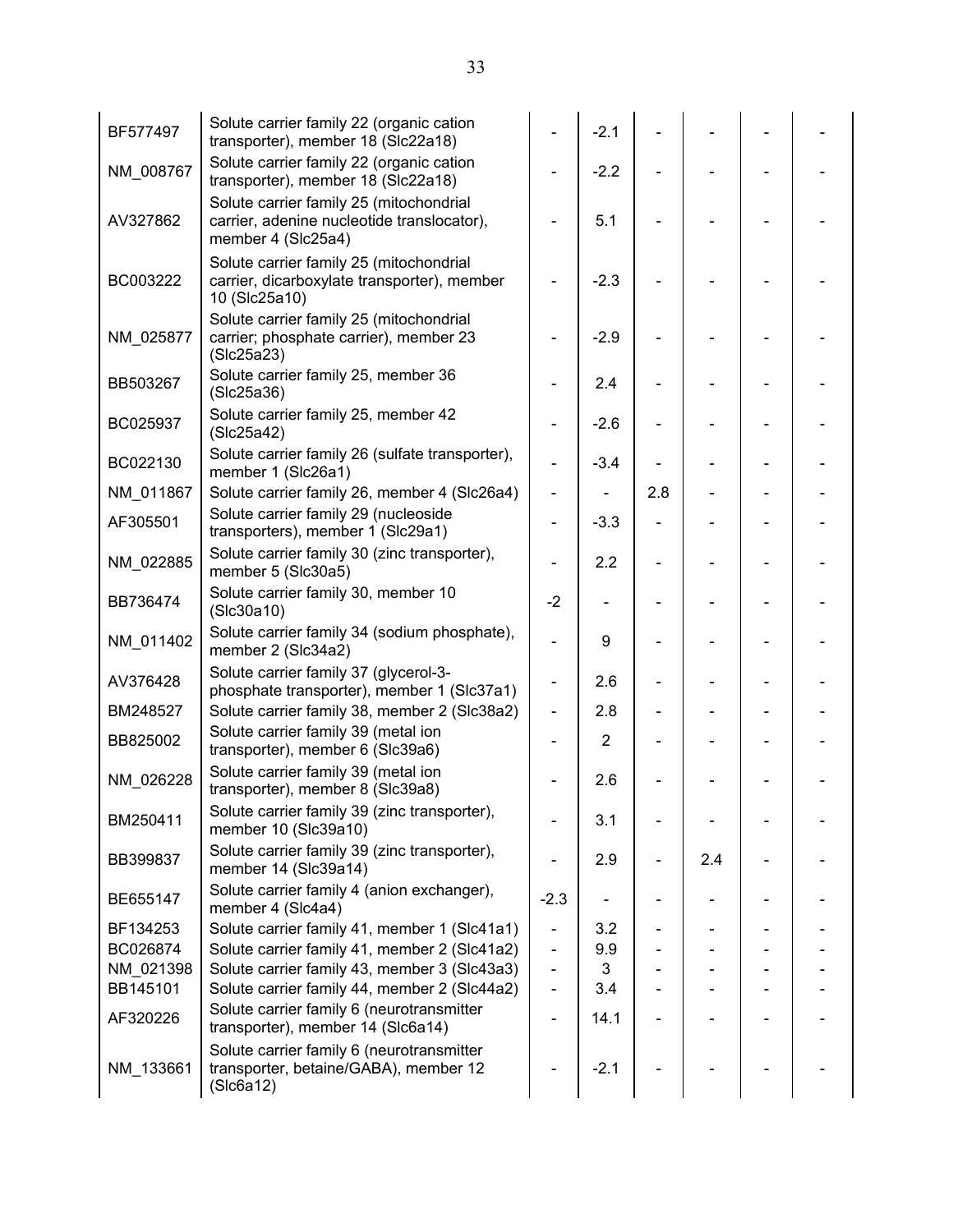| BC023117  | Solute carrier family 6 (neurotransmitter<br>transporter, GABA), member 13 (SIc6a13)<br>Solute carrier family 6 (neurotransmitter |                              | $-2.4$         |     |        |                              |     |
|-----------|-----------------------------------------------------------------------------------------------------------------------------------|------------------------------|----------------|-----|--------|------------------------------|-----|
| BB057781  | transporter, noradrenalin), member 2<br>(Slc6a2)                                                                                  |                              | $\overline{2}$ |     |        |                              |     |
| BB453858  | Solute carrier family 7 (cationic amino acid<br>transporter, y+ system), member 11<br>(Slc7a11)                                   |                              |                | 2.2 |        |                              |     |
| NM_030687 | Solute carrier organic anion transporter<br>family, member 1a4 (Slco1a4)                                                          |                              | $-2.7$         |     |        |                              |     |
| BB553107  | Solute carrier organic anion transporter<br>family, member 2b1 (Slco2b1)                                                          |                              | $-2.2$         |     |        |                              |     |
| NM_023908 | Solute carrier organic anion transporter<br>family, member 3a1 (Slco3a1)                                                          |                              | 2.7            |     |        |                              |     |
| AV024403  | Solute carrier organic anion transporter<br>family, member 4C1 (Slco4c1)                                                          |                              | 4.1            |     |        |                              |     |
| BI143942  | Sorbitol dehydrogenase (Sord)                                                                                                     | $\qquad \qquad \blacksquare$ | $-4.7$         |     |        | -                            |     |
| BI648081  | Sortilin-related receptor, LDLR class A<br>repeats-containing (Sorl1)                                                             |                              | 2.8            |     |        | $\overline{2}$               |     |
| AK010399  | Sorting nexin 10 (Snx10)                                                                                                          |                              | 6.8            |     |        |                              |     |
| BM117672  | Sparc/osteonectin, cwcv and kazal-like<br>domains proteoglycan 2 (Spock2)                                                         |                              | 3.2            |     |        |                              |     |
| NM 010097 | SPARC-like 1 (mast9, hevin) (Sparcl1)                                                                                             |                              | 2.8            |     |        |                              |     |
| BQ174069  | Spectrin beta 2 (Spnb2)                                                                                                           |                              | 2.2            |     |        |                              |     |
| AF068749  | Sphingosine kinase 1 (Sphk1)                                                                                                      |                              | 3.1            |     |        |                              |     |
| BC023083  | SplA/ryanodine receptor domain and SOCS<br>box containing 4 (Spsb4)                                                               |                              | $-3.2$         |     |        |                              |     |
| U36776    | Spleen tyrosine kinase (Syk)                                                                                                      | $\overline{\phantom{0}}$     | 2.1            |     |        |                              |     |
| BC027391  | Splicing factor, arginine/serine-rich 7 (Sfrs7)                                                                                   |                              | $\overline{2}$ |     |        |                              |     |
| BC020531  | Spondin 1, (f-spondin) extracellular matrix<br>protein (Spon1)                                                                    |                              | 8.7            |     |        |                              |     |
| BB529691  | Sprouty homolog 2 (Spry2)                                                                                                         | $\overline{\phantom{0}}$     | 2.1            |     |        |                              |     |
| BM242524  | SPT2, Suppressor of Ty, domain containing<br>1 (Spty2d1)                                                                          |                              | 3              |     |        |                              |     |
| NM_009270 | Squalene epoxidase (Sqle)                                                                                                         |                              | 2.1            |     |        |                              |     |
| AV247013  | Src-like adaptor (Sla)                                                                                                            |                              |                |     |        | 2                            |     |
| AK004781  | SRY-box containing gene 17 (Sox17)                                                                                                |                              | 2.2            |     |        |                              |     |
| AI428101  | SRY-box containing gene 4 (Sox4)                                                                                                  |                              |                |     | $-2.2$ |                              |     |
| NM_018784 | ST3 beta-galactoside alpha-2,3-<br>sialyltransferase 6 (St3gal3)                                                                  |                              | 2.1            |     |        |                              |     |
| NM 054098 | STEAP family member 4 (Steap4)                                                                                                    |                              | 7.5            | -   | 3.7    | $\qquad \qquad \blacksquare$ | 6.1 |
| BG060909  | Stearoyl-Coenzyme A desaturase 2 (Scd2)                                                                                           |                              | 2.9            |     |        |                              |     |
| BB667930  | Stefin A2 like 1 (Stfa2l1)                                                                                                        |                              | 2.2            |     | 3.4    |                              |     |
| BB145092  | Sterile alpha motif domain containing 9-like<br>(Samd9l)                                                                          |                              | 2.5            |     |        |                              |     |
| AV003635  | Steroid 5 alpha-reductase 1 (Srd5a1)                                                                                              |                              | $-2.3$         |     |        |                              |     |
| BG064396  | Sterol O-acyltransferase 1 (Soat1)                                                                                                |                              | 3              |     |        | 2.4                          |     |
| AI326423  | Sterol regulatory element binding factor 1<br>(Srebf1)                                                                            |                              | -4             |     |        |                              |     |
| AB016248  | Sterol-C5-desaturase (fungal ERG3, delta-5-<br>desaturase) homolog (Sc5d)                                                         |                              | $-2.5$         |     |        |                              |     |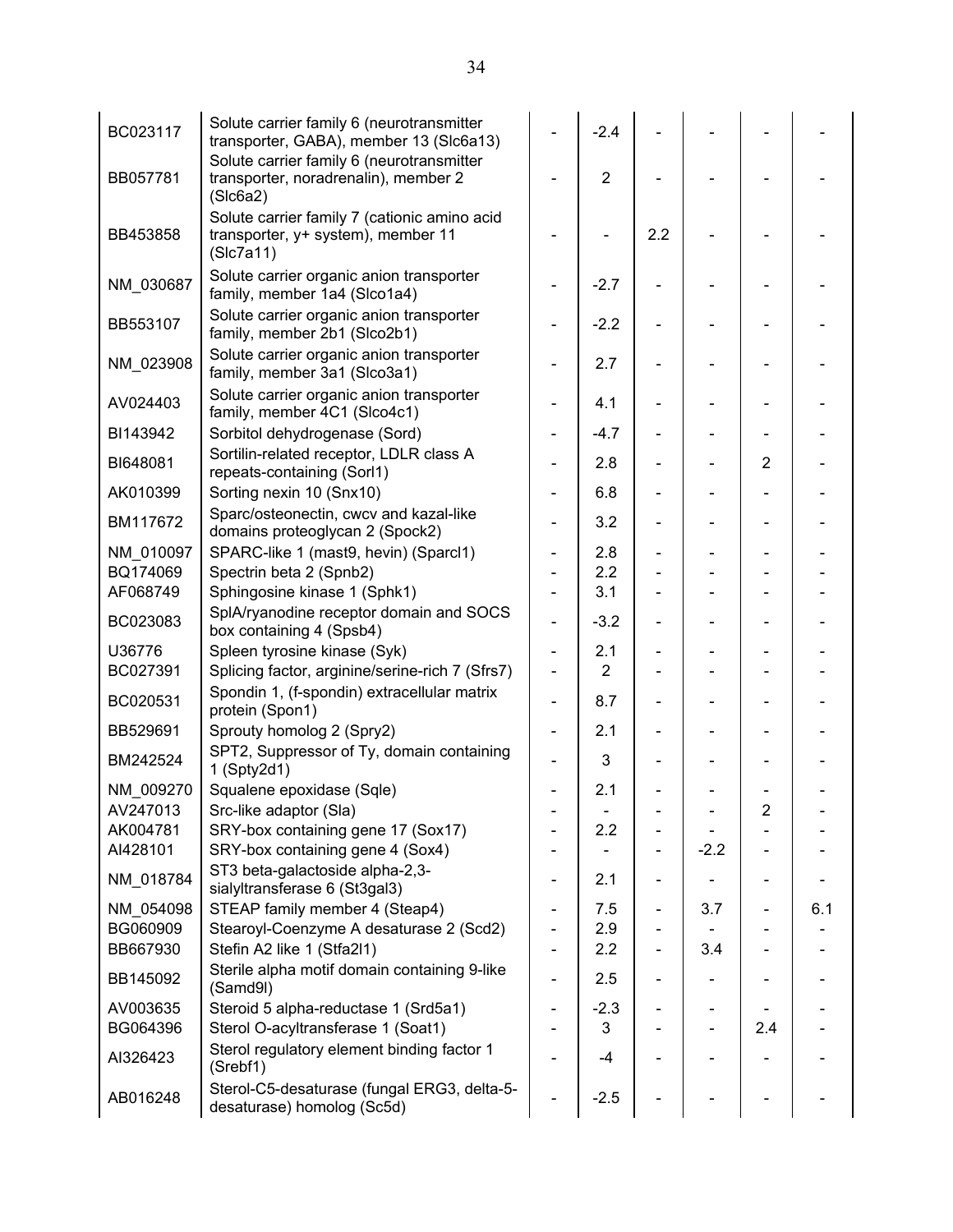| BF148215  | Strawberry notch homolog 2 (Sbno2)                                          |                              | 2.8            |                              |     |     |
|-----------|-----------------------------------------------------------------------------|------------------------------|----------------|------------------------------|-----|-----|
| BE533039  | Stress 70 protein chaperone, microsome-<br>associated, human homolog (Stch) |                              | 2.7            |                              |     |     |
| BF148627  | Striatin, calmodulin binding protein 3 (Strn3)                              | $\blacksquare$               | $\overline{2}$ | $\overline{\phantom{a}}$     |     |     |
| NM 022324 | Stromal cell-derived factor 2-like 1 (Sdf2l1)                               | $\qquad \qquad \blacksquare$ |                | 2                            |     |     |
| NM_032400 | Succinate receptor 1 (Sucnr1)                                               | $\overline{\phantom{0}}$     | $-7.9$         |                              |     |     |
| BM210600  | Sulfiredoxin 1 homolog (Srxn1)                                              | $\overline{\phantom{a}}$     |                | 2.7                          |     |     |
| BC027197  | Sulfite oxidase (Suox)                                                      |                              | $-2.5$         |                              |     |     |
| NM 023135 | Sulfotransferase family 1E, member 1<br>(Sult1e1)                           | 2.6                          |                |                              |     |     |
| NM_026935 | Sulfotransferase family, cytosolic, 1C,<br>member 2 (Sult1c2)               |                              | $-3.6$         | $\overline{\phantom{a}}$     |     |     |
| BQ174944  | Superoxide dismutase 2, mitochondrial<br>(Sod2)                             | ÷,                           | 2.3            | $\qquad \qquad \blacksquare$ |     |     |
| AB000710  | Suppressor of cytokine signaling 1 (Socs1)                                  | $\overline{\phantom{0}}$     | 8              |                              |     |     |
| BB241535  | Suppressor of cytokine signaling 3 (Socs3)                                  | $\qquad \qquad \blacksquare$ | 15             |                              | 4   | 5.3 |
| NM_023134 | Surfactant associated protein A1 (Sftpa1)                                   | $\qquad \qquad \blacksquare$ | 67.6           |                              |     |     |
| AV025094  | Surfactant associated protein B (Sftpb)                                     | $\qquad \qquad \blacksquare$ | 15.6           |                              |     |     |
| NM 011359 | Surfactant associated protein C (Sftpc)                                     | ÷,                           | 119.4          |                              |     |     |
| BC003705  | Surfactant associated protein D (Sftpd)                                     | $\blacksquare$               | 34.3           | $\blacksquare$               |     |     |
| BI788645  | Syndecan 1 (Sdc1)                                                           |                              | $-2.2$         |                              |     |     |
| BC005679  | Syndecan 4 (Sdc4)                                                           | $\qquad \qquad \blacksquare$ |                |                              |     | 3.9 |
| AV227603  | Syndecan binding protein (Sdcbp)                                            |                              | 2.1            |                              |     |     |
| AK017897  | Syntaxin 11 (Stx11)                                                         | $\qquad \qquad \blacksquare$ | 2.1            |                              |     |     |
| AK016910  | Syntaxin 18 (Stx18)                                                         | $\qquad \qquad \blacksquare$ | $\overline{2}$ |                              |     |     |
| AF326545  | Syntaxin binding protein 1 (Stxbp1)                                         | -                            | $\overline{2}$ |                              |     |     |
| BI646094  | Syntrophin, basic 2 (Sntb2)                                                 | ÷,                           | 2.2            |                              |     |     |
| NM_133742 | Syntrophin, gamma 2 (Sntg2)                                                 | $\blacksquare$               | $-2.7$         |                              |     |     |
|           | TAF9B RNA polymerase II, TATA box                                           |                              |                |                              |     |     |
| AW555571  | binding protein (TBP)-associated factor<br>(Taf9b)                          |                              | $\overline{2}$ |                              |     |     |
| NM_019786 | TANK-binding kinase 1 (Tbk1)                                                | $\overline{\phantom{0}}$     | 2.4            |                              |     |     |
| BG070463  | Taxilin alpha (Txlna)                                                       | $\overline{\phantom{a}}$     | 2.1            | $\overline{\phantom{a}}$     |     |     |
| AA270038  | TBC1 domain family, member 24 (Tbc1d24)                                     | $\blacksquare$               | 2.2            |                              |     |     |
| AK014817  | TBC1 domain family, member 8B (Tbc1d8b)                                     | $\overline{\phantom{0}}$     | $\overline{2}$ |                              |     |     |
| AV226212  | $T-box 4 (Tbx4)$                                                            |                              | 2.9            |                              |     |     |
| BB707122  | TCDD-inducible poly(ADP-ribose)<br>polymerase (Tiparp)                      |                              | 3              |                              |     | 2.1 |
| BC028829  | T-cell immunoglobulin and mucin domain<br>containing 2 (Timd2)              |                              | $-2.6$         |                              |     |     |
| NM 011579 | T-cell specific GTPase (Tgtp)                                               | $\qquad \qquad \blacksquare$ | 11.1           | $\qquad \qquad \blacksquare$ | 7.2 | 4.1 |
| NM 027884 | Tensin 1 (Tns1)                                                             |                              | 2.7            |                              |     |     |
| BC010465  | Testis derived transcript (Tes)                                             |                              | 2.5            |                              |     |     |
| BB807707  | Tetraspanin 13 (Tspan13)                                                    |                              | 5.6            |                              |     |     |
| BC007185  | Tetraspanin 2 (Tspan2)                                                      |                              | 3              |                              |     |     |
| BC025461  | Tetraspanin 8 (Tspan8)                                                      | $\qquad \qquad \blacksquare$ | 12.8           |                              |     |     |
| BG073155  | THAP domain containing, apoptosis<br>associated protein 2 (Thap2)           | $\qquad \qquad \blacksquare$ | 2.2            |                              |     |     |
| NM 025790 | Thioesterase superfamily member 2 (Them2)                                   | $\qquad \qquad \blacksquare$ | $-2.5$         | $\overline{\phantom{a}}$     |     |     |
| BB744467  | Thiopurine methyltransferase (Tpmt)                                         |                              | $-2.2$         |                              |     |     |
| BC025604  | Threonine synthase-like 2 (Thnsl2)                                          | $-2.1$                       | $-3$           |                              |     |     |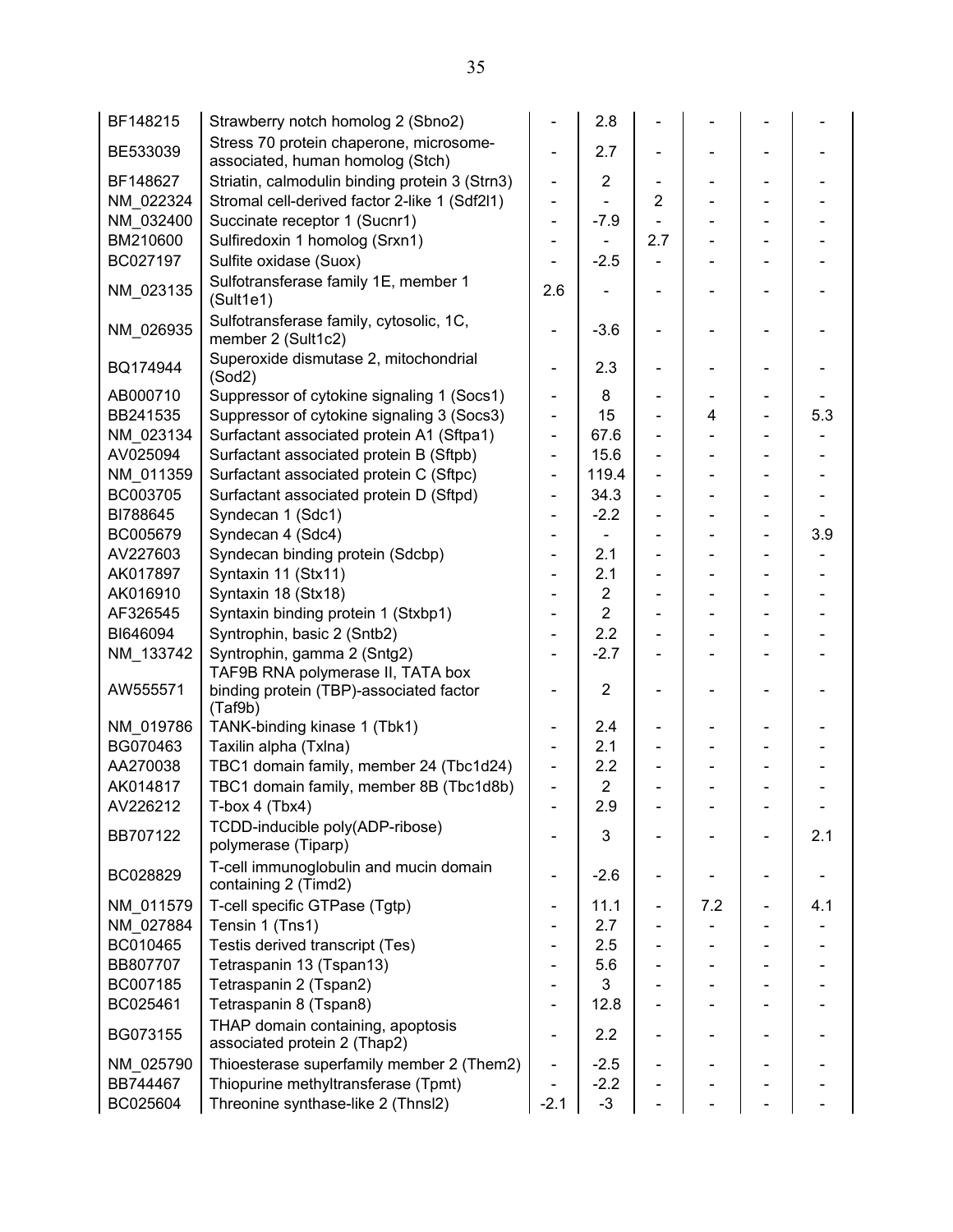| BQ176328  | Threonyl-tRNA synthetase-like 2 (Tarsl2)                                    |                              | $-2$           |                              |                |                          |     |
|-----------|-----------------------------------------------------------------------------|------------------------------|----------------|------------------------------|----------------|--------------------------|-----|
| NM 009378 | Thrombomodulin (Thbd)                                                       |                              | 9.5            |                              |                |                          |     |
| AI385532  | Thrombospondin 1 (Thbs1)                                                    | $\blacksquare$               | 4.1            |                              |                |                          |     |
| NM 009387 | Thymidine kinase 1 (Tk1)                                                    | $\overline{\phantom{a}}$     | $-3.1$         |                              |                |                          |     |
| BB521695  | Thymoma viral proto-oncogene 3 (Akt3)                                       |                              | 2.7            |                              |                |                          |     |
| BB096368  | Thymosin, beta 10 (Tmsb10)                                                  | $\blacksquare$               | 2.9            |                              |                |                          |     |
| NM_021278 | Thymosin, beta 4, X chromosome (Tmsb4x)                                     | $\blacksquare$               | 2.2            |                              |                |                          |     |
| NM_009381 | Thyroid hormone responsive SPOT14                                           | 3                            |                |                              |                |                          |     |
|           | homolog (Thrsp)                                                             |                              |                |                              |                |                          |     |
| BC008107  | Tissue inhibitor of metalloproteinase 1<br>(Timp1)                          | $\overline{\phantom{a}}$     | 5.6            | 3.2                          | 7.1            |                          |     |
| BI111620  | Tissue inhibitor of metalloproteinase 3<br>(Timp3)                          |                              | 5.9            |                              |                |                          |     |
| BI788452  | Tissue inhibitor of metalloproteinase 4<br>(Timp4)                          |                              |                | 2.3                          | 2.1            |                          |     |
| BB718785  | TM2 domain containing 2 (Tm2d2)                                             | $\qquad \qquad \blacksquare$ | $-2.4$         |                              |                |                          |     |
| AJ242777  | TNFAIP3 interacting protein 1 (Tnip1)                                       | $\overline{\phantom{a}}$     | 2.3            |                              |                |                          |     |
| NM 139064 | TNFAIP3 interacting protein 2 (Tnip2)                                       | $\qquad \qquad \blacksquare$ | 2.2            | $\overline{\phantom{0}}$     |                |                          |     |
| BI655907  | Toll-like receptor 13 (Tlr13)                                               | $\qquad \qquad \blacksquare$ |                |                              | $\overline{2}$ |                          |     |
| NM_011905 | Toll-like receptor 2 (TLR2)                                                 | $\blacksquare$               | 9.2            |                              |                |                          |     |
| AF185285  | Toll-like receptor 4 (TLR4)                                                 | $\overline{\phantom{a}}$     | 2.6            |                              |                |                          |     |
| BB277065  | Traf2 binding protein (T2bp)                                                | $\overline{\phantom{a}}$     | 14.4           | $\overline{\phantom{0}}$     | 2.7            |                          |     |
| BB795263  | Trafficking protein, kinesin binding 2 (Trak2)                              | $\blacksquare$               | 2.5            |                              |                |                          |     |
|           | Transcription elongation factor A (SII), 3                                  |                              |                |                              |                |                          |     |
| BC010807  | (Tcea3)                                                                     | $\blacksquare$               | $-5.2$         |                              |                |                          |     |
| AI987804  | Transcription factor 2 (Tcf2)                                               | $\overline{\phantom{a}}$     | $-2.2$         | $\qquad \qquad \blacksquare$ |                |                          |     |
| BB364520  | Transcription factor 4 (Tcf4)                                               | $\qquad \qquad \blacksquare$ | 2.2            |                              |                |                          |     |
| AV174616  | Transducer of ERBB2, 2 (Tob2)                                               |                              | $\overline{2}$ |                              |                |                          |     |
| NM_009389 | Transducin-like enhancer of split 3, homolog<br>of Drosophila E(spl) (Tle3) | $\blacksquare$               | $\overline{2}$ |                              |                | $\overline{\phantom{0}}$ |     |
| BM237750  | Transferrin (Trf)                                                           | $\blacksquare$               | 3.6            |                              |                |                          |     |
|           | Transformation related protein 53 inducible                                 |                              |                |                              |                |                          |     |
| AW495711  | nuclear protein 1 (Trp53inp1)                                               | $\blacksquare$               | $\overline{2}$ |                              |                |                          |     |
| BG793483  | Transforming growth factor, beta receptor II<br>(Tgfbr2)                    |                              | 2.3            |                              |                |                          |     |
| BC004057  | Transforming, acidic coiled-coil containing<br>protein 2 (Tacc2)            |                              | 6.8            |                              |                |                          |     |
| BB550124  | Transglutaminase 2, C polypeptide (Tgm2)                                    | $\overline{\phantom{a}}$     | 2.5            |                              |                |                          | 2.1 |
| BQ177170  | Transmembrane 4 superfamily member 1<br>(Tm4sf1)                            |                              | 2.7            |                              |                |                          |     |
| BC024498  | Transmembrane 6 superfamily member 2<br>(Tm6sf2)                            |                              | $-2.2$         |                              |                |                          |     |
| AK004359  | Transmembrane and coiled-coil domains 2<br>(Tmcc2)                          |                              | 5              |                              |                |                          |     |
| BB667469  | Transmembrane channel-like gene family 4<br>(Tmc4)                          |                              | 2.8            |                              |                |                          |     |
| NM 025458 | Transmembrane emp24 protein transport<br>domain containing 6 (Tmed6)        |                              | $-2.2$         |                              |                |                          |     |
| NM 026433 | Transmembrane protein 100 (Tmem100)                                         |                              | 7.5            |                              |                |                          |     |
| AW551717  | Transmembrane protein 141 (Tmem141)                                         |                              | $-2$           |                              |                |                          |     |
| BC014685  | Transmembrane protein 150 (Tmem150)                                         |                              | $-3$           |                              |                |                          |     |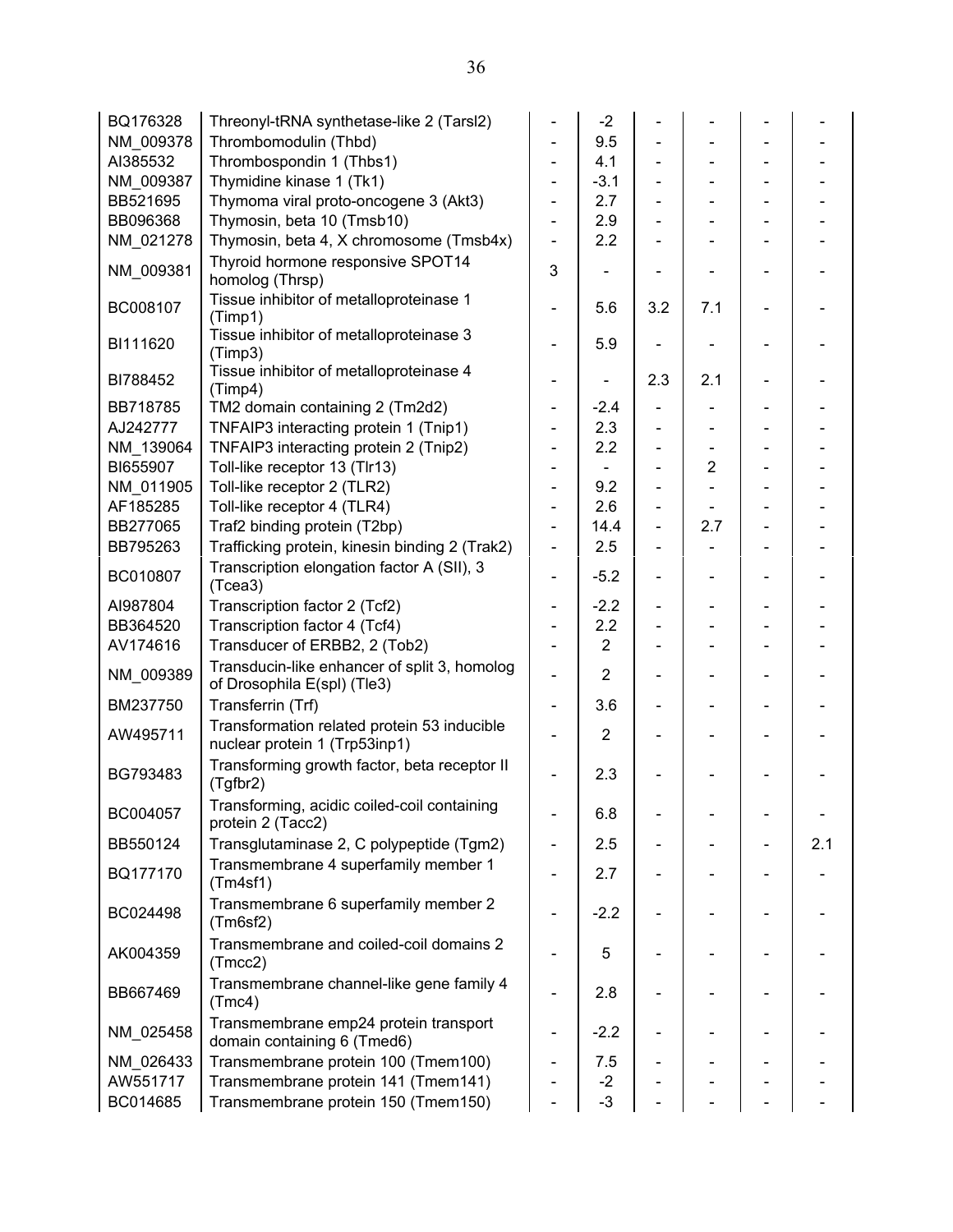| BC006049  | Transmembrane protein 176A (Tmem176a)                                  |                          | 2.4            |                          |                              |     |     |
|-----------|------------------------------------------------------------------------|--------------------------|----------------|--------------------------|------------------------------|-----|-----|
| BB400326  | Transmembrane protein 180 (Tmem180)                                    |                          | $-3$           |                          |                              |     |     |
| BC019745  | Transmembrane protein 2 (Tmem2)                                        |                          | 2.3            |                          |                              |     |     |
| AW985925  | Transmembrane protein 23 (Tmem23)                                      |                          | 5.3            |                          |                              |     |     |
| AK002841  | Transmembrane protein 25 (Tmem25)                                      | -                        | $-2.3$         |                          | $\qquad \qquad \blacksquare$ |     |     |
| BB469903  | Transmembrane protein 26 (Tmem26)                                      |                          |                |                          | $\overline{\phantom{0}}$     | 2.3 |     |
| AK017817  | Transmembrane protein 39a (Tmem35a)                                    |                          | 2.2            |                          |                              |     |     |
| BC004841  | Transmembrane protein 50B (Tmem50b)                                    | -                        | 2.6            |                          |                              |     |     |
| BG070008  | Transmembrane protein 87B (Tmem87b)                                    |                          | 3.6            |                          |                              |     |     |
| AK004939  | Transmembrane serine protease 6<br>(Tmprss6)                           |                          | $-2.2$         |                          |                              |     |     |
| AW048052  | Transporter 1, ATP-binding cassette, sub-<br>family B (MDR/TAP) (Tap1) |                          | 3.5            | $\overline{\phantom{a}}$ | 3.5                          |     |     |
| BE691515  | Transporter 2, ATP-binding cassette, sub-<br>family B (MDR/TAP) (Tap2) |                          | 2.1            | $\overline{\phantom{0}}$ |                              |     |     |
| BB354684  | Tribbles homolog 2 (Trib2)                                             | -                        | 2.8            |                          |                              |     |     |
| NM 021406 | Triggering receptor expressed on myeloid<br>cells 1 (Trem1)            |                          | 2.3            | $\overline{\phantom{0}}$ | 2.5                          |     |     |
| BC010580  | Tripartite motif protein 21 (Trim21)                                   | -                        | 2.3            |                          |                              |     |     |
| AF220019  | Tripartite motif protein 3 (Trim3)                                     |                          | 2.7            |                          |                              |     |     |
| BM240719  | Tripartite motif protein 30 (Trim30)                                   |                          | 3.1            |                          |                              |     | 2.1 |
| BB825733  | Tripartite motif protein 7 (Trim7)                                     |                          | $-2.7$         |                          |                              |     |     |
| BB484264  | Tripeptidyl peptidase II (Tpp2)                                        |                          | 2.6            |                          |                              |     |     |
| AV122663  | Tropomyosin 4 (Tpm4)                                                   |                          | 2.8            |                          |                              |     |     |
| NM_011619 | Troponin T2, cardiac (Tnnt2)                                           |                          | 6.1            |                          | -                            |     |     |
| AI528863  | Tryptophanyl-tRNA synthetase (Wars)                                    | -                        | 4.7            |                          | 7                            |     |     |
| BB045401  | TSC22 domain family 2 (Tsc22d2)                                        |                          | 3.1            |                          |                              |     |     |
| NM_010286 | TSC22 domain family 3 (Tsc22d3)                                        |                          |                | 3.4                      | 3.5                          |     |     |
| BF228294  | TSR1, 20S rRNA accumulation, homolog<br>(Tsr1)                         |                          | 2.5            |                          |                              |     |     |
| BB795572  | Tubulin tyrosine ligase-like family, member 7<br>(TtII7)               |                          | 2.4            |                          |                              |     |     |
| NM 011653 | Tubulin, alpha 1 (Tuba1)                                               |                          | 2.5            |                          |                              |     |     |
| AW491660  | Tubulin, alpha 4 (Tuba4)                                               |                          | $-2.1$         |                          |                              |     |     |
| AA986082  | Tubulin, beta 2b (Tubb2b)                                              |                          |                |                          |                              | 2.2 |     |
| BB187486  | Tumor necrosis factor (ligand) superfamily,<br>member 10 (Tnfsf10)     |                          | 2.3            |                          |                              |     |     |
| NM_009396 | Tumor necrosis factor, alpha-induced protein<br>2 (Tnfaip2)            |                          | $\overline{2}$ | -                        | 2.9                          |     |     |
| BM241351  | Tumor necrosis factor, alpha-induced protein<br>3 (Tnfaip3)            | $\overline{\phantom{0}}$ | 15.4           | -                        | 2.7                          |     |     |
| NM_134131 | Tumor necrosis factor, alpha-induced protein<br>8 (Tnfaip8)            |                          | $\overline{2}$ |                          |                              |     |     |
| BC002036  | Tumor protein D52 (Tpd52)                                              |                          | $\overline{2}$ |                          |                              |     |     |
| BC005618  | Tumor-associated calcium signal transducer<br>1 (Tacstd1)              |                          | 2.1            |                          |                              |     |     |
| AV241768  | Tumor-associated calcium signal transducer<br>2 (Tacstd2)              |                          | 2.3            |                          |                              |     |     |
| BI904914  | Two pore channel 1 (Tpcn1)                                             |                          | $-2$           |                          |                              |     |     |
| NM_011662 | TYRO protein tyrosine kinase binding protein<br>(Tyrobp)               |                          | 2.3            |                          |                              |     |     |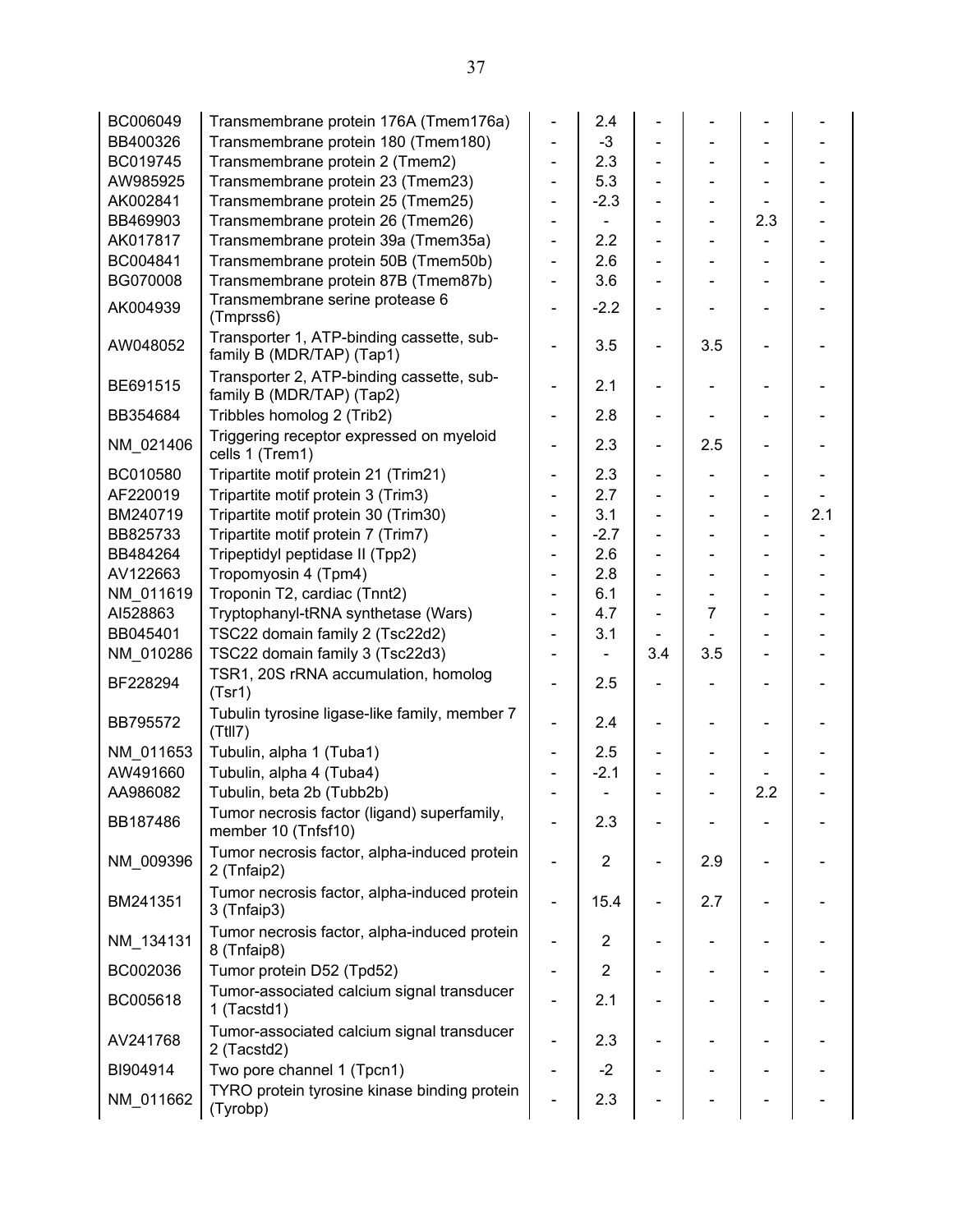| NM_138721 | U7 snRNP-specific Sm-like protein LSM10<br>(Lsm10)                                                            |                              | $-2.6$         |                          |        |                          |     |
|-----------|---------------------------------------------------------------------------------------------------------------|------------------------------|----------------|--------------------------|--------|--------------------------|-----|
| AK013437  | Ubiquitin specific peptidase 16 (Usp16)                                                                       |                              | $\overline{2}$ |                          |        |                          |     |
| BG076275  | Ubiquitin specific peptidase 53 (Usp53)                                                                       |                              | 2.8            |                          |        |                          |     |
| AI553394  | Ubiquitin specific protease 2 (Usp2)                                                                          | 3                            |                |                          |        |                          |     |
| BB795733  | UDP-Gal:betaGlcNAc beta 1,3-<br>galactosyltransferase, polypeptide 1<br>(B3galt1)                             |                              | 19.8           |                          |        |                          |     |
| BF682223  | UDP-glucose ceramide glucosyltransferase<br>(Ugcg)                                                            |                              | 2.4            |                          |        |                          |     |
| AI788759  | UDP-glucose pyrophosphorylase 2 (Ugp2)                                                                        |                              | $-3.7$         |                          |        | $\overline{\phantom{a}}$ |     |
| AV302406  | UDP-N-acetyl-alpha-D-galactosamine:<br>polypeptide N-<br>acetylgalactosaminyltransferase 7 (Galnt7)           |                              | 2.3            |                          |        |                          |     |
| AV238718  | UDP-N-acetyl-alpha-D-<br>galactosamine: polypeptide N-<br>acetylgalactosaminyltransferase-like 4<br>(Galntl4) |                              | 3.4            |                          |        |                          |     |
| AV220213  | Unc-45 homolog B (Unc45b)                                                                                     |                              | $\overline{2}$ |                          |        |                          |     |
| BC012697  | Uncoupling protein 2 (mitochondrial, proton<br>carrier) (Ucp2)                                                |                              | 2.9            |                          |        |                          |     |
| NM 009477 | Uridine phosphorylase 1 (Upp1)                                                                                |                              | 3.2            | $\overline{a}$           | 2.8    |                          |     |
| BQ084786  | Uroplakin 3B (Upk3b)                                                                                          |                              |                |                          |        | $-2.9$                   |     |
| AI788797  | Utrophin (Utrn)                                                                                               |                              |                |                          | $-2.2$ |                          |     |
| BB250384  | Vascular cell adhesion molecule 1 (Vcam1)                                                                     |                              | 3.6            |                          |        |                          |     |
| BC015289  | Vasodilator-stimulated phosphoprotein<br>(Vasp)                                                               | ÷,                           | 2.3            |                          |        |                          |     |
| BB530515  | Vasorin (Vasn)                                                                                                |                              | 2.4            |                          |        |                          |     |
| BB552111  | Vesicle-associated membrane protein 3<br>(Vamp3)                                                              |                              |                |                          |        | 2.3                      |     |
| BM119387  | Villin 2 (Vil2)                                                                                               |                              | 4.8            |                          |        |                          |     |
| AV147875  | Vimentin (Vim)                                                                                                |                              | 5              |                          |        |                          |     |
| BC022952  | v-maf musculoaponeurotic fibrosarcoma<br>oncogene family, protein F (MafF)                                    |                              | 2.8            | 2.1                      | 2.4    |                          |     |
| BB212004  | Von Willebrand factor C and EGF domains<br>(Vwce)                                                             |                              | $-2.3$         |                          |        |                          |     |
| BB667216  | Von Willebrand factor homolog (Vwf)                                                                           |                              | 4.1            |                          |        |                          |     |
| AF334269  | WAP four-disulfide core domain 2 (Wfdc2)                                                                      | $\qquad \qquad \blacksquare$ | 5.3            |                          |        |                          |     |
| C76969    | WAS/WASL interacting protein family,<br>member 1 (Wipf1)                                                      | $\qquad \qquad \blacksquare$ | 2.2            |                          |        |                          |     |
| NM 009516 | Wee 1 homolog (Wee1)                                                                                          | $\overline{2}$               |                |                          |        |                          |     |
| BC007478  | WW domain binding protein 5 (Wbp5)                                                                            |                              | 2.3            |                          |        |                          |     |
| BC014727  | WW domain containing transcription<br>regulator 1 (Wwtr1)                                                     |                              | $\overline{2}$ |                          |        |                          |     |
| AV286265  | Xanthine dehydrogenase (Xdh)                                                                                  | -                            | 3.5            | $\overline{\phantom{0}}$ | 3.5    | $\overline{\phantom{a}}$ | 2.8 |
| NM_013842 | X-box binding protein 1 (Xbp1)                                                                                |                              | 2.2            |                          |        |                          |     |
| NM_021365 | X-linked lymphocyte-regulated 4B (XIr4b)                                                                      |                              | 2.6            |                          |        |                          |     |
| BC003317  | Yip1 domain family, member 5 (Yipf5)                                                                          |                              | 2.2            |                          |        |                          |     |
| BB201861  | YOD1 OTU deubiquitinating enzyme 1<br>homologue (Yod1)                                                        |                              | 2.3            |                          |        |                          |     |
| NM_021394 | Z-DNA binding protein 1 (Zbp1)                                                                                |                              | 2.5            |                          | 2.6    |                          | 2.5 |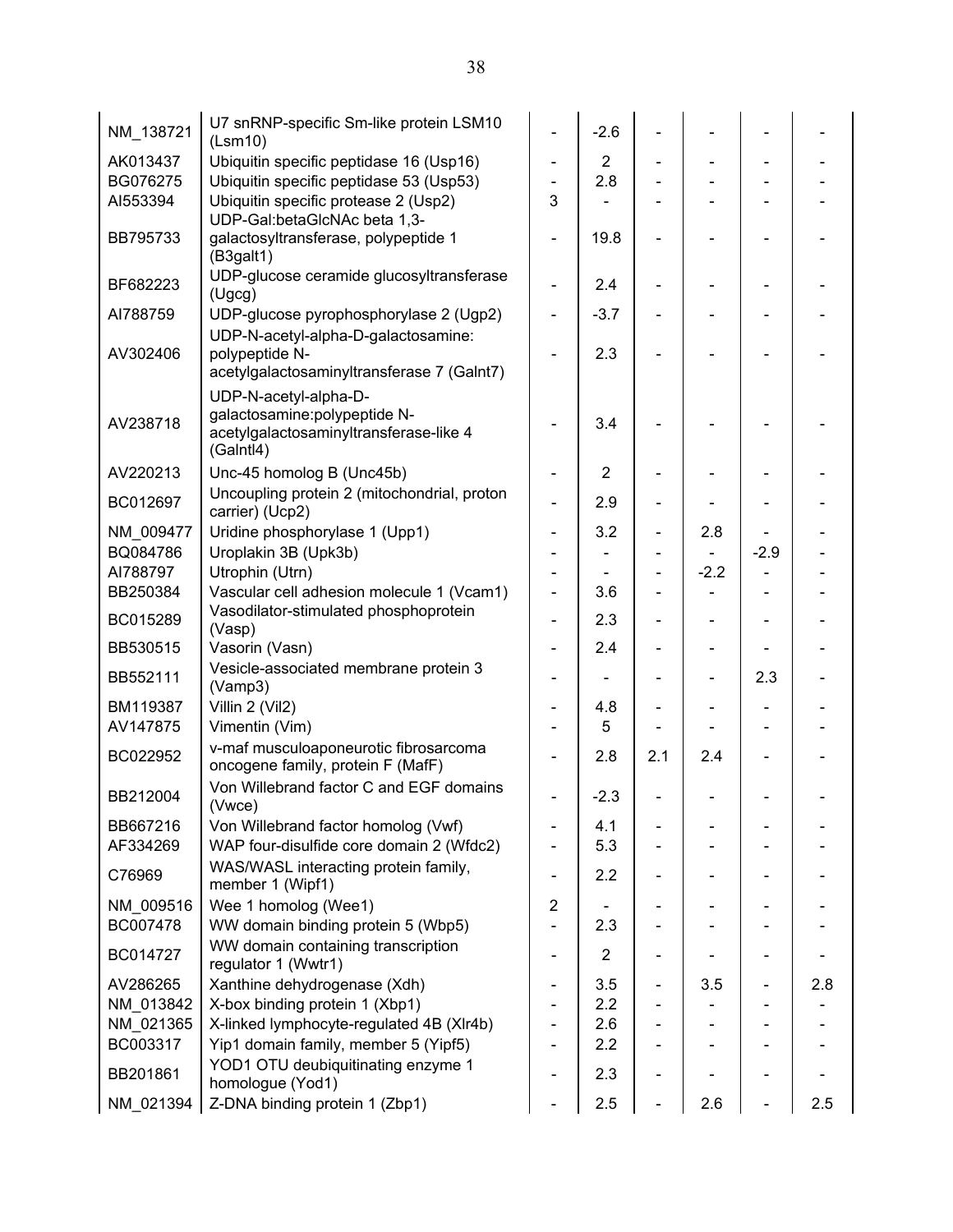| BQ174973  | Zinc finger and BTB domain containing 16<br>(Zbtb16) |      | 3.6    | 5.9 |     |  |
|-----------|------------------------------------------------------|------|--------|-----|-----|--|
| BC006817  | Zinc finger CCCH type containing 12A<br>(Zc3h12a)    |      | 4.3    |     |     |  |
| AW556219  | Zinc finger CCCH type containing 7 A<br>(Zc3h7a)     |      | 2.3    |     |     |  |
| BG075140  | Zinc finger protein 131 (Zfp131)                     |      | 2.1    |     |     |  |
| X14678    | Zinc finger protein 36 (Zfp36)                       |      | 2.5    |     |     |  |
| M58566    | Zinc finger protein 36, C3H type-like 1<br>(Zfp3611) | $-2$ |        |     |     |  |
| BE628275  | Zinc finger protein 467 (Zfp467)                     |      | $-2.3$ |     |     |  |
| BB176857  | Zinc finger protein 53 (Zfp53)                       |      |        |     | 2.5 |  |
| BB008902  | Zinc finger protein 9 (Zfp9)                         |      | 2.4    |     |     |  |
| NM 134007 | Zinc finger, CDGSH-type domain 1 (Zcd1)              |      | $-2.6$ |     |     |  |
| BC019521  | Zinc finger, FYVE domain containing 21<br>(Zfyve21)  |      | $-2.5$ |     |     |  |
| BB561053  | Zinc finger, MYND domain containing 11<br>(Zmynd11)  |      |        |     | 2   |  |

Fold-changes (FC) shown were statistically significant (i.e., Benjamini and Hochberg corrected p value <0.05 and absolute consistency across all replicate experiments). A negative sign before values indicates down-regulation. A dash "-" indicates no statistical difference was observed.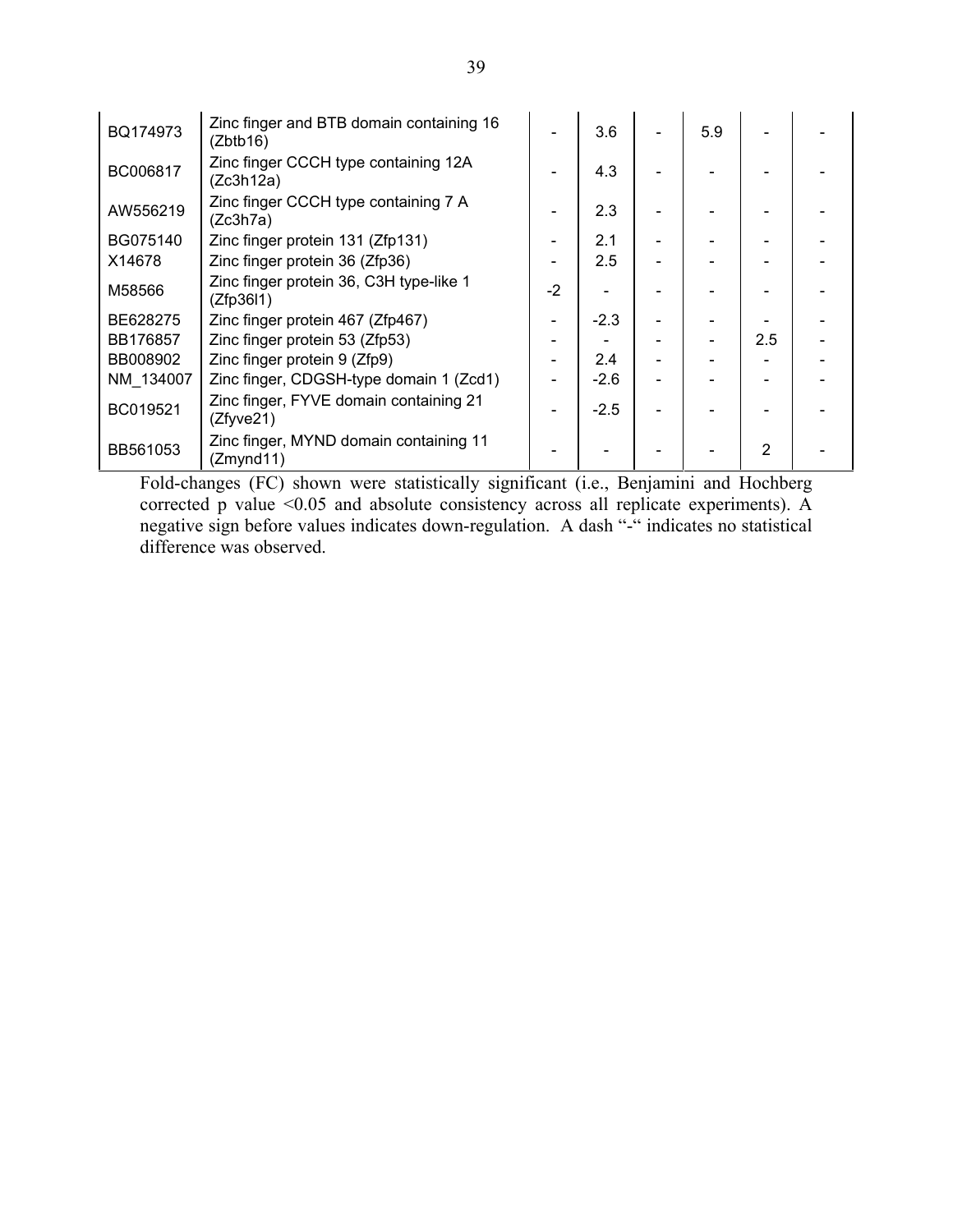## Supplementary Table III: KEGG pathways most significantly associated with genes altered in the livers of WT Y. pesits-infected mice at 48 hr post-infection.

| <b>KEGG Pathway</b>                                                                  |      |             | <b>Number of Genes</b> |       | Z scores |             |
|--------------------------------------------------------------------------------------|------|-------------|------------------------|-------|----------|-------------|
|                                                                                      | List | Up          | <b>Down</b>            | Array | Up       | <b>Down</b> |
| <b>Pathways Associated with Up-regulated Genes</b>                                   |      |             |                        |       |          |             |
| Cytokine-cytokine receptor interaction                                               | 49   | 47          | $\overline{2}$         | 218   | 7.74     | $-2.1$      |
| Leukocyte transendothelial migration                                                 | 25   | 25          | 0                      | 111   | 5.82     | $-2.01$     |
| Jak-STAT signaling pathway                                                           | 24   | 21          | 3                      | 135   | 4.33     | $-1.59$     |
| Toll-like receptor signaling pathway                                                 | 23   | 23          | 0                      | 84    | 6.72     | $-1.75$     |
| Cell adhesion molecules (CAMs)                                                       | 23   | 22          |                        | 120   | 4.33     | $-1.59$     |
| Focal adhesion                                                                       | 22   | 21          |                        | 178   | 2        | $-2.15$     |
| Hematopoietic cell lineage                                                           | 17   | 17          | 0                      | 79    | 4.55     | $-1.69$     |
| Apoptosis                                                                            | 16   | 16          | 0                      | 81    | 4.02     | $-1.71$     |
| Natural killer cell mediated cytotoxicity                                            | 14   | 14          | 0                      | 110   | 1.92     | $-2.01$     |
| T cell receptor signaling pathway                                                    | 13   | 13          | $\Omega$               | 93    | 2.22     | $-1.84$     |
| B cell receptor signaling pathway                                                    | 11   | 11          | 0                      | 64    | 2.79     | $-1.52$     |
| Complement and coagulation cascades                                                  | 11   | 10          |                        | 63    | 2.38     | $-0.81$     |
| <b>Pathways Associated with Down-regulated Genes</b>                                 |      |             |                        |       |          |             |
| Insulin signaling pathway                                                            | 18   | 9           | 9                      | 132   | $-0.46$  | 2.18        |
| Metabolism of xenotbiotics by cytochrome P450                                        | 12   | $\mathbf 0$ | 12                     | 52    | $-2.12$  | 7.85        |
| Glycolysis/Gluconeogenesis                                                           | 11   | 6           | 5                      | 54    | 0.89     | 2.38        |
| ABC transporters                                                                     | 10   | 3           | 7                      | 40    | $-0.09$  | 4.92        |
| Arachidnoic acid                                                                     | 10   | 3           | 7                      | 65    | $-0.98$  | 3.29        |
| Tryptophan metabolism                                                                | 10   | 3           | 7                      | 70    | $-1.12$  | 3.05        |
| Dethypera with Z coores volves of 2 and greater are considered as significantly over |      |             |                        |       |          |             |

Pathways with Z scores values of 2 and greater are considered as significantly overrepresented, and Z scores with values of -2 and lower are considered as significantly under-represented, compared to what would be expected by chance.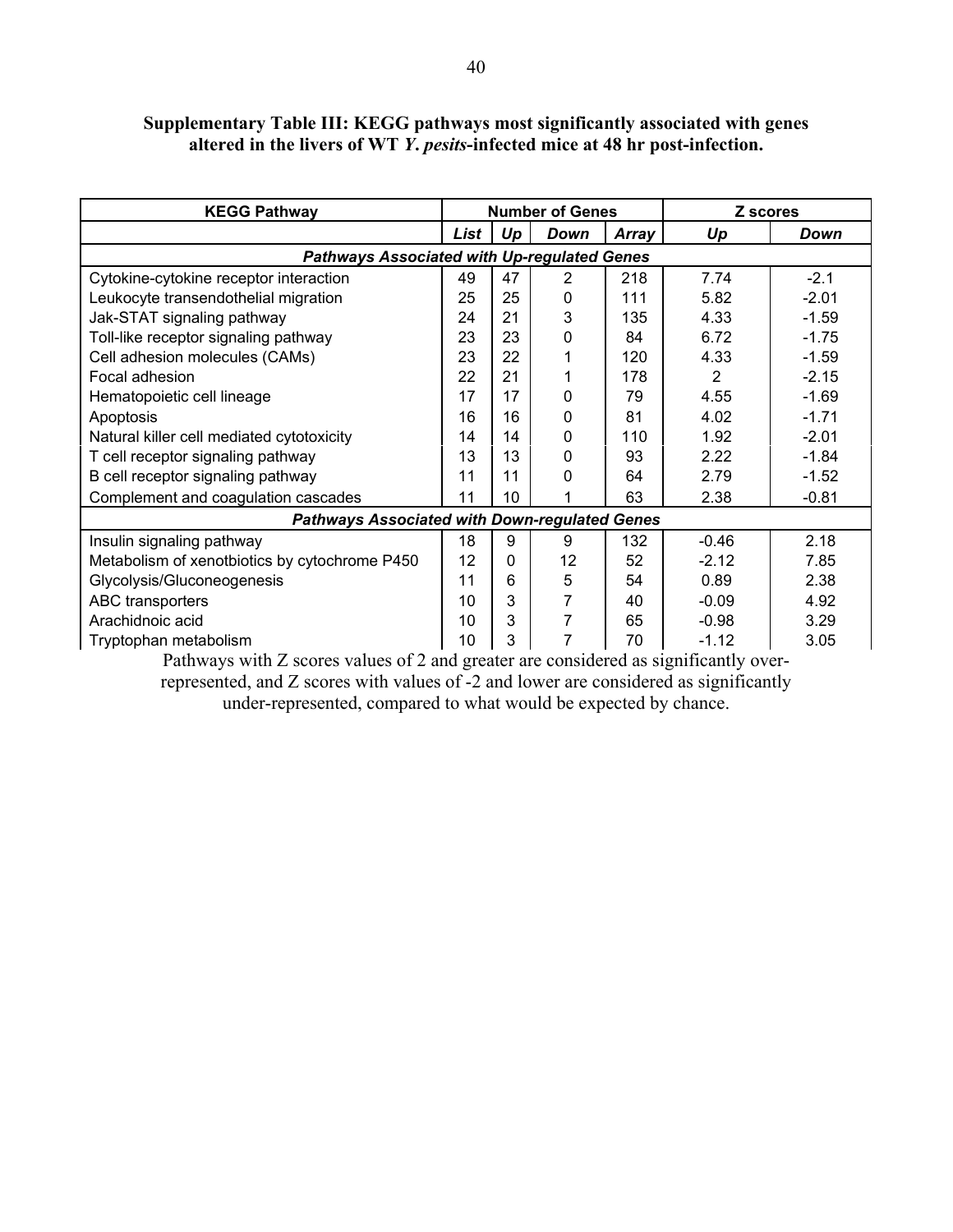#### Supplementary Table IV. Genes statistically differentially expressed in the livers of mice infected for 12 hr with a ∆lpp mutant of *Y. pestis* CO92, compared to WT bacteria

| <b>GenBank</b><br>ID | <b>Gene Name</b>                                                                       | <b>Function</b>                       | <b>WT vs</b><br>Mut | C vs<br><b>WT</b> | C vs Mut |
|----------------------|----------------------------------------------------------------------------------------|---------------------------------------|---------------------|-------------------|----------|
|                      |                                                                                        |                                       |                     | Liver 12 h        |          |
|                      |                                                                                        |                                       |                     | <b>FC</b>         |          |
| BG065457             | Aldolase 1, A isoform<br>(Aldoa)                                                       | Glycolysis                            | 3.0                 |                   | 4.0      |
| BB449248             | Apoptosis inhibitor 5 (Api5)                                                           | Transport; regulation of<br>apoptosis | 3.0                 |                   | 2.8      |
| X17013               | B subtilis lys gene for<br>diaminopimelate<br>decarboxylase (EC<br>$4.1.1.20$ ).       | Amino acid metabolism                 | $-4.3$              |                   | $-4.5$   |
| X17013               | B subtilis lys gene for<br>diaminopimelate<br>decarboxylase (EC<br>$4.1.1.20$ ).       | Amino acid metabolism                 | $-6.2$              |                   | $-6.6$   |
| X17013               | B subtilis lys gene for<br>diaminopimelate<br>decarboxylase (EC<br>$4.1.1.20$ ).       | Amino acid metabolism                 | $-6.7$              |                   | $-6.8$   |
| X17013               | B subtilis lys gene for<br>diaminopimelate<br>decarboxylase (EC<br>$4.1.1.20$ ).       | Amino acid metabolism                 | $-7.0$              |                   | $-7.2$   |
| X17013               | B subtilis lys gene for<br>diaminopimelate<br>decarboxylase (EC<br>$4.1.1.20$ ).       | Amino acid metabolism                 | $-7.5$              |                   | $-7.6$   |
| X17013               | B subtilis lys gene for<br>diaminopimelate<br>decarboxylase (EC<br>$4.1.1.20$ ).       | Amino acid metabolism                 | $-10.5$             |                   | $-11.0$  |
| X04603               | B. subtilis thrB and thrC<br>genes for homoserine<br>kinase and threonine<br>synthase. | Amino acid metabolism                 | $-35.0$             |                   | $-35.8$  |
| X04603               | B. subtilis thrB and thrC<br>genes for homoserine<br>kinase and threonine<br>synthase. | Amino acid metabolism                 | $-36.9$             |                   | $-39.7$  |
| X04603               | B. subtilis thrB and thrC<br>genes for homoserine<br>kinase and threonine<br>synthase. | Amino acid metabolism                 | $-38.7$             |                   | $-39.7$  |
| X04603               | B. subtilis thrB and thrC<br>genes for homoserine<br>kinase and threonine<br>synthase. | Amino acid metabolism                 | $-50.3$             |                   | $-55.4$  |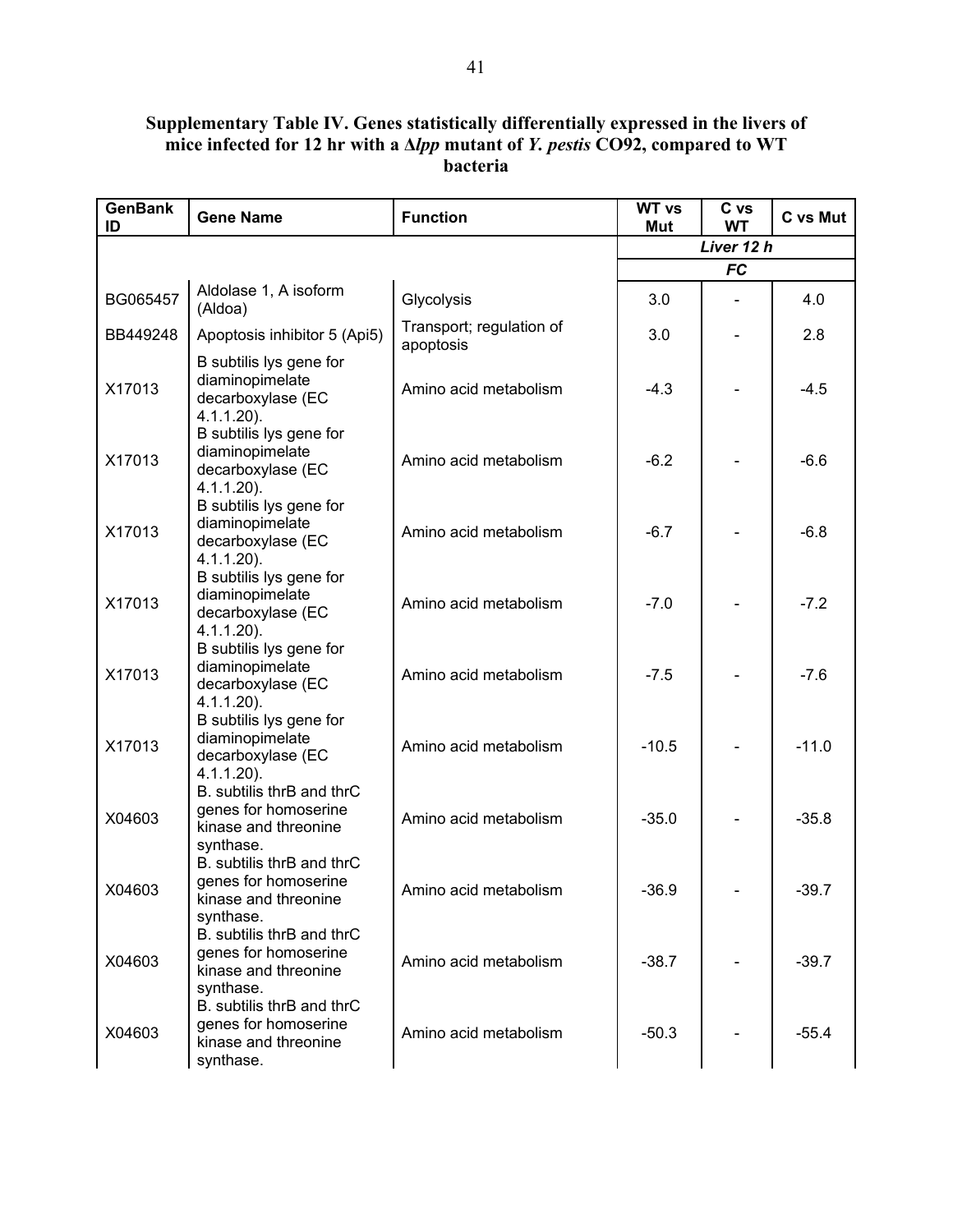| X04603 | B. subtilis thrB and thrC<br>genes for homoserine<br>kinase and threonine<br>synthase.<br>B. subtilis thrB and thrC                                                                                                                                                                                       | Amino acid metabolism                                                                                                           | $-51.9$ | $-53.7$  |
|--------|-----------------------------------------------------------------------------------------------------------------------------------------------------------------------------------------------------------------------------------------------------------------------------------------------------------|---------------------------------------------------------------------------------------------------------------------------------|---------|----------|
| X04603 | genes for homoserine<br>kinase and threonine<br>synthase.                                                                                                                                                                                                                                                 | Amino acid metabolism                                                                                                           | $-64.9$ | $-69.9$  |
| K01391 | B.subtilis tryptophan (trp)<br>operon, complete cds.                                                                                                                                                                                                                                                      | Amino acid metabolism                                                                                                           | 25.9    | 25.9     |
| K01391 | B.subtilis tryptophan (trp)<br>operon, complete cds.                                                                                                                                                                                                                                                      | Amino acid metabolism                                                                                                           | 12.2    | 13.0     |
| K01391 | B.subtilis tryptophan (trp)<br>operon, complete cds.                                                                                                                                                                                                                                                      | Amino acid metabolism                                                                                                           | 7.8     | 7.7      |
| L38424 | <b>Bacillus subtilis</b><br>dihydropicolinate<br>reductase (jojE) gene,<br>complete cds; poly(A)<br>polymerase (jojl) gene,<br>complete cds; biotin acetyl-<br>CoA-carboxylase ligase<br>(birA) gene, complete cds;<br>jojC, jojD, jojF, jojG, jojH<br>genes, complete cds s.<br><b>Bacillus subtilis</b> | Transcription regulation;<br>protein modification; amino<br>acid biosynthesis; RNA<br>processing; methylglyoxal<br>biosynthesis | $-40.7$ | $-51.5$  |
| L38424 | dihydropicolinate<br>reductase (jojE) gene,<br>complete cds; poly(A)<br>polymerase (jojl) gene,<br>complete cds; biotin acetyl-<br>CoA-carboxylase ligase<br>(birA) gene, complete cds;<br>jojC, jojD, jojF, jojG, jojH<br>genes, complete cds s.<br><b>Bacillus subtilis</b>                             | Transcription regulation;<br>protein modification; amino<br>acid biosynthesis; RNA<br>processing; methylglyoxal<br>biosynthesis | $-71.7$ | $-89.8$  |
| L38424 | dihydropicolinate<br>reductase (jojE) gene,<br>complete cds; poly(A)<br>polymerase (jojl) gene,<br>complete cds; biotin acetyl-<br>CoA-carboxylase ligase<br>(birA) gene, complete cds;<br>jojC, jojD, jojF, jojG, jojH<br>genes, complete cds s.                                                         | Transcription regulation;<br>protein modification; amino<br>acid biosynthesis; RNA<br>processing; methylglyoxal<br>biosynthesis | $-95.9$ | $-126.1$ |
| L38424 | <b>Bacillus subtilis</b><br>dihydropicolinate<br>reductase (jojE) gene,<br>complete cds; poly(A)<br>polymerase (jojl) gene,<br>complete cds; biotin acetyl-<br>CoA-carboxylase ligase<br>(birA) gene, complete cds;<br>jojC, jojD, jojF, jojG, jojH<br>genes, complete cds s.                             | Transcription regulation;<br>protein modification; amino<br>acid biosynthesis; RNA<br>processing; methylglyoxal<br>biosynthesis | $-97.8$ | $-119.3$ |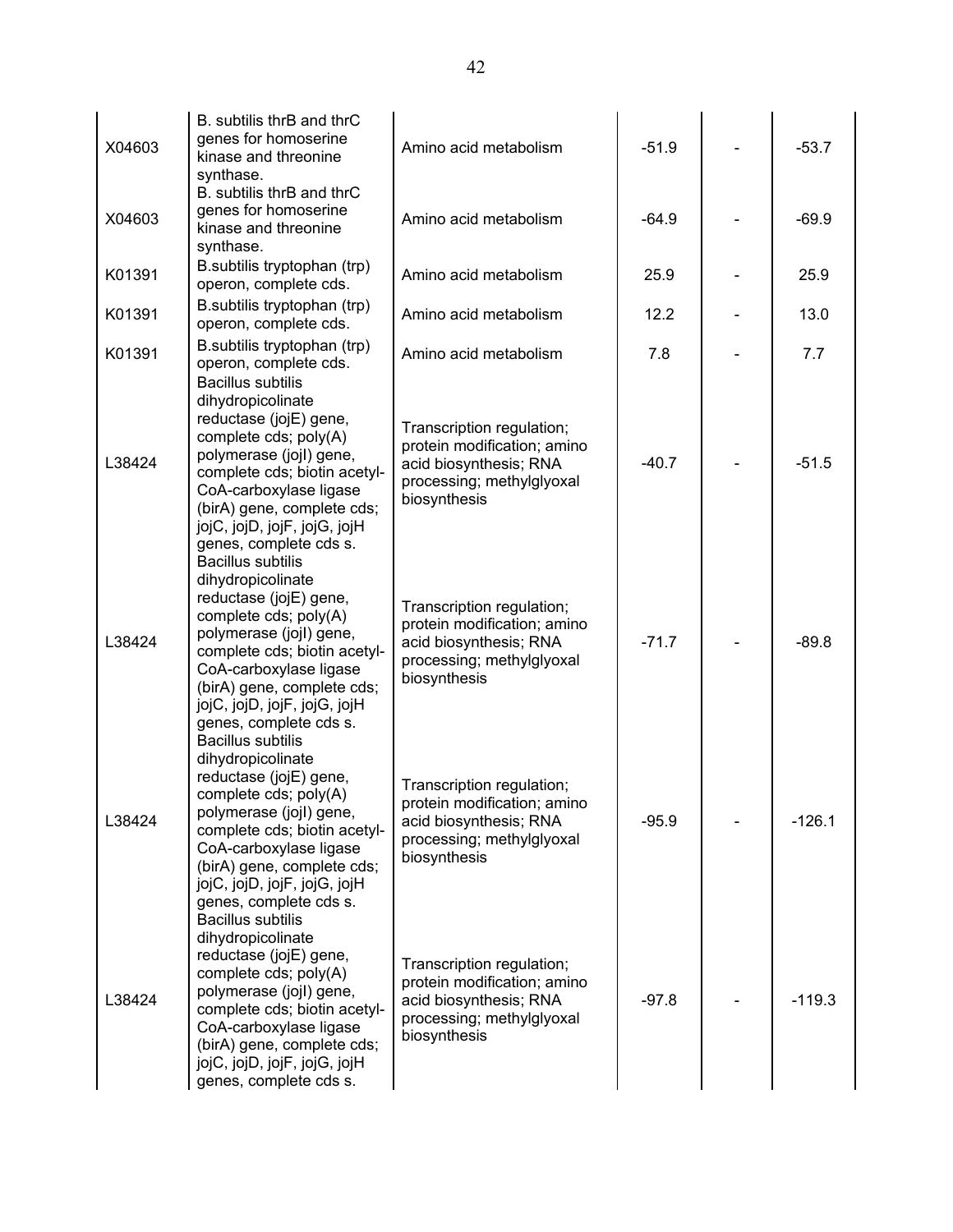| L38424 | <b>Bacillus subtilis</b><br>dihydropicolinate<br>reductase (jojE) gene,<br>complete cds; poly(A)<br>polymerase (jojl) gene,<br>complete cds; biotin acetyl-<br>CoA-carboxylase ligase<br>(birA) gene, complete cds;<br>jojC, jojD, jojF, jojG, jojH<br>genes, complete cds s. | Transcription regulation;<br>protein modification; amino<br>acid biosynthesis; RNA<br>processing; methylglyoxal<br>biosynthesis | $-116.0$ | $-159.1$ |
|--------|-------------------------------------------------------------------------------------------------------------------------------------------------------------------------------------------------------------------------------------------------------------------------------|---------------------------------------------------------------------------------------------------------------------------------|----------|----------|
| L38424 | <b>Bacillus subtilis</b><br>dihydropicolinate<br>reductase (jojE) gene,<br>complete cds; poly(A)<br>polymerase (jojl) gene,<br>complete cds; biotin acetyl-<br>CoA-carboxylase ligase<br>(birA) gene, complete cds;<br>jojC, jojD, jojF, jojG, jojH<br>genes, complete cds s. | Transcription regulation;<br>protein modification; amino<br>acid biosynthesis; RNA<br>processing; methylglyoxal<br>biosynthesis | $-167.8$ | $-226.1$ |
| M24537 | <b>Bacillus subtillis</b><br>sporulation protein<br>(spoOB), GTP-binding<br>protein (obg),<br>phenylalanine biosynthesis<br>associated protein (pheB),<br>and monofunctional<br>prephenate dehydratase<br>(pheA) genes, complete<br>cds.                                      | Sporulation; response to<br>stimulus; amino acid<br>biosynthesis                                                                | $-2.4$   | $-2.4$   |
| M24537 | <b>Bacillus subtillis</b><br>sporulation protein<br>(spoOB), GTP-binding<br>protein (obg),<br>phenylalanine biosynthesis<br>associated protein (pheB),<br>and monofunctional<br>prephenate dehydratase<br>(pheA) genes, complete<br>cds.                                      | Sporulation; response to<br>stimulus; amino acid<br>biosynthesis                                                                | $-3.3$   | $-3.4$   |
| M24537 | <b>Bacillus subtillis</b><br>sporulation protein<br>(spoOB), GTP-binding<br>protein (obg),<br>phenylalanine biosynthesis<br>associated protein (pheB),<br>and monofunctional<br>prephenate dehydratase<br>(pheA) genes, complete<br>cds.                                      | Sporulation; response to<br>stimulus; amino acid<br>biosynthesis                                                                | $-3.5$   | $-3.5$   |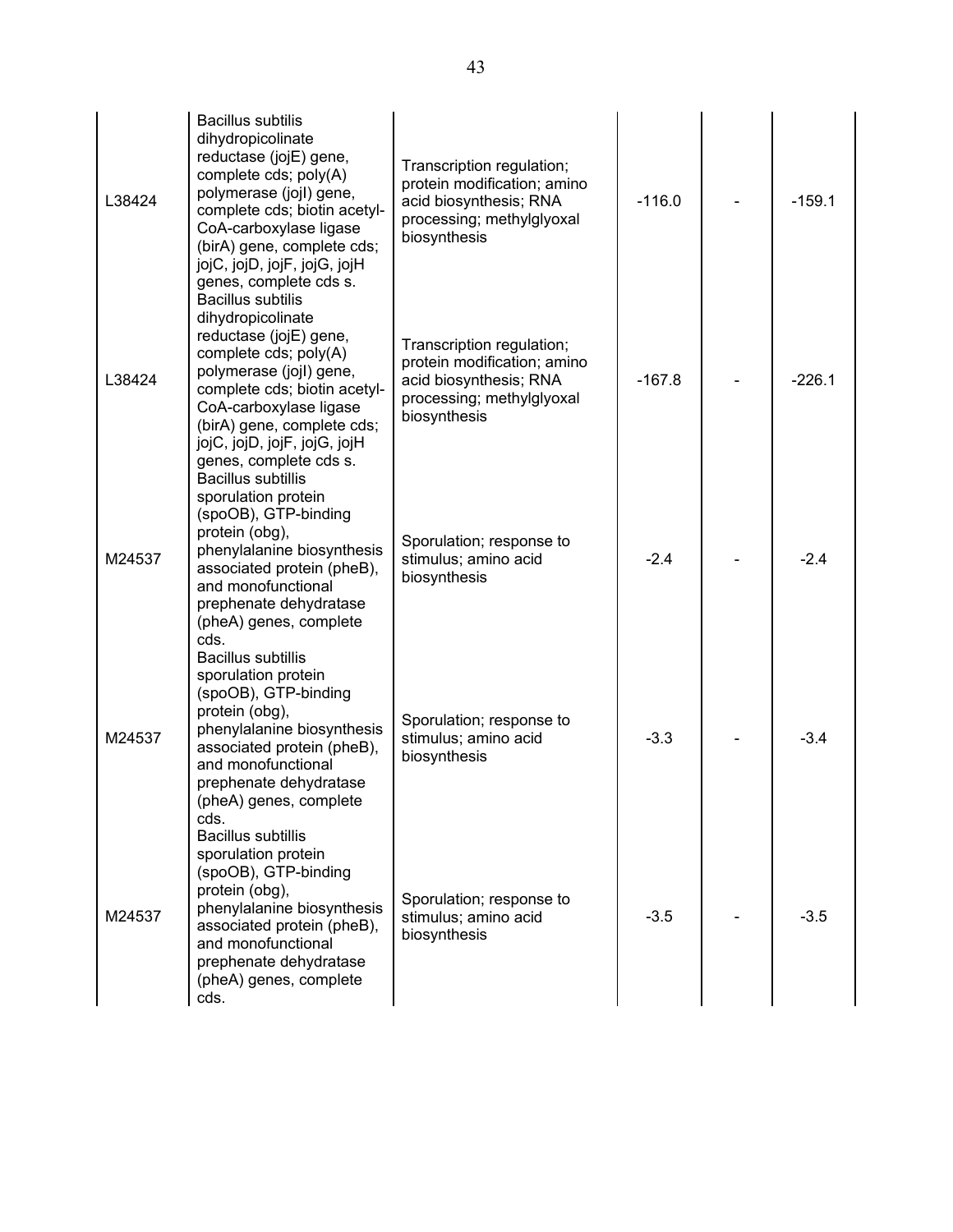| M24537   | <b>Bacillus subtillis</b><br>sporulation protein<br>(spoOB), GTP-binding<br>protein (obg),<br>phenylalanine biosynthesis<br>associated protein (pheB),<br>and monofunctional<br>prephenate dehydratase<br>(pheA) genes, complete<br>cds. | Sporulation; response to<br>stimulus; amino acid<br>biosynthesis     | $-3.9$ | $-4.0$ |
|----------|------------------------------------------------------------------------------------------------------------------------------------------------------------------------------------------------------------------------------------------|----------------------------------------------------------------------|--------|--------|
| M24537   | <b>Bacillus subtillis</b><br>sporulation protein<br>(spoOB), GTP-binding<br>protein (obg),<br>phenylalanine biosynthesis<br>associated protein (pheB),<br>and monofunctional<br>prephenate dehydratase<br>(pheA) genes, complete<br>cds. | Sporulation; response to<br>stimulus; amino acid<br>biosynthesis     | $-4.2$ | $-4.1$ |
| M24537   | <b>Bacillus subtillis</b><br>sporulation protein<br>(spoOB), GTP-binding<br>protein (obg),<br>phenylalanine biosynthesis<br>associated protein (pheB),<br>and monofunctional<br>prephenate dehydratase<br>(pheA) genes, complete<br>cds. | Sporulation; response to<br>stimulus; amino acid<br>biosynthesis     | $-5.2$ | $-5.3$ |
| BB213876 | Carbonic anhydrase 3<br>(Car3)                                                                                                                                                                                                           | One-carbon compound<br>metabolism                                    | 2.7    | 3.3    |
| AK018466 | <b>cDNA</b>                                                                                                                                                                                                                              | Unknown                                                              | $-2.4$ | $-2.0$ |
| C76675   | Ribosomal protein S6<br>(Rps6)                                                                                                                                                                                                           | Protein biosynthesis;<br>ribosome biogenesis; glucose<br>homeostasis | 3.0    | 3.6    |
| AK007282 | Seminal vesicle secretion<br>5 (Svs5)                                                                                                                                                                                                    | Hormone signaling                                                    | $-3.1$ | $-3.3$ |

Fold-changes (FC) shown were statistically significant (i.e., Benjamini and Hochberg corrected p value <0.05 and absolute consistency across all replicate experiments). A negative sign before values indicates down-regulation. A dash "-" indicates no statistical difference was observed.  $C =$  control (uninfected) mice; WT=wild-type *Y. pestis* CO92 infected mice; Mut=∆lpp mutant of Y. pestis CO92 infected mice.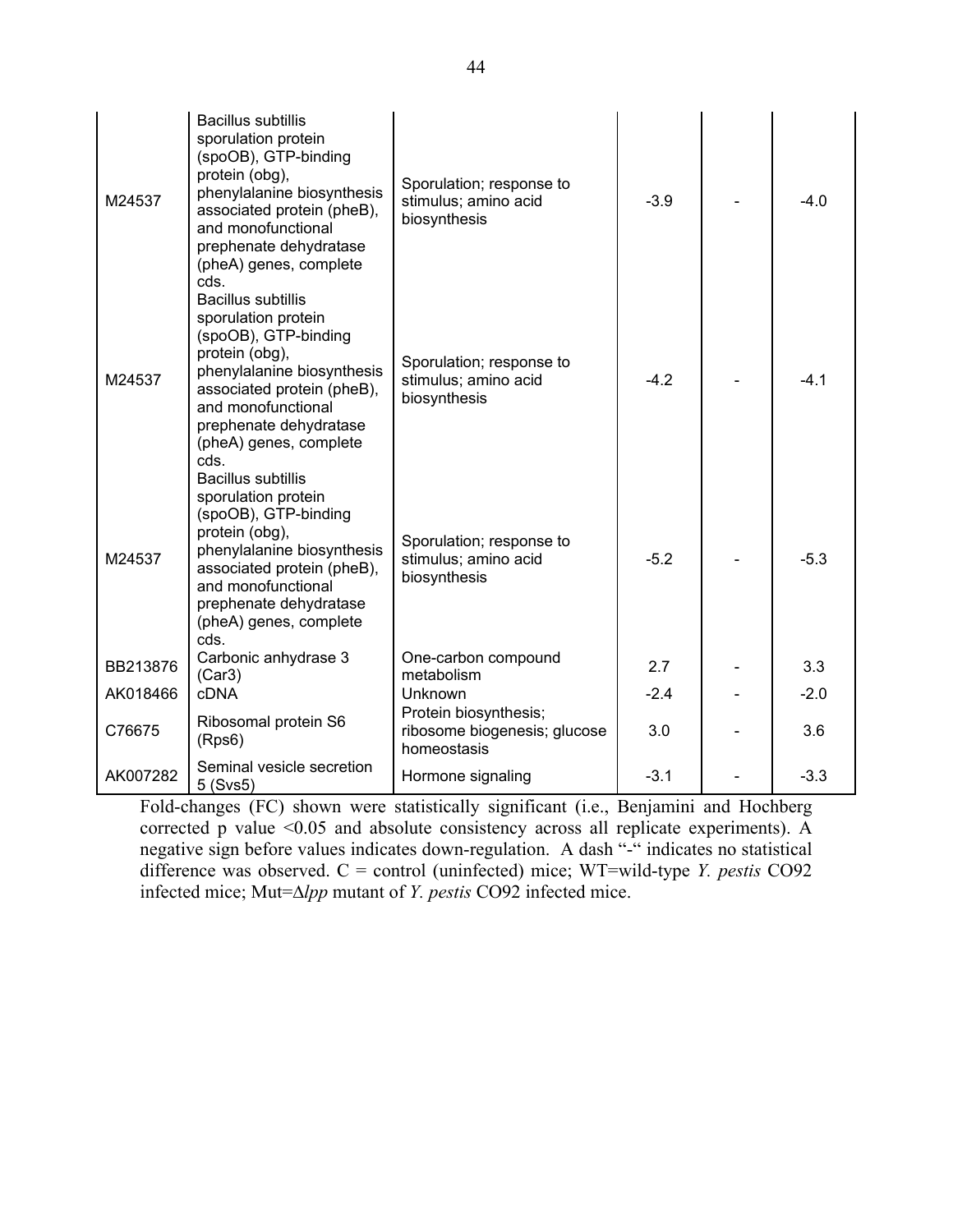# Supplementary Table V. Genes statistically differentially expressed in the spleens of mice infected for 12 hr with a ∆lpp mutant of *Y. pestis* CO92, compared to WT bacteria

| <b>GenBank ID</b> | <b>Gene Name</b>                                            | <b>Function</b>                                                                                                    | WT<br>VS<br>Mut | C vs<br><b>WT</b> | C vs<br>Mut |
|-------------------|-------------------------------------------------------------|--------------------------------------------------------------------------------------------------------------------|-----------------|-------------------|-------------|
|                   |                                                             | Up-regulated in WT-infected Mice Compared to Uninfected Control Animals) But NOT in Mutant-infected<br><b>Mice</b> |                 |                   |             |
|                   |                                                             |                                                                                                                    |                 | <b>FC</b>         |             |
| BM237637          | Atpase, class VI, type 11C<br>(Atp11c)                      | Cation transport; metabolism                                                                                       | $-2.4$          | 2.1               |             |
| AV316469          | <b>cDNA</b>                                                 | Unknown                                                                                                            | $-3.9$          | 4.2               |             |
| AI098139          | <b>cDNA</b>                                                 | Unknown                                                                                                            | $-2.7$          | 2.3               |             |
| BB229264          | <b>cDNA</b>                                                 | Unknown                                                                                                            | $-2.2$          | 2.2               |             |
| BB357590          | Cyclin D binding myb-like<br>transcription factor 1 (Dmtf1) | Transcription regulation                                                                                           | $-2.8$          | 2.7               |             |
| BB167641          | Cyclin D3 (Ccnd3)                                           | Regulation of progression through<br>cell cycle; signal transduction; T<br>cell proliferation; cell division       | $-4.2$          | 3.8               |             |
| BE685667          | Cyclin D3 (Ccnd3)                                           | Regulation of progression through<br>cell cycle; signal transduction; T<br>cell proliferation; cell division       | $-3.8$          | 3.9               |             |
| BB043576          | Cyclin D3 (Ccnd3)                                           | Regulation of progression through<br>cell cycle; signal transduction; T<br>cell proliferation; cell division       | $-3.7$          | 3.1               |             |
| BB723867          | Dysferlin (Dysf)                                            | Plasma membrane repair                                                                                             | $-1.9$          | 2.1               |             |
| NM_133753         | ERBB receptor feedback<br>inhibitor 1 (Errfi1)              | Response to stress; stress-<br>activated protein kinase signaling<br>pathway                                       | $-2.7$          | 3.9               |             |
| BG228765          | Jumonji domain containing 3<br>(Jmjd3)                      | Unknown                                                                                                            | $-2.0$          | 2.2               |             |
| AV309996          | Luc7 homolog (S. cerevisiae)-<br>like (Luc7l)               | Negative regulation of striated<br>muscle development                                                              | $-2.0$          | 2.0               |             |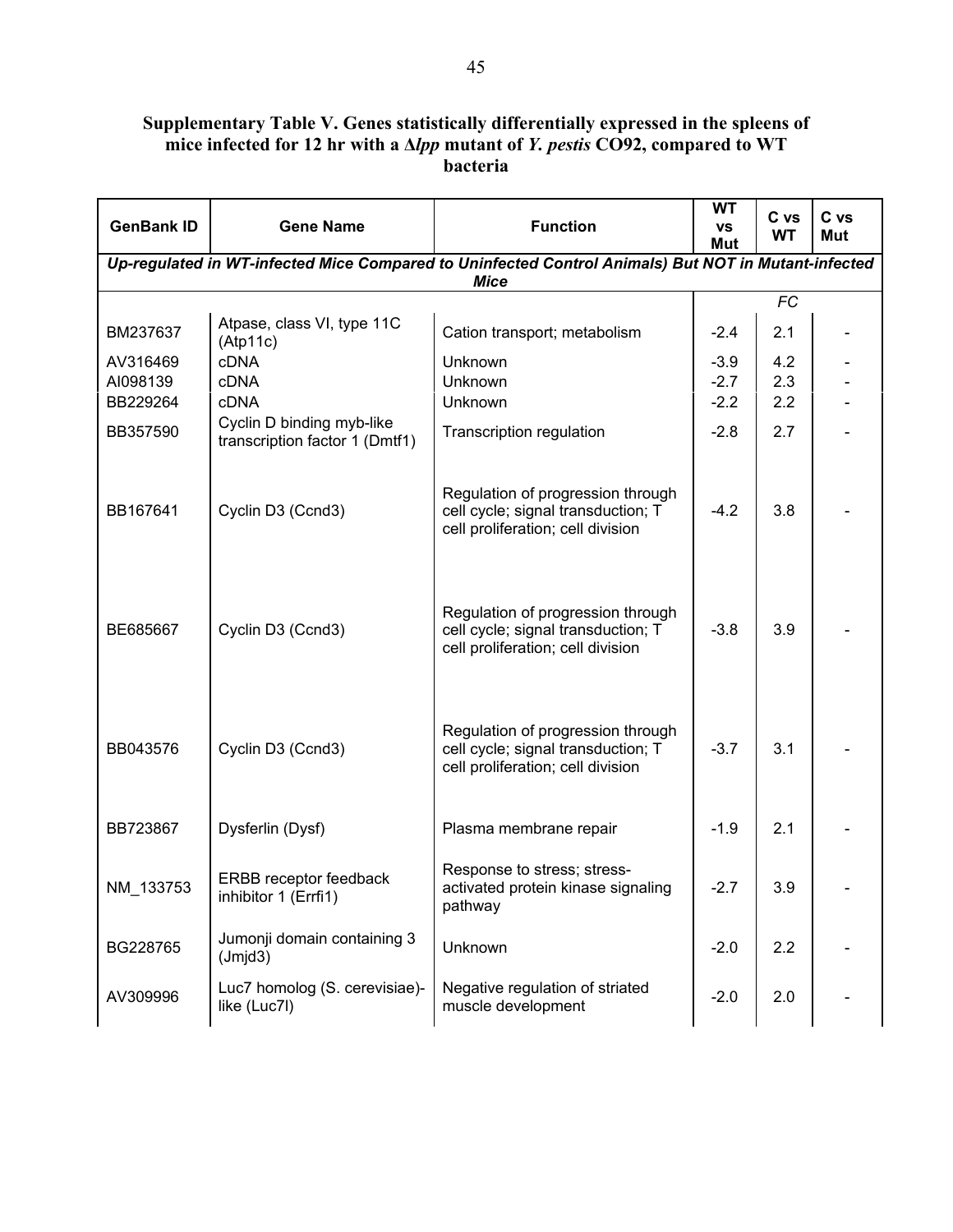| BC027056  | Microtubule-associated<br>protein, RP/EB family,<br>member 2 (Mapre2) | Cellular defense response; cell<br>cycle; mitosis; signal transduction;<br>cell proliferation/division                                                                          | $-2.6$ | 2.0    |  |
|-----------|-----------------------------------------------------------------------|---------------------------------------------------------------------------------------------------------------------------------------------------------------------------------|--------|--------|--|
| BB636266  | Nemo like kinase (Nik)                                                | Transcription regulation; protein<br>amino acid<br>phosphorylation/autophsophorylati<br>on; protein kinase cascade;<br>negative regulation of Wnt receptor<br>signaling pathway | $-2.3$ | 2.1    |  |
| BB521034  | Phosphomannomutase 2<br>(Pmm2)                                        | Protein amino acid N-linked<br>glycosylation; metabolism; GDP-<br>mannose biosynthesis; mannose<br>biosynthesis                                                                 | $-2.6$ | 2.5    |  |
| BB214530  | Presenilin associated,<br>rhomboid-like (Parl)                        | Serine-type endopeptidase activity                                                                                                                                              | $-3.5$ | 2.5    |  |
| NM_013743 | Pyruvate dehydrogenase<br>kinase, isoenzyme 4 (Pdk4)                  | Carbohydrate metabolism; glucose<br>metabolism; acetyl-CoA<br>biosynthesis from pyruvate                                                                                        | $-2.7$ | 3.1    |  |
| BB469903  | Transmembrane protein 26<br>(Tmem26)                                  | Unknown                                                                                                                                                                         | $-2.3$ | 2.3    |  |
|           |                                                                       | Down-regulated in WT-infected Mice Compared to Uninfected Control Animals) But NOT in Mutant-<br>infected Mice                                                                  |        |        |  |
| AF402617  | BCL2-antagonist/killer 1<br>(Bak1)                                    | Regulation of apoptosis;<br>mitochondrial fusion; caspase<br>activation via cytochrome c;<br>response to fungus; response to<br>mycotoxin                                       | 3.1    | $-2.2$ |  |
| NM 009743 | Bcl2-like 1 (Bcl2l1)                                                  | Response to radiation; regulation<br>of apoptosis                                                                                                                               | 2.4    | $-2.3$ |  |
| NM 010438 | Hexokinase 1 (Hk1)                                                    | Glycolysis                                                                                                                                                                      | 4.8    | $-4.8$ |  |
| BG063064  | Tripartite motif protein 8<br>(Trim8)                                 | Unknown                                                                                                                                                                         | 3.6    | $-3.0$ |  |
| AA014267  | Zinc finger protein, multitype<br>$1$ (Zfpm1)                         | Transcription regulation; heart<br>development                                                                                                                                  | 5.2    | $-4.3$ |  |
|           |                                                                       | Down-regulated in WT-infected Mice Compared to Uninfected Controls) But Up-regulated in Mutant-<br>infected Mice                                                                |        |        |  |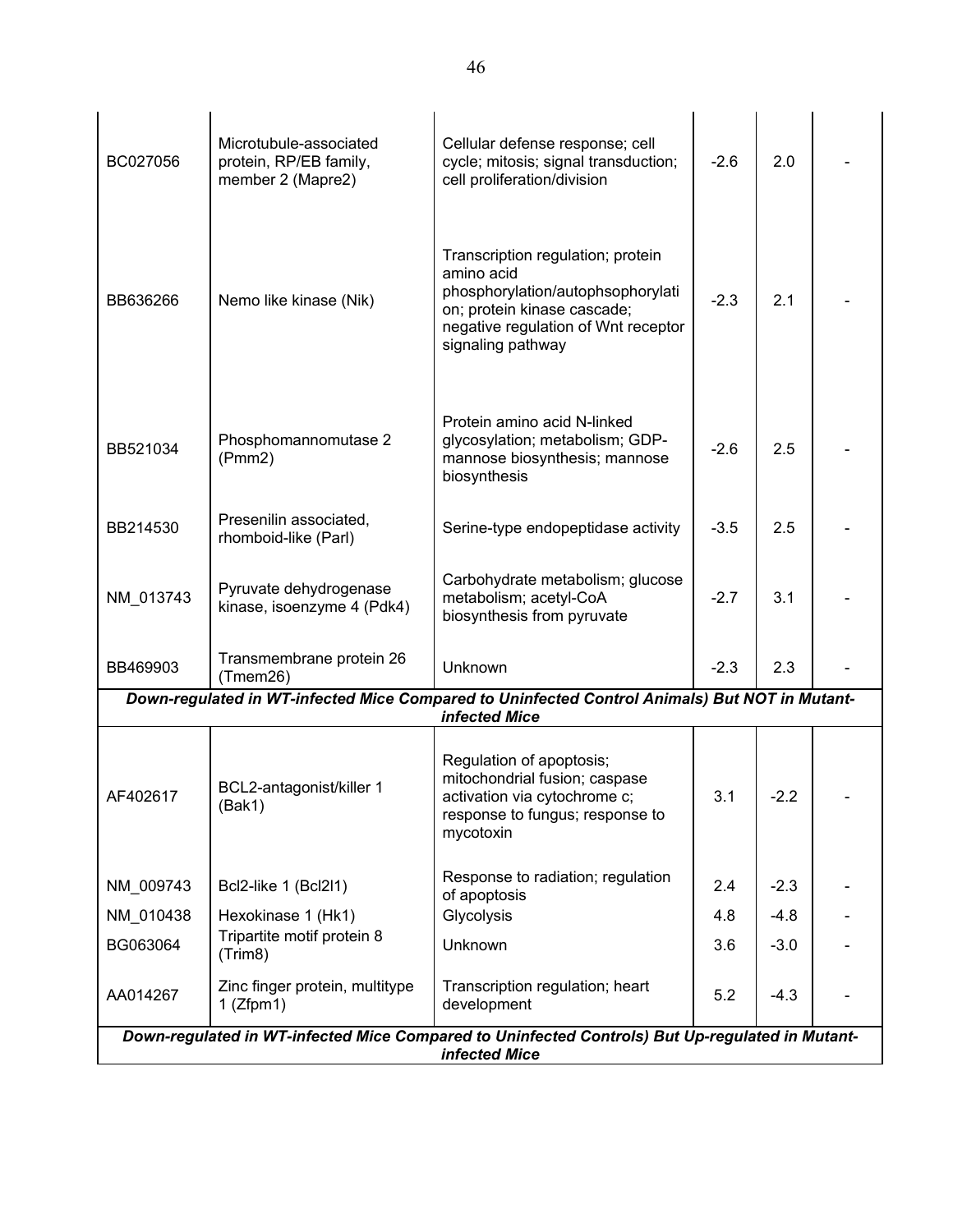| AY058908  | Anti-human CD37 antibody<br>WR17 kappa light chain<br>variable region | Immune functions                                                                                    | 4.0 | $-2.4$ | 1.6 |  |  |
|-----------|-----------------------------------------------------------------------|-----------------------------------------------------------------------------------------------------|-----|--------|-----|--|--|
| L41881    | Immunoglobulin kappa chain<br>variable 28 (V28) (Igk-V28)             | Antigen processing and<br>presentation of peptide antigen via<br>MHC class I                        | 3.8 | $-1.8$ | 2.1 |  |  |
| NM 009043 | Regenerating islet-derived 2<br>(Reg2)                                | Might act as an inhibitor of<br>spontaneous calcium carbonate<br>precipitation                      | 3.9 | $-1.7$ | 6.7 |  |  |
|           |                                                                       | Up-regulated in Mutant-infected Mice Compared to Uninfected Control Animals) But NOT in WT-infected |     |        |     |  |  |
|           | Mice                                                                  |                                                                                                     |     |        |     |  |  |
| BG141874  | Transthyretin (Ttr)                                                   | Thyroid hormone generation;<br>transport                                                            | 3.1 |        | 3.2 |  |  |
|           |                                                                       | Fold-changes (FC) shown were statistically significant (i.e., Benjamini and Hochberg                |     |        |     |  |  |

corrected p value <0.05 and absolute consistency across all replicate experiments). A negative sign before values indicates down-regulation. A dash "-" indicates no statistical difference was observed.  $C =$  control (uninfected) mice; WT=wild-type *Y. pestis* CO92 infected mice; Mut=∆lpp mutant of Y. pestis CO92 infected mice.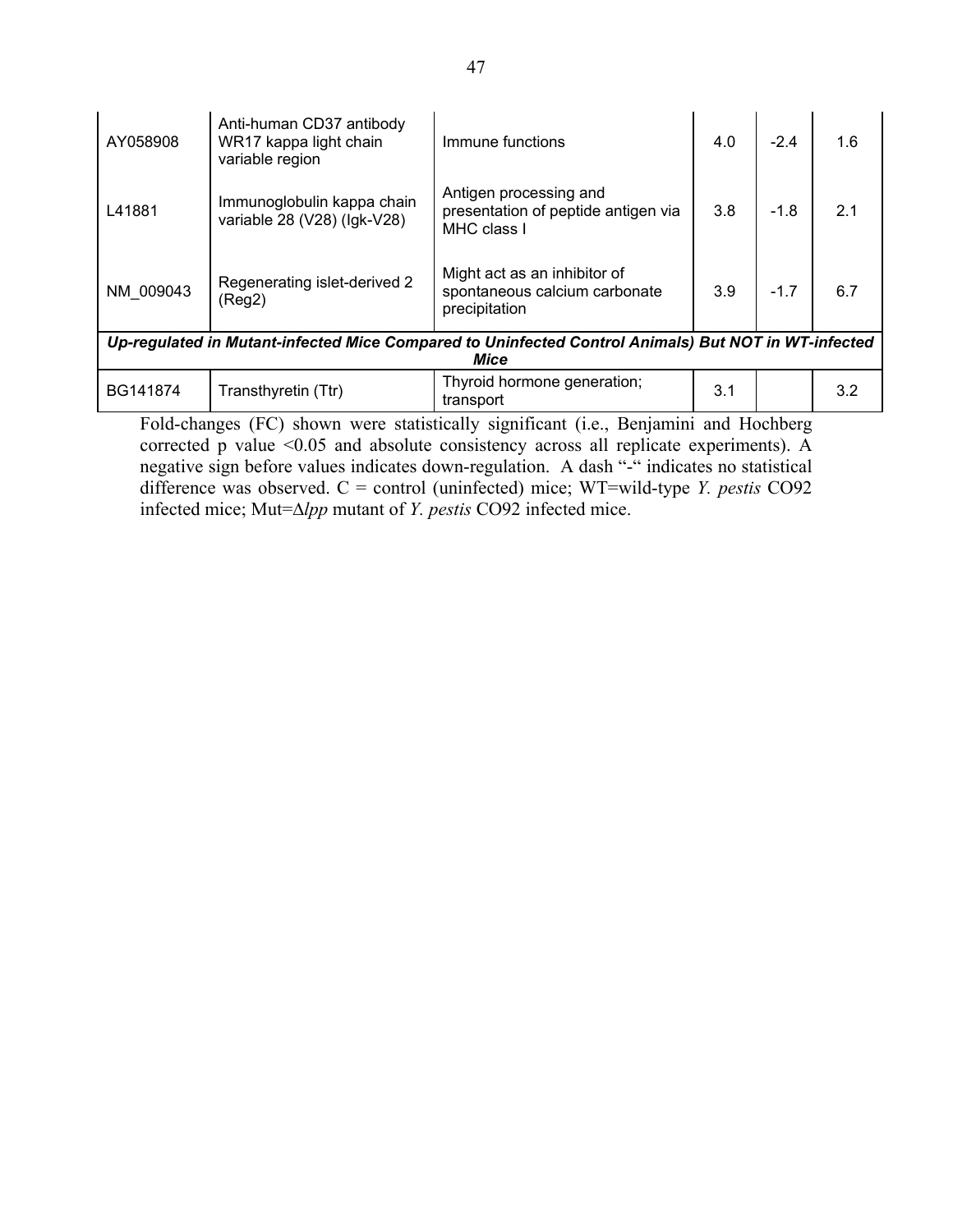### Supplementary Table VI. Genes statistically differentially expressed in the livers of mice infected for 48 hr with a ∆lpp mutant of *Y. pestis* CO92, compared to WT bacteria

| <b>GenBank</b><br>ID | <b>Gene Name</b>                                                                        | <b>Function</b>                                                                                                                                                      | <b>WT</b><br>٧S<br>Mut | C vs<br><b>WT</b> | C vs<br><b>Mut</b> |
|----------------------|-----------------------------------------------------------------------------------------|----------------------------------------------------------------------------------------------------------------------------------------------------------------------|------------------------|-------------------|--------------------|
|                      |                                                                                         |                                                                                                                                                                      |                        | <b>FC</b>         |                    |
|                      |                                                                                         | Up-regulated in Both WT- and Mutant-infected Mice                                                                                                                    |                        |                   |                    |
| NM_009616            | A disintegrin and<br>metallopeptidase domain 19<br>(meltrin beta) (Adam19)              | Proteolysis; membrane protein<br>ectodomain proteolysis; integrin-<br>mediated signaling pathway;<br>heart development                                               | 1.9                    | 1.5               | 3.0                |
| AI649048             | A kinase (PRKA) anchor protein<br>2 (Akap2)                                             | Actin filament organization;<br>transmembrane receptor protein<br>serine/threonine kinase<br>signaling pathway; protein<br>localization; regulation of cell<br>shape | 1.9                    | 6.4               | 12.0               |
| BC003735             | A kinase (PRKA) anchor protein<br>2 (Akap2)                                             | Actin filament organization;<br>transmembrane receptor protein<br>serine/threonine kinase<br>signaling pathway; protein<br>localization; regulation of cell<br>shape | 1.9                    | 4.7               | 8.7                |
| NM_080575            | Acyl-CoA synthetase short-chain<br>family member 1 (Acss1)                              | Acetyl-CoA biosynthesis;<br>metabolism                                                                                                                               | 2.6                    | 1.8               | 4.6                |
| BB185861             | Adaptor-related protein complex<br>1, sigma 2 subunit (Ap1s2)                           | Intracellular protein transport;<br>receptor-mediated endocytosis                                                                                                    | 1.9                    | 2.6               | 5.0                |
| AK005223             | Adaptor-related protein complex<br>1, sigma 2 subunit (Ap1s2)                           | Intracellular protein transport;<br>receptor-mediated endocytosis                                                                                                    | 1.9                    | 2.0               | 3.7                |
| NM_024191            | ADP-ribosylation factor-like 2<br>binding protein (Arl2bp)                              | Unknown                                                                                                                                                              | $\overline{2}$         | 2.1               | 4.1                |
| AK006418             | ADP-ribosylation factor-like 2<br>binding protein (Arl2bp)                              | Unknown                                                                                                                                                              | 1.8                    | 1.8               | 3.3                |
| BE570050             | AHNAK nucleoprotein<br>(desmoyokin) (Ahnak)                                             | Intracellular signaling cascade                                                                                                                                      | 2.5                    | 7.4               | 18.8               |
| AV256780             | Ankyrin repeat domain 44<br>(Ankrd44)                                                   | Transcription regulation                                                                                                                                             | 2.2                    | 2.3               | 5.1                |
| NM_030697            | Ankyrin repeat domain 47<br>(Ankrd47)                                                   | Unknown                                                                                                                                                              | 2.4                    | 1.7               | 4.1                |
| NM_007585            | Annexin A2 (Anxa2)                                                                      | Angiogenesis; collagen fibril<br>organization; fibrinolysis                                                                                                          | 1.8                    | 3.6               | 6.3                |
| AW702161             | Annexin A3 (Anxa3)                                                                      | Signal transduction                                                                                                                                                  | $\overline{2}$         | 6.6               | 13.0               |
| BE865094             | Armadillo repeat containing, X-<br>linked 4 (Armcx4)                                    | Proteolysis                                                                                                                                                          | $\overline{2}$         | 2.6               | 5.3                |
| AW610650             | ATPase, aminophospholipid<br>transporter (APLT), class I, type<br>8A, member 1 (Atp8a1) | Cation transport                                                                                                                                                     | 2.3                    | 5.0               | 11.3               |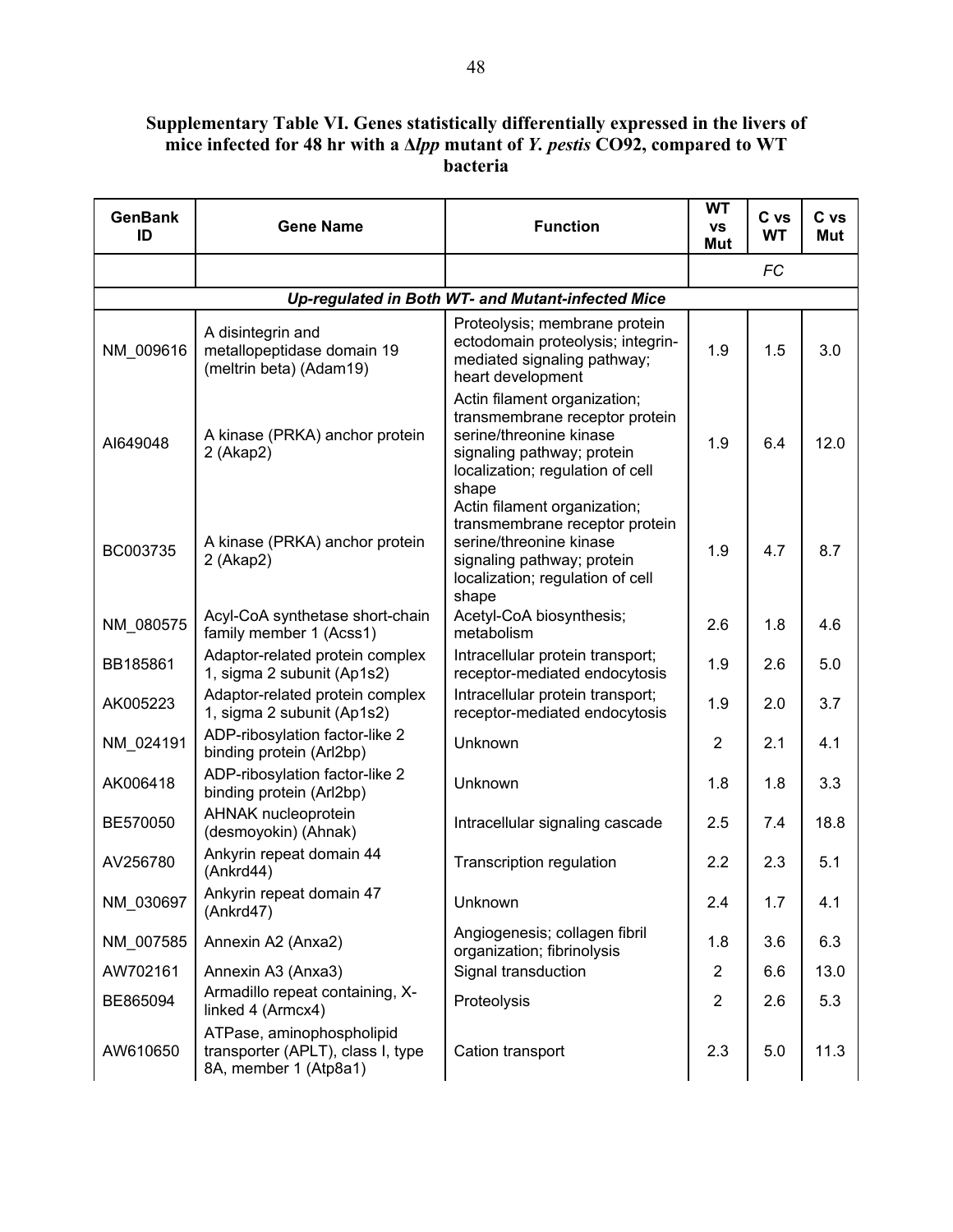| BB303874  | ATPase, aminophospholipid<br>transporter (APLT), class I, type<br>8A, member 1 (Atp8a1) | Cation transport                                                                                                                                                                                                                                                                                                                                                                  | 1.9            | 4.0  | 7.4  |
|-----------|-----------------------------------------------------------------------------------------|-----------------------------------------------------------------------------------------------------------------------------------------------------------------------------------------------------------------------------------------------------------------------------------------------------------------------------------------------------------------------------------|----------------|------|------|
| BQ176779  | ATPase, aminophospholipid<br>transporter (APLT), class I, type<br>8A, member 1 (Atp8a1) | Cation transport                                                                                                                                                                                                                                                                                                                                                                  | 2.4            | 3.3  | 7.8  |
| AW610650  | ATPase, aminophospholipid<br>transporter (APLT), class I, type<br>8A, member 1 (Atp8a1) | Cation transport                                                                                                                                                                                                                                                                                                                                                                  | 2.1            | 2.1  | 4.3  |
| NM 009052 | Brain expressed gene 1 (Bex1)                                                           | Positive regulation of neuroblast<br>proliferation; nervous system<br>development; negative<br>regulation of neuron<br>differentiation; nerve growth<br>factor receptor signaling<br>pathway                                                                                                                                                                                      | 2.6            | 2.0  | 5.1  |
| AK010400  | Brain expressed gene 4 (Bex4)                                                           | Unknown                                                                                                                                                                                                                                                                                                                                                                           | 3.1            | 1.8  | 5.4  |
| BB039247  | CD93 antigen (Cd93)                                                                     | Phagocytosis; defense<br>response; cell adhesion;<br>macrophage activation                                                                                                                                                                                                                                                                                                        | 2.5            | 4.4  | 11.1 |
| AV319144  | CD93 antigen (Cd93)                                                                     | Phagocytosis; defense<br>response; cell adhesion;<br>macrophage activation                                                                                                                                                                                                                                                                                                        | 2.5            | 4.3  | 10.9 |
| BB479310  | CDC14 cell division cycle 14<br>homolog A (Cdc14a)                                      | Protein amino acid<br>dephosphorylation; cell cycle;<br>cell division                                                                                                                                                                                                                                                                                                             | $\overline{2}$ | 1.7  | 3.4  |
| BB332449  | Ceruloplasmin (Cp)                                                                      | Copper and iron transport and<br>homeostasis                                                                                                                                                                                                                                                                                                                                      | 1.7            | 2.1  | 3.6  |
| AA210377  | Chloride intracellular channel 5<br>(Clic5)                                             | Chloride transport; pregnancy                                                                                                                                                                                                                                                                                                                                                     | 2.5            | 10.6 | 26.8 |
| NM 013805 | Claudin 5 (Cldn5)                                                                       | Calcium-independent cell-cell<br>adhesion                                                                                                                                                                                                                                                                                                                                         | 2.8            | 2.6  | 7.3  |
| AV024285  | Coagulation factor II (thrombin)<br>receptor (F2r)                                      | Regulation of progression<br>through cell cycle; apoptosis;<br>caspase activation; cell motility;<br>G-protein coupled receptor<br>protein signaling pathway;<br>tyrosine phosphorylation of<br>STAT protein; STAT protein<br>nuclear translocation; blood<br>coagulation; response to<br>wounding; morphogenesis;<br>positive regulation of I-kappaB<br>kinase/NF-kappaB cascade | 1.8            | 2.7  | 5.1  |
| AW060797  | Coiled-coil domain containing<br>85A (Ccdc85a)                                          | Unknown                                                                                                                                                                                                                                                                                                                                                                           | 3              | 3.5  | 10.2 |
| BB740218  | Coronin, actin binding protein 1A<br>(Coro1a)                                           | Transport; cell motility; mitosis                                                                                                                                                                                                                                                                                                                                                 | 1.9            | 2.9  | 5.4  |
| BB558800  | Cysteine-rich secretory protein<br>LCCL domain containing 2<br>(CrispId2)               | Unknown                                                                                                                                                                                                                                                                                                                                                                           | 1.9            | 3.5  | 6.6  |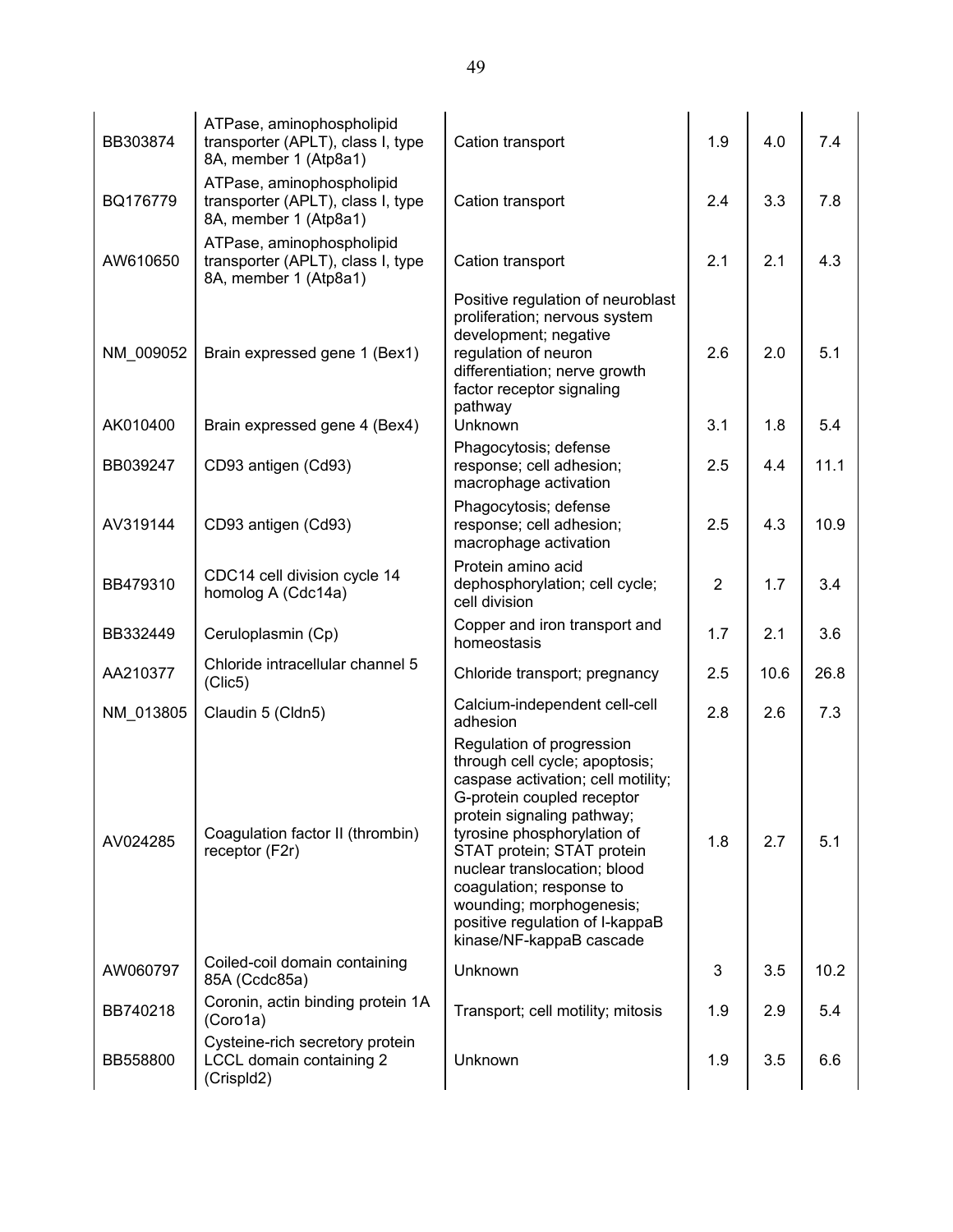| NM 007823              | Cytochrome P450, family 4,<br>subfamily b, polypeptide 1<br>(Cyp4b1) | Arachidonic acid or fatty acid<br>metabolism                                                                                                                                                                                                                                                                                                                                                                                                                                                                                    | $\overline{2}$ | 3.2        | 6.5        |
|------------------------|----------------------------------------------------------------------|---------------------------------------------------------------------------------------------------------------------------------------------------------------------------------------------------------------------------------------------------------------------------------------------------------------------------------------------------------------------------------------------------------------------------------------------------------------------------------------------------------------------------------|----------------|------------|------------|
| BB795072               | Dedicator of cytokinesis 9<br>(Dock9)                                | Guanyl nucleotide exchange<br>factor activity                                                                                                                                                                                                                                                                                                                                                                                                                                                                                   | $\overline{2}$ | 1.8        | 3.5        |
| NM_007876<br>NM 133838 | Dipeptidase 1 (renal) (Dpep1)<br>EH-domain containing 4 (Ehd4)       | Proteolysis<br>Unknown<br>Striated muscle development;<br>respiratory gaseous exchange;                                                                                                                                                                                                                                                                                                                                                                                                                                         | 2.4<br>2.3     | 3.3<br>3.7 | 8.0<br>8.3 |
| BB229377               | Elastin (Eln)                                                        | circulation; cell proliferation;<br>organ morphogenesis;<br>regulation of actin filament<br>polymerization; stress fiber<br>formation                                                                                                                                                                                                                                                                                                                                                                                           | 2.4            | 1.7        | 4.0        |
| AF361882               | Endothelial cell-specific adhesion<br>molecule (Esam1)               | Cell adhesion                                                                                                                                                                                                                                                                                                                                                                                                                                                                                                                   | 1.9            | 2.3        | 4.3        |
| BC008277               | Endothelin receptor type A<br>(Ednra)                                | Patterning of blood vessels;<br>response to hypoxia; embryonic<br>development; smooth muscle<br>contraction; G-protein coupled<br>receptor protein signaling<br>pathway; adenylate cyclase<br>activation; phospholipase C<br>activation; elevation of cytosolic<br>calcium ion concentration; heart<br>development; respiratory<br>gaseous exchange; blood<br>pressure regulation; cell<br>proliferation; neural crest cell<br>development; glucose transport;<br>negative regulation of cAMP<br>biosynthesis; vasoconstriction | $\overline{2}$ | 2.4        | 4.7        |
| BG063148               | <b>EST</b>                                                           | Unknown                                                                                                                                                                                                                                                                                                                                                                                                                                                                                                                         | 3              | 5.9        | 17.5       |
| BB522283               | <b>EST</b>                                                           | Unknown                                                                                                                                                                                                                                                                                                                                                                                                                                                                                                                         | 2.1            | 3.8        | 7.9        |
| BI151331               | <b>EST</b>                                                           | Unknown                                                                                                                                                                                                                                                                                                                                                                                                                                                                                                                         | 1.9            | 2.5        | 4.7        |
| NM_007993<br>BM936480  | Fibrillin 1 (Fbn1)<br>Flavin containing<br>monooxygenase 2 (Fmo2)    | Chitin metabolism<br>Electron transport; oxygen and<br>reactive oxygen species<br>metabolism                                                                                                                                                                                                                                                                                                                                                                                                                                    | 2.1<br>2.6     | 2.6<br>2.8 | 5.4<br>7.0 |
| BB437522               | Forkhead box F1a (Foxf1a)                                            | Vasculogenesis; transcription<br>regulation; organ<br>morphogenesis; extracellular<br>matrix organization and<br>biogenesis; lung and embryonic<br>gut development; establishment<br>of epithelial cell polarity                                                                                                                                                                                                                                                                                                                | 2.7            | 2.4        | 6.4        |
| BB527078               | Furry homolog (Fry)                                                  | Unknown                                                                                                                                                                                                                                                                                                                                                                                                                                                                                                                         | $\overline{2}$ | 2.5        | 5.0        |
| BB083808               | G protein-coupled receptor 116<br>(Gpr116)                           | G-protein coupled receptor<br>protein signaling pathway;<br>neuropeptide signaling pathway                                                                                                                                                                                                                                                                                                                                                                                                                                      | 2.6            | 3.3        | 8.5        |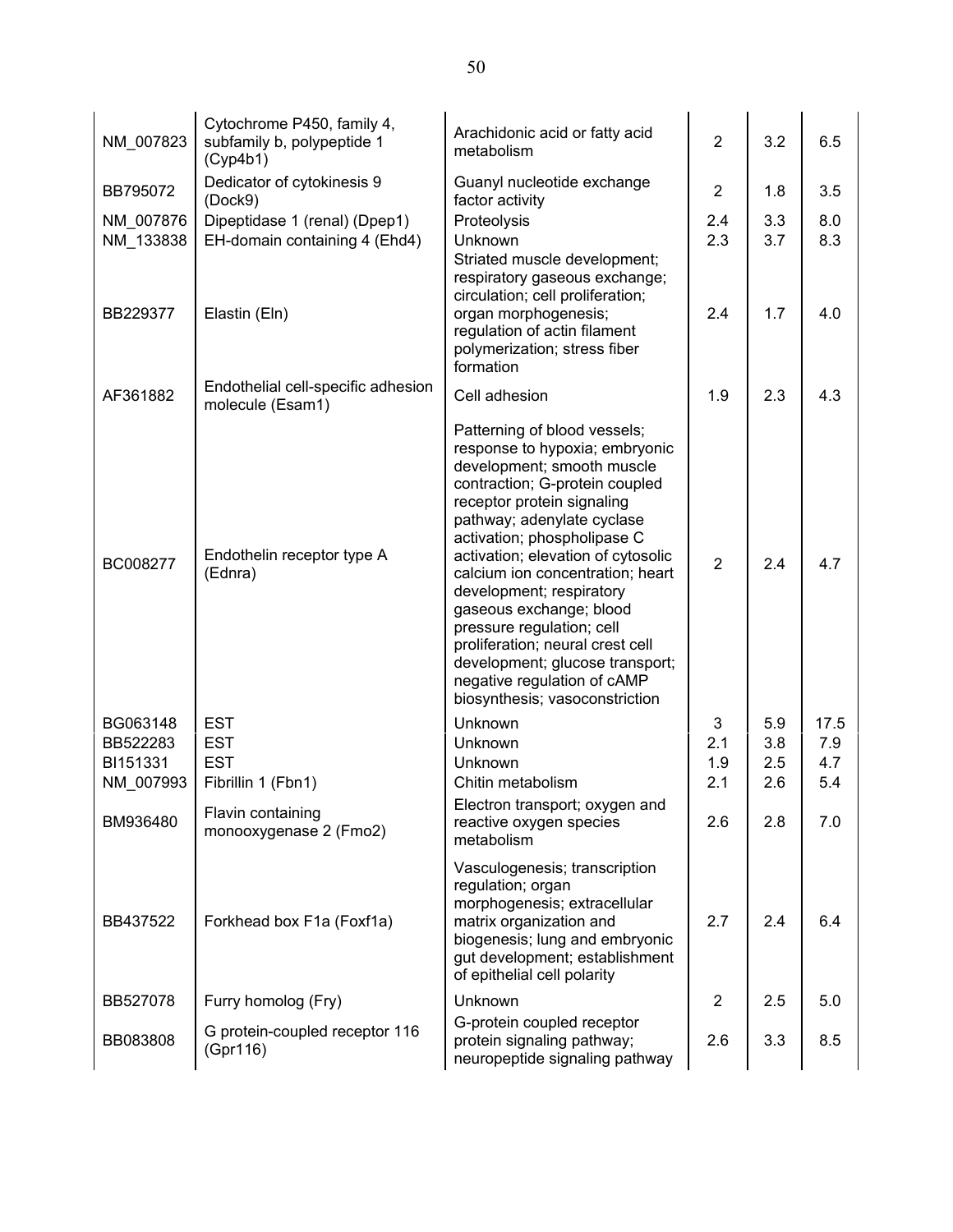| NM_008122                        | Gap junction membrane channel<br>protein alpha 7 (Gja7)                                                  | Transport; muscle contraction;<br>intercellular junction assembly;<br>cell-cell signaling; synaptic<br>transmission; heart<br>development; visual perception                                                                                                                                                                                                                                      | $\overline{2}$    | 2.0               | 4.0                |
|----------------------------------|----------------------------------------------------------------------------------------------------------|---------------------------------------------------------------------------------------------------------------------------------------------------------------------------------------------------------------------------------------------------------------------------------------------------------------------------------------------------------------------------------------------------|-------------------|-------------------|--------------------|
| U03561                           | Heat shock protein 1 (Hspb1)                                                                             | Protein folding; response to<br>unfolded protein                                                                                                                                                                                                                                                                                                                                                  | 1.8               | 3.6               | 6.3                |
| NM_008344                        | Insulin-like growth factor binding<br>protein 6 (Igfbp6)                                                 | Regulation of cell growth; signal<br>transduction; negative regulation<br>of cell proliferation                                                                                                                                                                                                                                                                                                   | 2.9               | 3.2               | 9.0                |
| NM_018826                        | Iroquois related homeobox 5<br>$($ lrx5 $)$                                                              | Transcription regulation; cell<br>development                                                                                                                                                                                                                                                                                                                                                     | 2.1               | 1.5               | 3.2                |
| BC010337                         | Keratin 7 (Krt7)                                                                                         | Cytoskeleton organization and<br>biogenesis                                                                                                                                                                                                                                                                                                                                                       | 2.2               | 6.6               | 14.4               |
| NM_008452                        | Kruppel-like factor 2 (lung)<br>(Kif21a)                                                                 | Transcription regulation                                                                                                                                                                                                                                                                                                                                                                          | 2.2               | 2.8               | 5.9                |
| BG069413<br>BG069413<br>BG069607 | Kruppel-like factor 4 (gut) (Klf4)<br>Kruppel-like factor 4 (gut) )Kif4)<br>Kruppel-like factor 5 (Klf5) | Transcription regulation<br>Transcription regulation<br><b>Transcription regulation</b>                                                                                                                                                                                                                                                                                                           | 2.6<br>2.9<br>2.3 | 2.4<br>6.7<br>1.8 | 6.4<br>19.2<br>4.1 |
| BB187947                         | Leucine-rich repeat LGI family,<br>member 3 (Lgi3)                                                       | Unknown                                                                                                                                                                                                                                                                                                                                                                                           | 3.3               | 1.8               | 6.0                |
| AV293368                         | Mcf.2 transforming sequence-like<br>(Mcf2I)                                                              | Rho protein signal transduction                                                                                                                                                                                                                                                                                                                                                                   | 2.4               | 2.8               | 6.8                |
| AK010278                         | Myosin, heavy polypeptide 14<br>(Myh14)                                                                  | Regulation of cell shape; actin<br>filament-based movement                                                                                                                                                                                                                                                                                                                                        | 2.3               | 1.6               | 3.6                |
| BB481540                         | Myosin, heavy polypeptide 6,<br>cardiac muscle, alpha (Myh6)                                             | Embryonic development (sensu<br>Mammalia); cardiac inotropy,<br>chronotropy; striated muscle<br>contraction; adult heart<br>development; visceral muscle<br>development; regulation of heart<br>contraction; blood pressure<br>regulation; actin filament-based<br>movement; myofibril assembly;<br>regulation of ATPase activity;<br>sarcomere organization; cardiac<br>muscle fiber development | 3.1               | 1.8               | 5.5                |
| AK020249                         | Naked cuticle 1 homolog<br>(Drosophila) (Nkd1)                                                           | In the mouse, Nkd is a<br>Dishevelled-binding protein that<br>functions as a negative regulator<br>of the Wnt-beta-catenin                                                                                                                                                                                                                                                                        | 2.6               | 1.5               | 4.0                |
| BM121794                         | Nebulette (Nebl)                                                                                         | signaling pathway<br>Ion transport<br>Patterning of blood vessels; cell<br>fate determination;                                                                                                                                                                                                                                                                                                    | 2.3               | 7.5               | 17.0               |
| NM_010929                        | Notch gene homolog 4 (Notch4)                                                                            | morphogenesis of a branching<br>structure; transcription<br>regulation; Notch signaling<br>pathway; embryonic<br>development; hemopoiesis; cell<br>differentiation; negative<br>regulation of endothelial cell                                                                                                                                                                                    | 2.5               | 2.5               | 6.2                |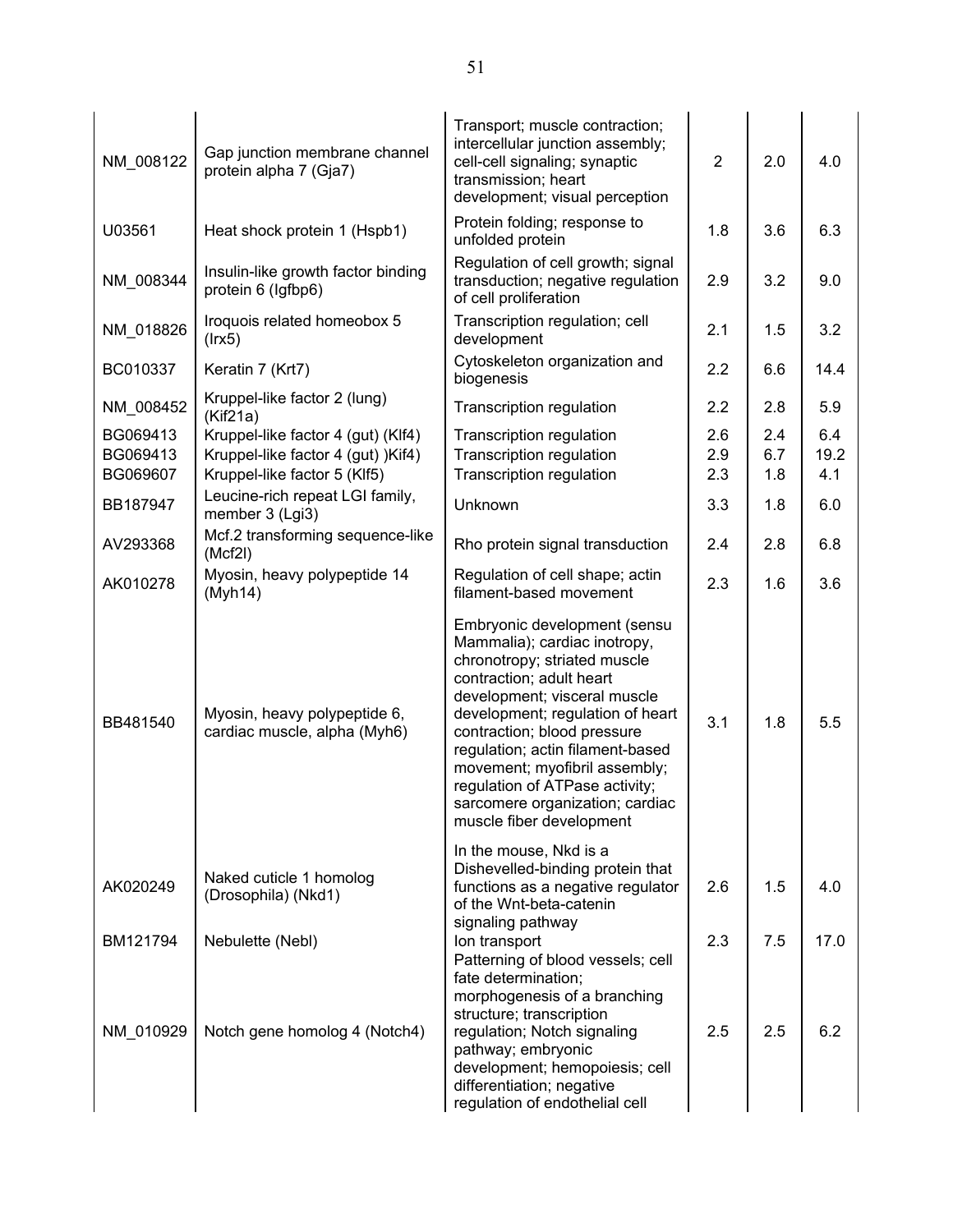|                      |                                                                  | differentiation                                                       |            |            |            |
|----------------------|------------------------------------------------------------------|-----------------------------------------------------------------------|------------|------------|------------|
|                      |                                                                  |                                                                       |            |            |            |
|                      |                                                                  |                                                                       |            |            |            |
|                      |                                                                  |                                                                       |            |            |            |
|                      |                                                                  |                                                                       |            |            |            |
| BC024556<br>BG072867 | PDZ and LIM domain 2 (Pdlim2)<br>Periaxin (Prx)                  | Unknown<br>Axon ensheathment                                          | 2.6<br>2.3 | 3.7<br>1.9 | 9.5<br>4.3 |
|                      |                                                                  | Protein amino acid                                                    |            |            |            |
|                      |                                                                  | dephosphorylation;<br>diacylglycerol biosynthesis;                    |            |            |            |
|                      |                                                                  | sphingosine metabolism;<br>ceramide metabolism; protein               |            |            |            |
| NM_008903            | Phosphatidic acid phosphatase                                    | kinase C activation; negative<br>regulation of cell proliferation;    | 2.1        | 2.1        | 4.3        |
|                      | 2a (Ppap2a)                                                      | regulation of lipid metabolism;<br>androgen receptor signaling        |            |            |            |
|                      |                                                                  | pathway; phospholipid<br>dephosphorylation; steroid                   |            |            |            |
|                      |                                                                  | hormone receptor signaling                                            |            |            |            |
|                      |                                                                  | pathway<br>Vesicle-mediated transport;                                |            |            |            |
| NM 011182            | Pleckstrin homology, Sec7 and<br>coiled-coil domains 3 (Pscd3)   | regulation of ARF protein signal<br>transduction; positive regulation | 2.1        | 2.1        | 4.5        |
|                      |                                                                  | of cell adhesion                                                      |            |            |            |
|                      |                                                                  | Lymphangiogenesis; water<br>transport; amino acid transport;          |            |            |            |
|                      |                                                                  | cell adhesion; development;<br>regulation of cell shape; folic        |            |            |            |
| NM 010329            | Podoplanin (Pdpn)                                                | acid transport; lung<br>development; positive regulation              | 2.3        | 5.1        | 11.4       |
|                      |                                                                  | of cell migration; tube<br>morphogenesis; positive                    |            |            |            |
|                      |                                                                  | regulation of cell motility; cell<br>morphogenesis                    |            |            |            |
| BB533892             | Potassium inwardly-rectifying<br>channel, subfamily J, member 15 | Potassium ion transport                                               | 2.6        | 5.3        | 13.8       |
|                      | (Kcnj15)                                                         |                                                                       |            |            |            |
|                      |                                                                  | Phosphate transport; induction<br>of apoptosis; caspase activation;   |            |            |            |
| AV366831             | Procollagen, type IV, alpha 3<br>(Col4a3)                        | cell adhesion; cell surface<br>receptor linked signal                 | 2.5        | 3.7        | 9.2        |
|                      |                                                                  | transduction; cell proliferation;<br>negative regulation of           |            |            |            |
|                      | Proline rich Gla (G-                                             | angiogenesis                                                          |            |            |            |
| BB164509             | carboxyglutamic acid) 3<br>(transmembrane) (Prrg3)               | Unknown                                                               | 2.1        | 1.9        | 4.0        |
| AK009847             | Protease, serine, 23 (Prss23)                                    | Proteolysis                                                           | 2.1        | 4.6        | 9.8        |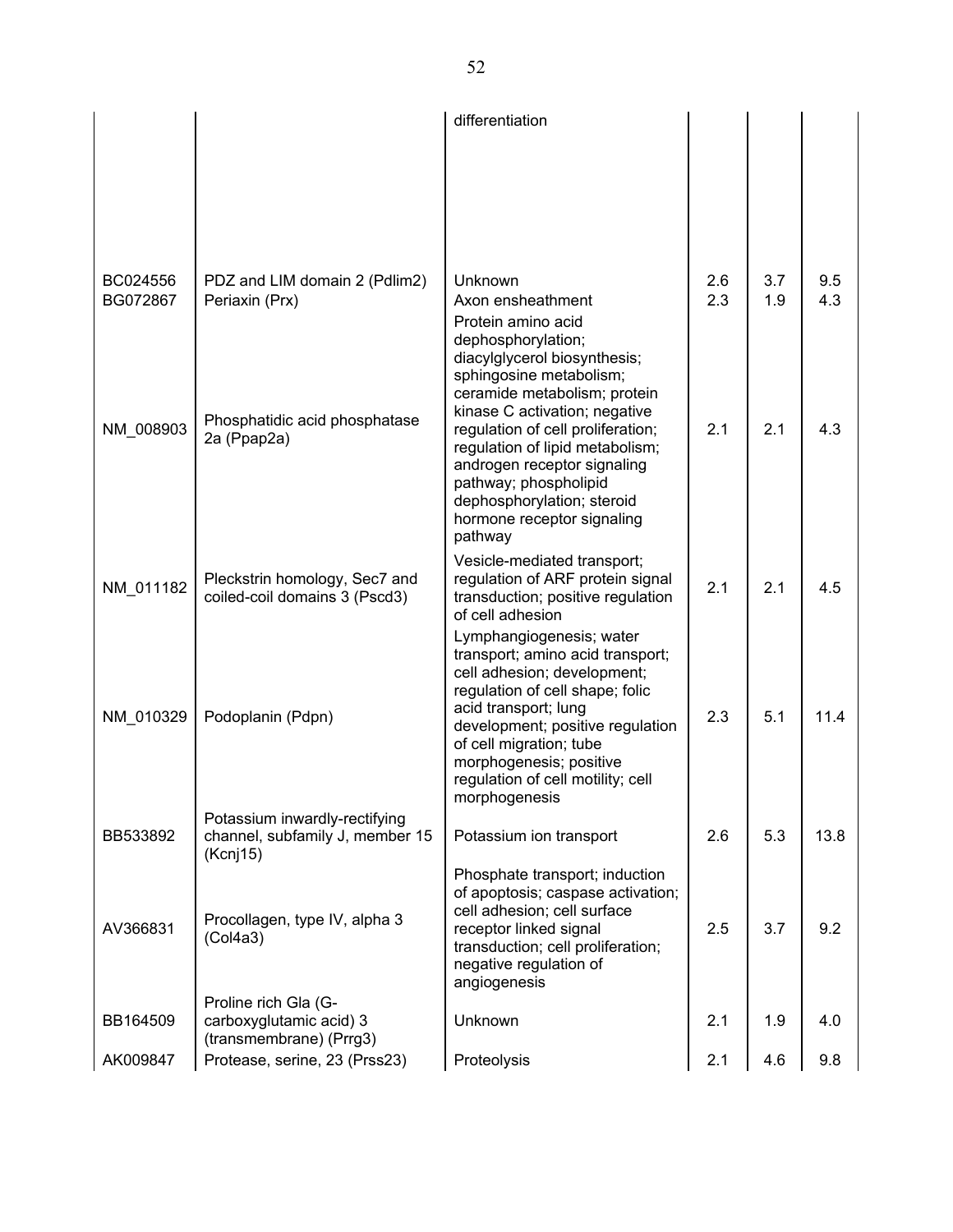| AV297026<br>BB216074 | Protein kinase C, mu (Prkcm)<br>Protein kinase, cAMP dependent<br>regulatory, type II beta (Prkar2b)      | Protein amino acid<br>phosphorylation; intracellular<br>signaling cascade<br>Protein amino acid<br>phosphorylation; fatty acid<br>metabolism; intracellular<br>signaling cascade; learning; cell<br>proliferation; organ<br>morphogenesis; protein amino | 2.6<br>2.1     | 1.7<br>1.6 | 4.4<br>3.3 |
|----------------------|-----------------------------------------------------------------------------------------------------------|----------------------------------------------------------------------------------------------------------------------------------------------------------------------------------------------------------------------------------------------------------|----------------|------------|------------|
| BB823350             | Protein kinase, cGMP-<br>dependent, type II (Prkg2)                                                       | acid phosphorylation<br>Regulation of progression<br>through cell cycle; protein amino<br>acid phosphorylation; signal<br>transduction                                                                                                                   | 2.4            | 2.0        | 4.7        |
| NM_133685            | RAB31, member RAS oncogene<br>family (Rab31)                                                              | Intracellular protein transport;<br>small GTPase mediated signal<br>transduction                                                                                                                                                                         | 1.6            | 1.6        | 2.7        |
| AF146523             | Receptor (calcitonin) activity<br>modifying protein 2 (Ramp2)                                             | Intracellular protein transport;<br>receptor-mediated endocytosis;<br>regulation of G-protein coupled<br>receptor protein signaling<br>pathway                                                                                                           | 2.3            | 2.7        | 6.1        |
| NM_022886            | Sciellin (Scel)                                                                                           | Epidermis development;<br>embryonic development;<br>keratinocyte differentiation                                                                                                                                                                         | 4.4            | 3.5        | 15.1       |
| NM_009151            | Selectin, platelet (p-selectin)<br>ligand (Selpl)                                                         | Cell adhesion                                                                                                                                                                                                                                            | 1.7            | 1.6        | 2.7        |
| AF080090             | Sema domain, immunoglobulin<br>domain (Ig), short basic domain,<br>secreted, (semaphorin) 3 F<br>(Sema3f) | Neural crest cell migration;<br>development; negative<br>regulation of axon extension<br>involved in axon guidance;<br>negative chemotaxis                                                                                                               | 2.2            | 2.4        | 5.2        |
| BM114815             | SET domain containing (lysine<br>methyltransferase) 7 (Setd7)                                             | Chromatin modification                                                                                                                                                                                                                                   | 1.8            | 1.8        | 3.2        |
| NM_015756            | Shroom family member 3<br>(Shroom3)                                                                       | Cell morphogenesis; pattern<br>specification; cellular pigment<br>accumulation; apical protein<br>localization                                                                                                                                           | 1.9            | 2.1        | 4.1        |
| NM_011326            | Sodium channel, nonvoltage-<br>gated 1 gamma (Scnn1g)                                                     | Sodium ion transport; excretion;<br>response to stimulus                                                                                                                                                                                                 | $\overline{2}$ | 2.9        | 5.6        |
| BM237089             | Solute carrier organic anion<br>transporter family, member 3a1<br>(Slco3a1)                               | Ion transport                                                                                                                                                                                                                                            | $\overline{2}$ | 2.7        | 5.4        |
| BB827631             | Spectrin domain with coiled-coils<br>$1$ (Specc1)                                                         | Muscle contraction                                                                                                                                                                                                                                       | 1.9            | 1.5        | 3.0        |
| BG060909             | Stearoyl-Coenzyme A desaturase<br>2 (Scd2)                                                                | Lipid metabolism; fatty acid<br>biosynthesis; superoxide<br>metabolism                                                                                                                                                                                   | 2.6            | 6.5        | 16.9       |
| AW555571             | TAF9B RNA polymerase II, TATA<br>box binding protein (TBP)-<br>associated factor (Taf9b)                  | Transcription initiation;<br>regulation of transcription                                                                                                                                                                                                 | 2.1            | 2.0        | 4.1        |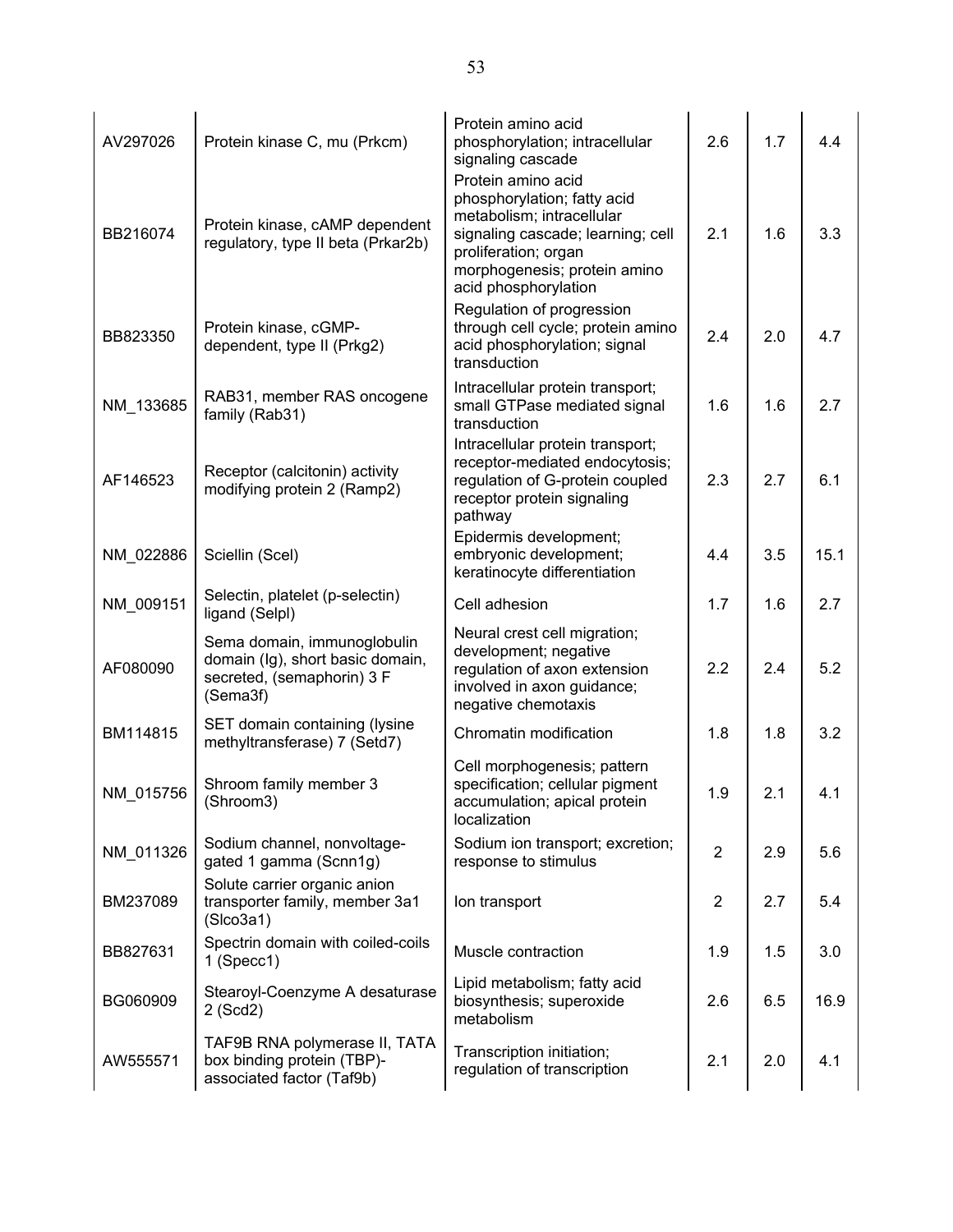| NM_027884 | Tensin 1 (Tns1)                                                                                                | Cell-substrate junction<br>assembly; intracellular signaling<br>cascade; cell migration                  | 1.9            | 1.7    | 3.2    |
|-----------|----------------------------------------------------------------------------------------------------------------|----------------------------------------------------------------------------------------------------------|----------------|--------|--------|
| BC007185  | Tetraspanin 2 (Tspan2)                                                                                         | Cell motility; cell adhesion; cell<br>proliferation                                                      | 2.5            | 3.0    | 7.4    |
| BI111620  | Tissue inhibitor of<br>metalloproteinase 3 (Timp3)                                                             | Transmembrane receptor<br>protein tyrosine kinase signaling<br>pathway                                   | $\overline{2}$ | 6.6    | 12.9   |
| BI111620  | Tissue inhibitor of<br>metalloproteinase 3 (Timp3)                                                             | Transmembrane receptor<br>protein tyrosine kinase signaling<br>pathway                                   | 1.9            | 6.6    | 12.5   |
| AI639846  | Transcription factor 4 (Tcf4)                                                                                  | Transcription regulation                                                                                 | 1.7            | 1.8    | 3.1    |
| BB354684  | Tribbles homolog 2 (Trib2)                                                                                     | Protein amino acid<br>phosphorylation; regulation of<br><b>MAPK</b> activity                             | 2.5            | 2.8    | 7.0    |
| BC005618  | Tumor-associated calcium signal<br>transducer 1 (Tacstd1)                                                      | Defense response                                                                                         | $\overline{2}$ | 2.1    | 4.1    |
| AV238718  | UDP-N-acetyl-alpha-D-<br>galactosamine: polypeptide N-<br>acetylgalactosaminyltransferase-<br>like 4 (Galntl4) | Unknown                                                                                                  | 2.1            | 3.4    | 7.2    |
| BC012697  | Uncoupling protein 2<br>(mitochondrial, proton carrier)<br>(Ucp2)                                              | Mitochondrial transport; proton<br>transport                                                             | 1.9            | 2.9    | 5.6    |
| NM 011979 | Vanin 3 (Vnn3)                                                                                                 | Nitrogen compound metabolism                                                                             | 3.4            | 1.8    | 6.3    |
| BC021433  | <b>cDNA</b>                                                                                                    | Unknown                                                                                                  | 1.8            | 25.1   | 44.4   |
| BF682848  | cDNA                                                                                                           | Unknown                                                                                                  | 2.8            | 9.9    | 27.1   |
| BM218877  | <b>cDNA</b>                                                                                                    | Unknown                                                                                                  | 3.2            | 3.7    | 11.9   |
| AK004276  | <b>cDNA</b>                                                                                                    | Unknown                                                                                                  | 1.9            | 3.3    | 6.4    |
| BB322233  | <b>cDNA</b>                                                                                                    | Unknown                                                                                                  | 2.7            | 3.0    | 8.0    |
| BB353853  | cDNA                                                                                                           | Unknown                                                                                                  | 2.1            | 2.7    | 5.7    |
| BB534298  | cDNA                                                                                                           | Unknown                                                                                                  | 2.7            | 2.6    | 7.0    |
| BC022950  | <b>cDNA</b>                                                                                                    | Unknown                                                                                                  | 2.2            | 2.4    | 5.3    |
| AK017241  | cDNA                                                                                                           | Unknown                                                                                                  | 2.4            | 1.7    | 4.0    |
|           |                                                                                                                | Down-regulated in Both WT- and Mutant-infected Mice                                                      |                |        |        |
| BE952632  | 2-4-dienoyl-Coenzyme A<br>reductase 2, peroxisomal (decr2)                                                     | Peroxisome organization and<br>biogenesis; metabolism                                                    | $-2.9$         | $-2.5$ | $-7.2$ |
| AK002295  | 3-hydroxyanthranilate 3,4-<br>dioxygenase (Haao)                                                               | Metabolism                                                                                               | $-3$           | $-1.8$ | $-5.5$ |
| BF462185  | 4-aminobutyrate<br>aminotransferase (Abat)                                                                     | Gamma-aminobutyric acid<br>metabolism; neurotransmitter<br>catabolism; behavioral response<br>to cocaine | $-2.6$         | $-2.3$ | $-5.8$ |
| BC013343  | 4-hydroxyphenylpyruvic acid<br>dioxygenase (Hpd)                                                               | L-phenylalanine catabolism;<br>tyrosine catabolism; aromatic<br>amino acid family metabolism             | $-2.3$         | $-1.8$ | $-4.1$ |
| BC010837  | 4-nitrophenylphosphatase<br>domain and non-neuronal<br>SNAP25-like protein homolog 1<br>(ipsnap1)              | Unknown                                                                                                  | $-3.3$         | $-2.5$ | $-8.3$ |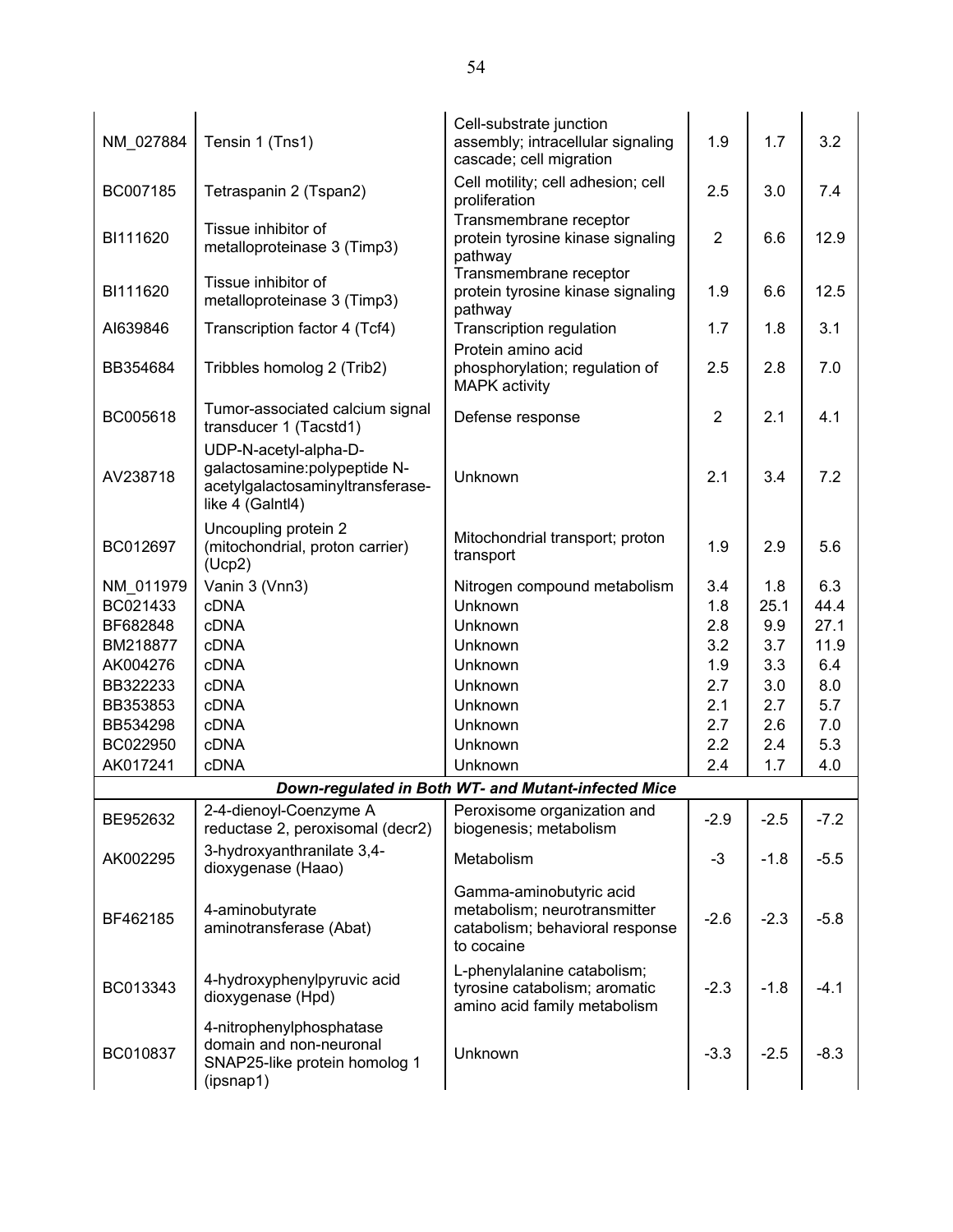| AV306253  | 4-nitrophenylphosphatase<br>domain and non-neuronal<br>SNAP25-like protein homolog 1<br>(ipsnap1)  | Unknown                                                                                                                                                                                                            | $-3.1$  | $-3.2$ | $-10.1$ |
|-----------|----------------------------------------------------------------------------------------------------|--------------------------------------------------------------------------------------------------------------------------------------------------------------------------------------------------------------------|---------|--------|---------|
| BB718075  | Acetyl-Coenzyme A<br>acyltransferase 2 (mitochondrial<br>3-oxoacyl-Coenzyme A thiolase)<br>(Acaa2) | Lipid metabolism; fatty acid<br>metabolism; cholesterol<br>biosynthesis                                                                                                                                            | $-2.2$  | $-1.6$ | $-3.5$  |
| AB078618  | Acyl-CoA thioesterase 12<br>(Acot12)                                                               | Acetyl-CoA metabolism; lipid<br>metabolism; fatty acid<br>metabolism                                                                                                                                               | $-2.1$  | $-3.2$ | $-6.7$  |
| NM_016702 | Alanine-glyoxylate<br>aminotransferase (Agxt)                                                      | Protein targeting to peroxisome;<br>glyoxylate metabolism                                                                                                                                                          | $-2.6$  | $-2.4$ | $-6.1$  |
| BC013477  | Alcohol dehydrogenase 1 (class<br>$I)$ (Adh1)                                                      | Retinoid metabolism                                                                                                                                                                                                | $-4$    | $-2.0$ | $-7.9$  |
| BB282093  | Aldehyde dehydrogenase 4<br>family, member A1 (Aldh4a1)                                            | Proline metabolism                                                                                                                                                                                                 | $-3.7$  | $-2.3$ | $-8.4$  |
| BC021607  | Aldo-keto reductase family 1,<br>member C20 (Akr1c20)                                              | Steroid biosynthesis                                                                                                                                                                                               | -6      | $-2.7$ | $-15.8$ |
| NM_030611 | Aldo-keto reductase family 1,<br>member C6 (Akr1c6)                                                | Steroid biosynthesis                                                                                                                                                                                               | $-6.8$  | $-2.0$ | $-13.3$ |
| AI891467  | Aldo-keto reductase family 1,<br>member D1 (Akr1d1)                                                | Electron transport; lipid<br>metabolism; bile acid<br>metabolism; cholesterol<br>catabolism; digestion; C21-<br>steroid hormone metabolism;<br>androgen metabolism                                                 | $-11.6$ | $-3.3$ | $-38.0$ |
| AK005066  | Amidohydrolase domain<br>containing 1 (Amdhd1)                                                     | Histidine catabolism to<br>glutamate and formamide                                                                                                                                                                 | $-2.9$  | $-3.5$ | $-10.4$ |
| BB797326  | Amidohydrolase domain<br>containing 1 (Amdhd1)                                                     | Histidine catabolism to<br>glutamate and formamide                                                                                                                                                                 | $-4.2$  | $-2.5$ | $-10.5$ |
| BC025904  | Angiopoietin-like 6 (Angptl6)                                                                      | Angiogenesis; signal<br>transduction; development; cell<br>differentiation                                                                                                                                         | $-1.7$  | $-2.1$ | $-3.7$  |
| D49729    | Arginine vasopressin receptor 1A<br>(Avpr1a)                                                       | Generation of precursor<br>metabolites and energy; G-<br>protein coupled receptor protein<br>signaling pathway;<br>phospholipase C activation;<br>elevation of cytosolic calcium ion<br>concentration; circulation | $-2$    | $-1.7$ | $-3.4$  |
| NM 007494 | Argininosuccinate synthetase 1<br>(Ass1)                                                           | Urea cycle; arginine<br>biosynthesis; amino acid<br>biosynthesis                                                                                                                                                   | $-2.9$  | $-1.5$ | $-4.4$  |
| NM_023383 | Arylacetamide deacetylase<br>(esterase) (Aadac)                                                    | Metabolism                                                                                                                                                                                                         | $-2.5$  | $-1.5$ | $-3.9$  |
| AK004030  | Arylformamidase (Afmid)                                                                            | Tryptophan catabolism to<br>kynurenine                                                                                                                                                                             | $-3.2$  | $-3.7$ | $-11.6$ |
| NM_027857 | Aspartoacylase (aminoacylase) 3<br>(Acy3)                                                          | Metabolism                                                                                                                                                                                                         | $-2.2$  | $-4.6$ | $-10.0$ |
| NM_021022 | ATP-binding cassette, sub-family<br>B (MDR/TAP), member (Abcb11)                                   | Transport                                                                                                                                                                                                          | -6      | $-1.9$ | $-11.3$ |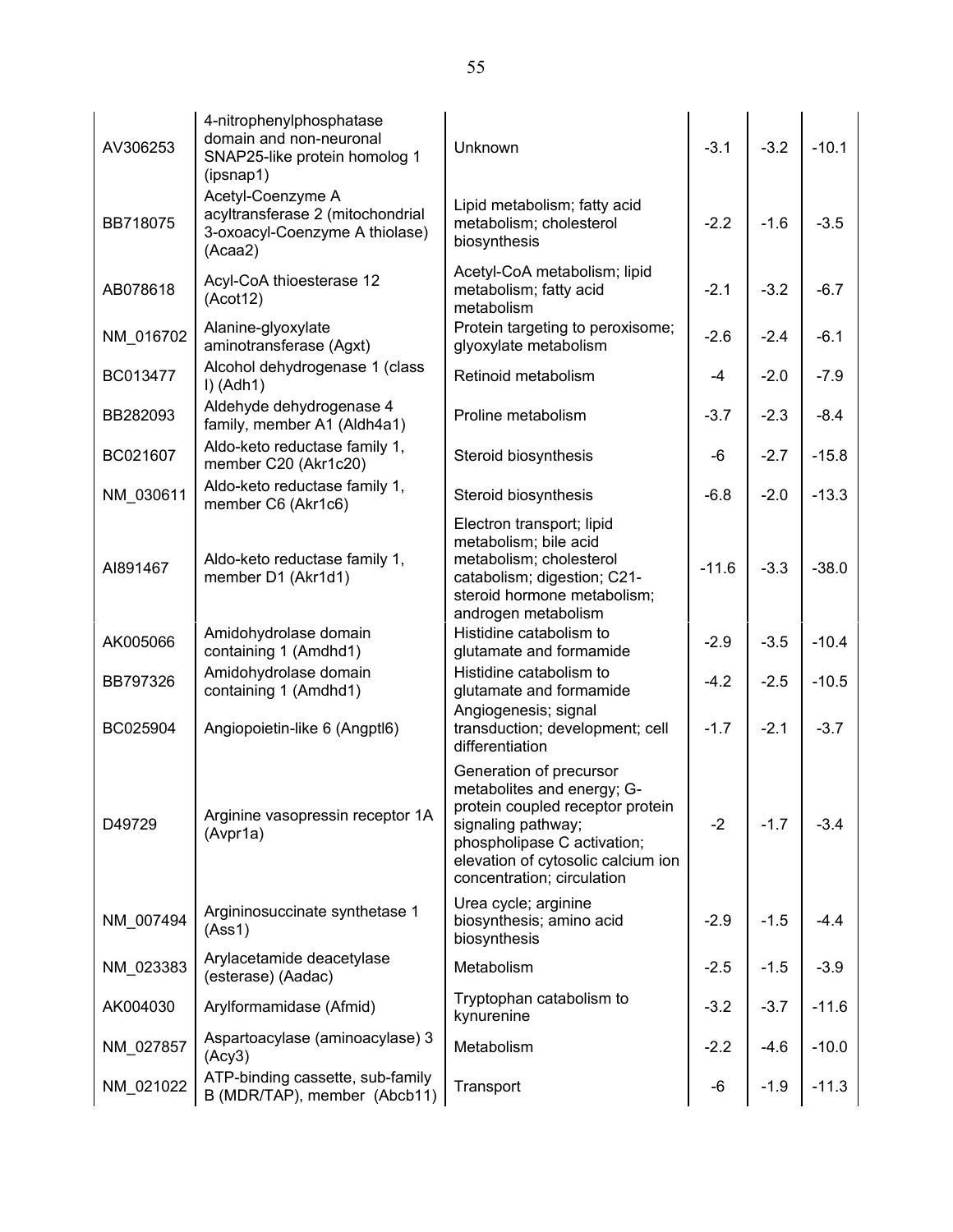| NM_031884 | ATP-binding cassette, sub-family<br>G (WHITE), member 5 (Abcg5)        | Transport; cholesterol<br>absorption                                                                                       | $-2.4$  | $-4.2$ | $-10.1$ |
|-----------|------------------------------------------------------------------------|----------------------------------------------------------------------------------------------------------------------------|---------|--------|---------|
| BC022107  | Cadherin 2 (Cdh2)                                                      | Cell adhesion; calcium-<br>dependent cell-cell adhesion;<br>cell migration; blood vessel                                   | $-2$    | $-1.9$ | $-3.7$  |
| BC022107  | Cadherin 2 (Cdh2)                                                      | morphogenesis<br>Cell adhesion; calcium-<br>dependent cell-cell adhesion;<br>cell migration; blood vessel<br>morphogenesis | $-2.1$  | $-1.9$ | $-4.0$  |
| NM 007606 | Carbonic anhydrase 3 (Car3)                                            | One-carbon compound<br>metabolism                                                                                          | $-13.2$ | $-2.4$ | $-31.3$ |
| NM_007606 | Carbonic anhydrase 3 (Car3)                                            | One-carbon compound<br>metabolism                                                                                          | $-10.9$ | $-4.3$ | $-46.2$ |
| NM_021456 | Carboxylesterase 1 (Ces1)                                              | Detoxification of xenobiotics;<br>activation of ester and amide<br>prodrugs; resonse to toxin                              | $-5.1$  | $-2.3$ | $-11.7$ |
| NM 009900 | Chloride channel 2 (Clcn2)                                             | Chloride transport                                                                                                         | $-2.4$  | $-2.2$ | $-5.3$  |
| NM_031164 | Coagulation factor XIII, beta<br>subunit (F13b)                        | Blood coagulation                                                                                                          | $-2.3$  | $-1.6$ | $-3.8$  |
| BB765132  | Collectin sub-family member 10<br>(Colec10)                            | Phosphate transport; defense<br>response; cell adhesion;<br>embryonic development                                          | $-3.9$  | $-1.7$ | $-6.9$  |
| AF173379  | Copper chaperone for superoxide<br>dismutase (Ccs)                     | Protein folding; superoxide<br>metabolism; copper ion<br>transport; positive regulation of<br>oxidoreductase activity      | $-2$    | $-1.9$ | $-3.8$  |
| NM_010000 | Cytochrome P450, family 2,<br>subfamily b, polypeptide 9<br>(Cyp2b9)   | Electron transport                                                                                                         | $-7.2$  | $-3.4$ | $-24.5$ |
| BC025819  | Cytochrome P450, family 2,<br>subfamily c, polypeptide 44<br>(Cyp2c44) | Drug and sterid metabolism                                                                                                 | $-4.8$  | $-2.7$ | $-13.0$ |
| BC010989  | Cytochrome P450, family 2,<br>subfamily d, polypeptide 10<br>(Cyp2d10) | Electron transport                                                                                                         | $-1.7$  | $-1.6$ | $-2.8$  |
| BF783609  | Cytochrome P450, family 2,<br>subfamily j, polypeptide 5<br>(Cyp2j5)   | Electron transport                                                                                                         | $-3.2$  | $-2.0$ | $-6.2$  |
| NM_134144 | Cytochrome P450, family 2.<br>subfamily c, polypeptide 37<br>(Cyp2c37) | Electron transport                                                                                                         | $-4.3$  | $-1.5$ | $-6.6$  |
| NM_007820 | Cytochrome P450, family 3,<br>subfamily a, polypeptide 16<br>(Cyp3a16) | Electron transport                                                                                                         | $-7.5$  | $-1.7$ | $-12.5$ |
| BC011228  | Cytochrome P450, family 4,<br>subfamily f, polypeptide 14<br>(Cyp4f14) | Arachidonic acid or fatty acid<br>metabolism                                                                               | $-7.8$  | $-4.5$ | $-35.1$ |
| C79957    | Desmoglein 2 (Dsg2)                                                    | Cell adhesion                                                                                                              | $-1.9$  | $-1.9$ | $-3.6$  |
| AW490997  | Dihydropyrimidinase (Dpys)                                             | Nucleobase, nucleoside,<br>nucleotide and nucleic acid<br>metabolism; response to toxin                                    | $-6.1$  | $-4.1$ | $-25.0$ |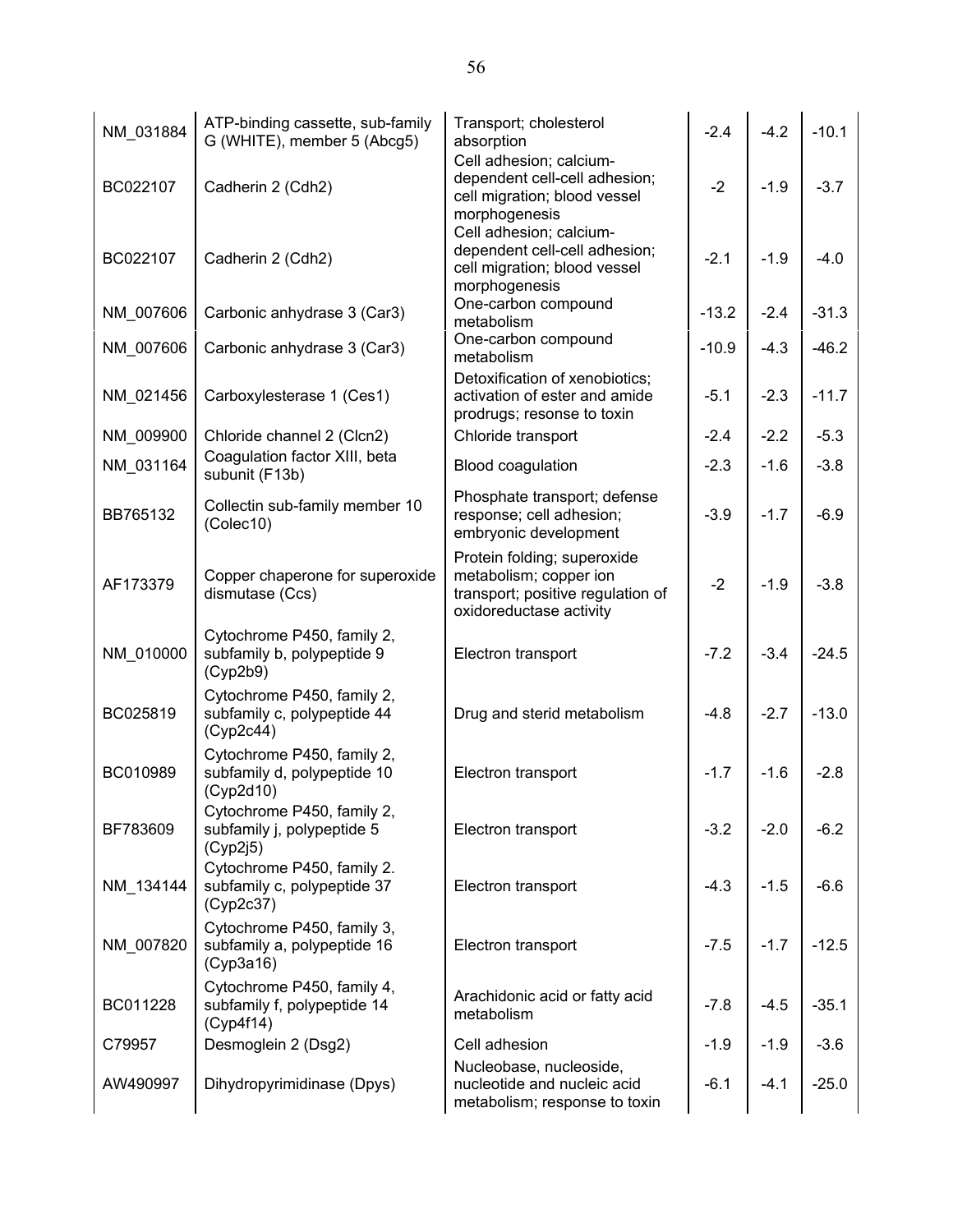| AK004899  | Dihydropyrimidinase (Dpys)                                                         | Nucleobase, nucleoside,<br>nucleotide and nucleic acid<br>metabolism; response to toxin                                                                                                       | $-8.1$  | $-3.3$  | $-26.6$ |
|-----------|------------------------------------------------------------------------------------|-----------------------------------------------------------------------------------------------------------------------------------------------------------------------------------------------|---------|---------|---------|
| NM_023737 | Enoyl-Coenzyme A, hydratase/3-<br>hydroxyacyl Coenzyme A<br>dehydrogenase (Ehhadh) | Generation of precursor<br>metabolites and energy; lipid<br>metabolism; fatty acid beta-<br>oxidation; acyl-CoA metabolism                                                                    | $-4.7$  | $-2.6$  | $-12.0$ |
| BB667477  | <b>EST</b>                                                                         | Unknown                                                                                                                                                                                       | $-4.7$  | $-3.6$  | $-16.8$ |
| AF055573  | Fragile histidine triad gene (Fhit)                                                | DNA replication; nucleotide<br>metabolism                                                                                                                                                     | $-2.1$  | $-1.7$  | $-3.6$  |
| BC011139  | Glucokinase (Gck)                                                                  | Glucose metabolism and<br>homeostasis; glycolysis; NADP<br>metabolism; positive regulation<br>of insulin secretion; regulation of<br>potassium ion transport;<br>carbohydrate phosphorylation | $-3.8$  | $-2.4$  | $-9.1$  |
| NM_026672 | Glutathione S-transferase, mu 7<br>(Gstm7)                                         | Metabolism                                                                                                                                                                                    | $-2.6$  | $-2.4$  | $-6.0$  |
| NM 008156 | Glycosylphosphatidylinositol<br>specific phospholipase D1<br>(GpId1)               | GPI anchor release                                                                                                                                                                            | $-2.2$  | $-2.6$  | $-5.9$  |
| AF015887  | Guanidinoacetate<br>methyltransferase (Gamt)                                       | Creatine biosynthesis; muscle<br>contraction; spermatogenesis;<br>organ morphogenesis;<br>regulation of body size                                                                             | $-6.3$  | $-4.0$  | $-25.2$ |
| BC019856  | Gulonolactone (L-) oxidase<br>(Gulo)                                               | Electron transport; L-ascorbic<br>acid biosynthesis                                                                                                                                           | $-3.4$  | $-2.8$  | $-9.4$  |
| NM_019545 | Hydroxyacid oxidase (glycolate<br>oxidase) 3 (Hao3)                                | Fatty acid alpha-oxidation;<br>electron transport; protein<br>targeting; fatty acid metabolism                                                                                                | $-17.6$ | $-10.0$ | 175.3   |
| BC026555  | Kallikrein B, plasma 1 (Klkb1)                                                     | Proteolysis; inflammatory<br>response; blood coagulation;<br>fibrinolysis                                                                                                                     | $-3.7$  | $-4.2$  | $-15.4$ |
| NM_029550 | Kidney expressed gene 1 (Keg1)                                                     | Regulation of progression<br>through cell cycle                                                                                                                                               | $-3.9$  | $-6.7$  | $-26.1$ |
| BE691552  | Lactamase, beta 2 (Lactb2)                                                         | Metabolism                                                                                                                                                                                    | $-2.3$  | $-1.8$  | $-4.2$  |
| AI848705  | Lin-7 homolog A (Lin7a)                                                            | Protein complex assembly;<br>exocytosis; neurotransmitter<br>secretion; synaptic vesicle<br>transport                                                                                         | $-2.2$  | $-2.8$  | $-6.3$  |
| AV287586  | Lin-7 homolog A (Lin7a)                                                            | Protein complex assembly;<br>exocytosis; neurotransmitter<br>secretion; synaptic vesicle<br>transport                                                                                         | $-2.6$  | $-2.6$  | $-6.8$  |
| NM 008280 | Lipase, hepatic (Lipc)                                                             | Protein amino acid N-linked<br>glycosylation; lipid metabolism                                                                                                                                | $-2.8$  | $-1.9$  | $-5.4$  |
| BC013893  | Mannan-binding lectin serine<br>peptidase 2 (Masp2)                                | Proteolysis; innate immune<br>response; complement<br>activation, classical pathway;<br>cell adhesion; antimicrobial<br>humoral response (sensu                                               | $-2.1$  | $-1.6$  | $-3.2$  |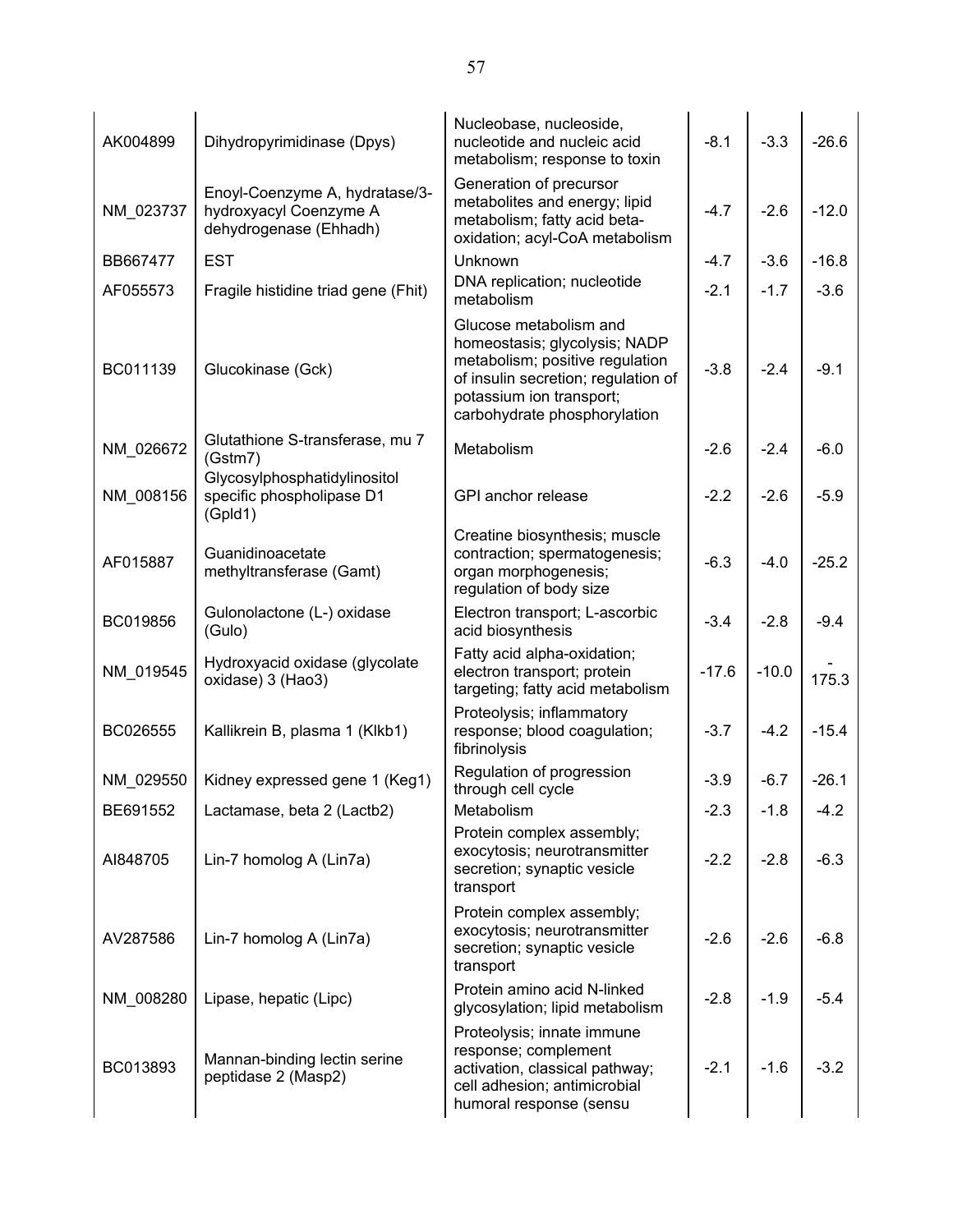|           |                                                                           | Vertebrata)                                                                                                                                                                                                                                                                                                                         |        |        |         |
|-----------|---------------------------------------------------------------------------|-------------------------------------------------------------------------------------------------------------------------------------------------------------------------------------------------------------------------------------------------------------------------------------------------------------------------------------|--------|--------|---------|
|           |                                                                           |                                                                                                                                                                                                                                                                                                                                     |        |        |         |
|           |                                                                           |                                                                                                                                                                                                                                                                                                                                     |        |        |         |
| BC020153  | Nitrilase family, member 2 (Nit2)                                         | Nitrogen compound metabolism                                                                                                                                                                                                                                                                                                        | $-4.4$ | $-3.0$ | $-13.2$ |
| NM_013864 | N-myc downstream regulated<br>gene 2 (Ndrg2)                              | Nervous system development;<br>cell differentiation                                                                                                                                                                                                                                                                                 | $-2.2$ | $-1.7$ | $-3.7$  |
| AK011172  | Nudix (nucleoside diphosphate<br>linked moiety X)-type motif 7<br>(Nudt7) | Coenzyme A catabolism; acetyl-<br>CoA catabolism                                                                                                                                                                                                                                                                                    | $-2.1$ | $-2.8$ | $-6.0$  |
| AI786408  | Ornithine transcarbamylase (Otc)                                          | Urea cycle; amino acid<br>metabolism; arginine<br>biosynthesis                                                                                                                                                                                                                                                                      | $-2.7$ | $-1.5$ | $-4.1$  |
| BC023496  | Pantothenate kinase 1 (Pank1)                                             | Coenzyme A biosynthesis                                                                                                                                                                                                                                                                                                             | $-4.4$ | $-1.7$ | $-7.7$  |
| NM 023523 | Peroxisomal trans-2-enoyl-CoA<br>reductase (Pecr)                         | Fatty acid biosynthesis;<br>metabolism; lipid biosynthesis;<br>fatty acid elongation                                                                                                                                                                                                                                                | $-2.1$ | $-1.7$ | $-3.5$  |
| BC019997  | Phenazine biosynthesis-like<br>protein domain containing (Pbld)           | Interacts with unrip/mawd;<br>Oxidoreductase activity                                                                                                                                                                                                                                                                               | $-3.6$ | $-3.2$ | $-11.4$ |
| AW106920  | Phenylalanine hydroxylase (Pah)                                           | L-phenylalanine catabolism;<br>aromatic amino acid family<br>metabolism                                                                                                                                                                                                                                                             | $-8.7$ | $-2.7$ | $-23.7$ |
| BC013525  | Pipecolic acid oxidase (Pipox)                                            | Electron transport; peroxisome<br>organization and biogenesis;<br>tetrahydrofolate metabolism                                                                                                                                                                                                                                       | $-2.8$ | $-2.1$ | $-5.8$  |
| NM 008932 | Prolactin receptor (Prlr)                                                 | Steroid biosynthesis; anti-<br>apoptosis; transmembrane<br>receptor protein tyrosine kinase<br>activation (dimerization); embryo<br>implantation; lactation;<br>regulation of cell adhesion;<br>regulation of epithelial cell<br>differentiation; T cell activation;<br>tyrosine phosphorylation of                                 | $-3.3$ | $-2.7$ | $-8.7$  |
| NM 008932 | Prolactin receptor (Prlr)                                                 | JAK2 protein<br>Steroid biosynthesis; anti-<br>apoptosis; transmembrane<br>receptor protein tyrosine kinase<br>activation (dimerization); embryo<br>implantation; lactation;<br>regulation of cell adhesion;<br>regulation of epithelial cell<br>differentiation; T cell activation;<br>tyrosine phosphorylation of<br>JAK2 protein | $-4.4$ | $-2.7$ | $-12.0$ |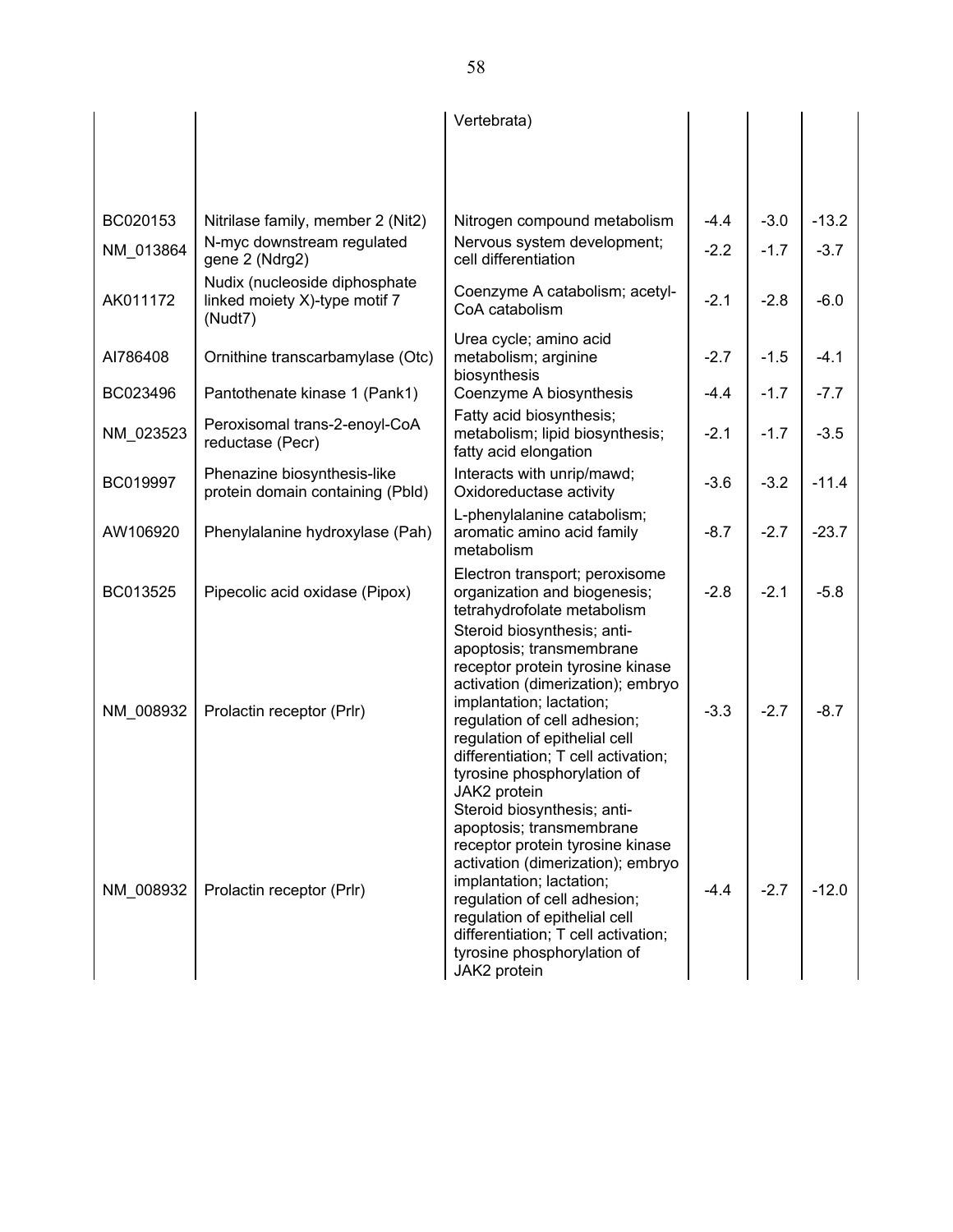| M22958    | Prolactin receptor (Prlr)                                                                                        | Steroid biosynthesis; anti-<br>apoptosis; transmembrane<br>receptor protein tyrosine kinase<br>activation (dimerization); embryo<br>implantation lactation; regulation<br>of cell adhesion; regulation of<br>epithelial cell differentiation; T<br>cell activation; tyrosine<br>phosphorylation of JAK2 protein | $-4.5$ | $-3.0$ | $-13.7$ |
|-----------|------------------------------------------------------------------------------------------------------------------|-----------------------------------------------------------------------------------------------------------------------------------------------------------------------------------------------------------------------------------------------------------------------------------------------------------------|--------|--------|---------|
| AK011039  | Proline dehydrogenase (oxidase)<br>2 (Prodh2)                                                                    | Glutamate biosynthesis; proline<br>metabolism                                                                                                                                                                                                                                                                   | $-2.7$ | $-2.0$ | $-5.4$  |
| BC024104  | Protein Z, vitamin K-dependent<br>plasma glycoprotein (Proz)                                                     | Proteolysis; blood coagulation                                                                                                                                                                                                                                                                                  | $-1.9$ | $-1.6$ | $-2.9$  |
| BB667651  | Pyruvate kinase liver and red<br>blood cell (Pklr)                                                               | Glycolysis; response to other<br>organism                                                                                                                                                                                                                                                                       | $-2$   | $-2.7$ | $-5.3$  |
| NM_009040 | Retinol dehydrogenase 16<br>(Rdh16)                                                                              | Metabolism                                                                                                                                                                                                                                                                                                      | $-4.6$ | $-2.9$ | $-13.5$ |
| BI217574  | Sarcosine dehydrogenase<br>(Sardh)                                                                               | Electron transport; glycine<br>catabolism                                                                                                                                                                                                                                                                       | $-2.7$ | $-2.6$ | $-7.0$  |
| NM_029269 | Secreted phosphoprotein 2<br>(Spp2)                                                                              | Skeletal development; bone<br>remodeling                                                                                                                                                                                                                                                                        | $-2.1$ | $-1.9$ | $-3.9$  |
| AF237702  | Serine hydroxymethyl transferase<br>1 (soluble) (Shmt1)                                                          | Glycine metabolism; L-serine<br>metabolism; one-carbon<br>compound metabolism                                                                                                                                                                                                                                   | $-3.1$ | $-2.7$ | $-8.5$  |
| NM_009171 | Serine hydroxymethyl transferase<br>1 (soluble) (Shmt1)                                                          | Glycine metabolism; L-serine<br>metabolism; one-carbon<br>compound metabolism                                                                                                                                                                                                                                   | $-3.5$ | $-2.9$ | $-10.0$ |
| BC021154  | Solute carrier family 10<br>(sodium/bile acid cotransporter<br>family), member 1 (Slc10a1)                       | Sodium ion transport; organic<br>anion transport                                                                                                                                                                                                                                                                | $-5$   | $-2.2$ | $-11.0$ |
| NM_011387 | Solute carrier family 10<br>(sodium/bile acid cotransporter<br>family), member 1 (Slc10a1)                       | Sodium ion transport; organic<br>anion transport                                                                                                                                                                                                                                                                | $-5.1$ | $-2.3$ | $-11.7$ |
| AV220703  | Solute carrier family 16<br>(monocarboxylic acid<br>transporters), member 12<br>(Slc16a12)                       | Proton-linked monocarboxylate<br>transport                                                                                                                                                                                                                                                                      | $-2.7$ | $-2.0$ | $-5.4$  |
| NM_031197 | Solute carrier family 2 (facilitated<br>glucose transporter), member 2<br>(Slc2a2)                               | Carbohydrate metabolism;<br>carbohydrate transport; glucose<br>transport                                                                                                                                                                                                                                        | $-9.4$ | $-2.1$ | $-19.7$ |
| AA276202  | Solute carrier family 23<br>(nucleobase transporters),<br>member 1 (Slc23a1)                                     | Sodium ion transport                                                                                                                                                                                                                                                                                            | $-2.2$ | $-1.5$ | $-3.3$  |
| BC016571  | Solute carrier family 25<br>(mitochondrial carrier, adenine<br>nucleotide translocator), member<br>13 (Slc25a13) | Aspartate transport                                                                                                                                                                                                                                                                                             | $-2.3$ | $-2.0$ | $-4.5$  |
| NM_025877 | Solute carrier family 25<br>(mitochondrial carrier; phosphate<br>carrier), member 23 (Slc25a23)                  | Transport                                                                                                                                                                                                                                                                                                       | $-2.2$ | $-2.9$ | $-6.3$  |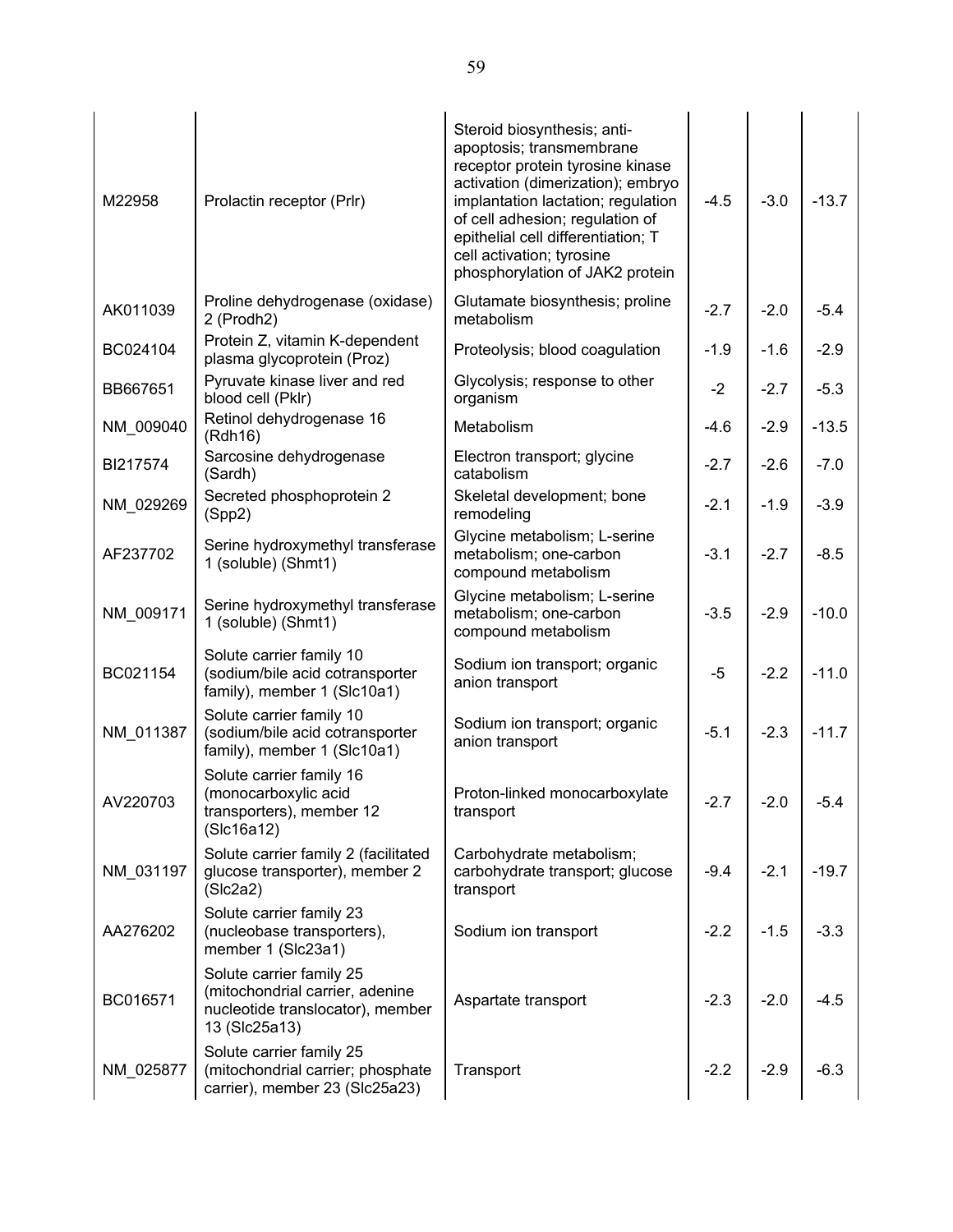| BC022130  | Solute carrier family 26 (sulfate<br>transporter), member 1 (Slc26a1)       | Chloride, sulfate, and oxalate<br>transport                                                                                         | $-2.7$ | $-3.4$ | $-9.3$  |
|-----------|-----------------------------------------------------------------------------|-------------------------------------------------------------------------------------------------------------------------------------|--------|--------|---------|
| BB275387  | Solute carrier family 26 (sulfate<br>transporter), member 1 (Slc26a1)       | Chloride, sulfate, and oxalate<br>transport                                                                                         | $-4.7$ | $-4.8$ | $-22.7$ |
| AK003626  | Solute carrier family 38, member<br>4 (Slc38a4)                             | Sodium ion transport; amino<br>acid transport                                                                                       | $-2.7$ | $-1.7$ | $-4.6$  |
| AB031813  | Solute carrier organic anion<br>transporter family, member 1a1<br>(Slco1a1) | Organic anion transport                                                                                                             | $-3.8$ | $-1.7$ | $-6.2$  |
| AB031813  | Solute carrier organic anion<br>transporter family, member 1a1<br>(Slco1a1) | Organic anion transport                                                                                                             | -6     | $-2.3$ | $-13.8$ |
| AK004939  | Transmembrane serine protease<br>6 (Tmprss6)                                | Angiogenesis; proteolysis;<br>intracellular signaling cascade;<br>extracellular matrix organization<br>and biogenesis; fibrinolysis | $-2.6$ | $-2.2$ | $-5.6$  |
| NM_028094 | UDP glucuronosyltransferase 2<br>family, polypeptide A3 (Ugt2a3)            | Metabolism                                                                                                                          | $-2.6$ | $-2.1$ | $-5.6$  |
| BC028826  | UDP glucuronosyltransferase 2<br>family, polypeptide B34<br>(Ugt2b34)       | Metabolism                                                                                                                          | $-3$   | $-2.4$ | $-7.1$  |
| BC018406  | <b>cDNA</b>                                                                 | Unknown                                                                                                                             | $-2$   | $-1.6$ | $-3.2$  |
| BC021614  | <b>cDNA</b>                                                                 | Metabolism                                                                                                                          | $-2.5$ | $-1.6$ | $-4.0$  |
| AK009249  | cDNA                                                                        | Unknown                                                                                                                             | $-2.3$ | $-1.9$ | $-4.3$  |
| BB822342  | <b>cDNA</b>                                                                 | Unknown                                                                                                                             | $-2.4$ | $-1.9$ | $-4.6$  |
| AW111847  | cDNA                                                                        | Unknown                                                                                                                             | $-2.2$ | $-2.3$ | $-5.0$  |
| BC025830  | <b>cDNA</b>                                                                 | Unknown                                                                                                                             | $-2.5$ | $-2.0$ | $-5.2$  |
| AK016432  | <b>cDNA</b>                                                                 | Unknown                                                                                                                             | $-2.8$ | $-2.1$ | $-6.1$  |
| BC018263  | cDNA                                                                        | Metabolism                                                                                                                          | $-3.7$ | $-1.7$ | $-6.3$  |
| AI789751  | <b>cDNA</b>                                                                 | Unknown                                                                                                                             | $-3$   | $-3.3$ | $-10.0$ |
| AK018631  | <b>cDNA</b>                                                                 | Unknown                                                                                                                             | -6     | $-1.7$ | $-10.4$ |
| AI265721  | cDNA                                                                        | Unknown                                                                                                                             | $-4.7$ | $-2.2$ | $-10.4$ |
| BB667865  | <b>cDNA</b>                                                                 | Unknown                                                                                                                             | $-4.1$ | $-2.6$ | $-10.5$ |
| NM 026183 | <b>cDNA</b>                                                                 | Unknown                                                                                                                             | $-4$   | $-2.8$ | $-11.3$ |
| AB056443  | <b>cDNA</b>                                                                 | Unknown                                                                                                                             | $-4.6$ | $-2.5$ | $-11.4$ |
| NM 134256 | <b>cDNA</b>                                                                 | Transport                                                                                                                           | $-5$   | $-2.4$ | $-12.1$ |
| AK012685  | <b>cDNA</b>                                                                 | Unknown                                                                                                                             | $-6.6$ | $-2.2$ | $-14.5$ |
| AB056443  | <b>cDNA</b>                                                                 | Unknown                                                                                                                             | $-5.9$ | $-2.8$ | $-16.5$ |
|           |                                                                             | Up-regulated in WT-infected Mice (But Not Mutant-infected Mice)                                                                     |        |        |         |
| AK014526  | Lipin 1 (Lpin1)                                                             | Lipid metabolism; regulation of<br>fat cell differentiation                                                                         | $-1.8$ | 2.3    |         |
|           |                                                                             | Up-regulated in Mutant-infected Mice (But Not WT-infected Mice)                                                                     |        |        |         |
| BG969012  | Activin A receptor, type II-like 1<br>(Acvrl1)                              | Angiogenesis; protein amino<br>acid phosphorylation;<br>transforming growth factor beta<br>receptor signaling pathway               | 2.1    |        | 2.6     |
| NM 007436 | Aldehyde dehydrogenase family<br>3, subfamily A1 (Aldh3a1)                  | Aldehyde metabolism; electron<br>transport; metabolism                                                                              | 2.8    |        | 3.3     |
| BC027319  | ATPase, Na+/K+ transporting,<br>beta 1 polypeptide (Atp1b1)                 | Potassium ion transport; sodium<br>ion transport                                                                                    | 1.7    |        | 2.3     |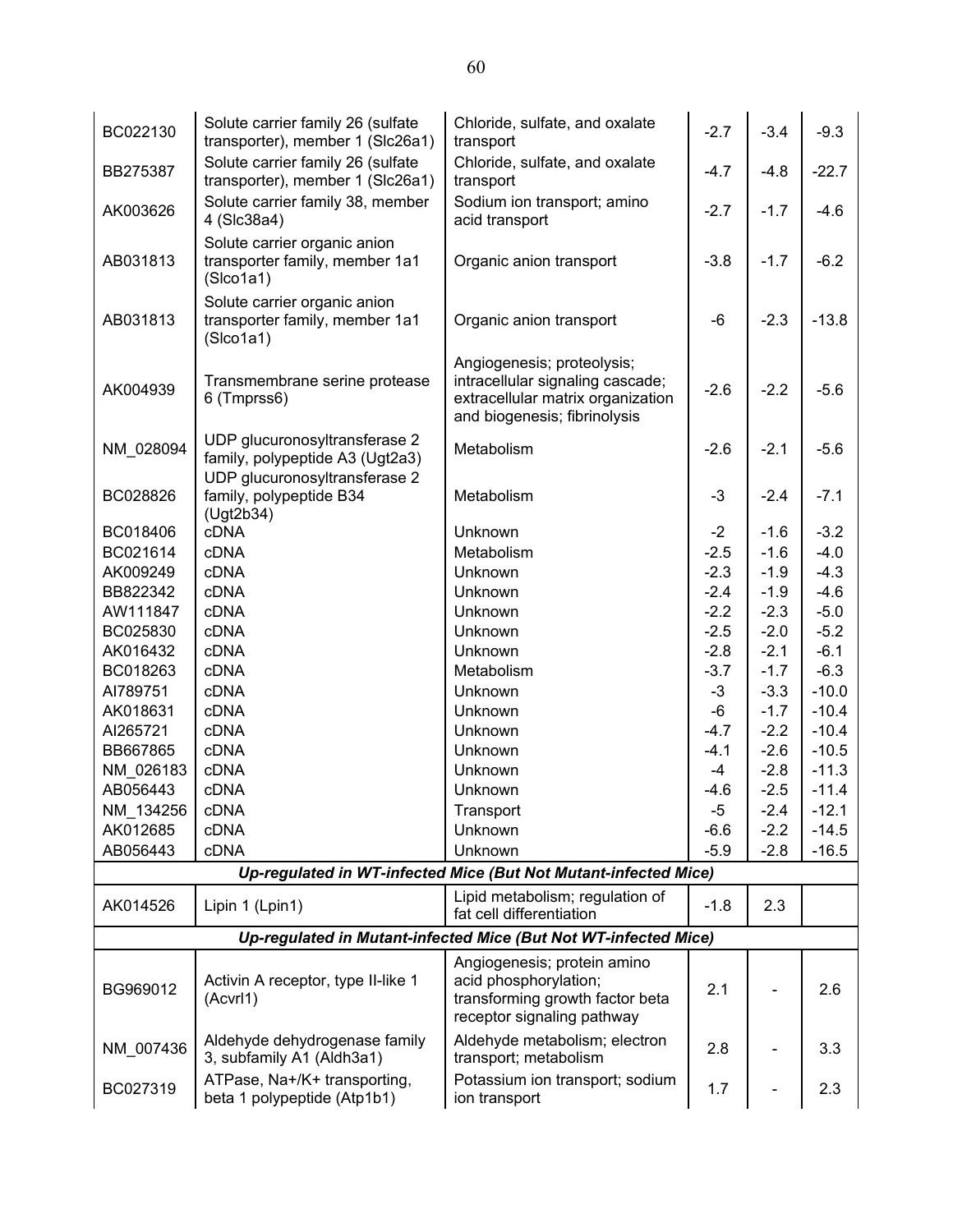| NM 007689 | Chondroadherin (Chad)                                        | Regulation of cell growth;<br>metabolism                                                                                                                                          | $\overline{2}$ | 2.2 |
|-----------|--------------------------------------------------------------|-----------------------------------------------------------------------------------------------------------------------------------------------------------------------------------|----------------|-----|
| AW060797  | Coiled-coil domain containing<br>85A (Ccdc85a)               | Unknown                                                                                                                                                                           | 2.2            | 3.2 |
| BB417442  | C-type lectin domain family 1,<br>member a (Clec1a)          | Cell adhesion                                                                                                                                                                     | $\overline{2}$ | 2.8 |
| BE685667  | Cyclin D3 (Ccnd3)                                            | Regulation of progression<br>through cell cycle; signal<br>transduction; T cell proliferation;<br>cell division                                                                   | $\overline{2}$ | 2.1 |
| AA410148  | Dedicator of cytokinesis 9<br>(Dock9)                        | Guanyl nucleotide exchange<br>factor activity                                                                                                                                     | 1.9            | 2.7 |
| BB626288  | Gene model 1752 (Gm1752)                                     | Unknown<br>May be involved in the calcium-                                                                                                                                        | 1.9            | 2.8 |
| NM 016677 | Hippocalcin-like 1 (Hpcal1)                                  | dependent regulation of<br>rhodopsin phosphorylation and<br>may be of relevance for<br>neuronal signalling in the central<br>nervous system<br>Protein complex assembly; cell     | 1.7            | 2.3 |
| BG066605  | Laminin, gamma 1 (Lamc1)                                     | adhesion; endoderm<br>development; positive regulation<br>of epithelial cell proliferation;<br>positive regulation of epithelial<br>cell proliferation                            | 1.8            | 2.1 |
| BG066982  | Natriuretic peptide receptor 3<br>(Npr3)                     | Skeletal development                                                                                                                                                              | 5.1            | 6.0 |
| NM_013626 | Peptidylglycine alpha-amidating<br>monooxygenase (Pam)       | Peptide metabolism                                                                                                                                                                | 2.1            | 2.2 |
| BQ177191  | Prickle-like 2 (Drosophila)<br>(Prickle2)                    | Unknown                                                                                                                                                                           | 2.6            | 3.5 |
| AF169388  | Procollagen, type IV, alpha 4<br>(Col4a4)                    | Phosphate transport; cell<br>adhesion                                                                                                                                             | $\overline{2}$ | 3.0 |
| BB305930  | Protocadherin 17 (Pcdh17)                                    | Cell adhesion                                                                                                                                                                     | 2.2            | 3.0 |
| AF112185  | Sodium channel, nonvoltage-<br>gated, type I, alpha (Scnn1a) | Sodium ion transport; response<br>to stimulus                                                                                                                                     | 1.8            | 2.6 |
| BC025840  | Titin (Ttn)                                                  | Carbohydrate metabolism; RNA-<br>dependent DNA replication;<br>protein amino acid<br>phosphorylation; sarcomere<br>alignment; response to oxidative<br>stress; muscle development | 1.8            | 2.2 |
| BM122301  | Transforming growth factor, beta<br>receptor III (Tgfbr3)    | Binds to TGF-beta; could be<br>involved in capturing and<br>retaining TGF-beta for<br>presentation to the signaling                                                               | 1.8            | 2.6 |
|           | Transmembrane protein 164                                    | receptors                                                                                                                                                                         |                |     |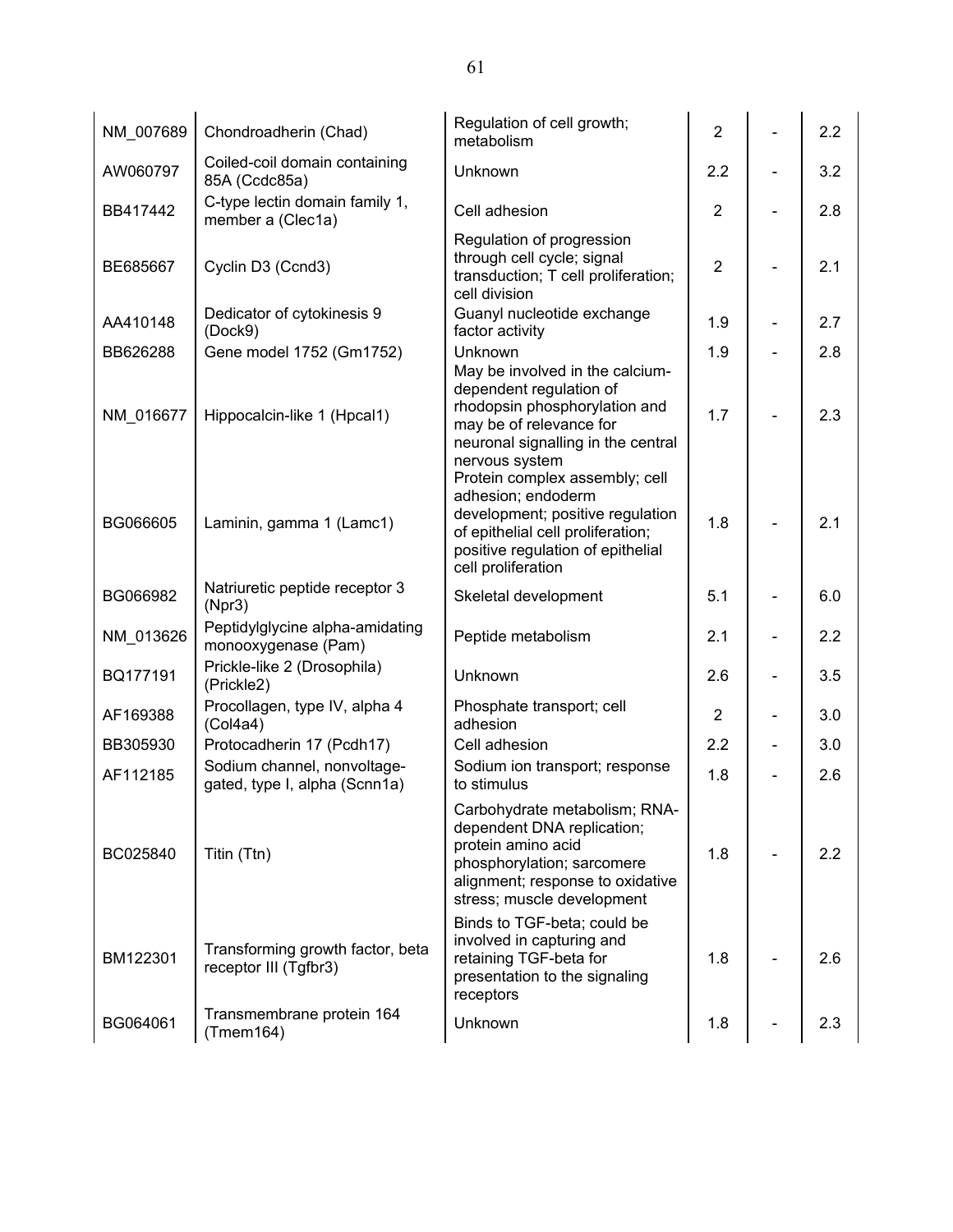| NM 021883 | Tropomodulin 1 (Tmod1)                                                 | Cytoskeleton organization and<br>biogenesis; blocks the<br>elongation and depolymerization<br>of the actin filaments at the<br>pointed end | 2.3            |   | 3.3    |
|-----------|------------------------------------------------------------------------|--------------------------------------------------------------------------------------------------------------------------------------------|----------------|---|--------|
| AK019588  | Ubiquitin specific peptidase 54<br>(Usp54)                             | Proteolysis; ubiquitin cycle                                                                                                               | 1.7            |   | 2.2    |
| BB447914  | Zinc finger protein 503 (Zfp503)                                       | Unknown                                                                                                                                    | $\overline{c}$ |   | 2.4    |
| BC003967  | <b>cDNA</b>                                                            | Unknown                                                                                                                                    | 2.2            |   | 3.3    |
| BB535847  | <b>cDNA</b>                                                            | Unknown                                                                                                                                    | 2.3            |   | 2.5    |
| BB520487  | cDNA                                                                   | Unknown                                                                                                                                    | 1.7            |   | 2.4    |
| AK006115  | <b>cDNA</b>                                                            | Unknown                                                                                                                                    | 1.6            |   | 2.3    |
|           |                                                                        | Down-regulated in Mutant-infected Mice (But Not WT-infected Mice)                                                                          |                |   |        |
| NM_134130 | Abhydrolase domain containing 3<br>(Abhd3)                             | Unknown                                                                                                                                    | $-2.1$         |   | $-2.9$ |
| AK017155  | Agmatine ureohydrolase<br>(agmatinase) (Agmat)                         | Arginine catabolism; polyamine<br>biosynthesis                                                                                             | $-2.5$         |   | $-3.5$ |
| BB155250  | Alkylglycerone phosphate<br>synthase (Agps)                            | Electron transport; lipid<br>metabolism                                                                                                    | $-2.1$         | - | $-2.9$ |
| NM_007493 | Asialoglycoprotein receptor 2<br>(Asgr2)                               | Endocytosis                                                                                                                                | $-2.2$         |   | $-3.0$ |
| NM_016668 | Betaine-homocysteine<br>methyltransferase (Bhmt)                       | Protein amino acid methylation;<br>methionine biosynthesis;<br>regulation of homocysteine<br>metabolism                                    | $-2.9$         |   | $-3.5$ |
| NM_022884 | Betaine-homocysteine<br>methyltransferase 2 (Bhmt2)                    | Methionine biosynthesis                                                                                                                    | $-1.9$         |   | $-2.4$ |
| NM_133960 | Carboxylesterase 6 (Ces6)                                              | Unknown                                                                                                                                    | $-2.1$         |   | $-2.8$ |
| NM_007744 | Catechol-O-methyltransferase<br>(Comt)                                 | Catecholamine metabolism;<br>neurotransmitter catabolism;<br>dopamine catabolism                                                           | $-2.6$         |   | $-2.8$ |
| NM 007744 | Catechol-O-methyltransferase<br>(Comt)                                 | Catecholamine metabolism;<br>neurotransmitter catabolism;<br>dopamine catabolism                                                           | $-2.7$         |   | $-3.4$ |
| NM_015780 | Complement factor H-related 1<br>(Cfhr1)                               | Immune response                                                                                                                            | $-2.9$         |   | $-3.4$ |
| NM 010003 | Cytochrome P450, family 2,<br>subfamily c, polypeptide 39<br>(Cyp2c39) | Electron transport                                                                                                                         | $-3.1$         |   | $-4.7$ |
| BF783609  | Cytochrome P450, family 2,<br>subfamily j, polypeptide 5<br>(Cyp2j5)   | Electron transport                                                                                                                         | $-2.9$         |   | $-3.7$ |
| AB039380  | Cytochrome P450, family 3,<br>subfamily a, polypeptide 44<br>(Cyp3a44) | Electron transport                                                                                                                         | $-5.8$         |   | $-6.8$ |
| BC028831  | Dihydropyrimidine<br>dehydrogenase (Dpyd)                              | Electron transport; 'de novo'<br>pyrimidine base biosynthesis                                                                              | $-2.5$         |   | $-3.0$ |
| BC028831  | Dihydropyrimidine<br>dehydrogenase (Dpyd)                              | Electron transport; 'de novo'<br>pyrimidine base biosynthesis                                                                              | $-3.3$         |   | $-4.7$ |
| AK004755  | Dimethylglycine dehydrogenase<br>precursor (Dmgdh)                     | Electron transport; glycine<br>catabolism; protein targeting                                                                               | $-1.9$         |   | $-2.2$ |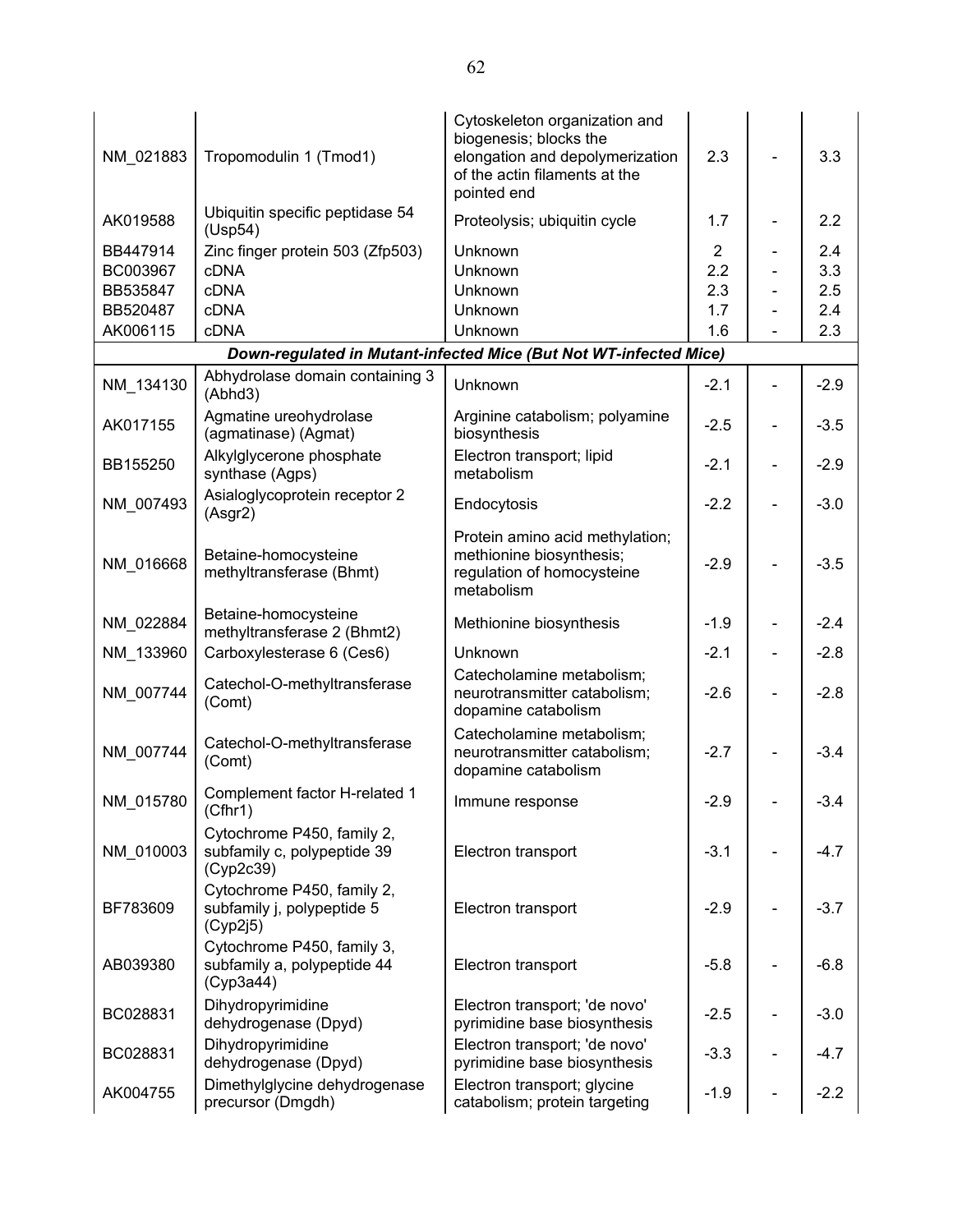| NM 007954 | Esterase 1 (Es1)                                                         | Metabolism                                                                                                                                                                                                                                                                                                                                                                                                                                               | $-2.2$ |                          | $-2.9$ |
|-----------|--------------------------------------------------------------------------|----------------------------------------------------------------------------------------------------------------------------------------------------------------------------------------------------------------------------------------------------------------------------------------------------------------------------------------------------------------------------------------------------------------------------------------------------------|--------|--------------------------|--------|
| NM_010232 | Flavin containing<br>monooxygenase 5 (Fmo5)                              | Electron transport                                                                                                                                                                                                                                                                                                                                                                                                                                       | $-2.7$ |                          | $-2.7$ |
| NM_010232 | Flavin containing<br>monooxygenase 5 (Fmo5)                              | Electron transport                                                                                                                                                                                                                                                                                                                                                                                                                                       | $-3$   |                          | $-3.1$ |
| AI391218  | Glutamate-ammonia ligase<br>(glutamine synthetase) (Glul)                | Glutamine biosynthesis; nitrogen<br>compound metabolism                                                                                                                                                                                                                                                                                                                                                                                                  | $-2.1$ | $\overline{\phantom{0}}$ | $-2.3$ |
| AK005016  | Heat-responsive protein 12<br>(Hrsp12)                                   | regulation of translational<br>termination                                                                                                                                                                                                                                                                                                                                                                                                               | $-2.1$ |                          | $-2.9$ |
| NM_010517 | Insulin-like growth factor binding<br>protein 4 (Igfbp4)                 | Skeletal development; regulation<br>of cell growth; DNA metabolism;<br>signal transduction; cell<br>proliferation                                                                                                                                                                                                                                                                                                                                        | $-2.1$ |                          | $-2.5$ |
| NM_133809 | Kynurenine 3-monooxygenase<br>(kynurenine 3-hydroxylase)<br>(Kmo)        | Electron transport; aromatic<br>compound metabolism                                                                                                                                                                                                                                                                                                                                                                                                      | $-2$   |                          | $-2.6$ |
| AK018630  | Nuclear receptor subfamily 1,<br>group I, member 2 (Nrli2)               | Transcription regulation;<br>xenobiotic metabolism; signal<br>transduction; steroid metabolism                                                                                                                                                                                                                                                                                                                                                           | $-2.3$ |                          | $-3.2$ |
| NM 008769 | Ornithine transcarbamylase (Otc)                                         | Urea cycle; amino acid<br>metabolism; arginine<br>biosynthesis                                                                                                                                                                                                                                                                                                                                                                                           | $-2.9$ |                          | $-3.9$ |
| NM_020573 | Oxysterol binding protein-like 1A<br>(Osbpl1a)                           | Lipid transport; steroid<br>metabolism; cholesterol<br>metabolism; vesicle-mediated<br>transport                                                                                                                                                                                                                                                                                                                                                         | $-2.1$ |                          | $-2.5$ |
| AI265463  | Phosphoenolpyruvate<br>carboxykinase 1, cytosolic (Pck1)                 | Gluconeogenesis; lipid<br>metabolism; glycerol<br>biosynthesis from pyruvate                                                                                                                                                                                                                                                                                                                                                                             | $-3.5$ |                          | $-3.3$ |
| NM 011082 | Polymeric immunoglobulin<br>receptor (Pigr)                              | Protein secretion                                                                                                                                                                                                                                                                                                                                                                                                                                        | $-2.1$ |                          | $-2.8$ |
| BG071940  | Protein phosphatase 1,<br>regulatory (inhibitor) subunit 3B<br>(Ppr1r3b) | Glycogen metabolism                                                                                                                                                                                                                                                                                                                                                                                                                                      | $-3.5$ | -                        | $-5.0$ |
| NM 011261 | Reelin (Reln)                                                            | Cellular morphogenesis during<br>differentiation; neuron migration;<br>cell adhesion; development;<br>axon guidance; central nervous<br>system development; brain<br>development; locomotory<br>behavior; glial cell differentiation;<br>peptidyl-tyrosine<br>phosphorylation; spinal cord<br>patterning; positive regulation of<br>protein kinase activity; response<br>to pain; positive regulation of<br>small GTPase mediated signal<br>transduction | $-1.8$ |                          | $-2.5$ |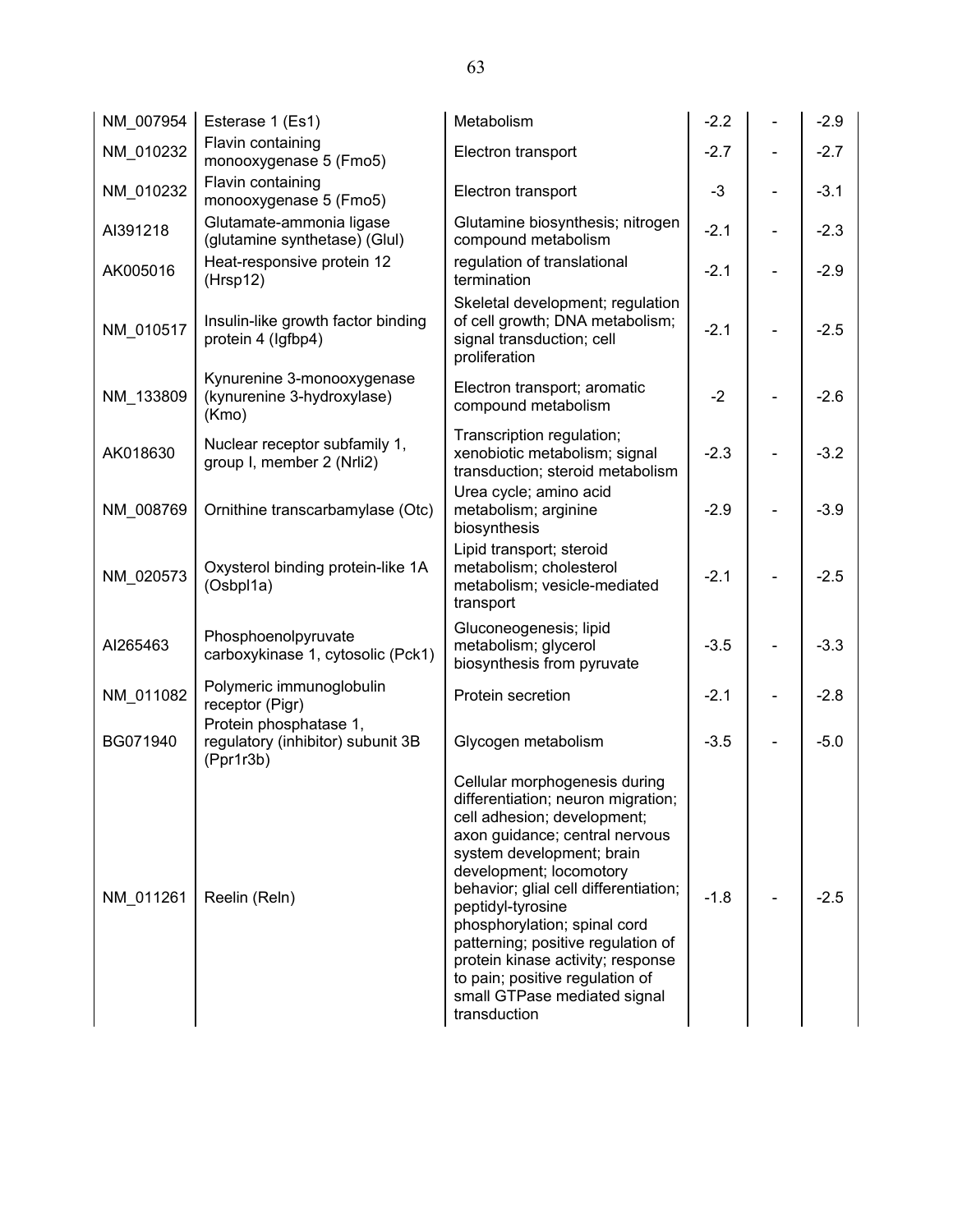| NM 009060 | Regucalcin (Rgn)                                                                       | May play a role in the regulation<br>of enzymatic activity in the liver;<br>decrease of rgn leads to the<br>dysregulation of calcium<br>signaling in the aged liver | $-3.1$ | L,                       | $-3.9$ |
|-----------|----------------------------------------------------------------------------------------|---------------------------------------------------------------------------------------------------------------------------------------------------------------------|--------|--------------------------|--------|
| BB035017  | Retinoic acid receptor responder<br>(tazarotene induced) 1 (Rarres1)                   | Negative regulation of cell<br>proliferation                                                                                                                        | $-3.1$ |                          | $-3.2$ |
| BC013442  | Solute carrier family 27 (fatty acid<br>transporter), member 2 (Slc27a2)               | Very-long-chain fatty acid<br>metabolism; lipid metabolism;<br>fatty acid metabolism                                                                                | $-2.6$ |                          | $-3.5$ |
| NM_008063 | Solute carrier family 37 (glycerol-<br>6-phosphate transporter),<br>member 4 (Slc37a4) | Carbohydrate metabolism and<br>transport                                                                                                                            | $-2.6$ |                          | $-3.4$ |
| AB037192  | Solute carrier organic anion<br>transporter family, member 1b2<br>(Slco1b2)            | Ion transport                                                                                                                                                       | $-2.6$ |                          | $-2.4$ |
| NM 020495 | Solute carrier organic anion<br>transporter family, member 1b2<br>(Slco1b2)            | lon transport                                                                                                                                                       | $-2.5$ |                          | $-2.7$ |
| D87867    | UDP glucuronosyltransferase 1<br>family, polypeptide A2 (Ugt1a2)                       | Glucuronate metabolism;<br>xenobiotic metabolism; protein<br>folding                                                                                                | $-1.8$ |                          | $-2.2$ |
| NM 053215 | UDP glucuronosyltransferase 2<br>family, polypeptide B37<br>(Ugt2b37)                  | Metabolism                                                                                                                                                          | $-5.1$ |                          | $-6.3$ |
| BC022133  | Urocanase domain containing 1<br>(Uroc1)                                               | Histidine metabolism                                                                                                                                                | $-2.2$ |                          | $-3.0$ |
| BC025105  | V-set and immunoglobulin<br>domain containing 4 (Vsig4)                                | Negative regulation of murine<br>and human T cell proliferation<br>and IL-2 production                                                                              | $-2.3$ | $\overline{\phantom{0}}$ | $-2.8$ |
| AV030118  | cDNA                                                                                   | Unknown                                                                                                                                                             | $-2.1$ |                          | $-2.1$ |
| AW488243  | cDNA                                                                                   | Unknown                                                                                                                                                             | $-2.4$ |                          | $-2.3$ |
| NM 009286 | cDNA                                                                                   | Unknown                                                                                                                                                             | $-2.4$ |                          | $-2.7$ |
| AV222559  | <b>cDNA</b>                                                                            | Unknown                                                                                                                                                             | $-2$   |                          | $-2.9$ |
| AJ132857  | cDNA                                                                                   | Transport                                                                                                                                                           | $-3.1$ |                          | $-3.9$ |

Fold-changes (FC) shown were statistically significant (i.e., Benjamini and Hochberg corrected p value <0.05 and absolute consistency across all replicate experiments). A negative sign before values indicates down-regulation. A dash "-" indicates no statistical difference was observed.  $C =$  control (uninfected) mice; WT=wild-type *Y. pestis* CO92 infected mice; Mut=∆lpp mutant of Y. pestis CO92 infected mice.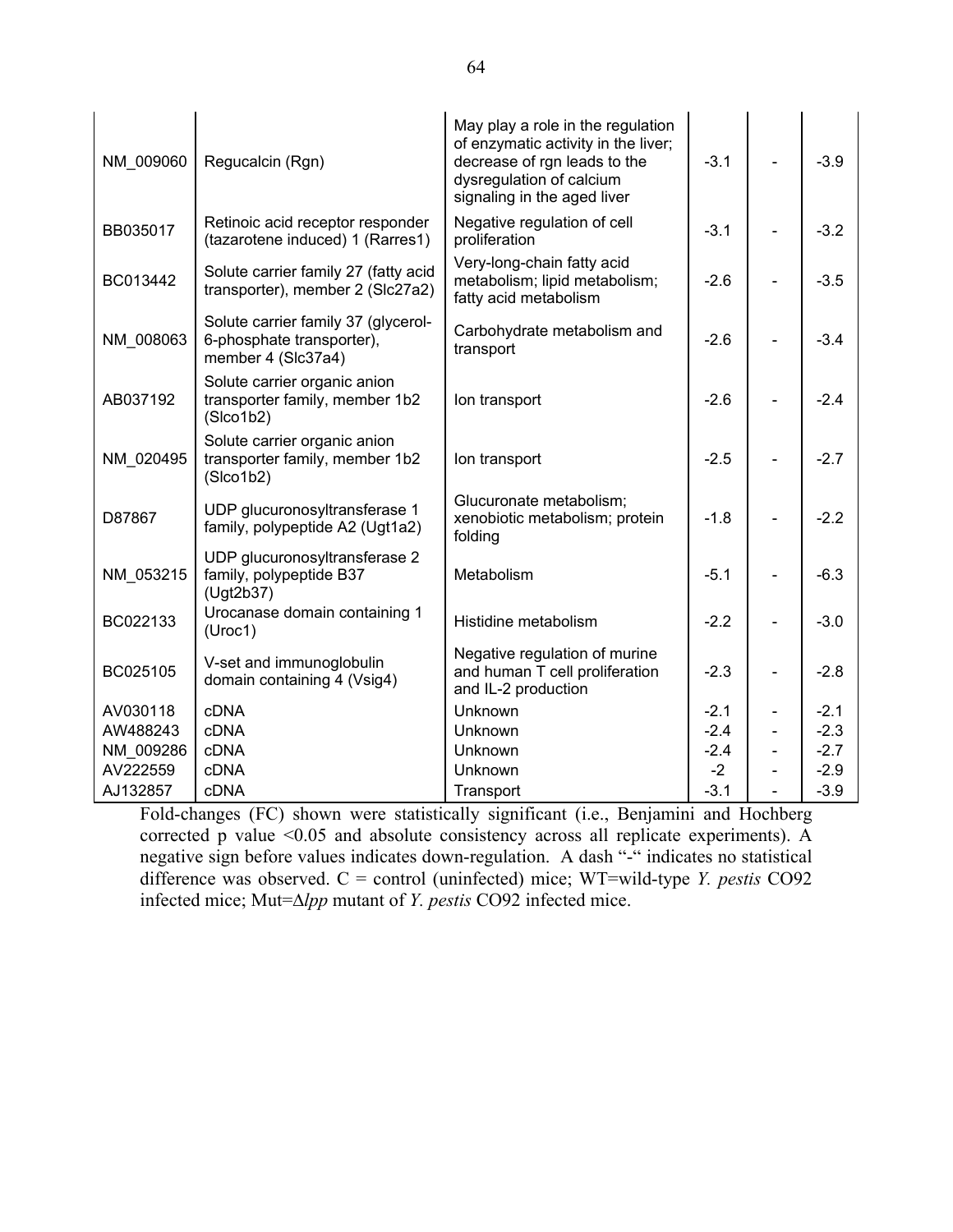### Supplementary Table VII. Genes statistically differentially expressed in the lungs of mice infected for 48 hr with a ∆lpp mutant of *Y. pestis* CO92, compared to WT bacteria

| <b>GenBank</b><br>ID | <b>Gene Name</b>                                                                                                | <b>Function</b>                                                                                                                             | <b>WT vs</b><br>Mut | C vs<br>WT     | C vs<br>Mut |
|----------------------|-----------------------------------------------------------------------------------------------------------------|---------------------------------------------------------------------------------------------------------------------------------------------|---------------------|----------------|-------------|
|                      |                                                                                                                 |                                                                                                                                             |                     | <b>FC</b>      |             |
|                      |                                                                                                                 | Up-regulated in Both WT- and Mutant-infected Mice                                                                                           |                     |                |             |
| BB443585             | A disintegrin-like and<br>metalloprotease (reprolysin type)<br>with thrombospondin type 1 motif,<br>4 (Adamts4) | Skeletal development;<br>integrin-mediated<br>signaling; proteolysis;<br>metallopeptidase activity                                          | 4.02                | 2.2            | 8.9         |
| BG064671             | A disintegrin-like and<br>metalloprotease (reprolysin type)<br>with thrombospondin type 1 motif,<br>4 (Adamts4) | Skeletal development;<br>integrin-mediated<br>signaling; proteolysis;<br>metallopeptidase activity                                          | 6.63                | 2.6            | 17.5        |
| BC026209             | Arachidonate 5-lipoxygenase<br>activating protein (Alox5ap)                                                     | Leukotriene<br>biosynthesis;<br>inflammatory response                                                                                       | 1.87                | 1.6            | 3           |
| AV002218             | Arginase type II (Arg2)                                                                                         | Urea cycle; arginine<br>metabolism; nitric oxide<br>biosynthesis; striated<br>muscle contraction                                            | 4.53                | 2.6            | 11.9        |
| AK011545             | Brain abundant, membrane<br>attached signal protein 1 (Basp1)                                                   | Transcription regulation                                                                                                                    | 3.14                | 1.5            | 4.8         |
| NM_007609            | Caspase 4, apoptosis-related<br>cysteine peptidase (Casp4)                                                      | Proteolysis; regulation of<br>apoptosis                                                                                                     | 2.18                | $\overline{2}$ | 4.3         |
| AV006463             | <b>cDNA</b>                                                                                                     | Unknown                                                                                                                                     | 2.73                | 2.2            | 6           |
| BB239429             | <b>cDNA</b>                                                                                                     | Unknown                                                                                                                                     | 3.26                | 5.8            | 18.9        |
| AF065933             | Chemokine (C-C motif) ligand 2<br>(Ccl2)                                                                        | Chemotaxis;<br>inflammatory response;<br>immune response; signal<br>transduction                                                            | 5.05                | 3.4            | 17.1        |
| AF099052             | Chemokine (C-C motif) ligand 20<br>(CcI20)                                                                      | Chemotaxis;<br>inflammatory response;<br>immune response; signal<br>transduction; cell-cell<br>signaling; antimicrobial<br>humoral response | 4.69                | 1.6            | 7.5         |
| NM 011337            | Chemokine (C-C motif) ligand 3<br>(Cc13)                                                                        | Chemotaxis;<br>inflammatory response;<br>immune response; signal<br>transduction                                                            | 10.02               | 4.1            | 40.8        |
| AF128218             | Chemokine (C-C motif) ligand 4<br>(Cc <sub>14</sub> )                                                           | Chemotaxis;<br>inflammatory response;<br>immune response; signal<br>transduction                                                            | 7.92                | 2.1            | 16.9        |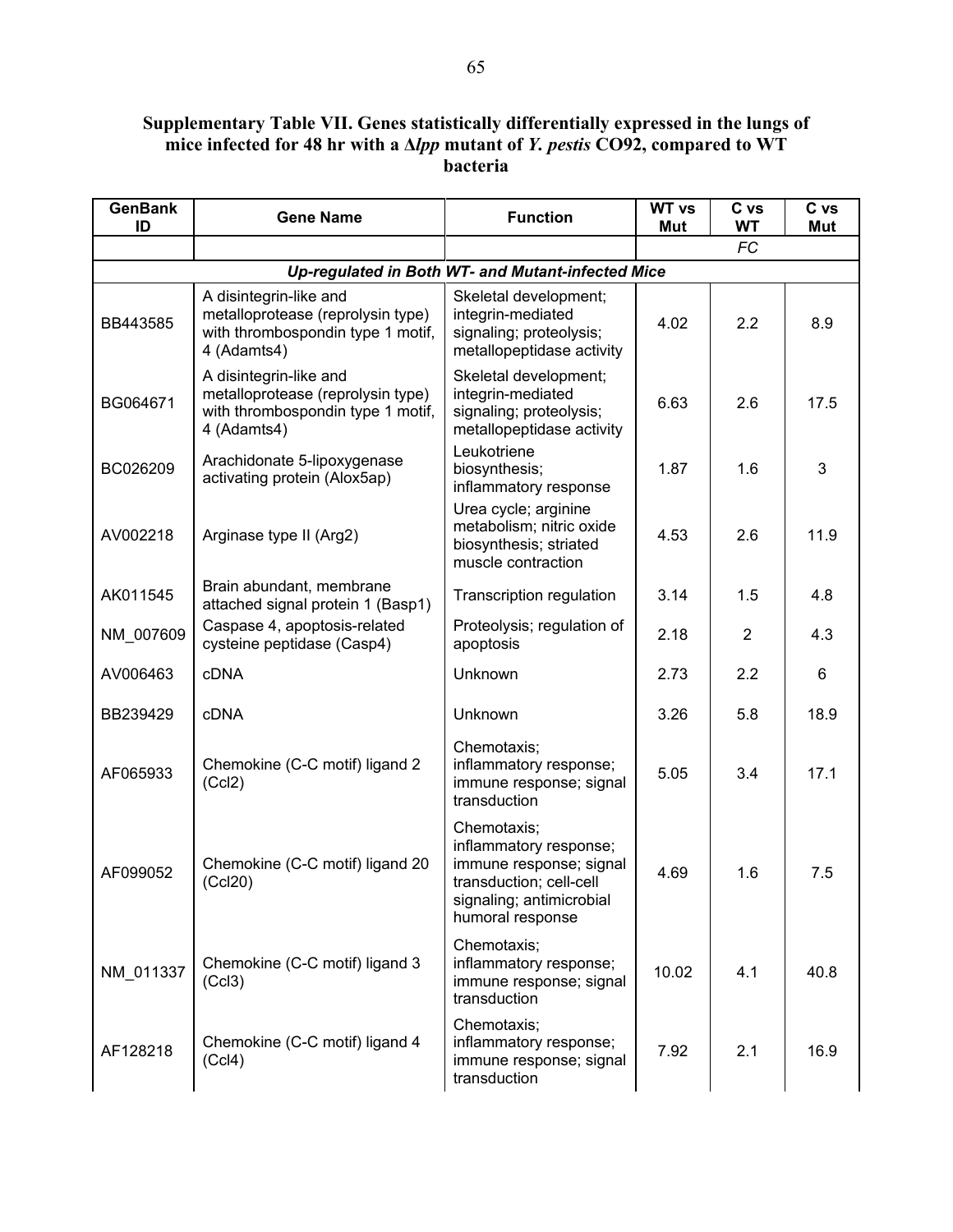| AJ318863  | Chemokine (C-C motif) receptor-<br>like 2 (Ccrl2)   | G-protein coupled<br>receptor protein<br>signaling pathway<br>Regulation of                                                                                                                                                        | 3.75 | 2.6  | 9.6   |
|-----------|-----------------------------------------------------|------------------------------------------------------------------------------------------------------------------------------------------------------------------------------------------------------------------------------------|------|------|-------|
| BB554288  | Chemokine (C-X-C motif) ligand 1<br>(Cxcl1)         | progression through cell<br>cycle; inflammatory<br>response; immune<br>response                                                                                                                                                    | 3.12 | 3.6  | 11.2  |
| BB554288  | Chemokine (C-X-C motif) ligand 1<br>(Cxcl1)         | Regulation of<br>progression through cell<br>cycle; inflammatory<br>response; immune<br>response                                                                                                                                   | 3.83 | 4.9  | 18.7  |
| NM_019494 | Chemokine (C-X-C motif) ligand<br>11 (Cxcl11)       | Chemotaxis;<br>inflammatory response;<br>immune response; signal<br>transduction; cell-cell<br>signaling                                                                                                                           | 3.59 | 10.9 | 39.2  |
| NM_009140 | Chemokine (C-X-C motif) ligand 2<br>(Cxcl2)         | Chemotaxis;<br>inflammatory response;<br>immune response; signal<br>transduction                                                                                                                                                   | 9.29 | 18.2 | 169.1 |
| NM_009141 | Chemokine (C-X-C motif) ligand 6<br>(Cxcl6)         | Chemotaxis;<br>inflammatory response;<br>immune response; signal<br>transduction                                                                                                                                                   | 7.41 | 9.3  | 69    |
| NM_009971 | Colony stimulating factor 3<br>(granulocyte) (Csf3) | Immune response;<br>cellular defense<br>response; cell-cell<br>signaling; development;<br>positive regulation of cell<br>proliferation; cytokine<br>and chemokine mediated<br>signaling pathway;<br>granulocyte<br>differentiation | 5.7  | 2.1  | 11.9  |
| NM 010819 | C-type lectin domain family 4,<br>member d (Clec4d) | Immune response                                                                                                                                                                                                                    | 3.48 | 3.6  | 12.6  |
| NM_019948 | C-type lectin domain family 4,<br>member e (Celc4e) | Immune response; cell<br>adhesion; antimicrobial<br>humoral response                                                                                                                                                               | 6.67 | 2.3  | 15.5  |
| NM 019948 | C-type lectin domain family 4,<br>member e (Celc4e) | Immune response; cell<br>adhesion; antimicrobial<br>humoral response                                                                                                                                                               | 4.21 | 6.8  | 28.4  |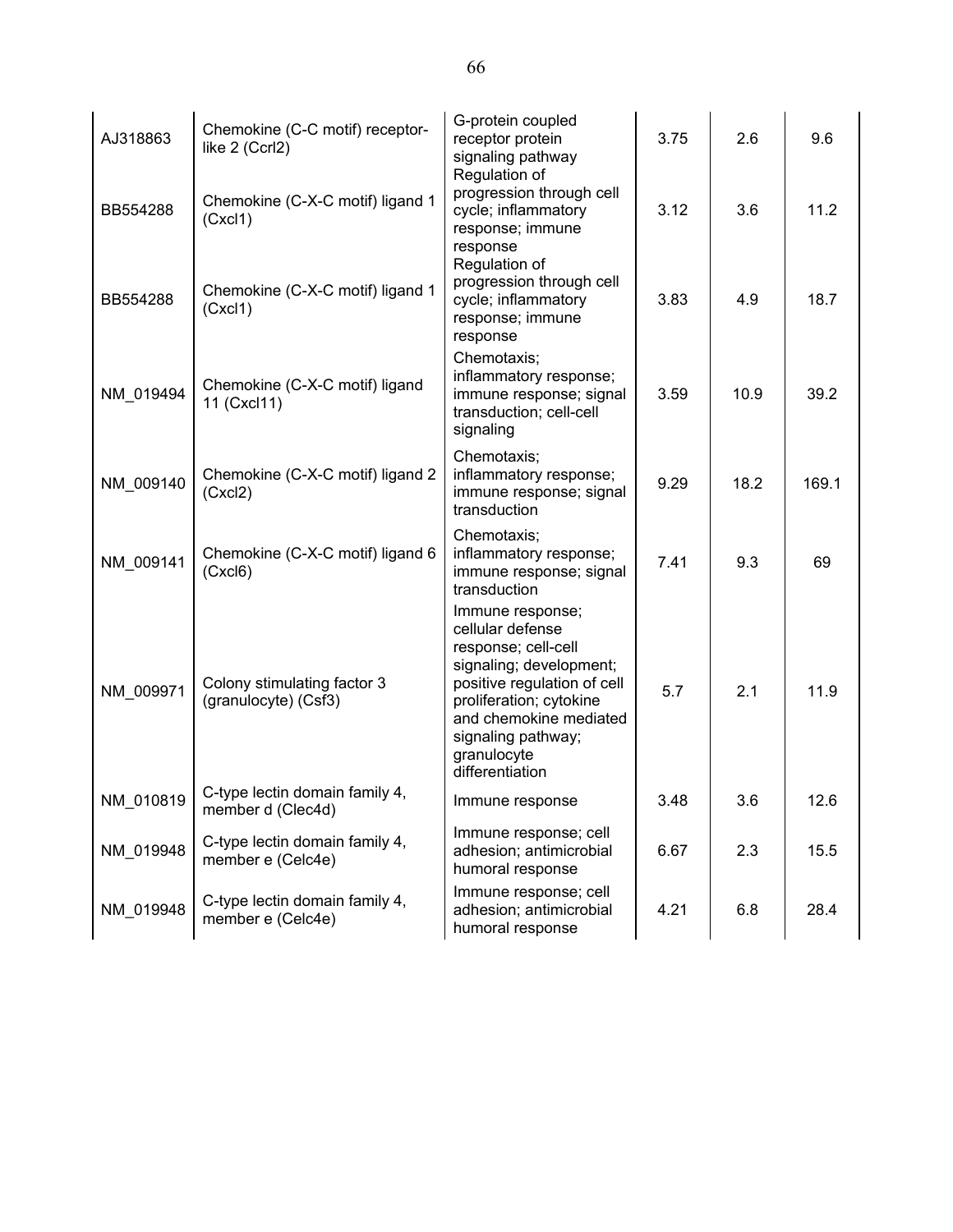| NM 007950 | Epiregulin (Ereg)                                                                                                       | Regulation of<br>progression through cell<br>cycle; angiogenesis;<br>positive regulation of<br>cytokine production;<br>epidermal growth factor<br>receptor signaling<br>pathway; development;<br>cell proliferation;<br>transcription regulation;<br>organ morphogenesis;<br>cytokine and chemokine<br>mediated signaling<br>pathway; cell<br>differentiation;<br>luteinizing hormone<br>signaling pathway;<br>keratinocyte proliferation;<br>positive regulation of<br>innate immune<br>response; positive<br>regulation of IL-6<br>biosynthesis; positive<br>regulation of fibroblast<br>proliferation /// primary<br>follicle stage oogenesis<br>(sensu Mammalia) ///<br>positive regulation of<br>smooth muscle cell<br>proliferation /// negative<br>regulation of epithelial<br>cell proliferation;<br>negative regulation of<br>epithelial cell<br>proliferation; negative<br>regulation of smooth<br>muscle cell<br>differentiation | 5.74 | 1.6  | 9.3   |
|-----------|-------------------------------------------------------------------------------------------------------------------------|---------------------------------------------------------------------------------------------------------------------------------------------------------------------------------------------------------------------------------------------------------------------------------------------------------------------------------------------------------------------------------------------------------------------------------------------------------------------------------------------------------------------------------------------------------------------------------------------------------------------------------------------------------------------------------------------------------------------------------------------------------------------------------------------------------------------------------------------------------------------------------------------------------------------------------------------|------|------|-------|
| BG067531  | <b>EST</b>                                                                                                              | Unknown                                                                                                                                                                                                                                                                                                                                                                                                                                                                                                                                                                                                                                                                                                                                                                                                                                                                                                                                     | 2.56 | 2.5  | 6.4   |
| BG961961  | <b>EST</b>                                                                                                              | Unknown                                                                                                                                                                                                                                                                                                                                                                                                                                                                                                                                                                                                                                                                                                                                                                                                                                                                                                                                     | 6.79 | 5.5  | 37.4  |
| AV370830  | Free fatty acid receptor 2 (Ffar2)                                                                                      | G-protein coupled<br>receptor protein<br>signaling pathway                                                                                                                                                                                                                                                                                                                                                                                                                                                                                                                                                                                                                                                                                                                                                                                                                                                                                  | 1.95 | 1.5  | 3     |
| BB829808  | Gene model 1960 (Gm1960)                                                                                                | Immune response                                                                                                                                                                                                                                                                                                                                                                                                                                                                                                                                                                                                                                                                                                                                                                                                                                                                                                                             | 9.15 | 15.9 | 145.1 |
| U05264    | Glycoprotein 49 A (Gp49a); also<br>called leukocyte immunoglobulin-<br>like receptor, subfamily B,<br>member 4 (Lilrb4) | Immune response                                                                                                                                                                                                                                                                                                                                                                                                                                                                                                                                                                                                                                                                                                                                                                                                                                                                                                                             | 2.95 | 2.4  | 7.2   |
| BC011246  | Hemopexin (Hpxn)                                                                                                        | Iron ion homeostasis;<br>heme transport                                                                                                                                                                                                                                                                                                                                                                                                                                                                                                                                                                                                                                                                                                                                                                                                                                                                                                     | 2.53 | 2.3  | 5.8   |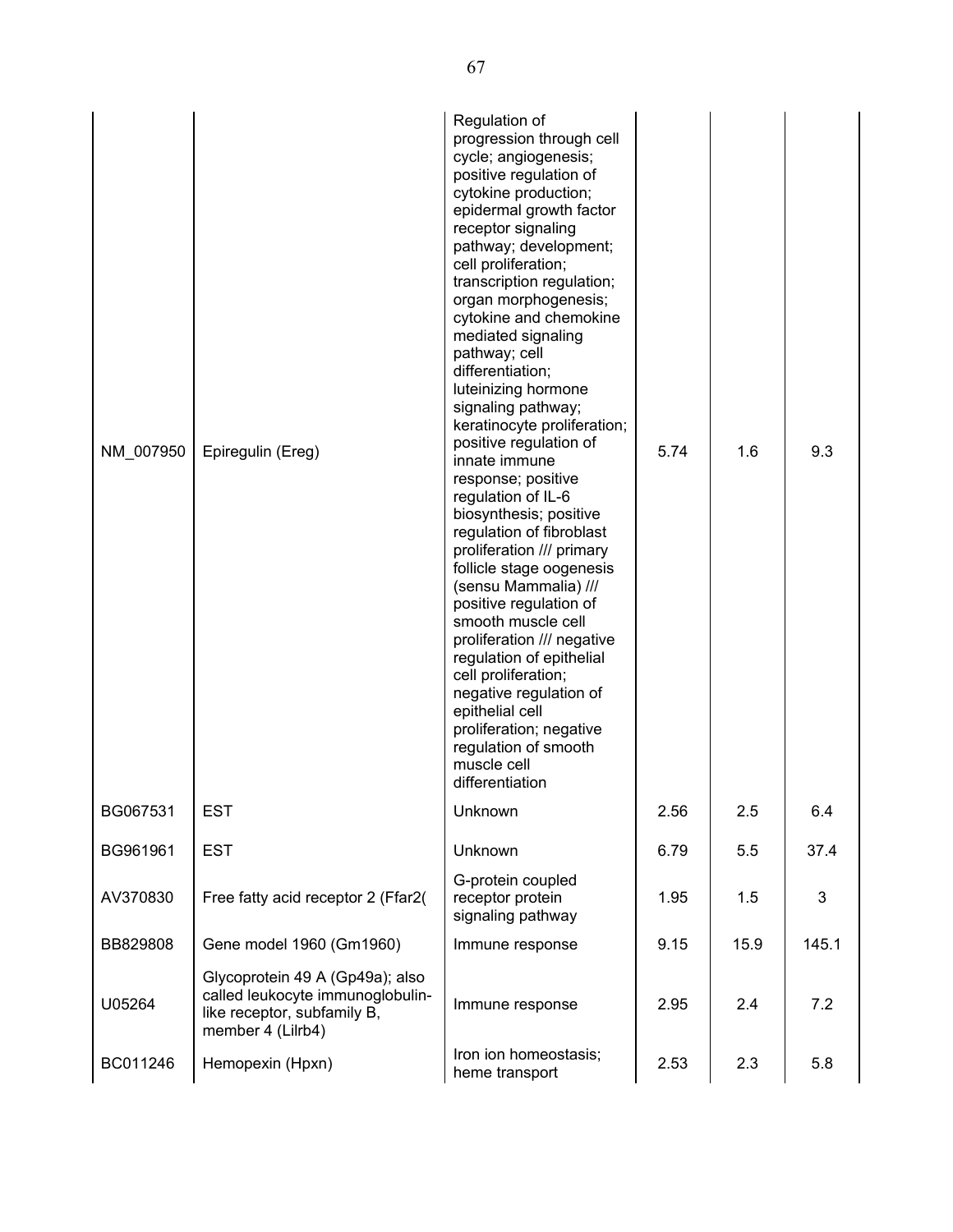| BM246462  | Hypothetical Immunoglobulin-like<br>containing protein | Unknown                                                                                                                                                                                                                                                                                                                                                                               | 2.28 | 1.9  | 4.4  |
|-----------|--------------------------------------------------------|---------------------------------------------------------------------------------------------------------------------------------------------------------------------------------------------------------------------------------------------------------------------------------------------------------------------------------------------------------------------------------------|------|------|------|
| NM_030691 | Immunoglobulin superfamily,<br>member 6 (Igsf6)        | Cell adhesion and<br>immune functions (by<br>inference)                                                                                                                                                                                                                                                                                                                               | 2.83 | 2.8  | 7.8  |
| L38281    | Immunoresponsive gene 1 (Irg1)                         | Immune response                                                                                                                                                                                                                                                                                                                                                                       | 7.09 | 10.9 | 77.4 |
| NM_019777 | Inhibitor of kappaB kinase epsilon<br>(Ikbke)          | Protein amino acid<br>phosphorylation; immune<br>response; regulation of I-<br>kappaB kinase/NF-<br>kappaB cascade                                                                                                                                                                                                                                                                    | 2.61 | 1.8  | 4.7  |
| NM_011940 | Interferon activated gene 202B<br>(Ifi202b)            | Immune response                                                                                                                                                                                                                                                                                                                                                                       | 2.92 | 2.9  | 8.5  |
| K00083    | Interferon gamma (Ifng)                                | Regulation of cell<br>growth; neutrophil<br>apoptosis; inflammatory<br>cell apoptosis; cell<br>motility; immune<br>response; response to<br>virus; antigen processing<br>and presentation;<br>neutrophil chemotaxis;<br>unfolded protein<br>response; negative<br>regulation of myelination;<br>defense response to<br>bacterium; positive<br>regulation of chemokine<br>biosynthesis | 6.68 | 4.3  | 28.4 |
| BC003727  | Interleukin 1 alpha (IL-1a)                            | Rregulation of<br>progression through cell<br>cycle; fever; regulation of<br>apoptosis; chemotaxis;<br>inflammatory response;<br>immune response; cell-<br>cell signaling' regulation<br>of cell proliferation                                                                                                                                                                        | 6.75 | 1.6  | 10.5 |
| AY071843  | Interleukin 1 family, member 9<br>(IL1f9)              | Immune response; cell-<br>cell signaling                                                                                                                                                                                                                                                                                                                                              | 4.45 | 2.1  | 9.4  |
| M57525    | Interleukin 1 receptor antagonist<br>(Ilrn1)           | Lipid metabolism;<br>inflammatory response;<br>immune response; cell<br>surface receptor linked<br>signal<br>transduction;insulin<br>secretion                                                                                                                                                                                                                                        | 5.13 | 3.8  | 19.7 |
| NM_010555 | Interleukin 1 receptor, type II<br>(111r2)             | Immune response; cell<br>surface receptor linked<br>signal transduction                                                                                                                                                                                                                                                                                                               | 3.96 | 5.2  | 20.7 |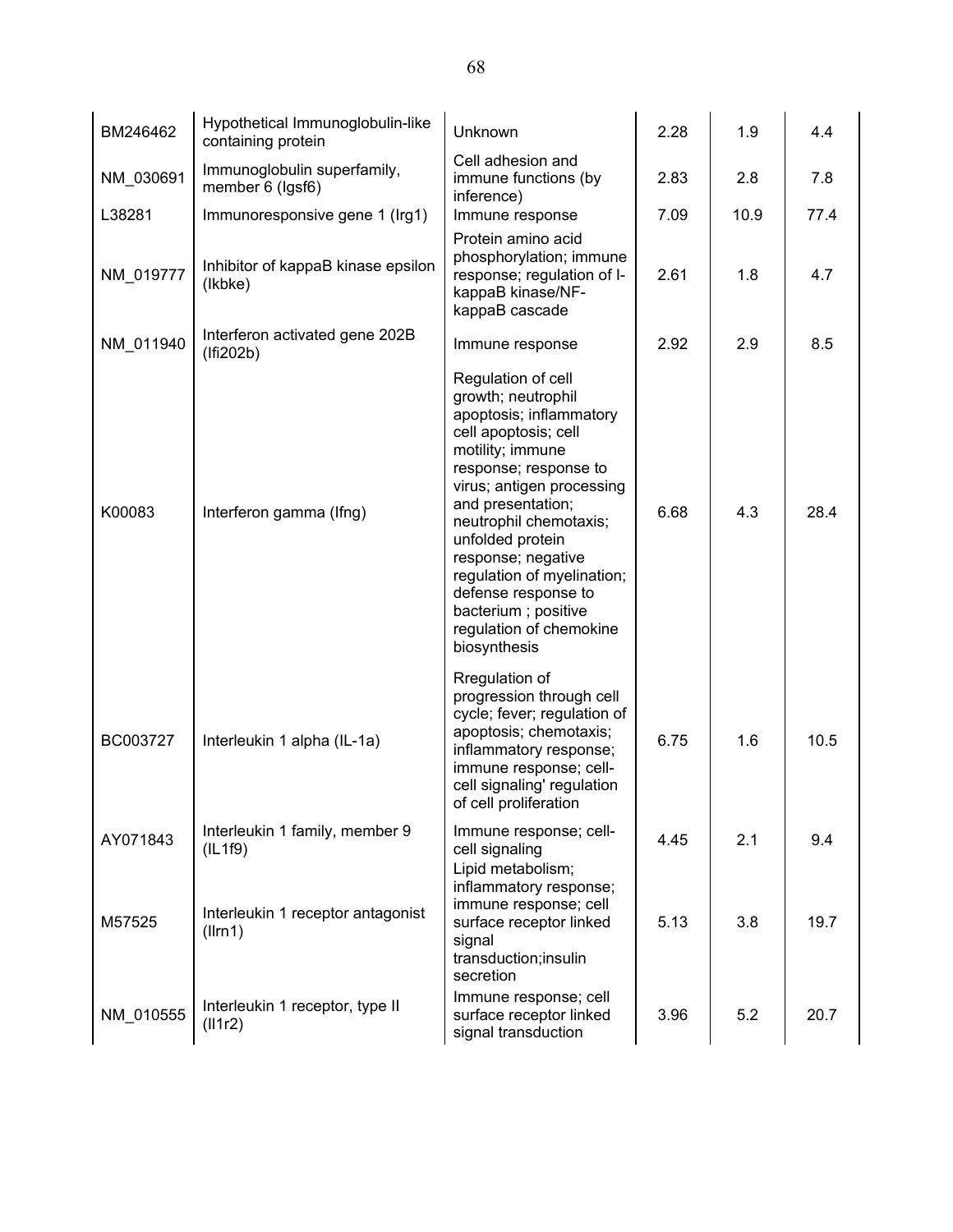| NM_010552 | Interleukin 17A (II17a)                               | Protein amino acid<br>glycosylation; apoptosis;<br>inflammatory response;<br>cell-cell signaling; cell<br>death                                                                                                                                                                                                                   | 2.73 | 1.7            | 4.5  |
|-----------|-------------------------------------------------------|-----------------------------------------------------------------------------------------------------------------------------------------------------------------------------------------------------------------------------------------------------------------------------------------------------------------------------------|------|----------------|------|
| NM_031168 | Interleukin 6 (IL-6)                                  | Neutrophil apoptosis;<br>acute-phase response;<br>humoral immune<br>response; cell surface<br>receptor linked signal<br>transduction; cell-cell<br>signaling; regulation of<br>cell proliferation;<br>regulation of chemokine<br>biosynthesis; positive<br>regulation of T-helper 2<br>cell differentiation<br>Protein amino acid | 5.01 | 34.3           | 172  |
| AV228493  | Interleukin-1 receptor-associated<br>kinase 3 (Irak3) | phosphorylation;<br>cytokine and chemokine<br>mediated signaling<br>pathway; regulation of<br>apoptosis; regulation of<br>protein complex<br>disassembly; sognal<br>transduction                                                                                                                                                  | 3.36 | 1.6            | 5.3  |
| BC006948  | Lymphocyte cytosolic protein 2<br>(Lcp2)              | Immune response;<br>transmembrane receptor<br>protein tyrosine kinase<br>signaling pathway;<br>intracellular signaling<br>cascade; mast cell<br>activation; cytokine<br>secretion                                                                                                                                                 | 2.62 | 1.6            | 4.2  |
| AV110584  | <b>MARCKS-like 1</b>                                  | May be involved in<br>coupling the protein<br>kinase c and calmodulin<br>signal transduction<br>systems                                                                                                                                                                                                                           | 3.64 | 2.8            | 10.3 |
| NM_010809 | Matrix metallopeptidase 3<br>(Mmp3)                   | Peptidoglycan<br>metabolism; proteolysis;<br>collagen catabolism                                                                                                                                                                                                                                                                  | 4.51 | $\overline{2}$ | 8.9  |
| NM 008611 | Matrix metallopeptidase 8<br>(Mmp8)                   | Peptidoglycan<br>metabolism; proteolysis;<br>collagen catabolism                                                                                                                                                                                                                                                                  | 2.75 | 5.6            | 15.5 |
| NM_013599 | Matrix metallopeptidase 9<br>(Mmp9)                   | Peptidoglycan<br>metabolism; skeletal<br>development;<br>proteolysis; extracellular<br>matrix organization and<br>biogenesis; macrophage<br>differentiation; collagen<br>catabolism; positive<br>regulation of apoptosis                                                                                                          | 2.62 | 1.9            | 5    |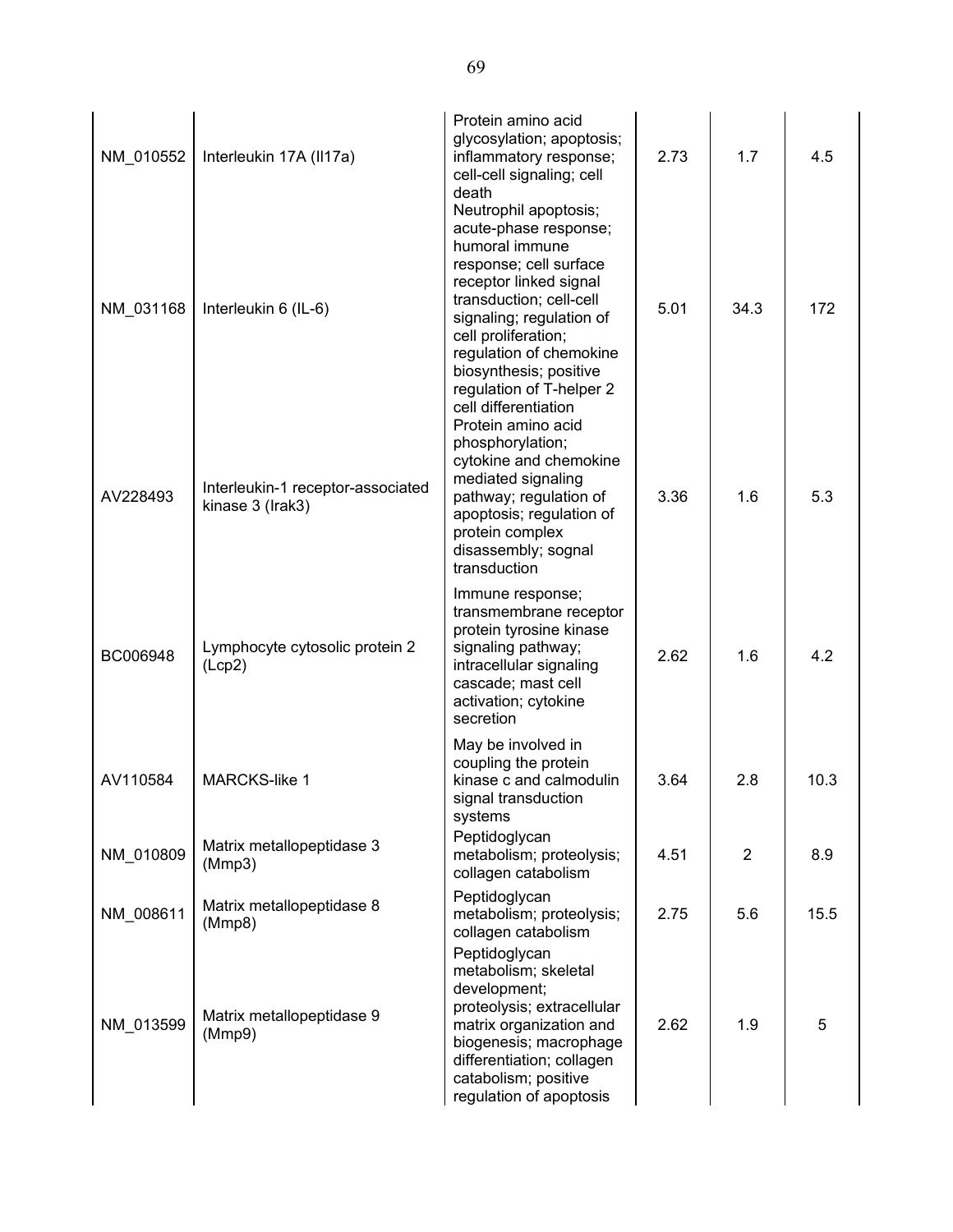| AV228517  | MAX dimerization protein 1<br>(Mxd1)                                                                  | Transcription regulation;<br>development; cell<br>proliferation                                                                                                                                                                                                                                            | 3.54 | 4.5            | 16   |
|-----------|-------------------------------------------------------------------------------------------------------|------------------------------------------------------------------------------------------------------------------------------------------------------------------------------------------------------------------------------------------------------------------------------------------------------------|------|----------------|------|
| NM_019453 | Mediterranean fever (Mefv)                                                                            | Inflammatory response                                                                                                                                                                                                                                                                                      | 2.71 | 2.6            | 6.9  |
| AI462015  | Nuclear factor of kappa light<br>chain gene enhancer in B-cells<br>inhibitor, alpha (Nfkbia)          | Apoptosis; cytoplasmic<br>sequestering of NF-<br>kappaB; regulation of<br>cell proliferation;<br>regulation of NF-kappaB<br>import into nucleus;<br>negative regulation of<br>DNA binding; negative<br>regulation of myeloid cell<br>differentiation; negative<br>regulation of Notch<br>signaling pathway | 1.8  | 2.1            | 3.8  |
| AK011965  | Nuclear factor of kappa light<br>polypeptide gene enhancer in B-<br>cells inhibitor, epsilon (Nfkbie) | Transcription regulation;<br>cytoplasmic<br>sequestering of<br>transcription factor                                                                                                                                                                                                                        | 2.46 | 1.8            | 4.4  |
| AB026551  | Nuclear factor of kappa light<br>polypeptide gene enhancer in B-<br>cells inhibitor, zeta (Nfkbiz)    | Transcription regulation;<br>inflammatory response                                                                                                                                                                                                                                                         | 4.54 | 2.1            | 9.6  |
| AB026551  | Nuclear factor of kappa light<br>polypeptide gene enhancer in B-<br>cells inhibitor, zeta (Nfkbiz)    | Transcription regulation;<br>inflammatory response                                                                                                                                                                                                                                                         | 3.18 | 2.6            | 8.3  |
| AY061760  | Nuclear factor, interleukin 3,<br>regulated (Nfil3)                                                   | Transcription regulation                                                                                                                                                                                                                                                                                   | 3.07 | 3              | 9.3  |
| AV290148  | Olfactomedin 4 (Olfm4)                                                                                | Unknown                                                                                                                                                                                                                                                                                                    | 3.75 | 7.3            | 27.3 |
| NM 008987 | Pentraxin related gene (Ptx3)                                                                         | Response to yeast;<br>inflammatory response;<br>opsonization; positive<br>regulation of nitric oxide<br>biosynthesis; positive<br>regulation of<br>phagocytosis                                                                                                                                            | 5.39 | 3.3            | 17.8 |
| AV230647  | Phosphoinositide-3-kinase,<br>regulatory subunit 5, p101<br>(Pik3r5)                                  | Signal transduction                                                                                                                                                                                                                                                                                        | 1.96 | 1.5            | 3    |
| AK005158  | Phospholipase A2, group VII<br>(platelet-activating factor<br>acetylhydrolase, plasma)<br>(Pla2g7)    | Inflammatory response;<br>lipid catabolism                                                                                                                                                                                                                                                                 | 2.64 | $\overline{2}$ | 5.2  |
| AF181829  | Pleckstrin (Plek)                                                                                     | Intracellular signaling<br>cascade                                                                                                                                                                                                                                                                         | 3.6  | 1.7            | 6.3  |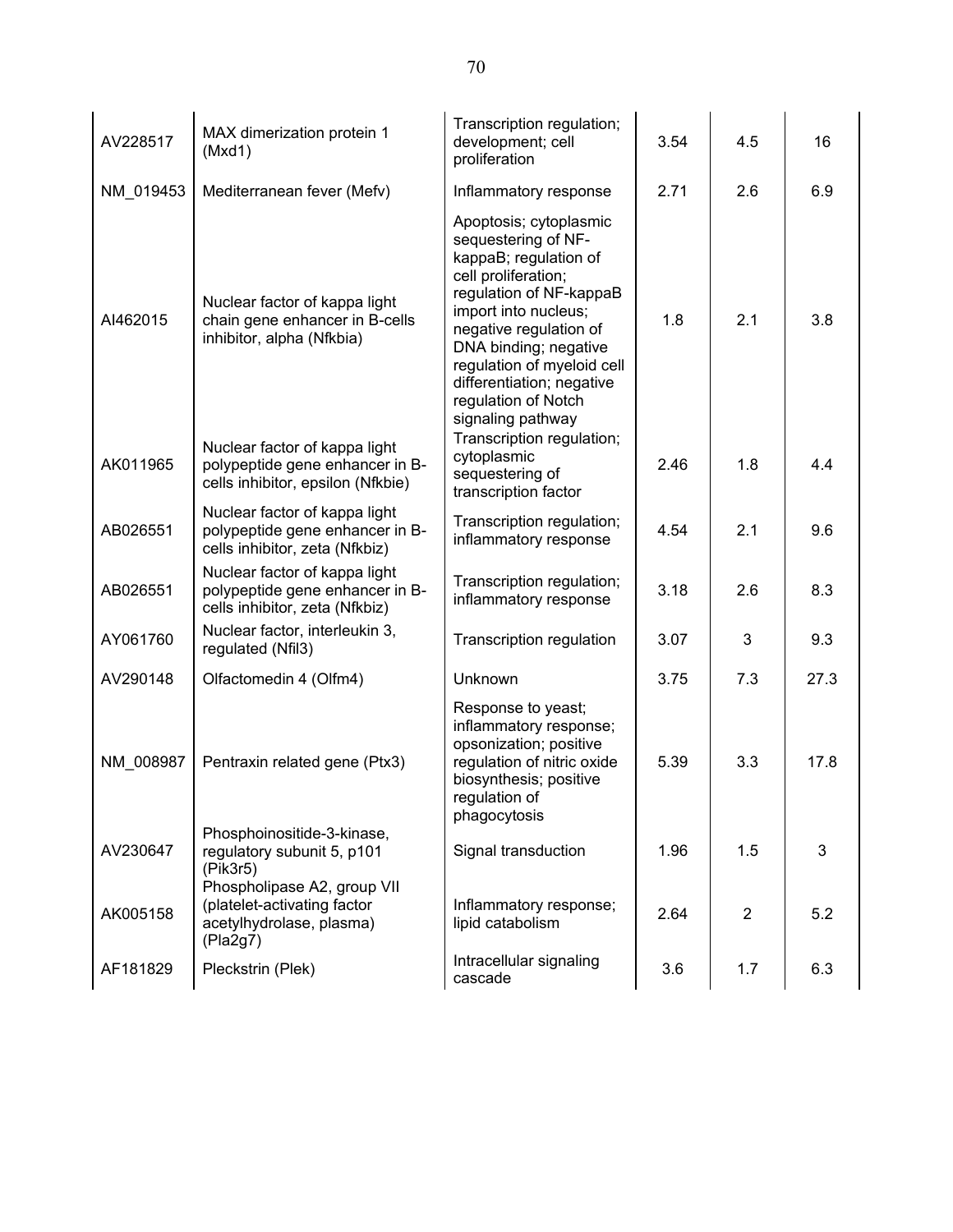| M94967    | Prostaglandin-endoperoxide<br>synthase 2 (Ptgs2)                                   | Prostaglandin<br>biosynthesis; fatty acid<br>biosynthesis; cell<br>motility; blood pressure<br>regulation; lipid<br>biosynthesis;<br>cyclooxygenase<br>pathway; keratinocyte<br>differentiation; anagen;<br>regulation of<br>inflammatory response<br>G1/S transition of mitotic | 5.64 | 1.7 | 9.8  |
|-----------|------------------------------------------------------------------------------------|----------------------------------------------------------------------------------------------------------------------------------------------------------------------------------------------------------------------------------------------------------------------------------|------|-----|------|
| BB223018  | Schlafen 1 (Slfn1)                                                                 | cell cycle; cell cycle<br>arrest; negative<br>regulation of cell<br>proliferation                                                                                                                                                                                                | 3.19 | 1.6 | 5    |
| M72332    | Selectin, platelet (Selp)                                                          | Inflammatory response;<br>cell adhesion                                                                                                                                                                                                                                          | 2.64 | 2.1 | 5.5  |
| NM_008871 | Serine (or cysteine) peptidase<br>inhibitor, clade E, member 1<br>(Serpine1)       | Blood coagulation;<br>fibrinolysis; regulation of<br>angiogenesis                                                                                                                                                                                                                | 3.67 | 4   | 14.8 |
| NM_011314 | Serum amyloid A 1 (Saa1)                                                           | Acute-phase response                                                                                                                                                                                                                                                             | 6.91 | 5.2 | 36   |
| NM_009117 | Serum amyloid A 1 (Saa1)                                                           | Acute-phase response                                                                                                                                                                                                                                                             | 9.33 | 7.7 | 71.9 |
| NM_011314 | Serum amyloid A 2 (Saa2)                                                           | Acute-phase response                                                                                                                                                                                                                                                             | 3.68 | 2.1 | 7.7  |
| NM_023044 | Solute carrier family 15, member<br>3 (Slc15a3)                                    | Oligopeptide transport                                                                                                                                                                                                                                                           | 2.65 | 2.2 | 5.8  |
| BM209618  | Solute carrier family 2 (facilitated<br>glucose transporter), member 1<br>(Slc2a1) | Carbohydrate transport;<br>glucose transport                                                                                                                                                                                                                                     | 3.23 | 2   | 6.6  |
| BB399837  | Solute carrier family 39 (zinc<br>transporter), member 14<br>(Slc39a14)            | Metal ion transport                                                                                                                                                                                                                                                              | 2.42 | 2.4 | 5.7  |
| AK010399  | Sorting nexin 10 (Snx10)                                                           | Cell communication;<br>intracellular signaling<br>cascade; protein<br>transport                                                                                                                                                                                                  | 2.14 | 1.8 | 3.8  |
| BB667930  | Stefin A2 like 1 (Stfa2l1)                                                         | Unknown                                                                                                                                                                                                                                                                          | 3.92 | 3.4 | 13.3 |
| NM_013671 | Superoxide dismutase 2,<br>mitochondrial (Sod2)                                    | Response to superoxide;<br>age-dependent response<br>to reactive oxygen<br>species; transcription<br>regulation; superoxide<br>metabolism; response to<br>oxidative stress                                                                                                       | 2.91 | 1.7 | 4.9  |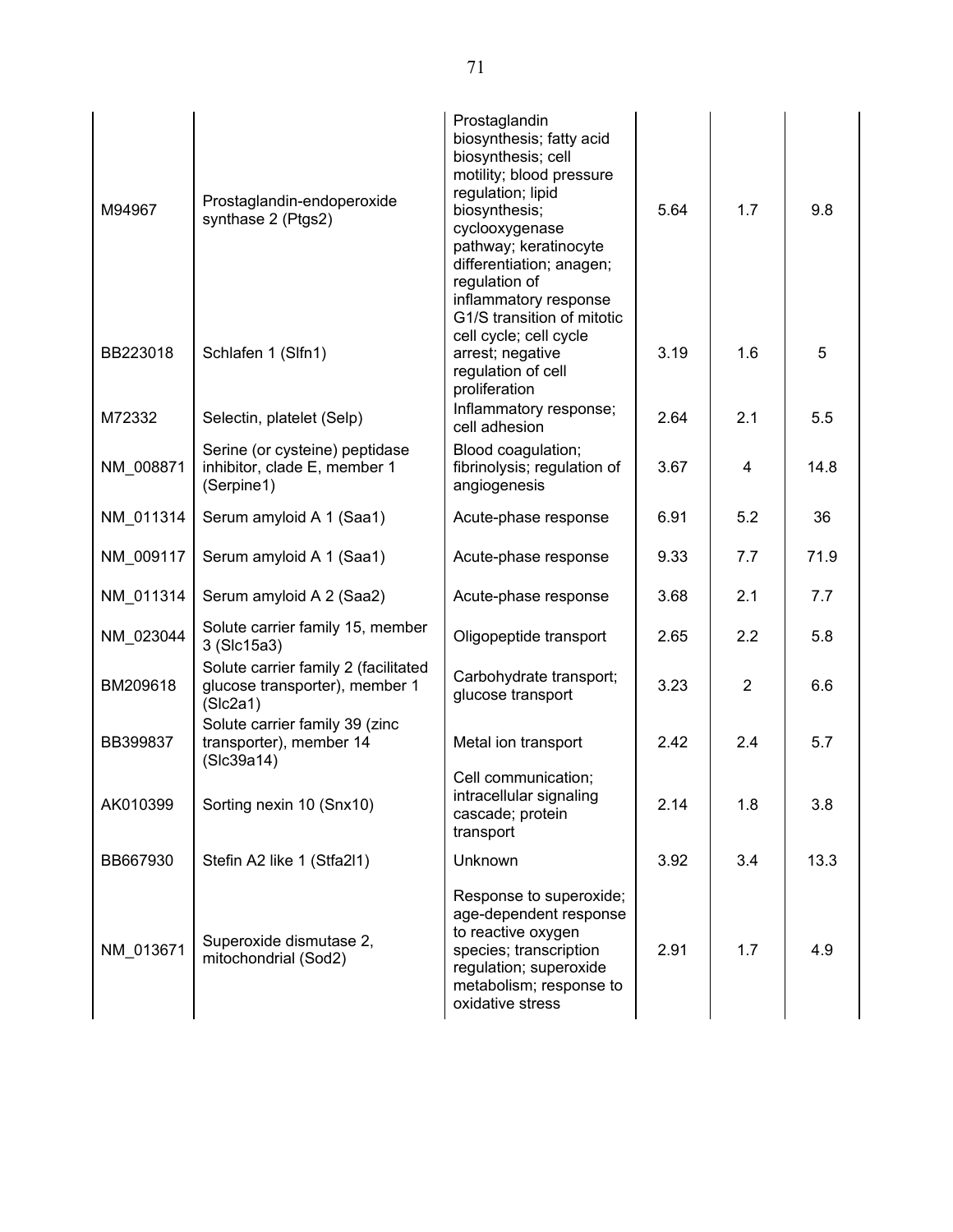| NM_013671 | Superoxide dismutase 2,<br>mitochondrial (Sod2)                 | Response to superoxide;<br>age-dependent response<br>to reactive oxygen<br>species; transcription<br>regulation; superoxide<br>metabolism; response to<br>oxidative stress | 2.58 | 1.9 | 4.8  |
|-----------|-----------------------------------------------------------------|----------------------------------------------------------------------------------------------------------------------------------------------------------------------------|------|-----|------|
| BB277065  | Traf2 binding protein (T2bp)                                    | I-kappaB kinase/NF-<br>kappaB cascade                                                                                                                                      | 2.5  | 2.7 | 6.9  |
| BB784999  | Triggering receptor expressed on<br>myeloid cells 1 (Trem1)     | Humoral immune<br>response; intracellular<br>signaling cascade                                                                                                             | 3.67 | 2   | 7.2  |
| NM_021406 | Triggering receptor expressed on<br>myeloid cells 1 (Trem1)     | Humoral immune<br>response; intracellular<br>signaling cascade                                                                                                             | 5.12 | 2.5 | 12.8 |
| BM241351  | Tumor necrosis factor, alpha-<br>induced protein 3 (Tnfaip3)    | Ubiquitin cycle;<br>regulation of apoptosis;<br>negative regulation of I-<br>kappaB kinase/NF-<br>kappaB cascade                                                           | 3.5  | 2.7 | 9.5  |
|           | Up-regulated in Mutant-infected Mice (But Not WT-infected Mice) |                                                                                                                                                                            |      |     |      |
| BC011338  | Baculoviral IAP repeat-containing<br>3 (Birc3)                  | Regualtion of apoptosis;<br>cell surface receptor<br>linked signal<br>transduction                                                                                         | 1.83 |     | 2.2  |
| L16462    | B-cell leukemia/lymphoma 2<br>related protein A1a (Bcl2a1a)     | Regulation of apoptosis                                                                                                                                                    | 2.34 |     | 3.5  |
| NM_007651 | CD53 antigen (Cd53)                                             | Signal transduction;<br>antimicrobial humoral<br>response                                                                                                                  | 1.99 |     | 2.1  |
| AV231983  | <b>cDNA</b>                                                     | Unknown                                                                                                                                                                    | 3.1  |     | 4.2  |
| AK016659  | <b>cDNA</b>                                                     | Lipid metabolism;<br>sphingolipid metabolism;<br>sphingomyelin<br>biosynthesis                                                                                             | 2.65 |     | 2.7  |
| BB531414  | cDNA                                                            | Unknown                                                                                                                                                                    | 2.12 |     | 3.1  |
| AF252873  | Chemokine (C-X-C motif) ligand<br>14 (Cxcl14)                   | Chemotaxis;<br>inflammatory response;<br>immune response; signal<br>transduction; cell-cell<br>signaling                                                                   | 2.71 |     | 2.7  |
| BC024886  | Coagulation factor III (F3)                                     | Immune response; blood<br>coagulation                                                                                                                                      | 2.18 |     | 2.4  |
| NM 007972 | Coagulation factor X (F10)                                      | Proteolysis; blood<br>coagulation                                                                                                                                          | 2.41 |     | 3    |
| BM238701  | Dual specificity phosphatase 16<br>(Dusp16)                     | Inactivation of MAPK<br>activity; protein amino<br>acid dephosphorylation                                                                                                  | 2.63 |     | 2.7  |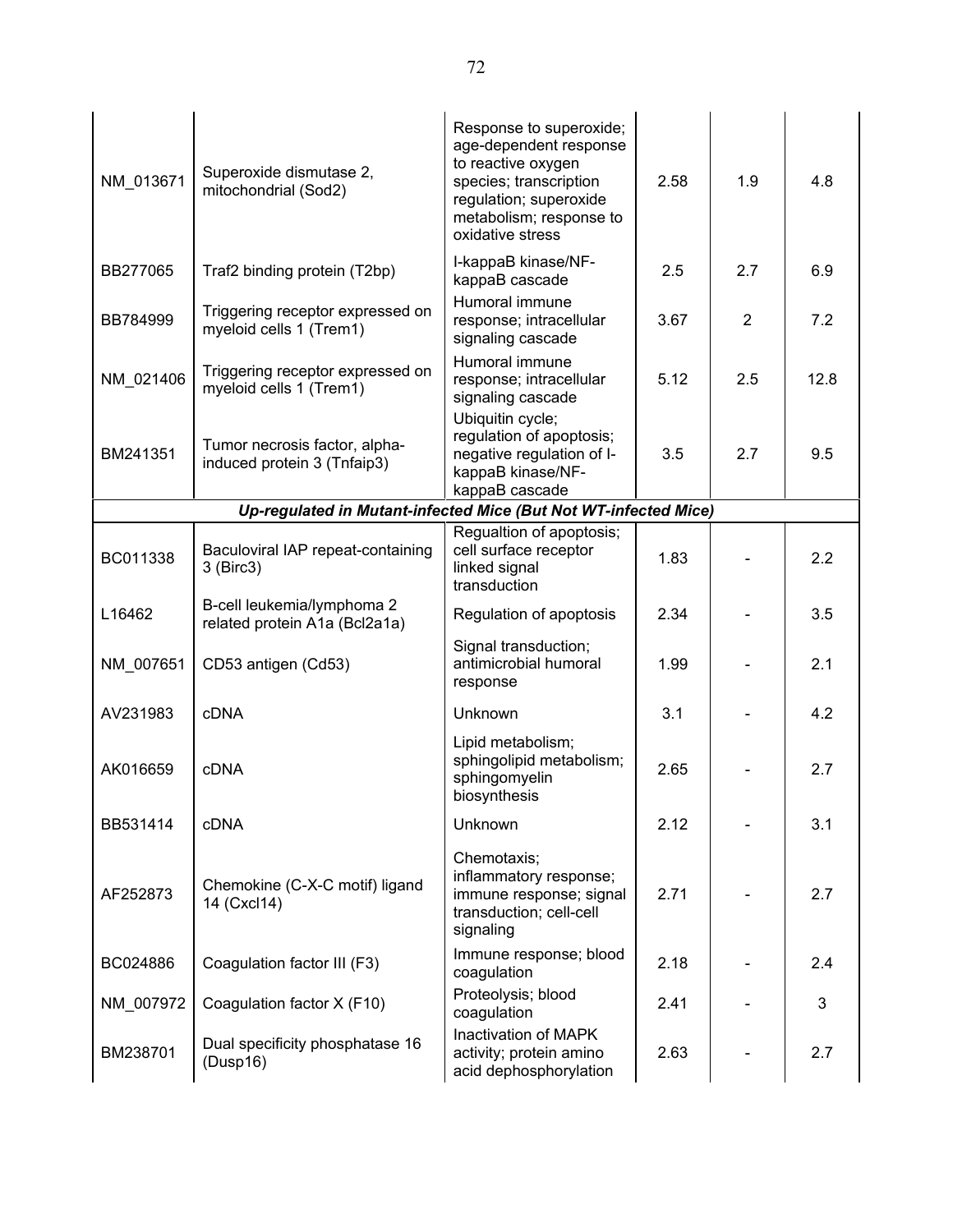| NM_007913 | Early growth response 1 (Egr1)                       | Transcription regulation;<br>T cell differentiation                                                                                                                                                                            | 3.03 | 3   |
|-----------|------------------------------------------------------|--------------------------------------------------------------------------------------------------------------------------------------------------------------------------------------------------------------------------------|------|-----|
| BB284358  | EGL nine homolog 3 (Egln3)                           | Apoptosis; protein<br>metabolism                                                                                                                                                                                               | 3.81 | 3.6 |
| NM_010119 | EH-domain containing 1 (Ehd1)                        | Eendocytosis; endosome<br>transport                                                                                                                                                                                            | 2.18 | 2.5 |
| BM234652  | ERO1-like (S. cerevisiae)                            | electron transport ///<br>protein folding /// protein<br>folding /// transport ///<br>unfolded protein<br>response /// protein<br>biosynthesis ///<br>chaperone cofactor-<br>dependent protein<br>folding                      | 3.59 | 3.7 |
| NM_013521 | Formyl peptide receptor 1 (Fpr1)                     | <b>Activation of MAPK</b><br>activity; cell motility;<br>chemotaxi; inflammatory<br>response; G-protein<br>signaling, coupled to<br>cAMP; nitric oxide<br>mediated signal<br>transduction                                      | 2.47 | 3.6 |
| AV370830  | Free fatty acid receptor 2 (Ffar2(                   | G-protein coupled<br>receptor protein<br>signaling pathway                                                                                                                                                                     | 2.47 | 3.6 |
| AF276917  | Glutaredoxin (Glrx)                                  | Electron transport; cell<br>redox homeostasis                                                                                                                                                                                  | 2.17 | 2.4 |
| BF683028  | Glycerol kinase (Gyk)                                | Carbohydrate<br>metabolism; glycerol<br>metabolism; glycerol-3-<br>phosphate metabolism                                                                                                                                        | 2.37 | 3   |
| NM_013820 | Hexokinase 2 (Hk2)                                   | Regulation of<br>progression through cell<br>cycle; glucose<br>metabolism; glycolysis                                                                                                                                          | 2.2  | 2.4 |
| BG072171  | Histidine decarboxylase (Hdc)                        | Amino acid and<br>derivative metabolism;<br>histidine and carboxylic<br>acid metabolism;<br>catecholamine<br>biosynthesis                                                                                                      | 3.12 | 2.9 |
| BB102620  | Hypothetical protein                                 | Unknown                                                                                                                                                                                                                        | 4.02 | 5.1 |
| X95580    | Hypoxia inducible factor 1, alpha<br>subunit (Hif1a) | Two-component signal<br>transduction system<br>(phosphorelay);<br>angiogenesis; response<br>to hypoxia; neural crest<br>cell migration; heart<br>looping; transcription<br>regulation; cell<br>differentiation;<br>homeostasis | 2.23 | 2.6 |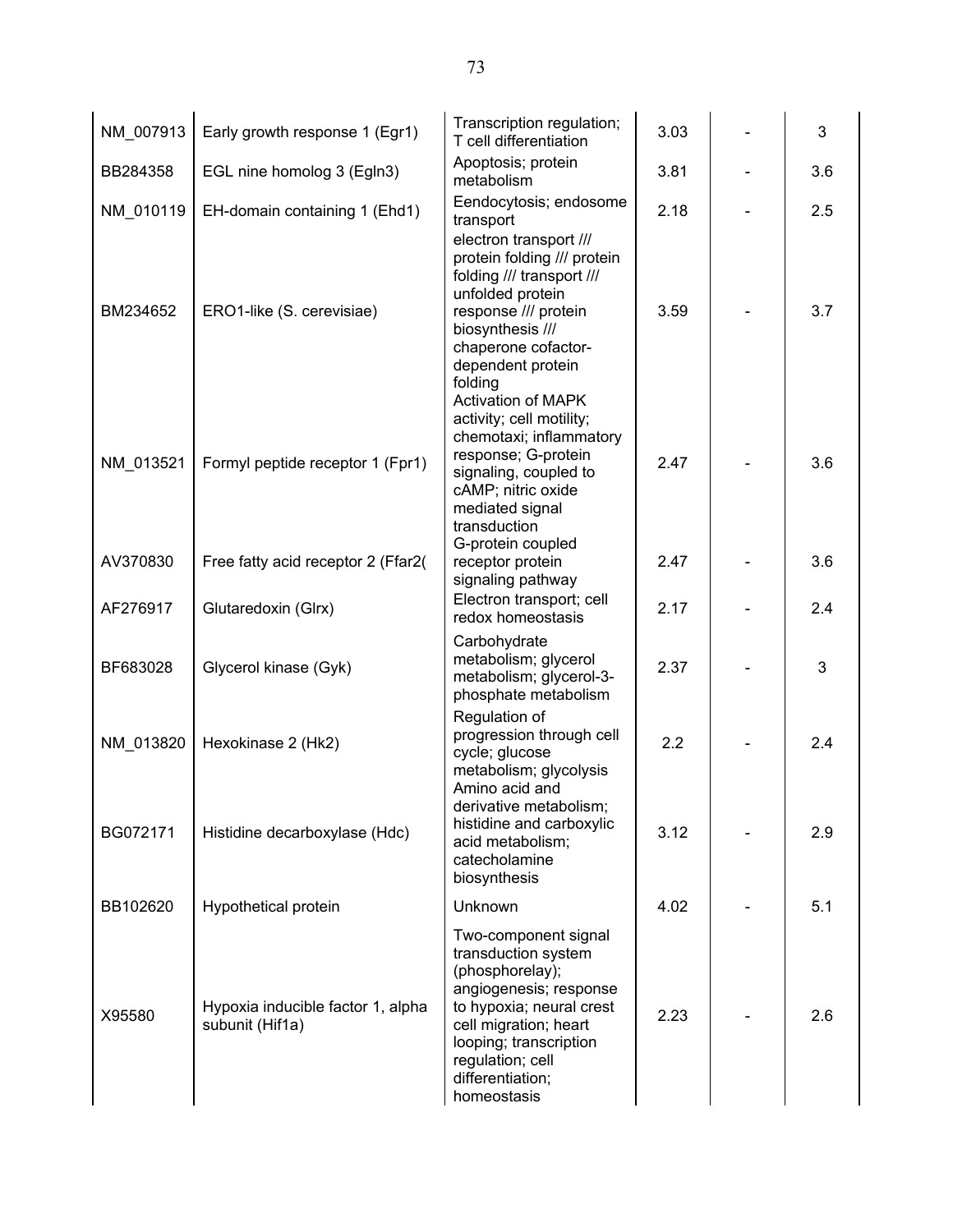| NM_008332 | Interferon-induced protein with<br>tetratricopeptide repeats 2 (Ifit2)                                            | Immune response                                                                                                                                                                                                                                                                          | 3.57 | 4.9 |
|-----------|-------------------------------------------------------------------------------------------------------------------|------------------------------------------------------------------------------------------------------------------------------------------------------------------------------------------------------------------------------------------------------------------------------------------|------|-----|
| AJ249492  | Interleukin 22 (IL22); also called<br>interleukin 10-related T cell-<br>derived inducible factor beta<br>(litifb) | Oxygen and reactive<br>oxygen species<br>metabolism; immune<br>response; regulation of<br>tyrosine phosphorylation<br>of Stat3 protein                                                                                                                                                   | 2.89 | 3.7 |
| BM247104  | Kelch-like 6 (Klhl6)                                                                                              | Unknown                                                                                                                                                                                                                                                                                  | 1.9  | 2.7 |
| AA270173  | Lamin B1 (Lmnb1)                                                                                                  | Component of the<br>nuclear lamina; thought<br>to provide a framework<br>for the nuclear envelope;<br>may interact with<br>chromatin; thought to be<br>involved in nuclear<br>stability, chromatin<br>structure and gene<br>expression                                                   | 3.55 | 4.9 |
| AF065917  | Leukemia inhibitory factor (Lif)                                                                                  | Immune response; cell<br>surface receptor linked<br>signal transduction; cell-<br>cell signaling;<br>development; positive<br>regulation of cell<br>proliferation; tyrosine<br>phosphorylation of Stat3<br>protein; muscle<br>morphogenesis; neuron<br>development<br>May be involved in | 3.36 | 4.7 |
| BB491008  | <b>MARCKS-like 1</b>                                                                                              | coupling the protein<br>kinase c and calmodulin<br>signal transduction<br>systems                                                                                                                                                                                                        | 2.96 | 3.6 |
| AK014467  | Mucolipin 2 (Mcoln2)                                                                                              | Cation transport                                                                                                                                                                                                                                                                         | 2.52 | 3.6 |
| AI844633  | Neutrophil cytosolic factor 1<br>(Ncf1)                                                                           | Electron transport;<br>leukotriene metabolism;<br>NADP catabolism;<br>inflammatory response;<br>cellular defense<br>response; cell<br>communication; cell<br>proliferation; response to<br>bacterium                                                                                     | 2.68 | 3.3 |
| BB775785  | Paired immunoglobin-like type 2<br>receptor alpha (Pilra)                                                         | Signal transduction                                                                                                                                                                                                                                                                      | 2.29 | 2.7 |
| BG793493  | Phosphodiesterase 4B, cAMP<br>specific (Pde4b)                                                                    | Smooth muscle<br>contraction; signal<br>transduction                                                                                                                                                                                                                                     | 2.56 | 2.3 |